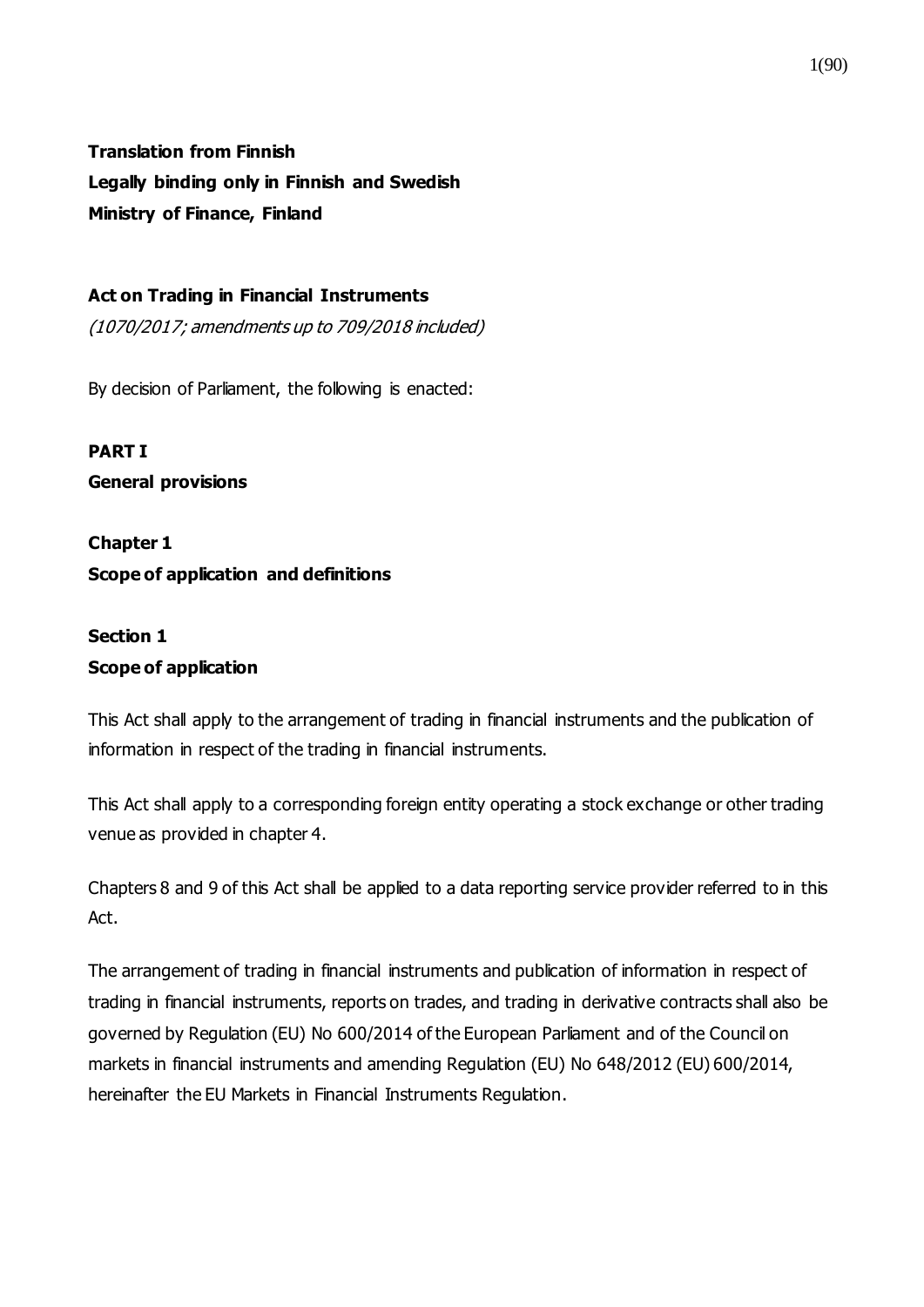### **Section 2**

### **Definitions**

For the purposes of this Act:

1) a *financial instrument* means a financial instrument referred to in chapter 1, section 14 of the Act on Investment Services (747/2012);

2) a *security* means a security referred to in chapter 2, section 1 of the Securities Markets Act (746/2012);

3) a *derivative contract* means a financial instrument referred to in chapter 1, section 14, subsection 1, paragraphs 3−9 of the Act on Investment Services;

4) a *multilateral system* means any system or facility in which multiple third-party buying and selling trading interests in financial instruments are able to interact in the system;

5) a *regulated market* means a multilateral system operated by a stock exchange or a market operator corresponding thereto in another EEA Member State, which brings together bids and offers or invitations to quote for financial instruments in accordance with the rules drafted by the market operator in a way that results in a binding deal in a financial instrument;

6) a market operator means a person or persons who manages or operates the business of a regulated market and may be the regulated market itself;

7) a stock exchange means a Finnish limited-liability company that operates a regulated market in Finland;

8) a *multilateral trading facility* (MTF) means a multilateral system operated by a multilateral trading operator or by a trading operator corresponding thereto in another EEA Member State other than the multilateral system referred to in paragraphs 5 or 11, which brings together bids and offers or invitations to quote for financial instruments in a way that results in a binding deal in a financial instrument;

9) an SME growth market means a special registered MTF referred to in chapter 6;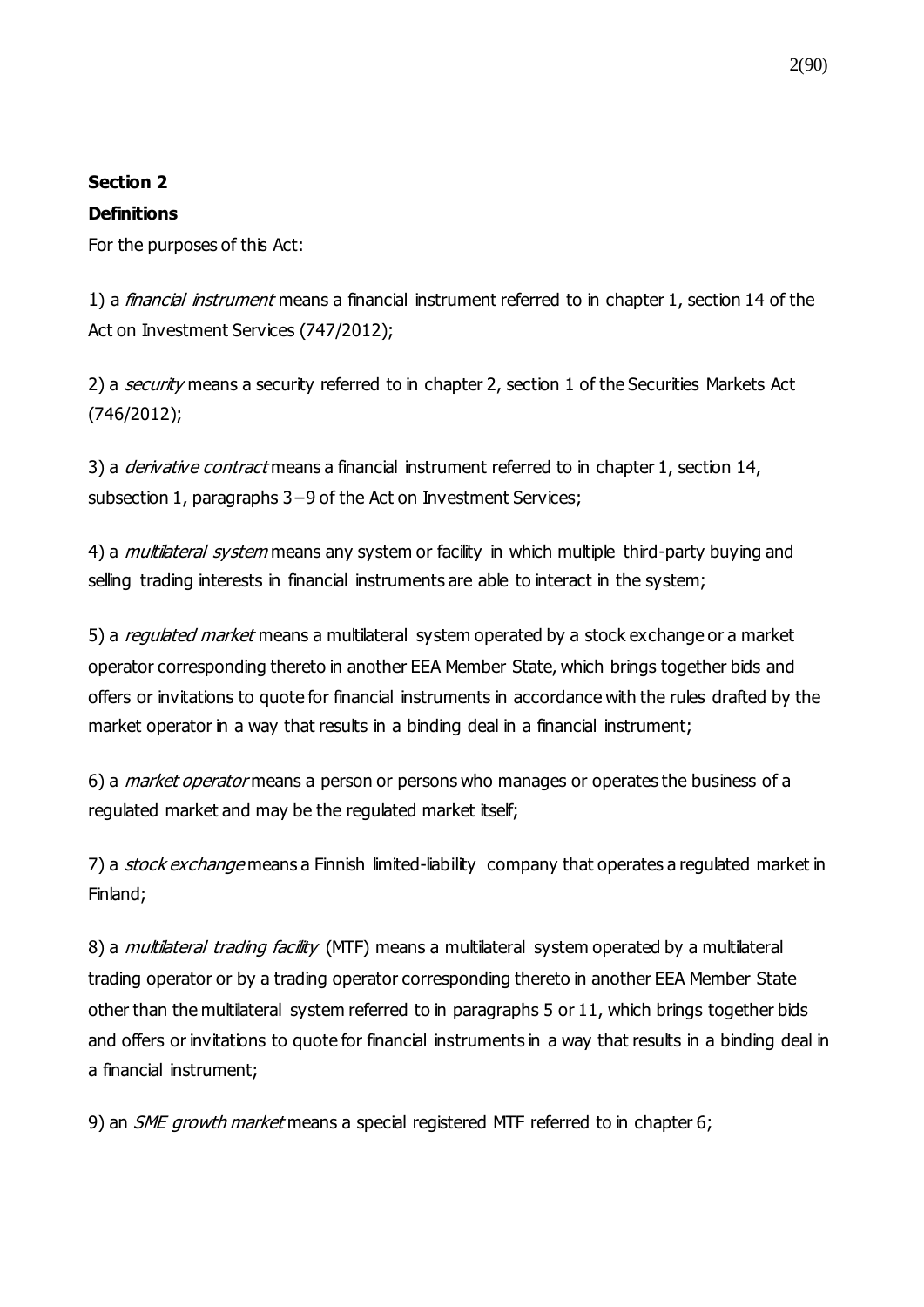10) a *small and medium-sized enterprise* means an enterprise that had an average market capitalisation of less than EUR 200,000,000 on the basis of end-year quotes for the previous three calendar years;

11) an *organised trading facility* (OTF) means a multilateral system, other than one referred to in paragraph 5, 8 or 9, where only bonds, structured finance products, emission allowances or derivatives are allowed to be traded;

12) multilateral trading operator and organised trading operator mean a stock exchange, an investment firm or branch of a third country firm referred to in the Act on Investment Services, or a credit institution referred to in the Act on Credit Institutions (610/2014), operating a system in Finland referred to in paragraphs 8 and 11, respectively;

13) a *trading venue* means a regulated market, an MTF, or an OTF;

14) an *investment-service provider* means an investment firm and a foreign investment firm referred to in the Act on Investment Services, a credit institution and a foreign EEA credit institution referred to in the Act on Credit Institutions that provides investment services, as well as a management company and a foreign management company referred to in the Act on Common Funds (48/1999) that provides investment services, as well as an alternative fund manager and an EEA alternative fund manager referred to in the Act on Alternative Investment Fund Managers (162/2014) that provides investment services;

15) a *trading party* means an investment service provider or another person authorised by a stock exchange or a multilateral trading operator to trade on the trading venue in question;

16) a *systematic internaliser* means an investment service provider which, on an organised, frequent, systematic and substantial basis, deals on its own account when executing client orders outside a trading venue without operating a multilateral system;

17) *algorithmic trading* means trading in financial instruments where a computer algorithm automatically determines the individual parameters of orders;

18) matched principal trading means a transaction where the facilitator interposes itself between the buyer and the seller to the transaction in such a way that it is never exposed to market risk throughout the execution of the transaction, with both sides executed simultaneously, and where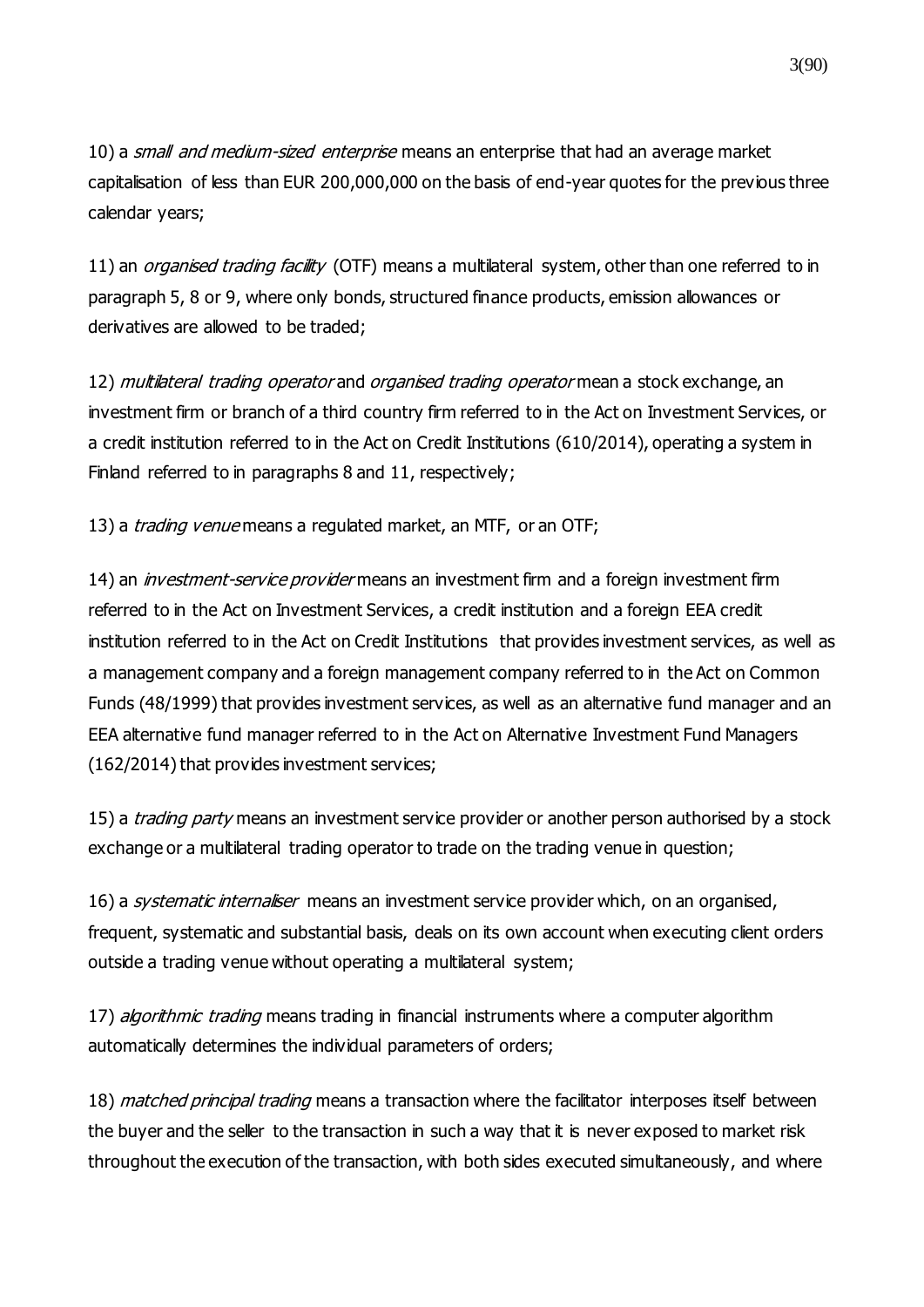the transaction is concluded at a price where the facilitator makes no profit or loss, other than a previously disclosed commission, fee or charge for the transaction;

19) *data reporting service* means the operating of an approved publication arrangement, consolidated tape provision or an approved reporting mechanism;

20) a *data reporting service provider* means a Finnish limited liability company or a European company referred to in the Act on European Companies (743/2004) authorised in accordance with this Act to provide an approved publication arrangement, a consolidated tape provision or an approved reporting mechanism;

21) an *approved publication arrangement* (APA) provider means a company referred to in paragraph 20 which has the right to provide the service of publishing information on trades on behalf of an investment firm in accordance with Articles 20 and 21 of the EU Markets in Financial Instruments Regulation;

22) a *consolidated tape provider* (CTP) means a company referred to in paragraph 20 which has the right to provide the service of collecting trade reports for financial instruments referred to in Articles 6, 7, 10, 12, 13, 20 and 21 of the EU Markets in Financial Instruments Regulation from a stock exchange, regulated market, multilateral trading facility, organised trading facility and an approved publication arrangement referred to in this Act as well as to consolidate the data into an electronic data stream providing up-to-date price and volume data per financial instrument;

23) an *approved reporting mechanism* (ARM) provider means a company referred to in paragraph 20 which has the right to provide the service of reporting transactions to the Financial Supervisory Authority, another competent authority of an EEA Member State or to the European Securities and Markets Authority on behalf of investment firms;

24) a *foreign EEA data reporting service provider* means a foreign undertaking holding an authorisation granted by the supervisory authority of an EEA Member State other than Finland and corresponding to the authorisation referred to in chapter 8 to provide data reporting service;

25) an *EEA Member State* means a Member State of the European Economic Area;

26) a *third country* means a State other than an EEA Member State;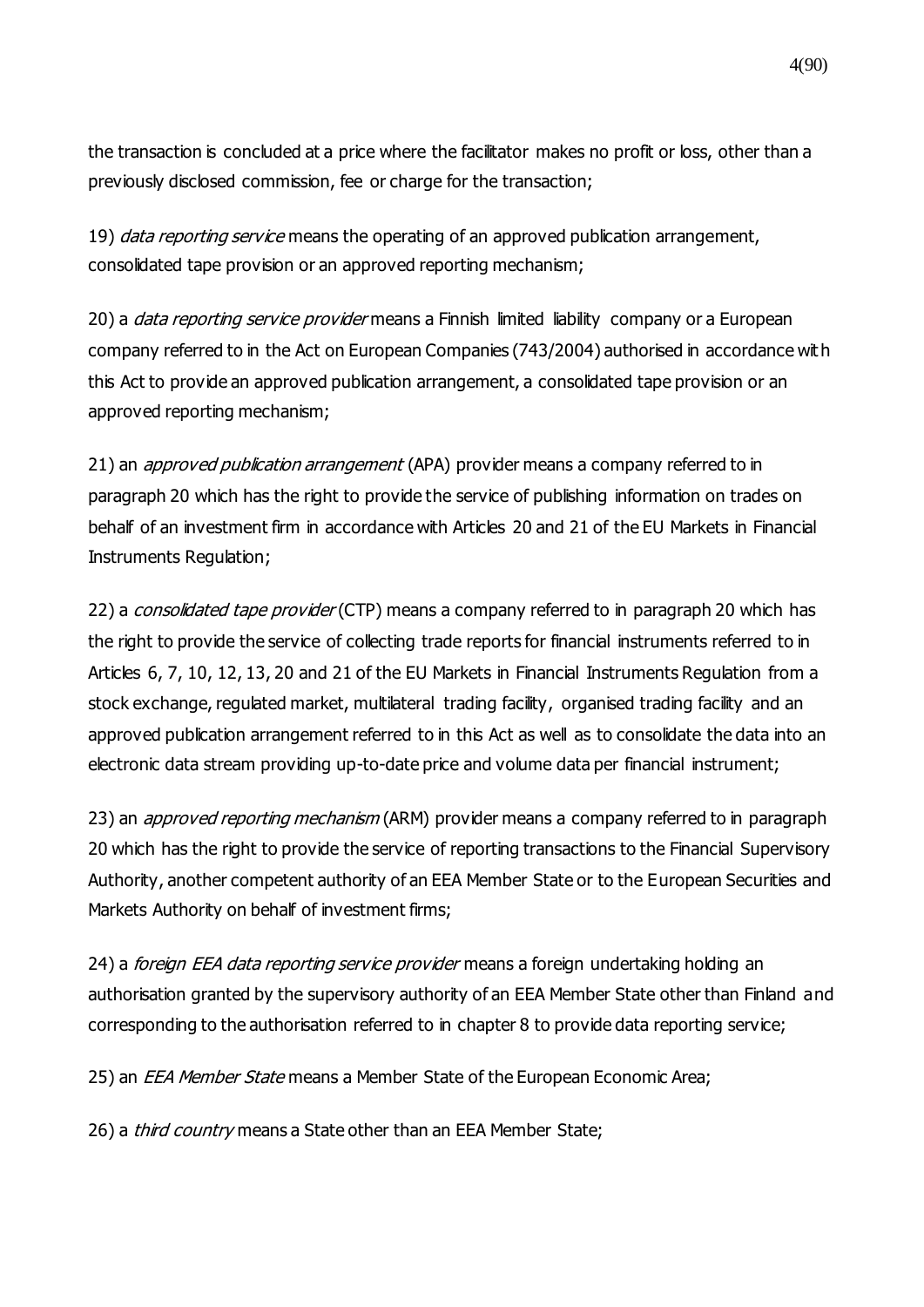27) a *foreign EEA investment firm* means the foreign EEA investment firm referred to in chapter 1, section 13, subsection 1, paragraph 7 of the Act on Investment Services;

28) a *foreign EEA credit institution* means the foreign credit institution referred to in chapter 1, section 7, subsection 3 of the Act on Credit Institutions authorised to provide investment services or to perform investment activity as well as to provide ancillary services;

29) a *third country firm* means the third country firm referred to in chapter 1, section 13, subsection 1, paragraph 9 of the Act on Investment Services;

30) the European Securities and Markets Authority (ESMA) means the European Securities and Markets Authority referred to in Regulation (EU) No 1095/2010 of the European Parliament and of the Council establishing a European Supervisory Authority (European Securities and Markets Authority), amending Decision No 716/2009/EC and repealing Commission Decision 2009/77/EC;

31) *management* means the board of directors of an investment firm, an investment service provider, a stock exchange or a data reporting services provider and, if the company has a supervisory board, the supervisory board, the managing director as well as all those acting directly subordinate to the Managing Director who hold senior managerial positions in an undertaking or who effectively conduct the activities thereof;

32) senior management means the Managing Director of an undertaking as well as all those acting directly subordinate to the Managing Director who hold senior managerial positions in an undertaking or effectively conduct the activities thereof;

33) a *limit order* means an order to buy or sell a financial instrument at its specified price limit or better and for a specified size;

34) a *liquid market* means a market for a financial instrument or a class of financial instruments, where there are ready and willing buyers and sellers on a continuous basis, assessed in accordance with the following criteria, taking into consideration the specific market structures of the particular financial instrument or of the particular class of financial instruments:

a) the average frequency and size of transactions over a range of market conditions, having regard to the nature and life cycle of products within the class of financial instruments;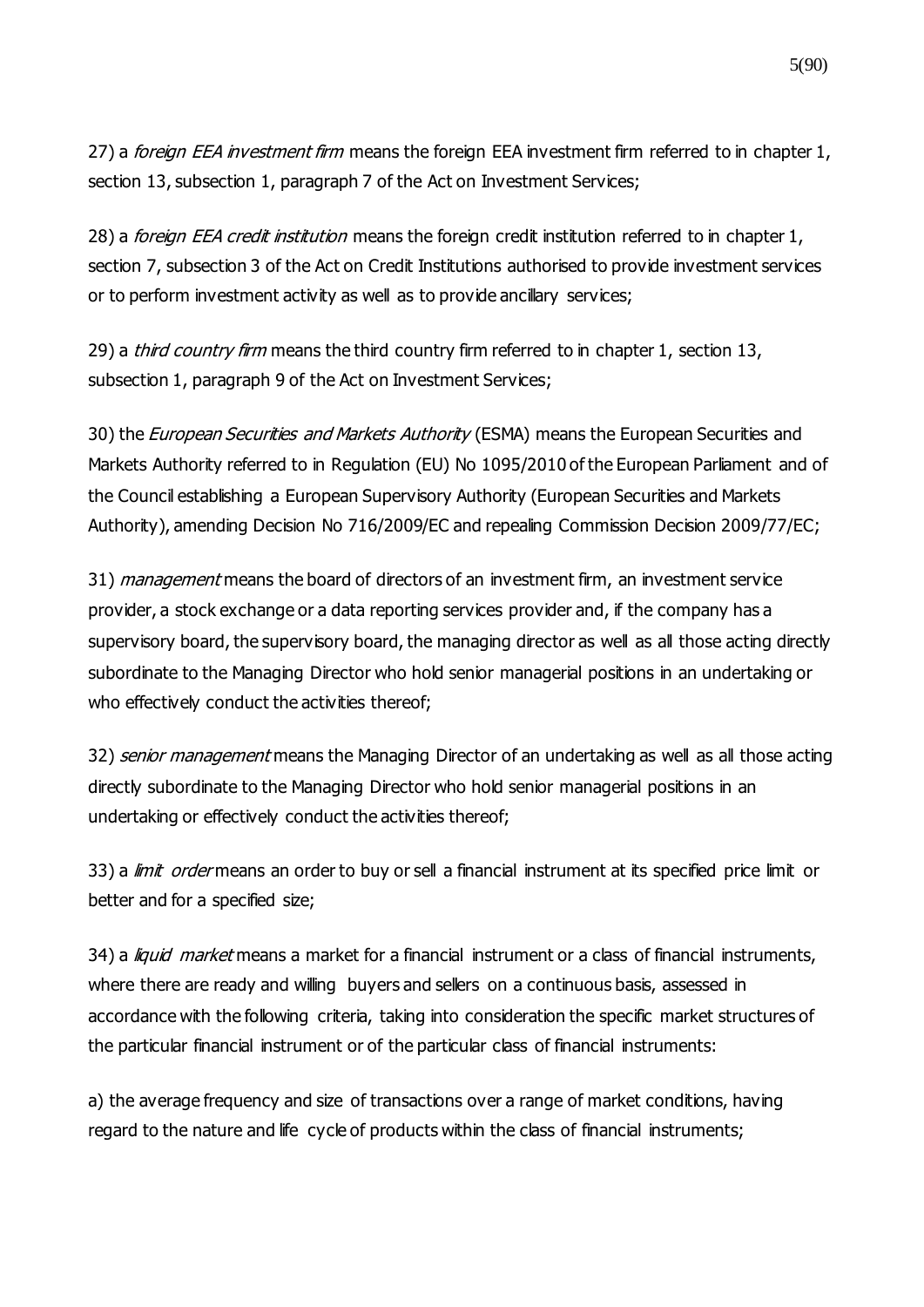b) the number and type of market participants, including the ratio of market participants to traded financial instruments in a particular product;

c) the average size of spreads, where available.

The frequent and systematic basis of the dealing of the systematic internaliser referred to in subsection 1, paragraph 16 shall be measured by the number of OTC trades in the financial instrument carried out by the investment-service provider on its own account when executing client orders. The substantial basis of the dealing shall be measured either by the size of the OTC trading carried out by the investment-service provider in relation to the total trading of the investment-service provider in a specific financial instrument or by the size of the OTC trading carried out by the investment firm in relation to the total trading in the Union in a specific financial instrument. The definition of a systematic internaliser shall apply only where the pre-set limits for a frequent and systematic basis and for a substantial basis are both crossed or where an investment-service provider chooses to opt-in under the systematic internaliser regime.

The individual parameters referred to in subsection 1, paragraph 17 shall be the initiation of an order, the timing, price or quantity of the order as well as the management of the order after its submission, with limited or no human intervention. This shall not include any systems that are only used for the purpose of routing orders to one or more trading venues or for the procession of orders involving no determination of any trading parameters or for the confirmation of orders or the post-trade processing of executed transactions.

#### **Section 3**

### **Other legislation applicable to a stock exchange**

A stock exchange shall be governed by the provisions of the Limited Liability Companies Act (624/2006) unless otherwise provided in this Act or in other legislation relating to a stock exchange.

In the operations of a stock exchange and when operating on a stock exchange, it is prohibited to act contrary to good practice in the securities markets as provided for in chapter 1, section 2 of the Securities Markets Act.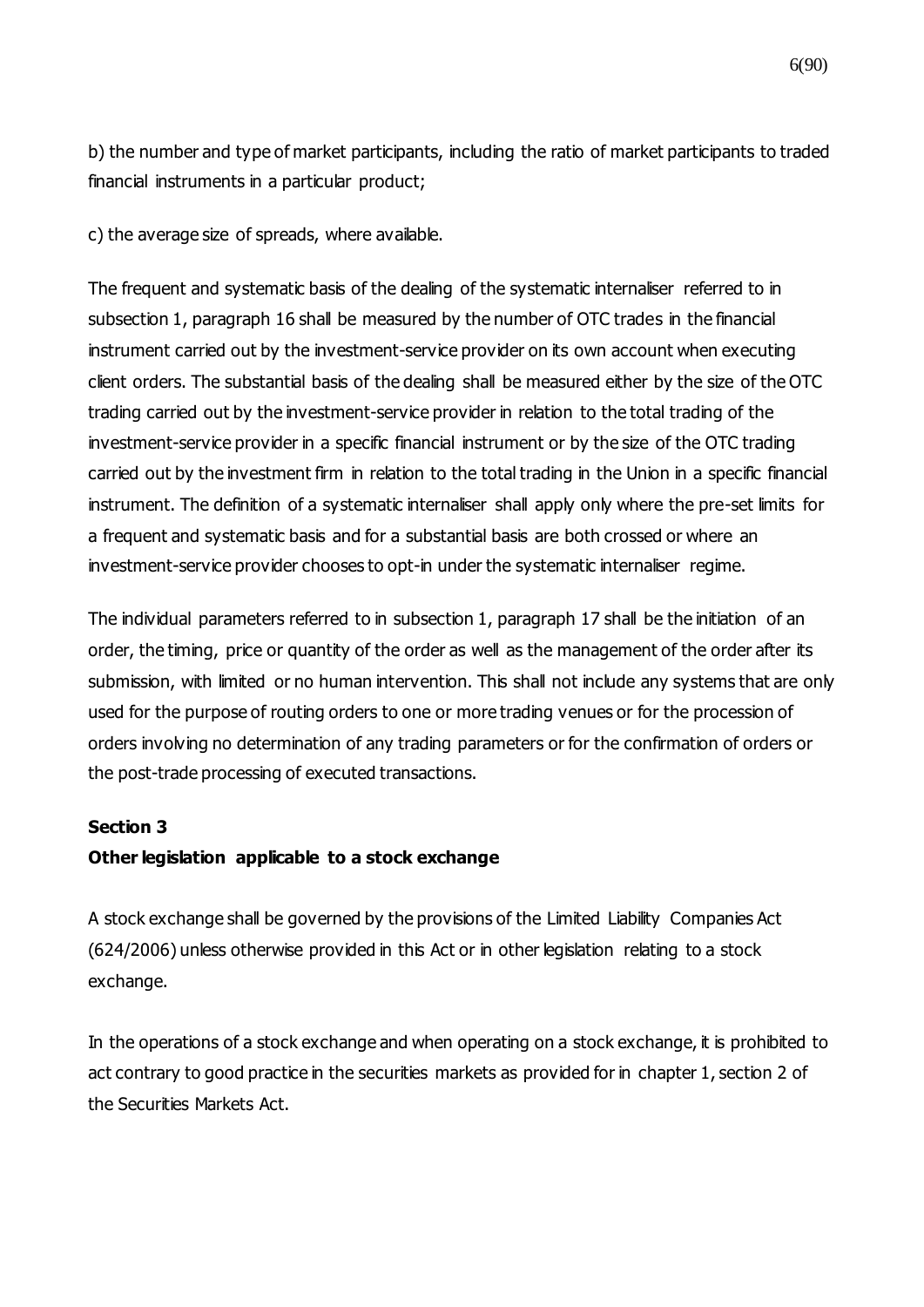## **Section 4 European Union legislation**

For the purposes of this Act:

1) the Markets in Financial Instruments Directive (MiFID) means Directive 2014/65/EU of the European Parliament and of the Council on markets in financial instruments and amending Directive 2002/92 and Directive 2011/61/EU;

2) the EU Markets in Financial Instruments Regulation (MIFIR) means Regulation (EU) No 600/2014 of the European Parliament and of the Council on markets in financial instruments and amending Regulation (EU) no 648/2012;

3) the *SE Regulation* means Council Regulation (EC) No 2157/2001 on the Statute for a European Company (SE);

4) the Stock Exchange Listing Directive means Directive 2001/34/EC of the European Parliament and of the Council on the admission of securities to official stock exchange listing and on the information to be published on those securities;

5) the *Short Selling Regulation* means Regulation (EU) No 236/2012 of the European Parliament and of the Council on short selling and certain aspects of credit default swaps;

6) the EU Market Abuse Regulation means Regulation (EU) No 596/2014 of the European Parliament and of the Council on market abuse (Market Abuse Regulation) and repealing Directive 2003/6/EC of the European Parliament and of the Council and Commission Directives 2003/124/EC, 2003/125/EC and 2004/72/EC.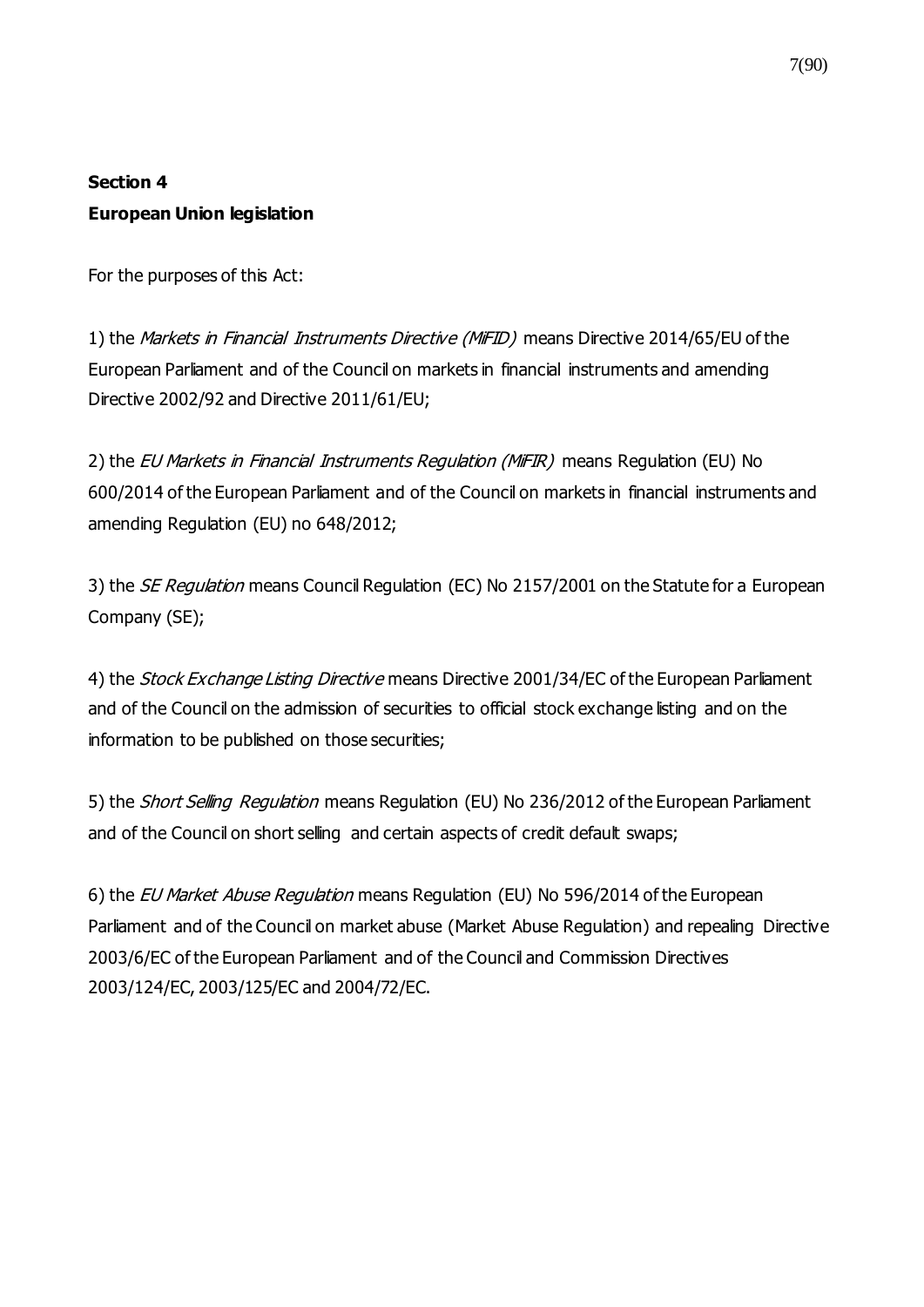#### **Section 5**

## **Provisions to be complied with by an operator of a multilateral system and a systematic internaliser**

All multilateral systems shall operate in compliance with either this Act's provisions on regulated markets, on MTFs or on OTFs. The obligation of a systematic internaliser to disclose trading information is laid down in Title  $III$  of the EU Markets in Financial Instruments Regulation.

All transactions in financial instruments which are not concluded in a multilateral system or in a systematic internaliser shall comply with the provisions of Title III of the EU Markets in Financial Instruments Regulation, without prejudice to Articles 23 and 28 of the Regulation.

# **PART II**

### **MARKETS FOR FINANCIAL INSTRUMENTS**

## **Chapter 2 Operation of a regulated market**

Authorisation and administration of a stock exchange

### **Section 1**

### **Requirement of authorisation of a regulated market and other permitted activity**

A regulated market may not be operated without an authorisation granted by the Ministry of Finance.

In addition to the operation of a regulated market, a stock exchange may operate an MTF and an OTF, offer data reporting services and data processing and other services relating to the exchange and custody of financial instruments as well as training and information services relating to the development of securities, derivatives and financial markets and carry out other activities closely related to the activities referred to in this subsection.

A stock exchange may act as a clearing party and an account operator as provided in the Act on the Book-Entry System and Settlement Activities (348/2017).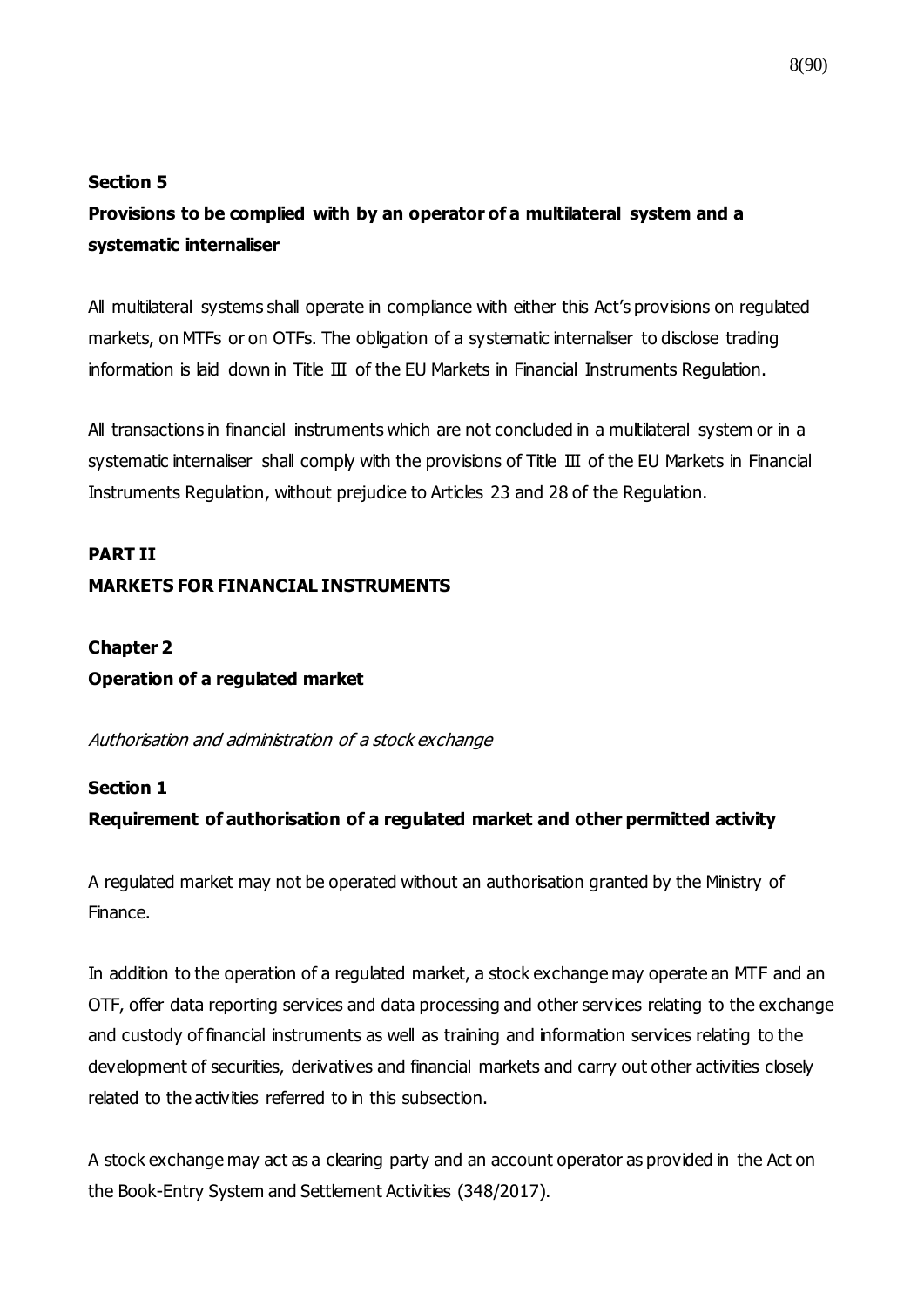A stock exchange may not carry out activities other than those referred to in this section.

### **Section 2**

### **Registered office of a stock exchange**

The registered office of the stock exchange shall be in Finland.

### **Section 3 Company name**

An organisation other than one authorised as a stock exchange may not use the term stock exchange or derivatives exchange separately or as a compound in its company name or otherwise to indicate its activity.

### **Section 4 Application for an authorisation**

The Ministry of Finance shall grant the authorisation of a stock exchange to a Finnish limited liability company on application. The authorisation may also be applied for a company to be established.

The application for authorisation shall be appended with a plan relating to the stock-exchange activity and any other activity referred to in section 1, subsection 2 as well as with an application referred to in chapter 3, section 7 for the confirmation of the rules of the stock exchange. The application shall also be appended with adequate accounts regarding the stock exchange on its:

1) ownership;

- 2) management and auditors;
- 3) internal control and risk management;
- 4) handling of possible conflicts of interest and close links;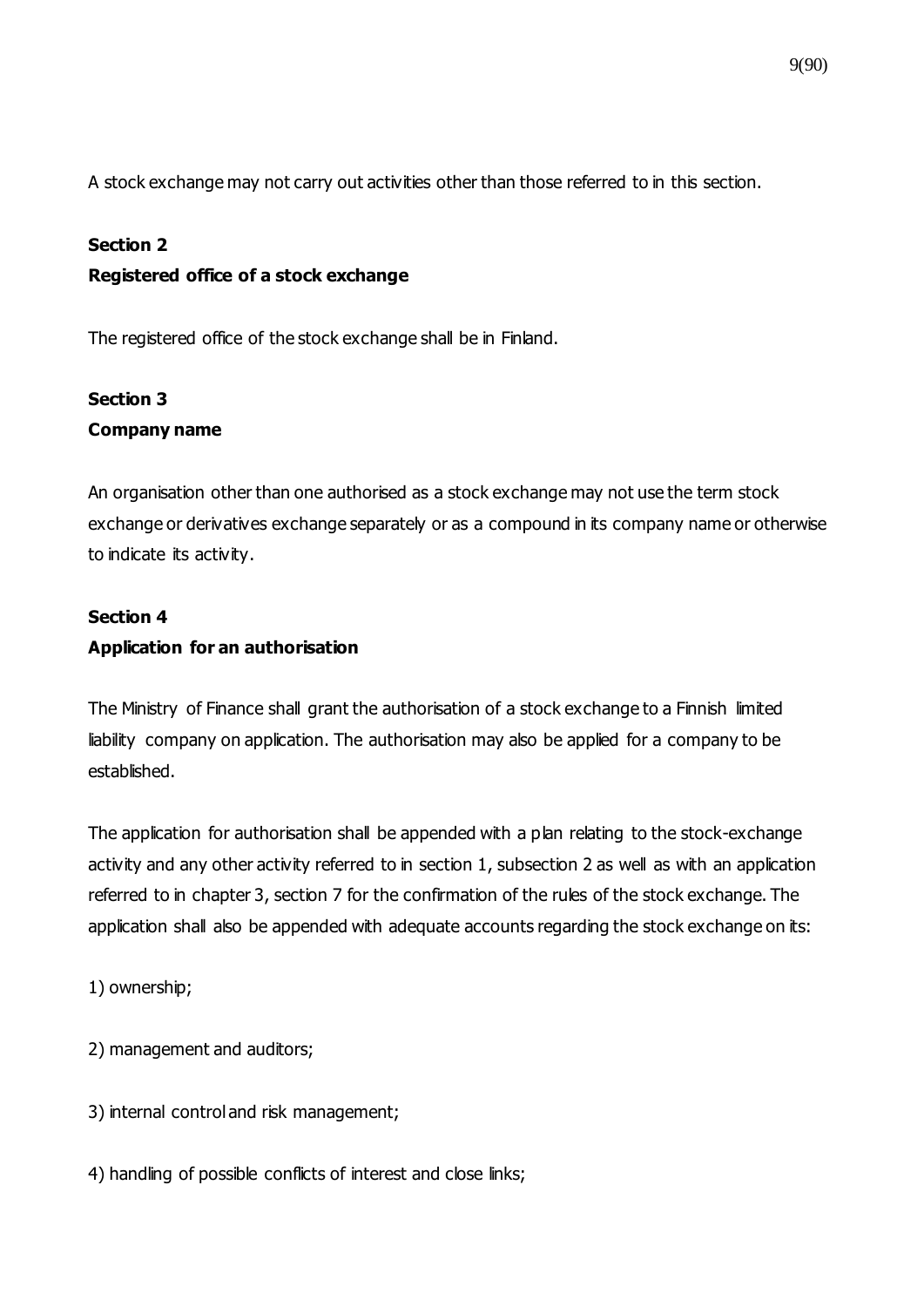5) financial operating conditions;

6) exercise of supervisory functions.

If the authorisation is applied for a company to be established, the application shall also be appended with adequate accounts on the applicant.

On request of the Ministry of Finance, the applicant shall submit to the Ministry the additional accounts necessary for the granting of the authorisation.

#### **Section 5**

### **Preconditions for the granting of an authorisation**

The Ministry of Finance shall grant the authorisation if, on the basis of the account received, it can be ascertained that:

1) the applicant and the activity planned by it meet the requirements provided and ordered in this Act and in the provisions and regulations issued thereunder as well as laid down in the EU Markets in Financial Instruments Regulation on the operation of a regulated market;

2) the owners of the stock exchange meet the requirements provided in section 6;

3) the management of the stock exchange meets the requirements provided in sections 16−18 and there are no reasonable grounds for believing that the management body might pose a threat to the effective and sound management of the regulated market or undermine trust in the market;

4) the ownership of the stock exchange does not endanger the business of the stock exchange in compliance with sound and prudent business principles.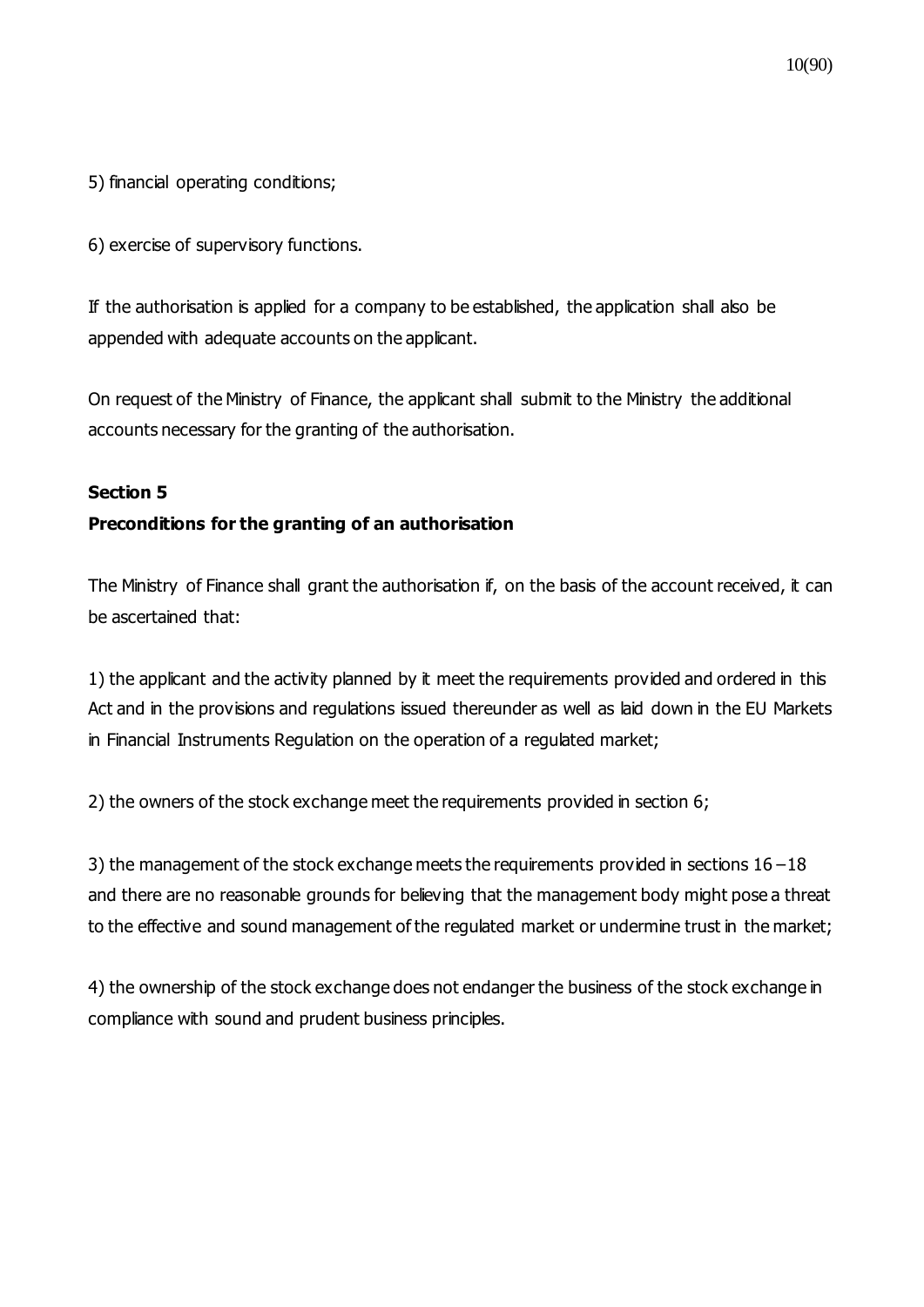## **Section 6 Reliability of the major owners of a stock exchange**

Anyone who, directly or indirectly, holds at least ten per cent of the share capital of a stock exchange or a portion that produces at least 10 per cent of the votes carried by its shares shall be reliable.

A person shall not be deemed reliable if he or she has:

1) been sentenced to imprisonment within the last five years prior to the assessment or to a fine within the last three years prior to the assessment for a crime that can be deemed to indicate that he or she is manifestly unsuitable to own a stock exchange; or

2) otherwise by his or her earlier activity indicated that he or she is manifestly unsuitable to own a stock exchange.

If the judgment referred to in subsection 2, paragraph 1 has not become final, the sentenced person may, however, continue to exercise control in the stock exchange belonging to the owner of a stock exchange if this is deemed well-founded when assessing, as a whole, his or her earlier actions, the conditions leading to the judgment and any other factors significant to the matter.

### **Section 7**

### **Decision on an authorisation and commencement of stock-exchange activity**

An application for authorisation shall be decided on within six months from receipt of the application or, if the application has been defective, from the date on which the applicant has submitted the documents and accounts necessary for deciding the matter. A decision on an authorisation shall, however, always be made within 12 months from receipt of the application. The lodging of an appeal on grounds that a decision has not been issued within the period laid down shall be governed by the provisions of chapter 11, section 1.

The Ministry of Finance shall, prior to deciding the issue, request an opinion on the application of the Bank of Finland and the Financial Supervisory Authority.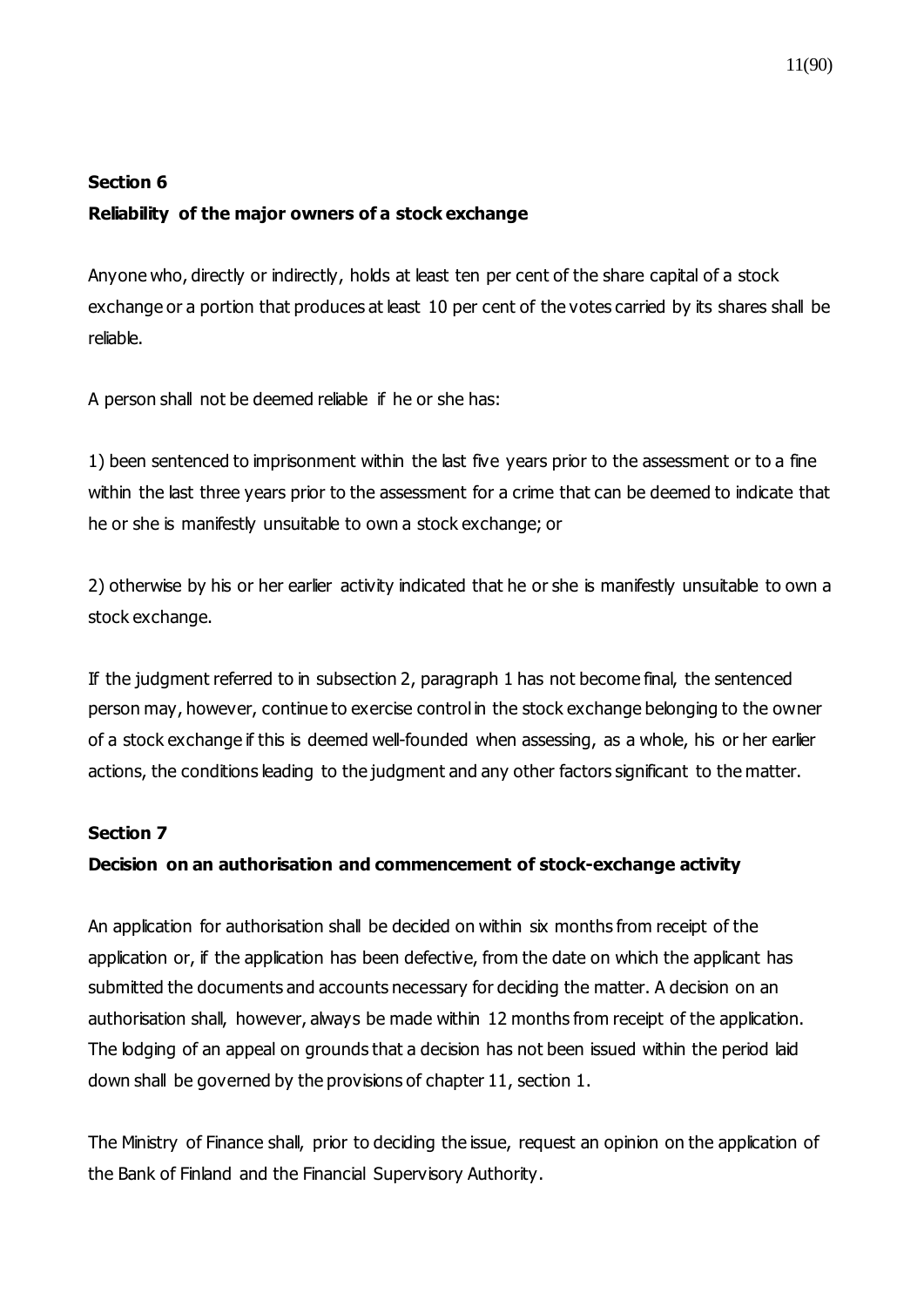The Ministry of Finance shall, after hearing the applicant for the authorisation, have the right to include in the authorisation restrictions and conditions relating to the business activity of the stock exchange and necessary for the supervision.

Unless otherwise ordered in the terms of the authorisation, a stock exchange may commence its activities as soon as the authorisation is granted and the rules referred to in chapter 3, section 7 have been confirmed. If the authorisation is granted for a company to be established, the activity may be commenced after the stock exchange has been registered.

The provisions of chapter 3, section 1, subsection 3 of the Act on Investment Services on the application for authorisation of a company authorised in another EEA Member State shall correspondingly apply to a market operator.

#### **Section 8**

### **Authorisation to a European company**

An authorisation shall be granted also to a European company referred to in the SE Regulation which has been granted a corresponding authorisation in another EEA Member State and which intends to transfer its registered office to Finland in accordance with Article 8 of the Regulation. The Ministry of Finance shall request an opinion of the authority supervising the securities markets of the State in question on the application for authorisation. The transfer of the registered office may not be registered before the issue of the authorisation. The same shall apply to the establishment of an SE by merger so that the receiving company whose registered office is in another State shall be registered as an SE in Finland.

### **Section 9 Registration of the authorisation**

The Ministry of Finance shall notify the authorisation to the Trade Register for registration.

An authorisation granted to a stock exchange to be established and an SE transferring its registered office to Finland shall be registered simultaneously with the registration of the undertaking.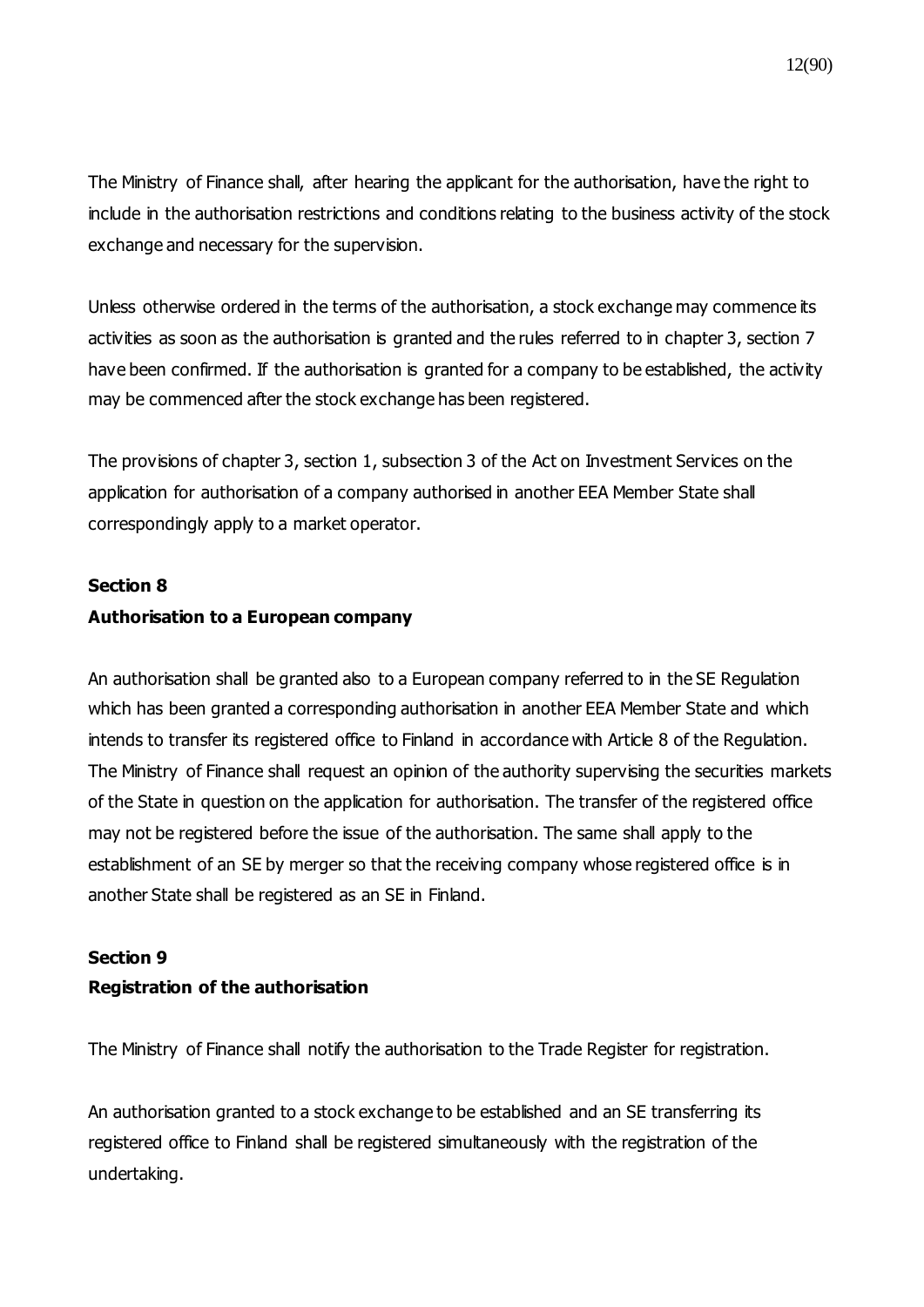## **Section 10 Financial operating conditions**

A stock exchange shall have adequate financial operating conditions vis-à-vis the scope and nature of the stock exchange activity.

The fully-paid share capital of a stock exchange shall be at least EUR 730,000.

### **Section 11**

### **Notification of acquisition of shares**

Anyone who intends to, directly or indirectly, acquire shares of a stock exchange shall notify the Financial Supervisory Authority thereof in advance if, as a result of the acquisition, his or her holding:

1) would be equal to at least ten per cent of the share capital of the stock exchange;

2) would be such that it would correspond to at least ten per cent of the voting rights carried by all shares; or

3) would otherwise entitle him or her to exercise influence comparable to a holding referred to in paragraph 2 or otherwise significant influence over the management of the stock exchange.

If the purpose is to increase the holding to at least 20, 30 or 50 per cent of the share capital of the stock exchange or of the voting rights carried by the shares, the Financial Supervisory Authority shall be notified also of this acquisition in advance. A corresponding notification shall also be submitted if the holding would fall below the threshold referred to in this subsection or in subsection 1.

In calculating the portion of the holding and voting rights referred to in subsections 1 and 2, t he provisions of chapter 2, section 4 and chapter 9, sections 4−6, 6a, 6b and 7 of the Securities Markets Act shall be applied.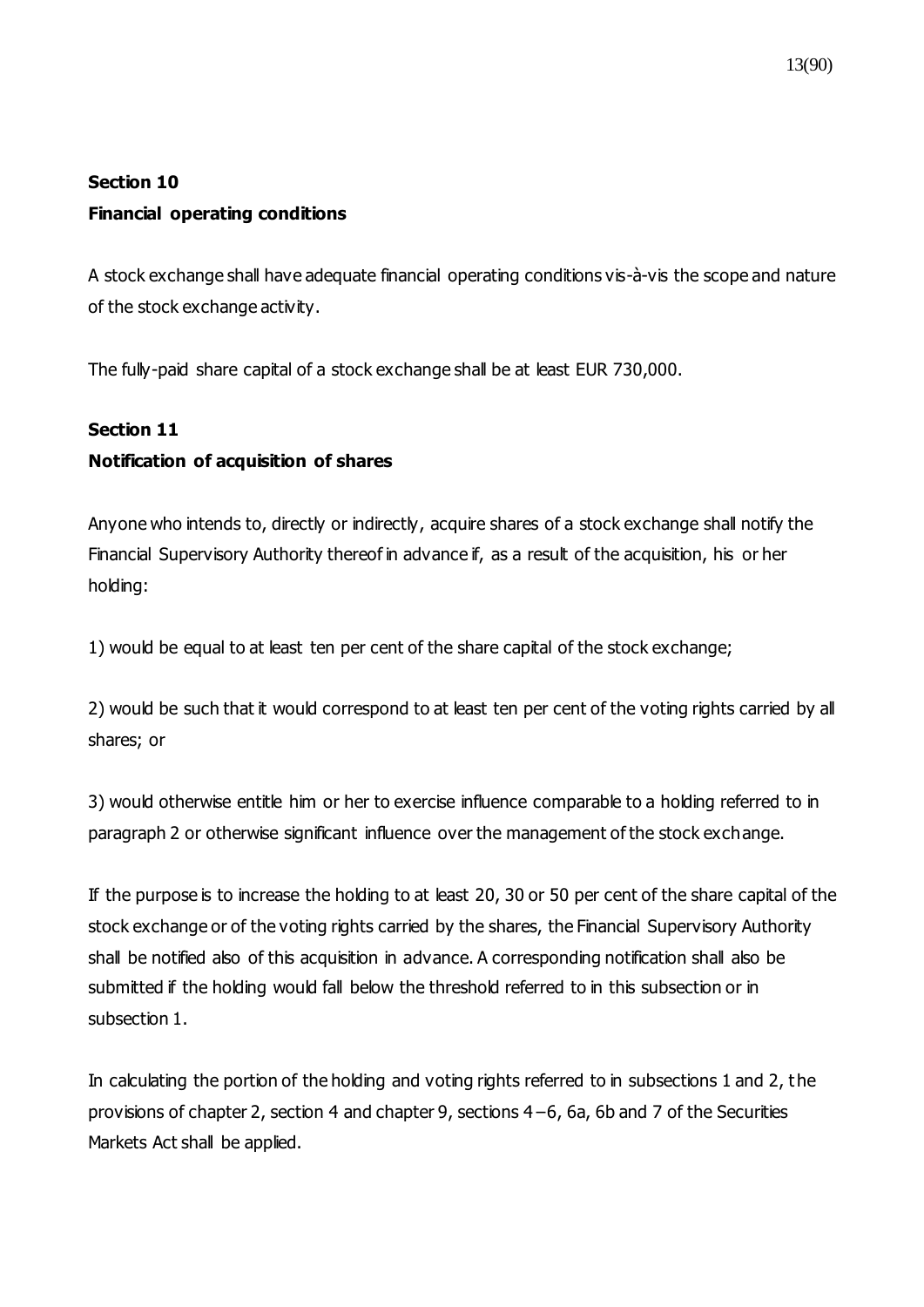A stock exchange shall notify the Financial Supervisory Authority at least one time annually of the holders of the holdings referred to in subsections 1 and 2 and their portions of the share capital of the stock exchange and of the voting rights carried by its shares, if they are known to the stock exchange. A stock exchange shall immediately notify the Financial Supervisory Authority of any changes in the holdings that have come to its knowledge. The notification shall include sufficient information on the size of a holding and its holder as well as other information ordered by the Financial Supervisory Authority.

The notification referred to in subsections 1 and 2 shall indicate the necessary information and accounts on:

1) the party liable to notify as well as his or her credibility and financial situation;

2) the holdings and other close links in the stock exchange of the party liable to notify;

3) acquisition contracts, the financing of the acquisition and, in a case referred to in subsection 2, the purpose of the holding.

The provisions of this section on the notification of acquisition of a holding in a stock exchange shall also apply to an organisation which has control in the stock exchange in the manner referred to in chapter 2, section 4 of the Securities Markets Act (a stock-exchange holding company).

### **Section 12**

### **Prohibition of an acquisition of shares**

The right of the Financial Supervisory Authority to prohibit the acquisition of a holding referred to in section 11 shall be governed by section 32a of the Act on the Financial Supervisory Authority (878/2008).

The Financial Supervisory Authority shall make the decision referred to in subsection 1 within three months from receipt of the notification referred to in section 11.

Prior to the termination of the period set in subsection 2, the party liable to notify may acquire the shares referred to in section 11 only if the Financial Supervisory Authority has consented thereto.

14(90)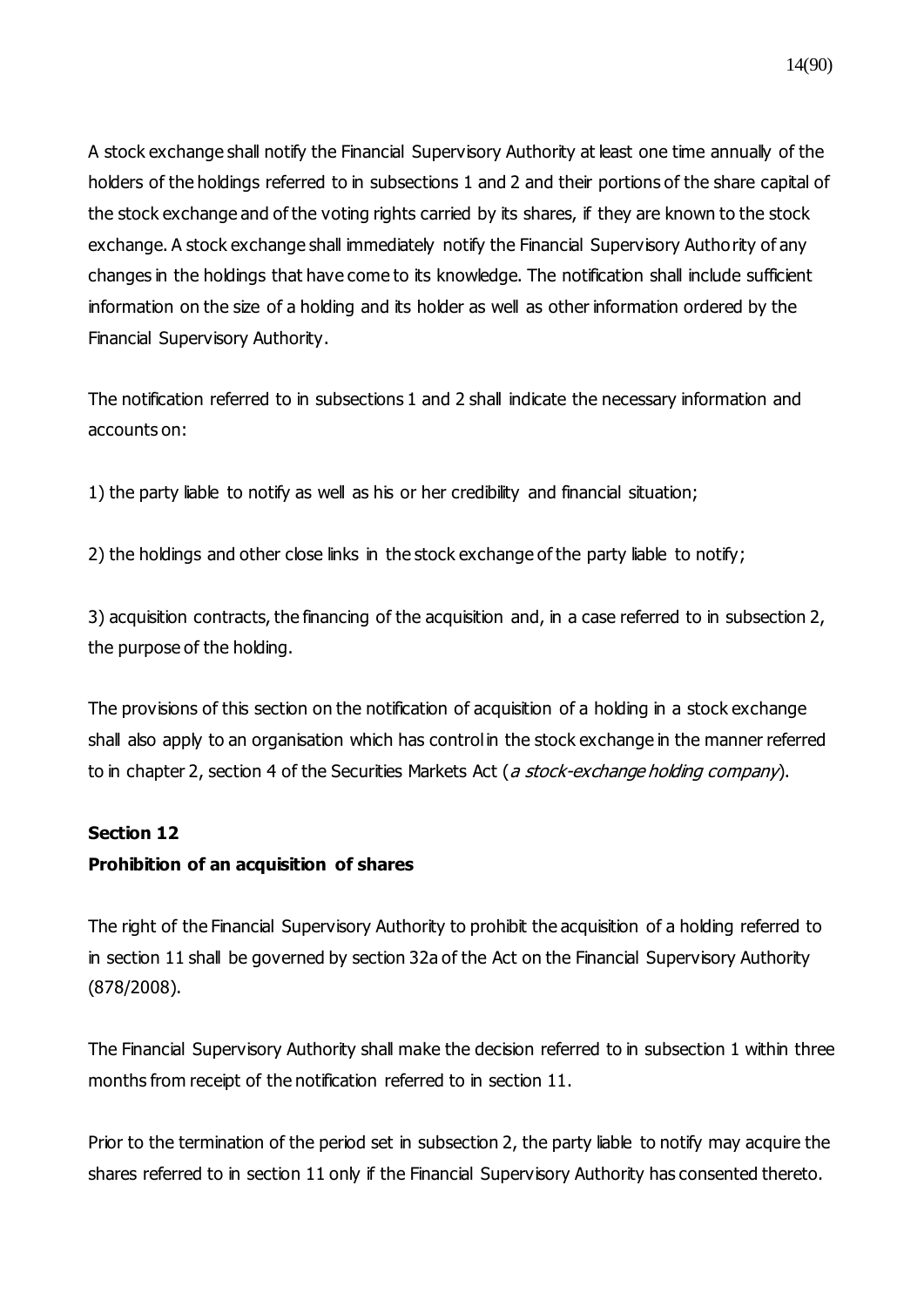## **Section 13 Close link of a stock exchange**

A close link between a stock exchange and another legal or natural person may not prevent the effective supervision of the stock exchange. Nor may efficient supervision be prevented by the provisions and administrative provisions of a third country applicable to a natural or legal person with such a link.

After the granting of the authorisation, the Financial Supervisory Authority shall immediately be notified of any changes in the information relating to close links declared in the application for authorisation.

A close link shall in this section mean the close link referred to in Article 4, paragraph 1, subparagraph 38 of Regulation (EU) No 575/2013 of the European Parliament and of the Council on prudential requirements for credit institutions and investment firms and amending Regulation (EU) No 648/2012.

## **Section 14 Withdrawal of an authorisation**

The Ministry of Finance may withdraw the authorisation of a stock exchange in full or in part if:

1) the activities of the stock exchange have involved a material breach of an Act or any provisions or regulations issued thereunder, the EU Markets in Financial Instruments Regulation or any provisions issued thereunder, the conditions of the authorisation or the rules of the stock exchange;

2) the regulated market has not been in operation for more than six months;

3) the material preconditions provided for the granting of the authorisation no longer exist;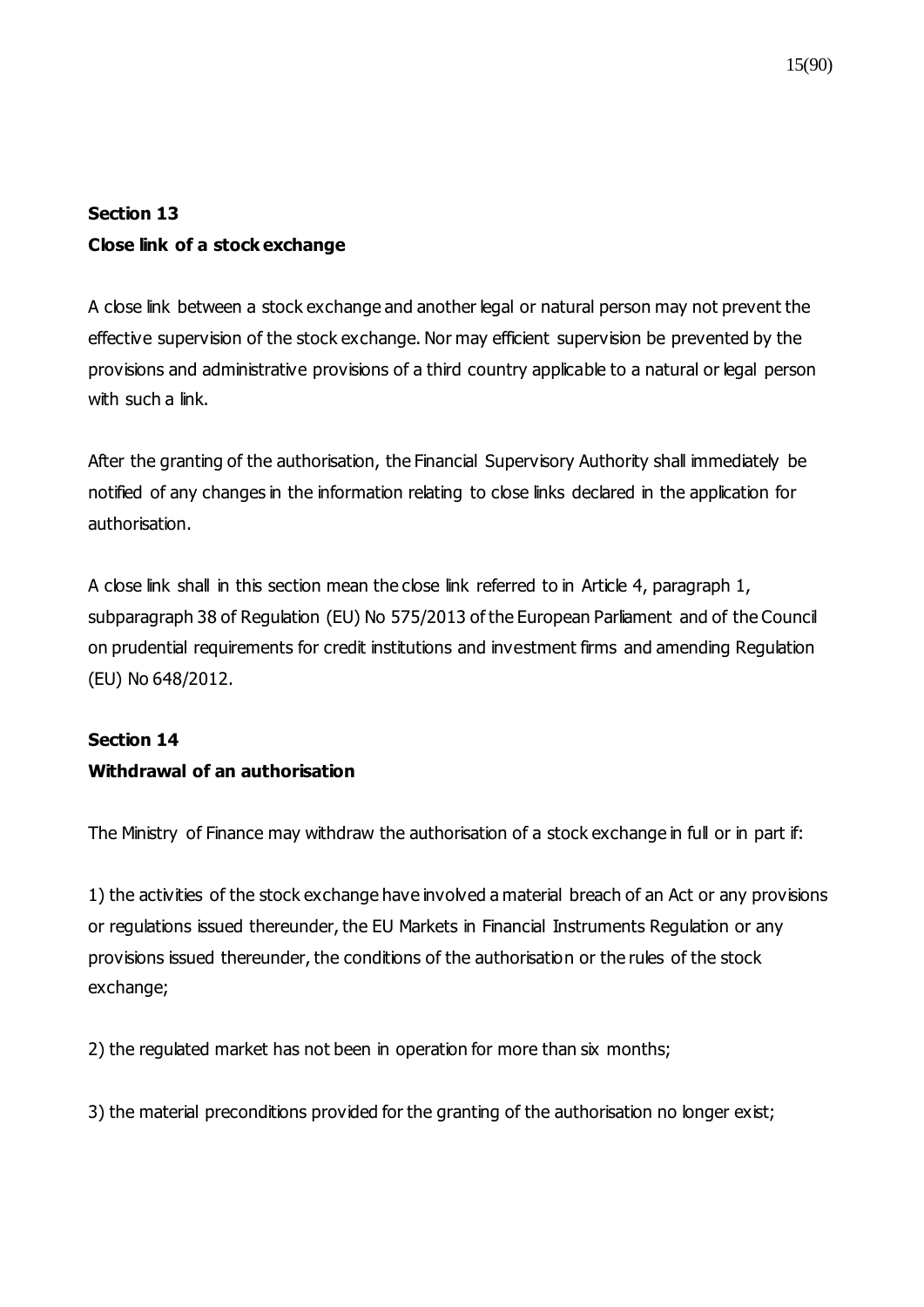4) the activities of the regulated market or a part thereof have not been started within 12 months from the granting of the authorisation; or

5) materially false or defective information on factors of central importance to the operation of the regulated market has been given when applying for the authorisation of the stock exchange.

The Ministry of Finance shall, prior to making a decision referred to in subsection 1, request an opinion of the Bank of Finland and the Financial Supervisory Authority unless otherwise required by the urgency of the matter. Prior to the withdrawal of the authorisation of a stock exchange on grounds referred to in subsection 1, paragraphs 1 or 3, the Ministry of Finance shall, prior to making the decision, set a reasonable period for the stock exchange for correcting the defects detected in the activities unless the immediate withdrawal of the authorisation is necessary due to the urgency of the matter or in order to safeguard the stable and reliable operation of the securities markets.

The Ministry of Finance may, on application by the stock exchange, withdraw the authorisation of the stock exchange if the stock exchange has decided to terminate the operation of a regulated market. Prior to making the decision, the Ministry of Finance shall request an opinion of the Bank of Finland and the Financial Supervisory Authority.

If the Ministry of Finance withdraws the authorisation of the stock exchange under subsection 1 or 3, the Ministry may simultaneously issue orders on the manner in which the activities shall be terminated. The Ministry of Finance shall notify the registration authority and the European Securities and Markets Authority of the withdrawal of the authorisation.

### **Section 15**

### **Right of the Ministry of Finance to suspend the activities of a stock exchange**

The Ministry of Finance may order that the stock-exchange activity be suspended for a specific period if incompetence or carelessness has been found in the activities of the regulated market or if the exchange of financial instruments admitted to trading has been disturbed and if it is likely that the continuing of the activities may seriously endanger the reliability and stability of the financial markets or the interests of the investors.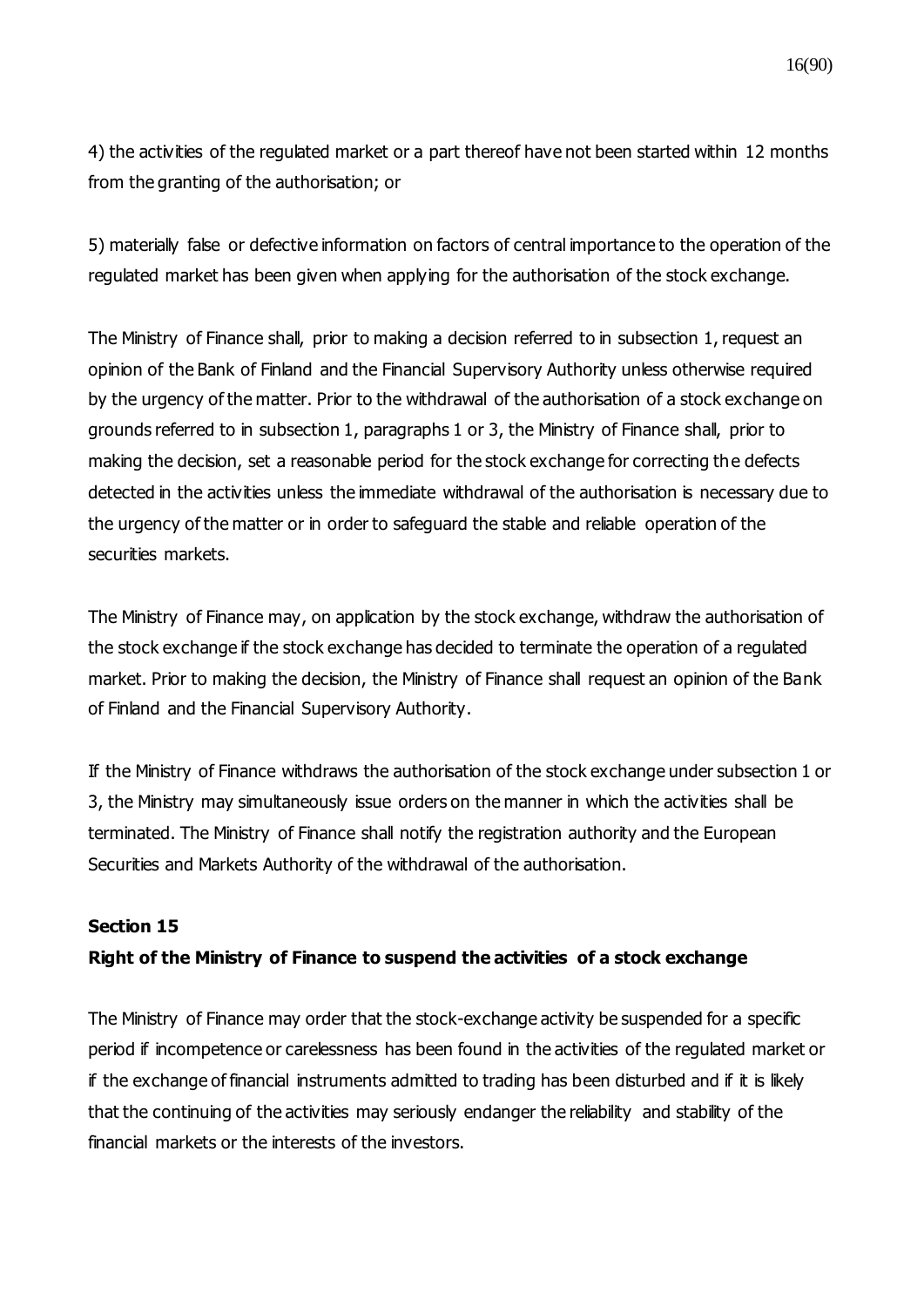The Ministry of Finance shall, prior to making the decision referred to in subsection 1, hear the stock exchange as well as request an opinion of the Bank of Finland and the Financial Supervisory Authority unless otherwise required by the urgency of the matter.

#### **Section 16**

### **Fitness test of the management of a stock exchange**

A member of the board of directors and the senior management shall be a reliable person of good repute who is not bankrupt or subject to a ban on business operations and whose capacity has not been otherwise restricted.

A person shall not be deemed reliable and of good repute if he or she has:

1) been sentenced to imprisonment within the last five years prior to the assessment or to a fine within the last three years prior to the assessment for a crime that can be deemed to indicate that he or she is manifestly unsuitable to the task referred to in subsection 1; or if he or she has

2) otherwise by his or her earlier activity indicated that he or she is manifestly unsuitable to the task referred to in subsection 1.

The time period referred to in subsection 2, paragraph 1 shall be calculated from the date on which the judgment became final until the acceptance of the task. If the judgment has not become final, the sentenced person may, however, continue to exercise control belonging to a member of the management of a stock exchange if this is deemed well-founded when assessing, as a whole, his or her earlier actions, the conditions leading to the judgment and any other factors significant to the matter.

The stock exchange shall, without delay, notify the Financial Supervisory Authority of any changes relating to the persons referred to in subsection 1 as well as any other new information on the management of the stock exchange needed to assess whether the management meets the requirements referred to in sections 16−18. The provisions of this section on a stock exchange shall correspondingly apply to a stock-exchange holding company.

### **Section 17**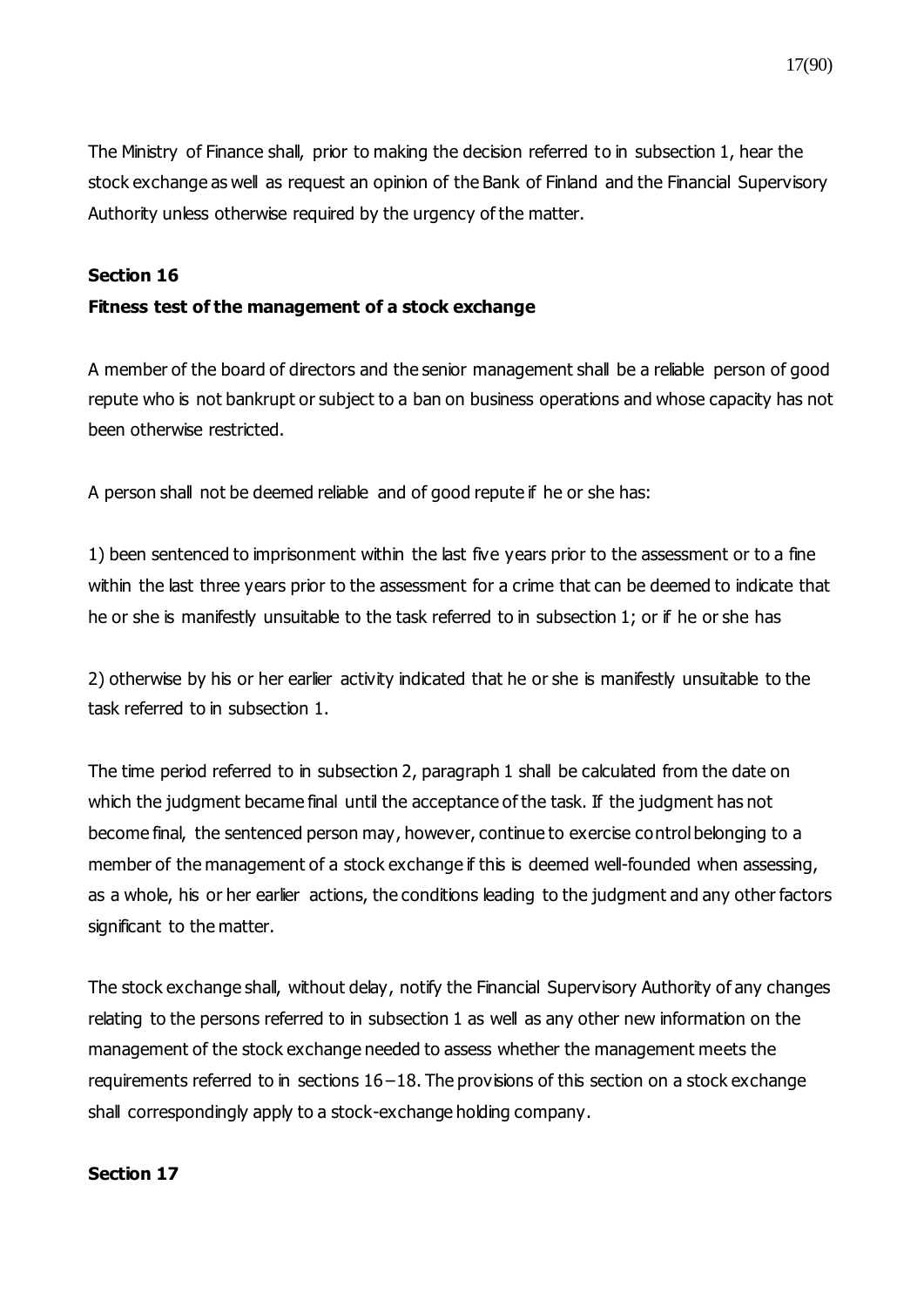### **Use of time of the management of a stock exchange**

A member of the board of directors and the managing director shall commit sufficient time to perform their functions. In assessing the maximum number of other directorships held by a person at the same time, the individual circumstances as well as the nature, scope and complexity of the activities of the stock exchange shall be taken into account.

## **Section 18 Requirements relating to the composition and work of the management of a stock exchange**

The management of a stock exchange shall possess sufficient and diverse knowledge and experience. The board of directors shall possess adequate knowledge, skills and experience of the business of the stock exchange and the related main risks. The stock exchange shall devote adequate resources to the induction of the members of the board of directors to their task.

The board of directors shall approve for the stock exchange a policy for promoting the diversity of the composition of the board of directors. The board of directors shall decide on a target for the stock exchange for equal gender representation in the board of directors as well as prepare a policy for meeting and maintaining the target.

An individual member of the board of directors shall act with independence of mind so that the board of directors can effectively challenge the decisions of the senior management as well as oversee and monitor its decision-making. The work of the board of directors shall be arranged so that an individual member of the board of directors or a minority of the members cannot dominate the decision-making of the board of directors incorrectly or contrary to the interests of the stock exchange.

The board of directors shall define for the stock exchange corporate governance arrangements that ensure effective and prudent management of the undertaking in a manner that reinforces confidence in the markets.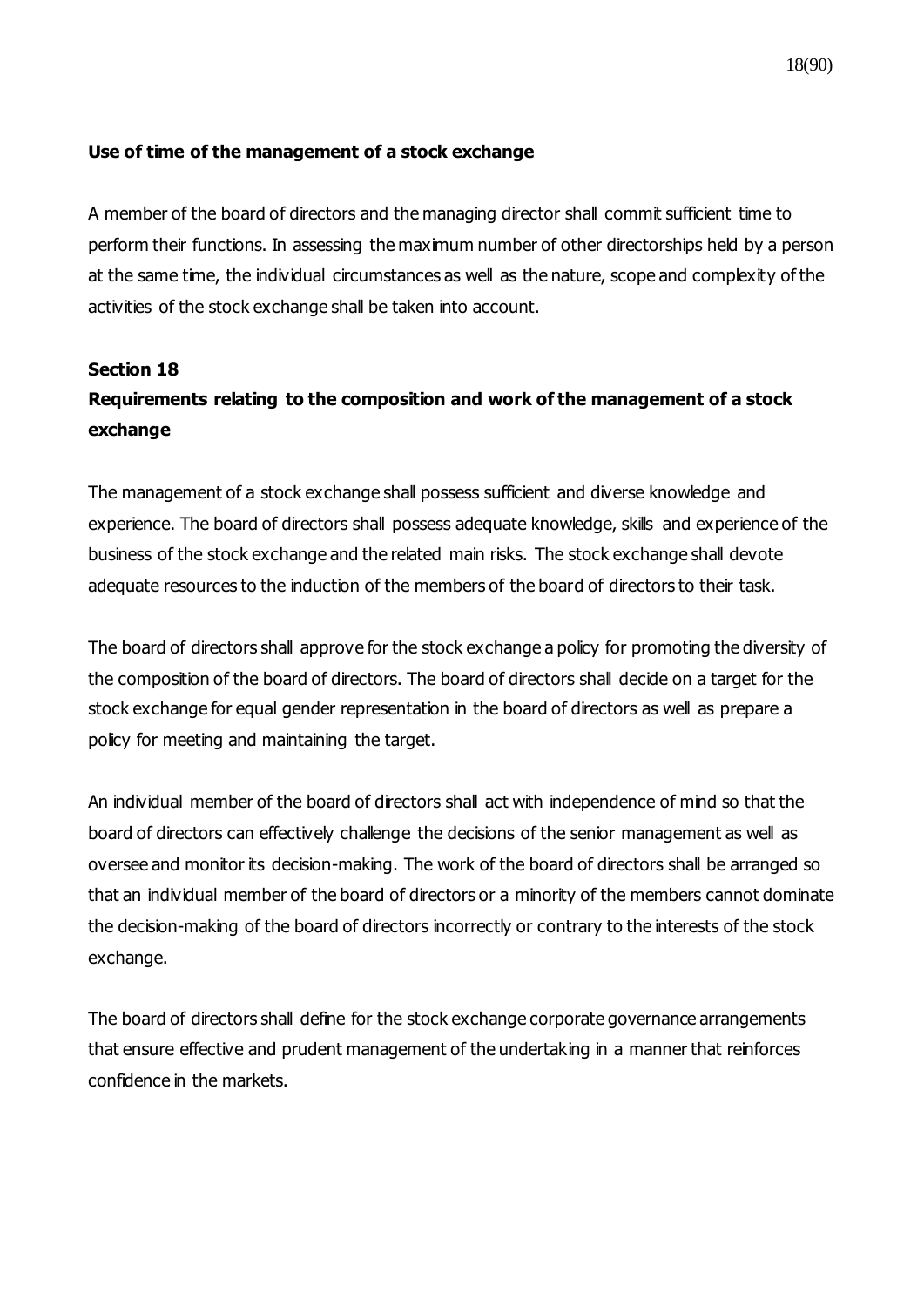The board of directors and the managing director shall monitor compliance with the corporate governance arrangements referred to in subsection 4, periodically assess their effectiveness and take appropriate steps to address any deficiencies.

A member of the board of directors shall have adequate access to information and documents that he or she needs to fulfil his or her duties.

### **Section 19**

### **Audit and the duty to submit copies of certain documents**

At least one of the auditors of the stock exchange shall be a KHT auditor or a KHT audit firm, whose auditor with principal responsibility must be a KHT auditor.

The stock exchange shall, without undue delay, submit to the Financial Supervisory Authority a copy of:

1) its annual accounts and annual report;

2) the audit report;

3) the minutes of the Annual General Meeting of the Shareholders that handled the annual accounts.

The provisions of section 31 of the Act on the Financial Supervisory Authority on the duty to report of authorised supervised entities shall also apply to the auditors of the stock exchange.

### **Section 20**

### **Transfer of the registered office of a stock exchange in the European Economic Area**

If a stock exchange intends to transfer its register office to another EEA Member State as provided in Article 8 of the SE Regulation, the stock exchange shall submit to the Financial Supervisory Authority a copy of the transfer proposal referred to in Article 8, paragraph 2 and of the report referred to in paragraph 3 of the SE Regulation immediately after the stock exchange has declared the proposal for registration.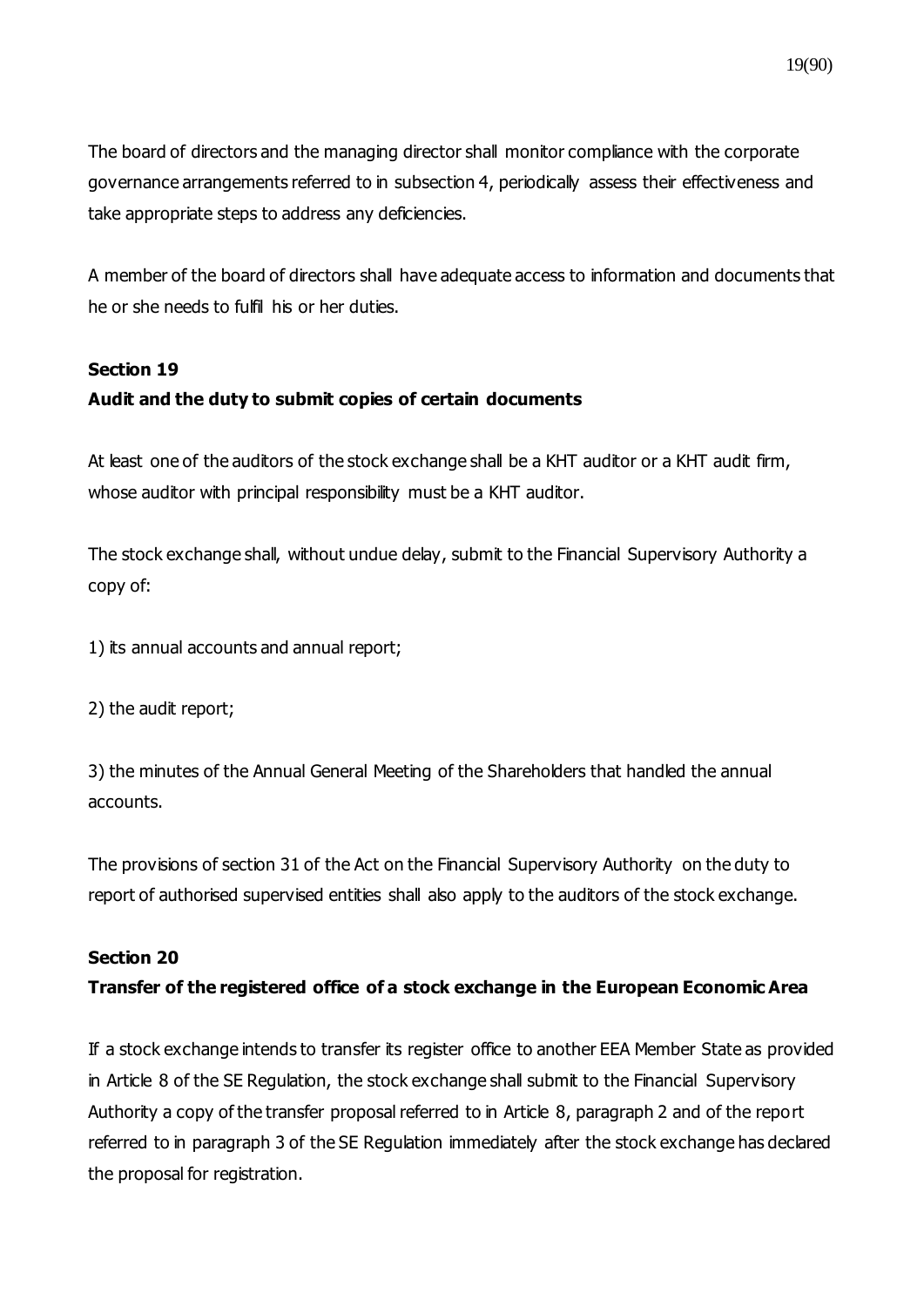The registration authority may not issue a certificate referred to in section 9, subsection 5 of the Act on European Companies if the Financial Supervisory Authority has notified the registration authority prior to the granting of the permission referred to in subsection 2 of said section that the stock exchange has not complied with the provisions on the transfer of the registered office or the termination of activities in Finland. The certificate may be issued before one month has passed from the due date referred to in chapter 16, section 6, subsection 2 of the Limited Liability Companies Act only if the Financial Supervisory Authority has notified that it does not oppose the transfer of the registered office.

#### **Section 21**

## **Participation of a stock exchange in a merger or demerger in the European Economic Area**

If a stock exchange participates in a cross-border merger or cross-border demerger in the European Economic Area, the registration authority may not issue a certificate relating to such merger referred to in section 4 of the Act on European Companies or in chapter 16, section 26 of the Limited Liability Companies Act or a certificate relating to demerger referred to in chapter 17, section 25 of the Limited Liability Companies Act if the Financial Supervisory Authority has notified the registration authority prior to the granting of the permission referred to in section 4, subsection 2 of the Act on European Companies that the stock exchange has not complied with the provisions on merger, demerger or the termination of activities in Finland. The permission may be granted before one month has passed from the due date referred to in chapter 16, section 6, subsection 2 or in chapter 17, section 6, subsection 2 of the Limited Liability Companies Act only if the Financial Supervisory Authority has notified that it does not oppose the merger, demerger or transfer of the registered office relating to the establishment of an SE.

#### **Chapter 3**

#### **Arrangement of the operation of a regulated market**

**Section 1**

**Organisational requirements of a regulated market**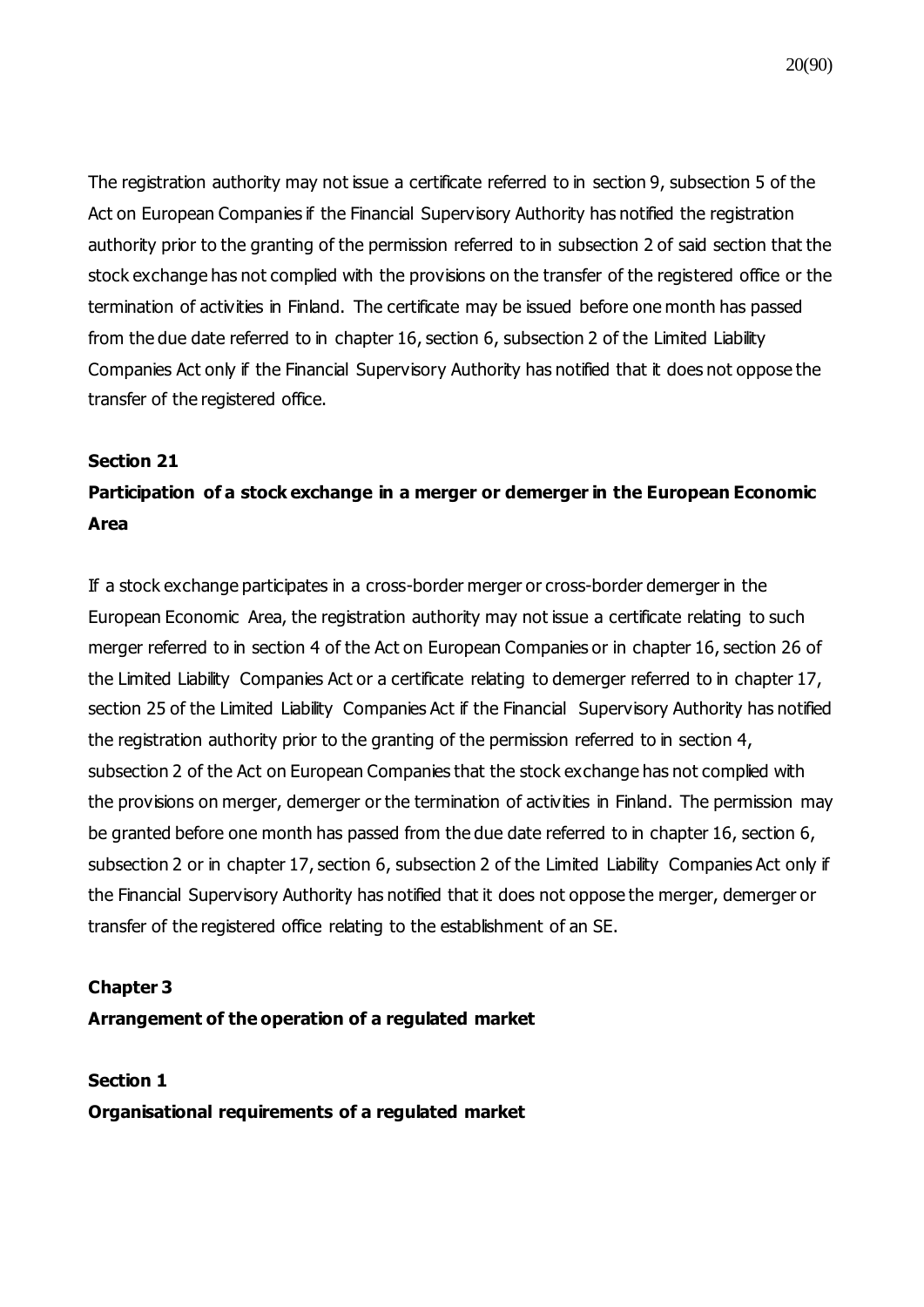The activities of a stock exchange shall be arranged in a reliable manner, taking into account the nature and scope of its business. A stock exchange shall ensure the management of risks relating to its activities and the continuance of its activities in all circumstances.

A stock exchange shall have policies for identifying the conflicts of interest relating to stockexchange activities and for their prevention and management. The policies shall especially take into account conflicts of interest that may affect the activities of the stock exchange or the reliable attendance to the supervisory duty provided for the stock exchange in section 2. The duties shall be differentiated in order to prevent conflicts of interest. The stock exchange shall also have transparent and non-discretionary rules and procedures that provide for orderly and fair trading as well as objective criteria for the efficient execution of orders.

The stock exchange shall ensure that the systems and arrangements it uses ensure the reliability and continuity of the trading system also in disruption situations. The stock exchange shall have to ensure that its trading systems are adequately resilient, have sufficient capacity to deal with peak order and message volumes and be able to ensure orderly trading under conditions of severe market stress. The stock exchange shall regularly apply stress tests to the operations of the trading system to meet the requirements described above.

In attending to its duties provided in this Act, its activities shall not be governed by the Administrative Procedure Act, the Act on the Openness of Government Activities (621/1999), the Language Act (423/2003) or the Sámi Language Act (1086/2003). A member of an administrative body of the stock exchange or an employee of the stock exchange shall not, in that case, be governed by the provisions of criminal public liability.

The provisions of subsection 1 on a stock exchange shall correspondingly apply to a stock exchange holding company.

An operator of a regulated market may not execute client orders against proprietary capital or to engage in matched principal trading on any of the regulated markets it operates.

## **Section 2 Supervisory duties of a stock exchange**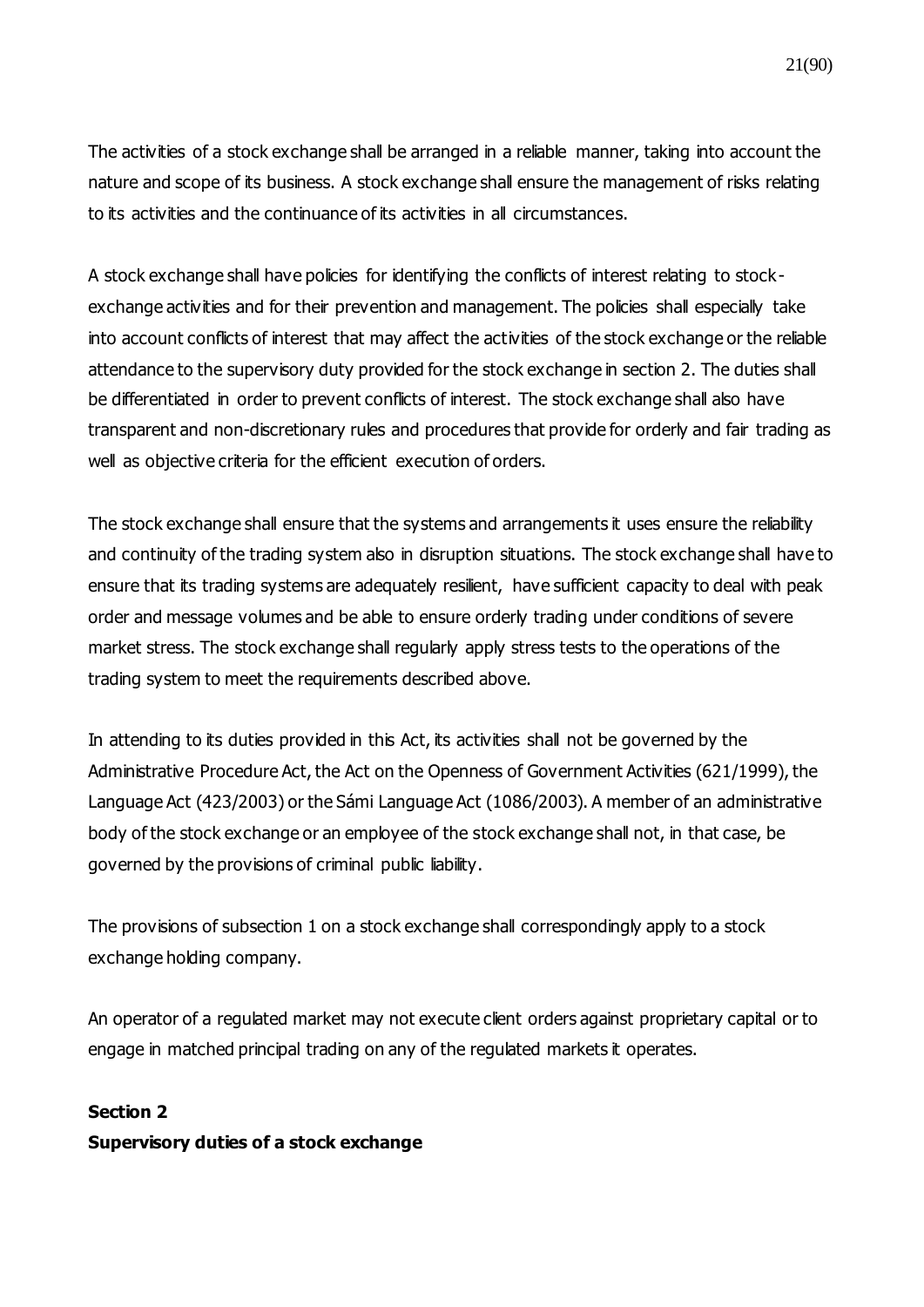A stock exchange shall have effective arrangements and procedures and the necessary resources for the monitoring of compliance in its activities with this Act, the Securities Markets Act and the provisions and regulations issued under these acts, with the EU Markets in Financial Instruments Regulation, the EU Market Abuse Regulation and Commission regulations or decisions issued on the basis of these or of the Markets in Financial Instruments Directive, and with the rules of the stock exchange.

The stock exchange shall inform the Financial Supervisory Authority, without undue delay, of:

1) a procedure which is likely to be in violation of the provisions or regulations referred to in subsection 1 or which materially infringes the rules of the stock exchange;

2) disorderly trading conditions;

3) a system disruption in relation to a financial instrument; or

4) conduct that may be in violation of the provisions of the EU Market Abuse Regulation.

The Financial Supervisory Authority shall communicate the information referred to in subsection 2 to the authorities of the EEA Member States corresponding to the Financial Supervisory Authority as well as to ESMA. In relation to a conduct referred to in subsection 2, paragraph 4, the notification shall, however, be made only if the Financial Supervisory Authority is convinced that the conduct in question is in violation of the provisions of the EU Market Abuse Regulation.

## **Section 3 Reporting of infringements**

The stock exchange shall have effective procedures in compliance with which the employees of the stock exchange can report internally, through an independent channel, of suspected infringements of the rules and regulations relating to the financial markets. The reporting procedure shall include appropriate and adequate procedures for arranging the appropriate handling of the reports as well as for protecting the person who reports and for ensuring the protection of the personal data of the person who reports and the person subject to the report in compliance with the Personal Data Act (523/1999). The reporting procedure shall also include instructions for ensuring the protection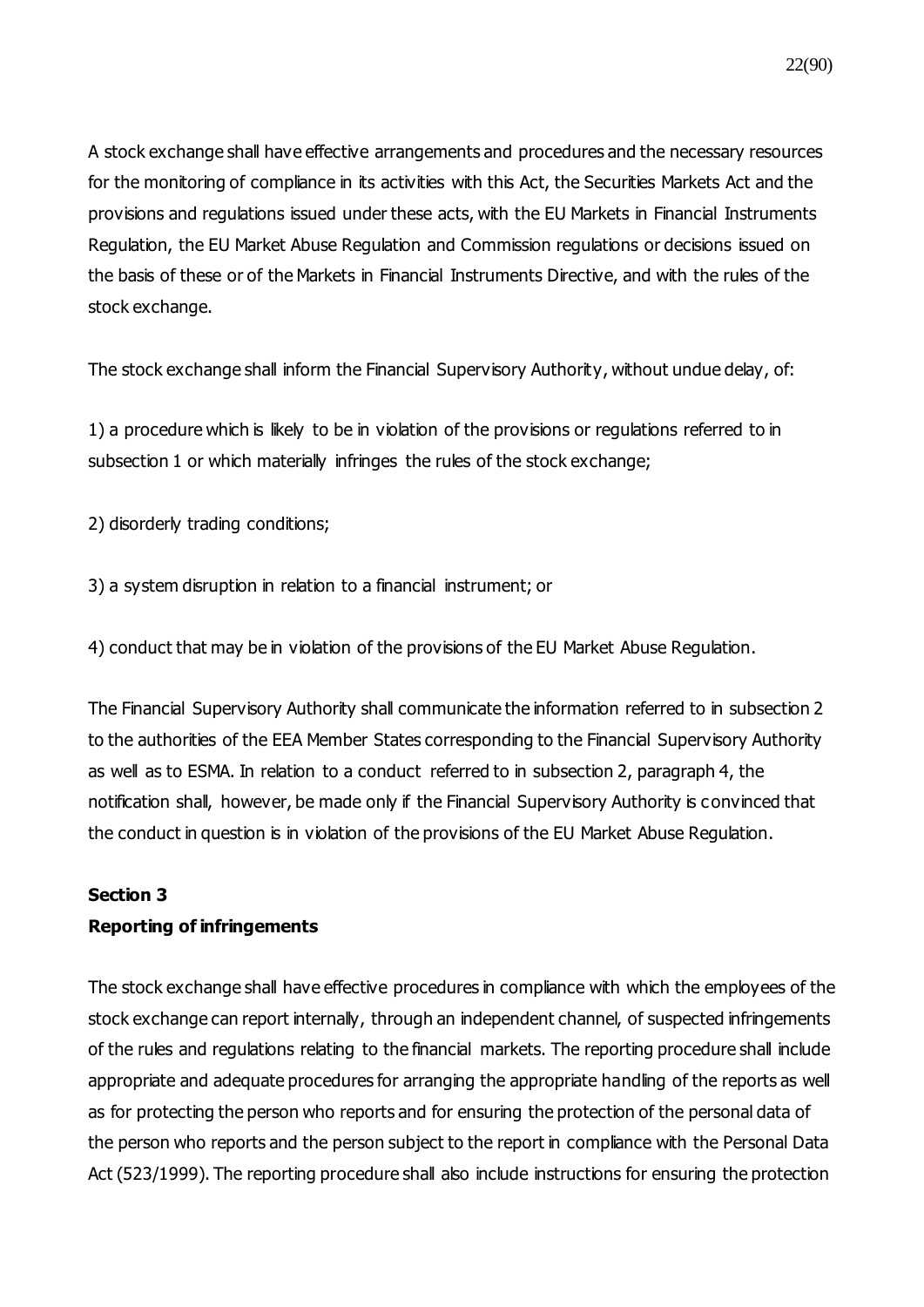of the identity of the person who reports unless otherwise provided in the law on the right of authorities to obtain information to clarify an infringement or otherwise.

The stock exchange shall store the necessary information relating to the report referred to in subsection 1. The data shall be erased after five years from the filing of the report unless the storage of the data further is necessary in order to protect a criminal investigation, a pending trial, an investigation by the authorities or the rights of the person who reported or the person subject to the report. The need for storing the data further shall be re-evaluated at three-year intervals at the longest. An entry shall be made of the evaluation.

In addition to the provisions of the Personal Data Act, the registered person subject to the report referred to in subsection 1 shall not have the right of access to the data referred to in subsections 1 and 2 if providing access would hinder the investigation of the suspected infringements. The rights of the registered person subject to the report shall be provided in the Personal Data Act.

The Financial Supervisory Authority may issue further regulations on the submission of the reports referred to in subsection 1 and their handling in the stock exchange.

#### **Section 4**

#### **Outsourcing of the activities of a stock exchange**

Outsourcing means an arrangement relating to the activities of a stock exchange by which another service provider performs a function or service for the stock exchange that would otherwise be undertaken by the stock exchange itself.

A stock exchange may outsource a function significant to its activities that is other than the operation of a regulated market if the outsourcing does not impair the stock exchange's risk management, internal control or attendance to the business or to another function significant to its activities, or the supervision by the Financial Supervisory Authority. Irrespective of outsourcing, the stock exchange shall be responsible for discharging its obligations under this Act, the Securities Markets Act, the EU Markets in Financial Instruments Regulation, the EU Market Abuse Regulation and Commission regulations and decisions issued on the basis of these or of the Markets in Financial Instruments Directive or under it. The stock exchange shall exercise due diligence in outsourcing a function significant to its activities.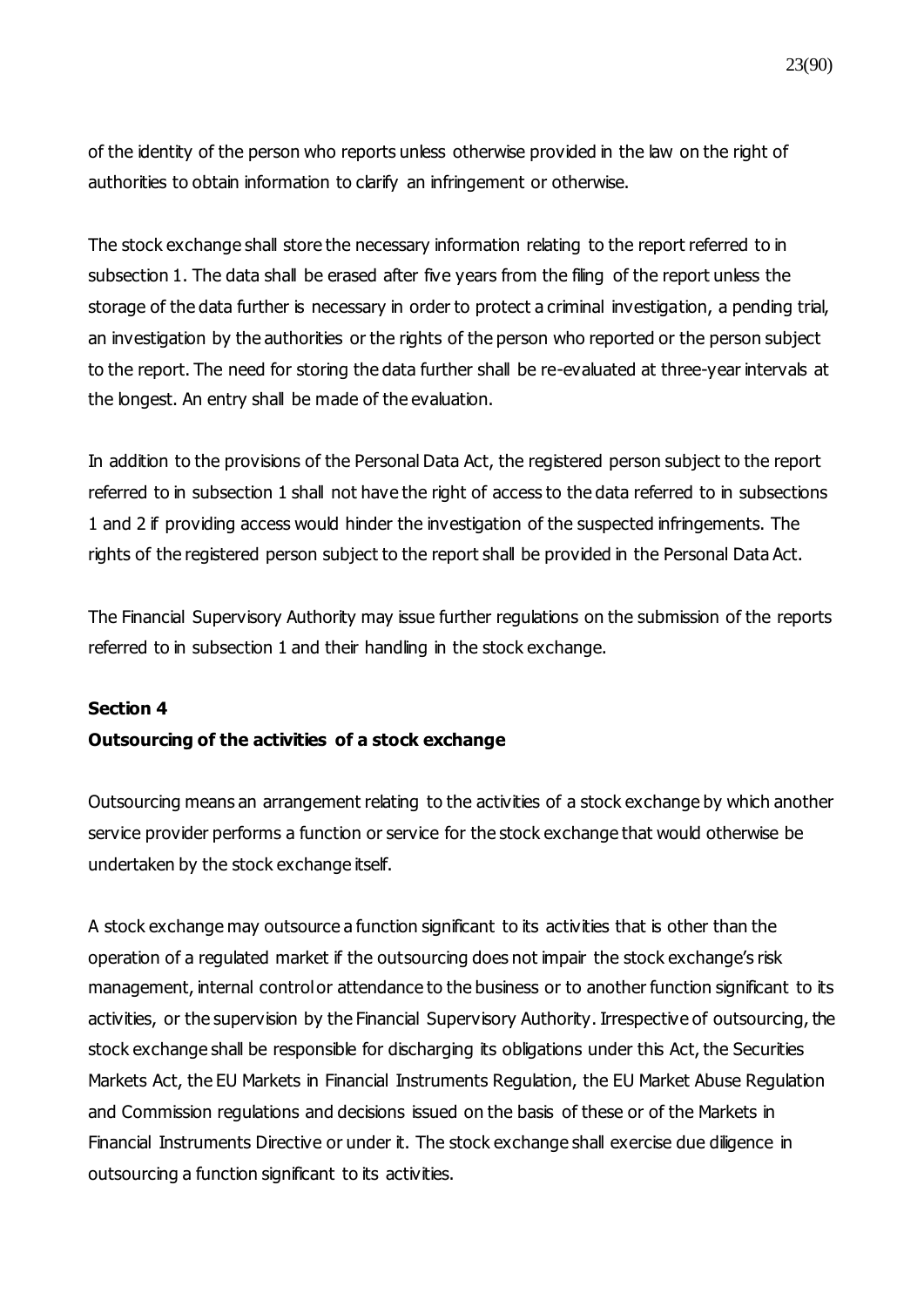A function is significant with regard to the activities of a stock exchange if an error or deficiency in its performance may materially impair compliance with the acts relating to the activities of the stock exchange, the provisions or regulations issued thereunder or with the terms of the authorisation of the stock exchange or the financial position of the stock exchange or the continuance of the stock exchange activities.

A written agreement shall be drafted of the outsourcing of a significant operational function indicating the contents of the assignment and the period of validity of the agreement.

The stock exchange shall, on an ongoing basis, obtain from the party carrying out the outsourced function the necessary information required by the supervision by the authorities, risk management and internal control of the stock exchange and forward the information to the Financial Supervisory Authority.

## **Section 5 Notification of outsourcing**

A stock exchange which, after the granting of the authorisation, intends to outsource a significant operational function shall notify the Financial Supervisory Authority of the outsourcing in advance. The Financial Supervisory Authority shall be notified of any significant changes in the contractual relationship between the stock exchange and the party carrying out the outsourced function.

### **Section 6**

### **Minimum contents of the rules of a regulated market**

A stock exchange shall draw up and keep available to the public rules of the regulated market containing regulations at least on the following:

1) the trading procedure;

2) the manner and grounds for the admission of a financial instrument to trading as well as the manner and grounds for the suspension or termination of trading in a financial instrument;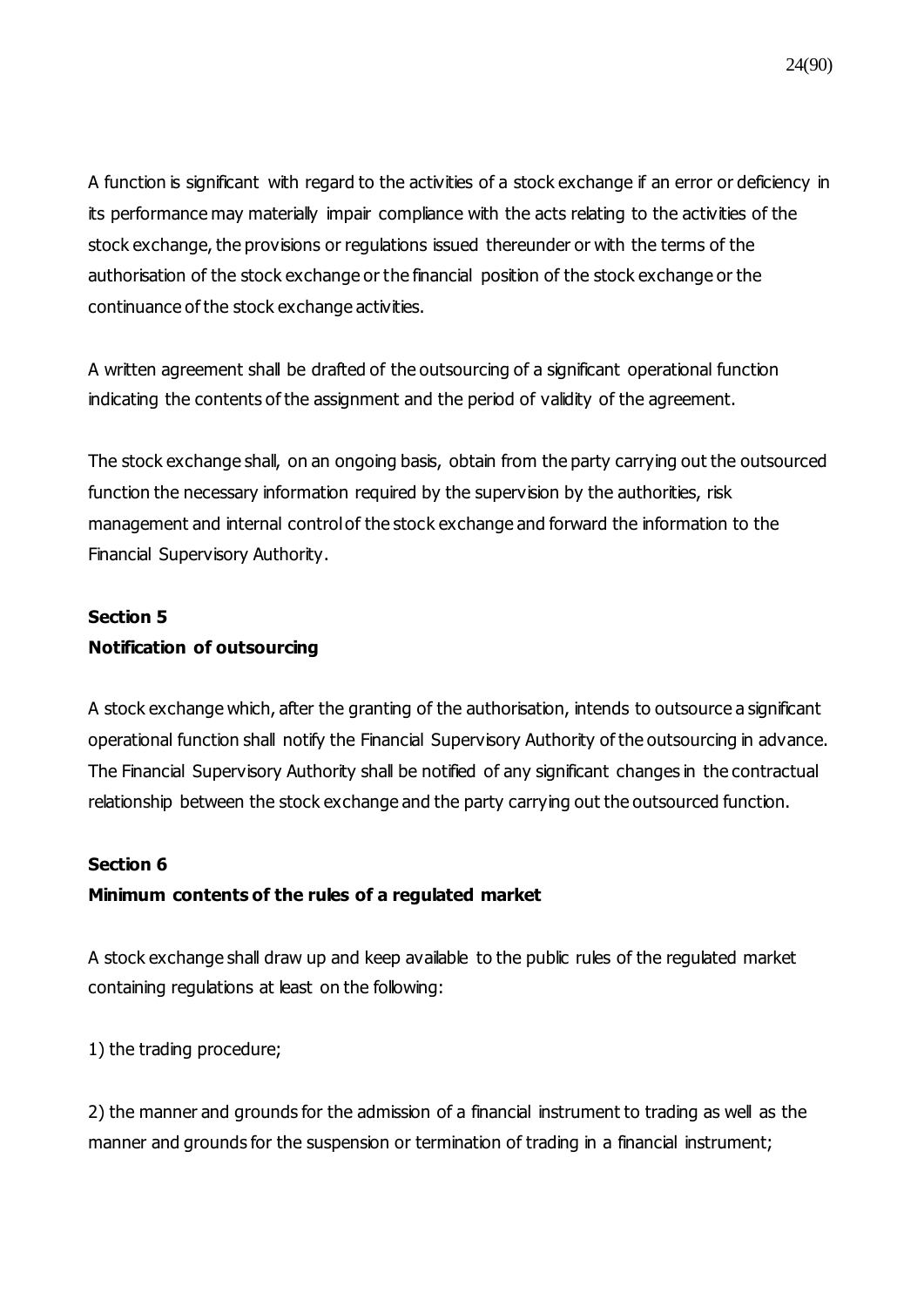3) the obligations, rights and duties imposed on issuers of securities as well as on their management and corporate governance for the fulfilment of the duties based on this Act, the Securities Markets Act and the provisions and regulations issued thereunder as well as the stock exchange rules or otherwise;

4) the manner and grounds for the granting and withdrawal of the rights of a trading party;

5) the obligations arising from the professional standards imposed on the staff of the investment firms and credit institutions that are operating on the market;

6) the conditions for accepting other members than investment firms and credit institutions as trading parties;

7) the obligations, rights and duties imposed on trading parties for the fulfilment of the duties based on this Act and the provisions and regulations issued thereunder as well as the stock exchange rules or otherwise;

8) the sanctions that may be imposed on issuers of securities and the trading parties for breach of the stock exchange rules and the manner of their imposition;

9) if a derivatives contract is traded, its terms;

10) the obligations, rights and duties relating to the clearing and settlement of transactions.

Regulated markets may admit as trading parties investment firms, credit institutions authorised under Directive 2013/36/EU of the European Parliament and of the Council on access to the activity of credit institutions and the prudential supervision of credit institutions and investment firms, amending Directive 2002/87/EC and repealing Directives 2006/48/EC and 2006/49/EC and other persons who:

1) are of sufficiently good repute;

2) have a sufficient level of trading ability and competence and sufficient experience;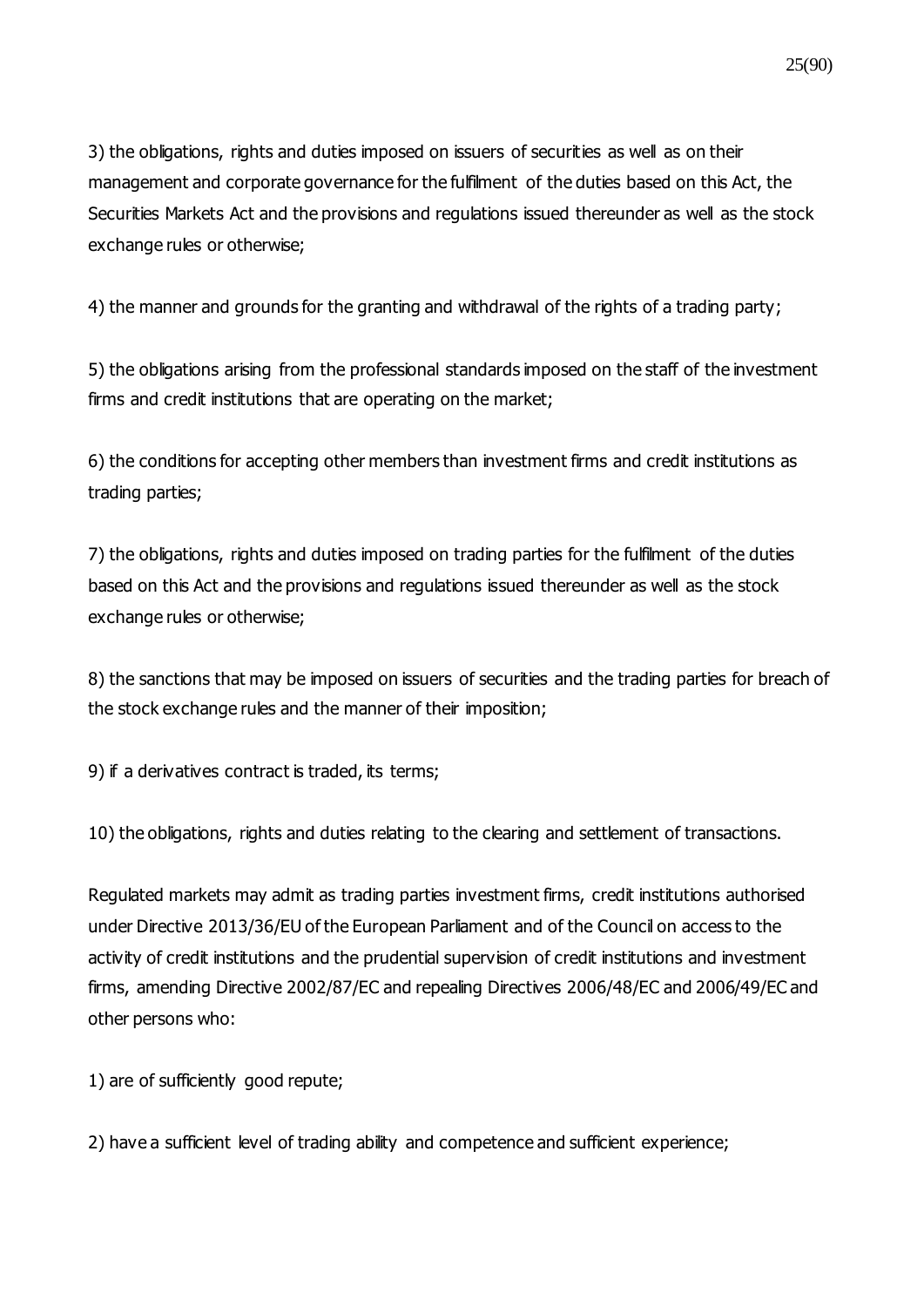3) have, where applicable, adequate organisational arrangements; and

4) have sufficient resources for the role they perform, taking into account the different financial arrangements that the regulated market may have established in order to guarantee the adequate settlement of transactions.

### **Section 7**

### **Confirmation of the stock exchange rules**

The stock exchange rules and any amendments thereto shall be confirmed by the Ministry of Finance on application. The rules shall be confirmed if they comply with this Act and the provisions and regulations issued thereunder and if, on the basis of the account obtained, it can be deemed likely that they ensure reliable and equal trading.

The application shall be decided within three months from receipt thereof or, if the application has been defective, from the date on which the applicant has submitted the documents and accounts necessary for deciding the matter. A decision shall, however, always be made within six months from receipt of the application. The Ministry of Finance shall, prior to the confirmation of the rules, request an opinion of the Financial Supervisory Authority. If the decision relates to a derivative contract on electricity, natural gas or emission allowances, the opinion of the Energy Market Authority shall also be requested.

The Ministry of Finance may, in order to ensure the reliability and equality of trading, order that the contents of the provisions of the rules it has confirmed be amended or supplemented. The Ministry of Finance shall, prior to issuing the order, hear the stock exchange and request an opinion of the Financial Supervisory Authority on the matter.

The provisions of subsection 1 on the confirmation of any amendments to the rules shall not be applied if the amendments are of insignificant or technical nature. The stock exchange shall, however, inform the Ministry of Finance and the Financial Supervisory Authority of the amendments to the rules prior to their entry into force. In case of a dispute of whether the amendments to the stock exchange rules are of insignificant or technical nature, the Ministry of Finance shall decide the issue.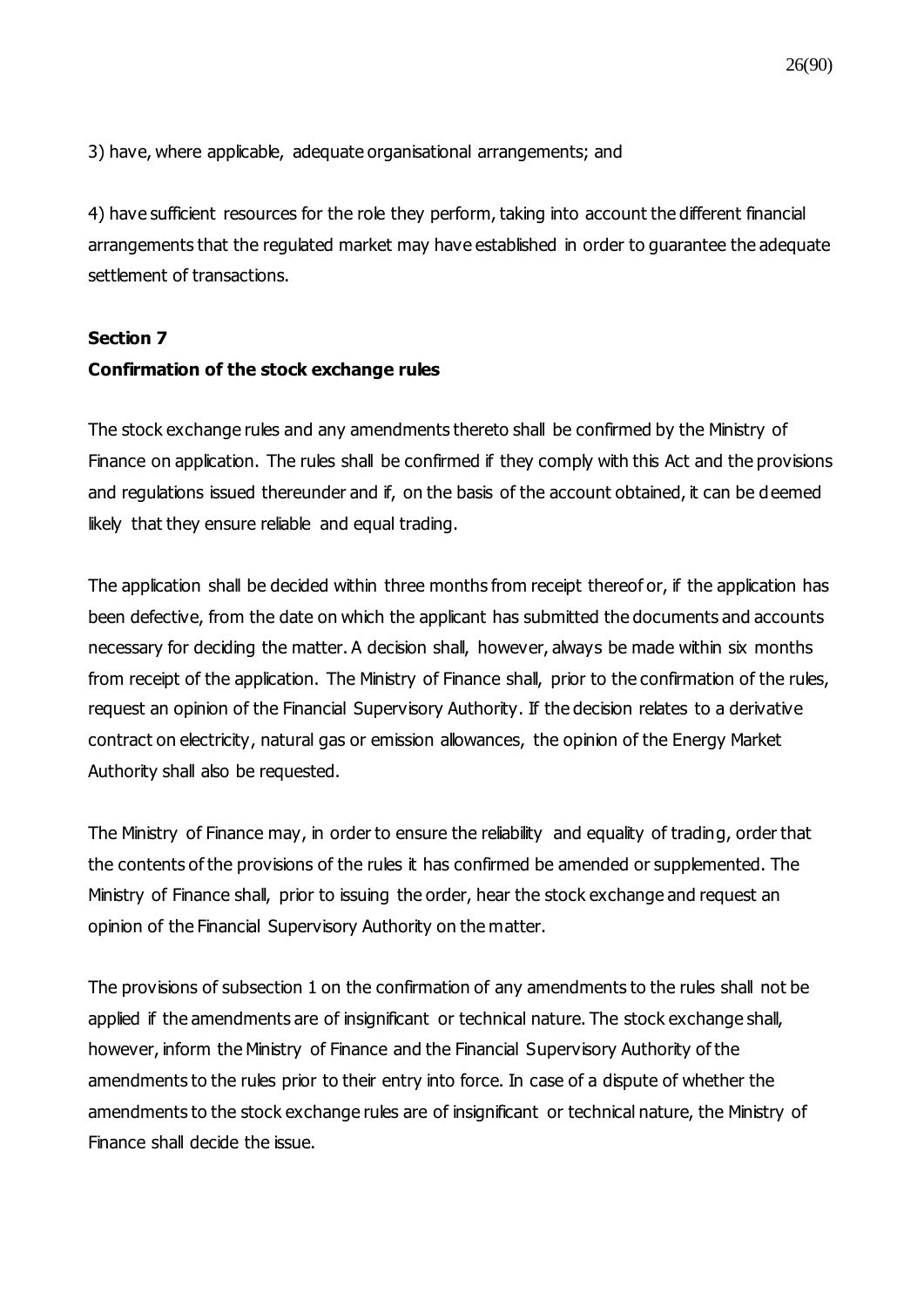## **Section 8 Admission of a financial instrument to trading on a regulated market**

Upon application of the issuer, the stock exchange may admit to trading on a regulated market a security which will likely be subject to sufficient demand and supply and which can thus be expected to have a reliable price formation.

The stock exchange may admit to trading on a regulated market a security without the consent of the issuer if the requirements in accordance with subsection 1 are fulfilled and if the same security has already been admitted to trading on another regulated market. The rules of the stock exchange may not impose disclosure obligations on such issuer. The stock exchange shall notify the issuer of the admission of a security to trading prior to the commencement of trading.

The stock exchange may admit a derivative contract to trading on a regulated market if its price formation is reliable and if the derivative contract may be settled in a reliable manner.

The other conditions under which a stock exchange may admit a financial instrument to trading on a regulated market shall be laid down in a Commission regulation issued under the Markets in Financial Instruments Directive. The prospectuses to be published of the securities applied to be admitted to trading on a regulated market shall be provided in chapters 3−5 of the Securities Markets Act.

The obligation of the stock exchange to notify the Financial Supervisory Authority of a financial instrument for which a request for admission to trading on their trading venue is made or which is admitted to trading or which is traded for the first time shall be governed by Article 4 of the Market Abuse Regulation. If a share which is not admitted to trading on another regulated market is admitted to trading, the stock exchange shall simultaneously notify the Financial Supervisory Authority of the estimates on said share required in Article 2, paragraph 1, subparagraph 17 of the EU Markets in Financial Instruments Regulation.

The Financial Supervisory Authority may order that the admission of a financial instrument to trading on a regulated market be suspended for a maximum of ten consecutive banking days at a time. The suspension may be ordered if the Financial Supervisory has reasonable grounds to suspect that the party applying for the admission to trading of a financial instrument or anyone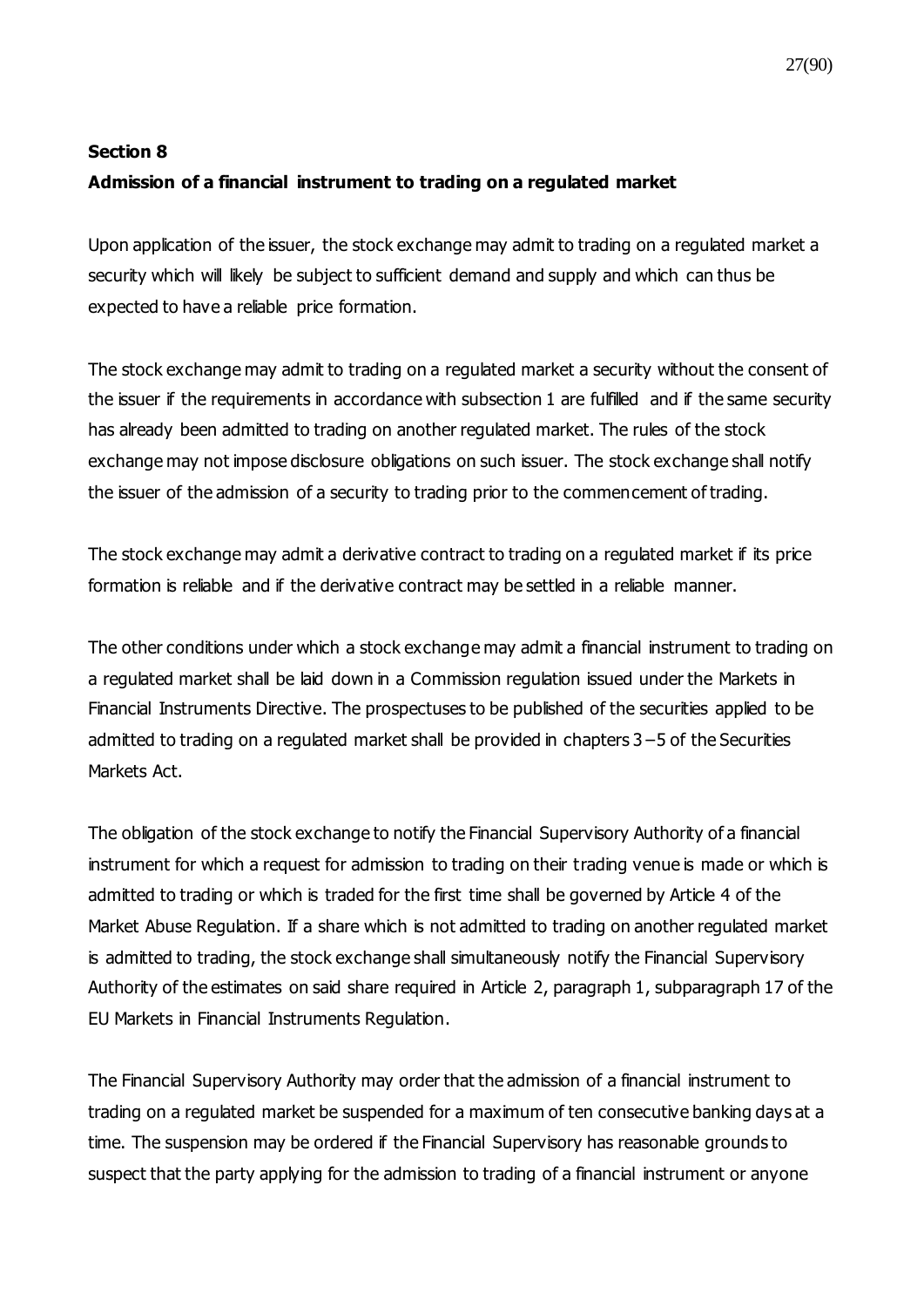commissioned to apply for admission to trading acts in violation of this Act, the Securities Markets Act or the provisions or regulations issued thereunder. Prior to issuing the order, the Financial Supervisory Authority shall reserve the party to the decision a possibility to be heard unless otherwise provided by the urgency of the matter or for other special reasons.

## **Section 9 Admission of a security to stock exchange listing**

A stock exchange may, on application by the issuer, admit to stock exchange listing a security which fulfils the requirements of section 8, subsections 1 and 4 and of this section. The requirements necessary to implement the Stock-Exchange Listing Directive, whereby a stock exchange may admit a security to stock exchange listing as well as the exemption to be granted therefrom, shall be provided further by a decree of the Ministry of Finance.

A security entitling to a share in accordance with the Limited Liability Companies Act may be admitted to stock exchange listing only if a share of the same class as the share to which the security entitles has been or is being admitted to trading on a regulated market operated by the stock exchange.

The issuer of the security shall apply for the admission to stock exchange listing of shares of the same class as shares in stock exchange listing within one year from their issue, unless the issuer has consented to the stock exchange admitting them to stock exchange listing without a separate application.

An issuer shall apply for the simultaneous admission to stock exchange listing of securities referred to in chapter 2, section 1, subsection 1, paragraphs 2 and 3 of the Securities Markets Act belonging to the same issue.

A stock exchange may, in order to protect the investors, reject an application for the admission of a security to stock exchange listing.

A stock exchange shall decide on the application for the admission to stock exchange listing of a security within six months from receipt of the application. If the stock exchange requests from the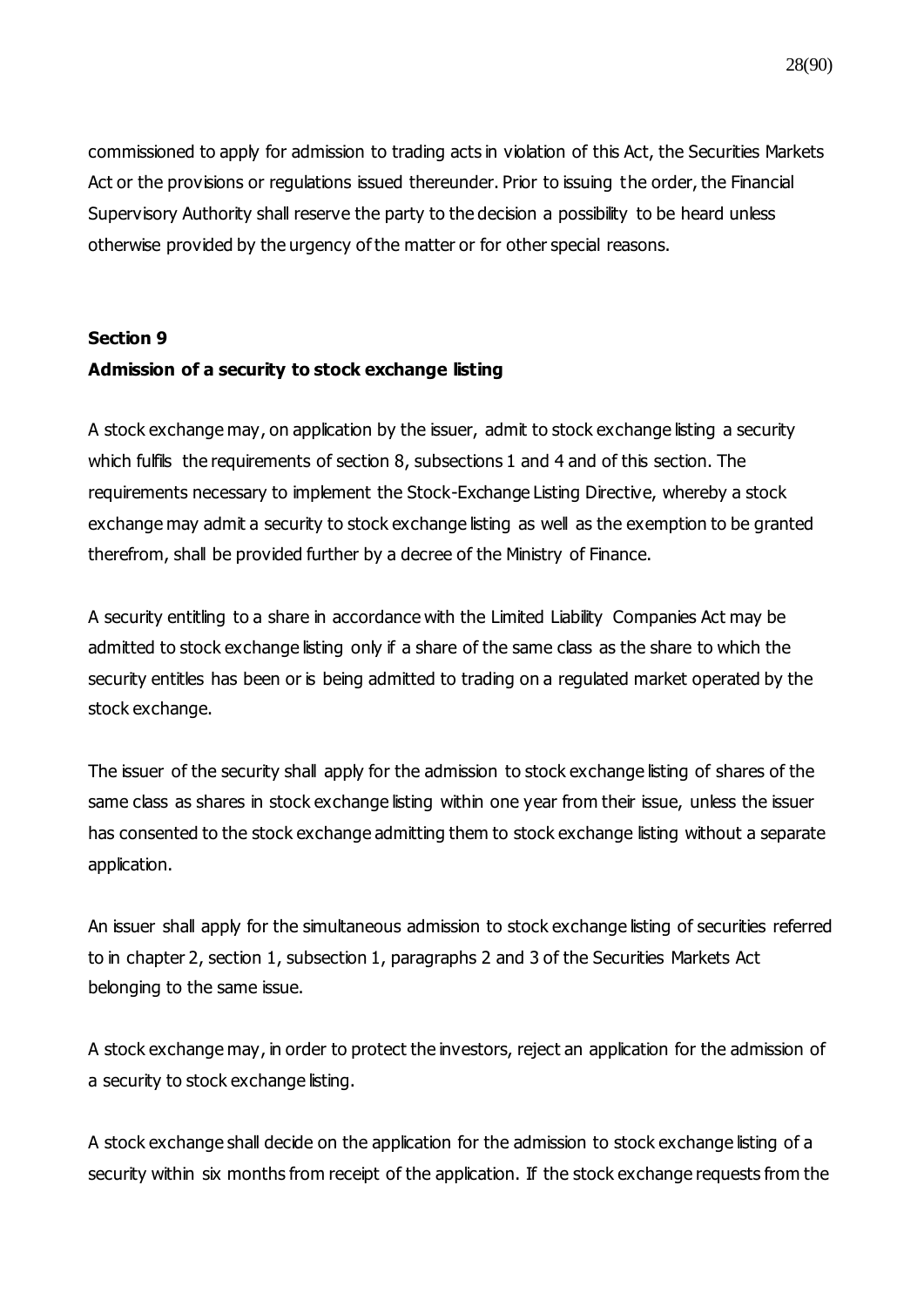applicant an additional account on the application during this period, said time period shall be calculated from the date on which the stock exchange receives the additional account. If the stock exchange does not make the decision within the set period, the application shall be deemed rejected.

The issuer of the security shall have the right to refer the decision of the stock exchange referred to in subsections 5 and 6 to be handled by the Financial Supervisory Authority within 30 days from the decision or from the termination of the set period referred to in subsection 6.

#### **Section 10**

### **Keeping a stock exchange listing**

A stock exchange may keep a stock exchange listing referred to in the Stock-Exchange Listing Directive of securities it has admitted to trading on a regulated market.

### **Section 11**

### **Suspension or removal from trading**

A stock exchange may suspend or remove a financial instrument from trading if the financial instrument or the issuer of the financial instrument no longer fulfils the requirements of the stock exchange rules or if it is otherwise necessary due to a practice contrary to the provisions and regulations issued on stock exchange activity, the stock exchange rules or fair practice.

The stock exchange may suspend or remove a financial instrument from trading under corresponding conditions also on application by the issuer of the financial instrument.

The stock exchange may, however, not suspend or remove a financial instrument from trading if this would be likely to cause significant damage to the investors or the orderly functioning of the financial markets.

The stock exchange shall suspend or remove a derivative contract relating to a financial instrument from trading if the measure is necessary to support the objectives of the decision referred to in subsection 1. The stock exchange shall also suspend trading in electricity or natural gas based derivative contracts if the trading endangers the supply of electricity or natural gas or is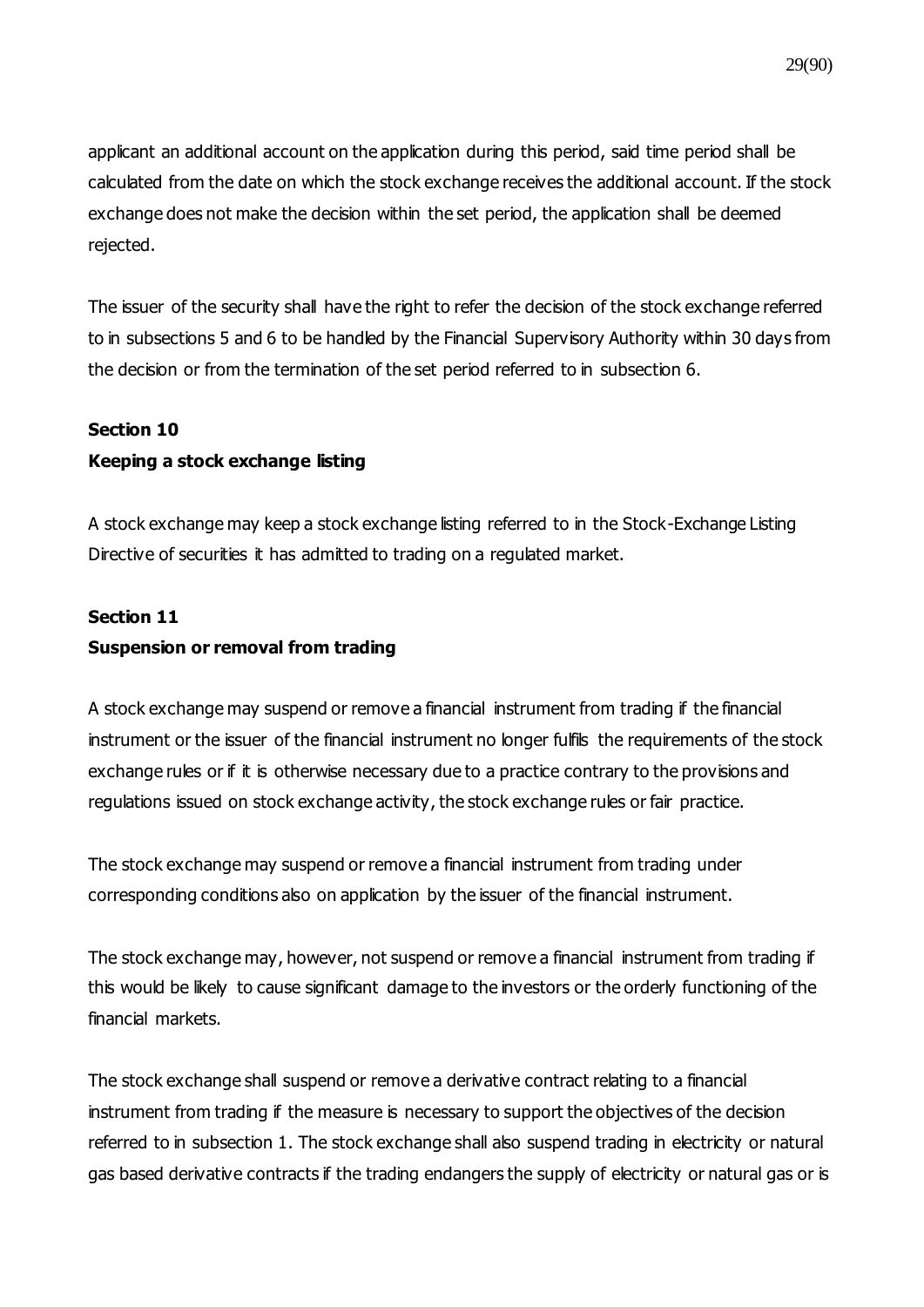detrimental to the electricity or natural gas market or if the operation of an electricity or natural gas system has been disturbed for some other serious reason referred to in the rules of the stock exchange.

The Financial Supervisory Authority shall order suspension or removal from trading on another regulated market, MTF or OTF operating in Finland or order the systematic internaliser to suspend or remove the same financial instrument or a related derivative contract from trading if the reason for the suspension or removal is:

1) suspected market abuse;

2) a public take-over bid; or

3) the non-disclosure of inside information about the issuer or the financial instrument in accordance with Articles 7 and 17 of the EU Market Abuse Regulation.

The stock exchange may request the Financial Supervisory Authority to confirm the decision to suspend trading referred to in subsection 1, 2 or 4. The Financial Supervisory Authority shall, upon receipt of such a request, without undue delay, decide whether it confirms the decision of the stock exchange to suspend trading. If the Financial Supervisory Authority decides not to confirm the decision of the stock exchange, the stock exchange shall, without undue delay, continue trading in the financial instrument.

The issuer of a financial instrument admitted to trading on the stock exchange shall hav e the right to refer the decision of the stock exchange referred to in subsection 1 or 4 to be handled by the Financial Supervisory Authority within 30 days from the decision. A registered association acting for the supervision of the interests of the investors and a bondholder representative appointed for the bond in question and referred to in the Act on Bondholder Representatives (574/2017), if the meeting of the bondholders has so decided, as well as an investor who owns said financial instruments or financial instruments entitling thereto shall have the right to refer the decision of the stock exchange referred to in subsection 1 or 2 to be handled by the Financial Supervisory Authority within 30 days from the decision. The Financial Supervisory shall notify the stock exchange of the referral of the issue to be handled by it. The decision of the stock exchange to remove from trading may, despite the referral of the issue to be handled by the Financial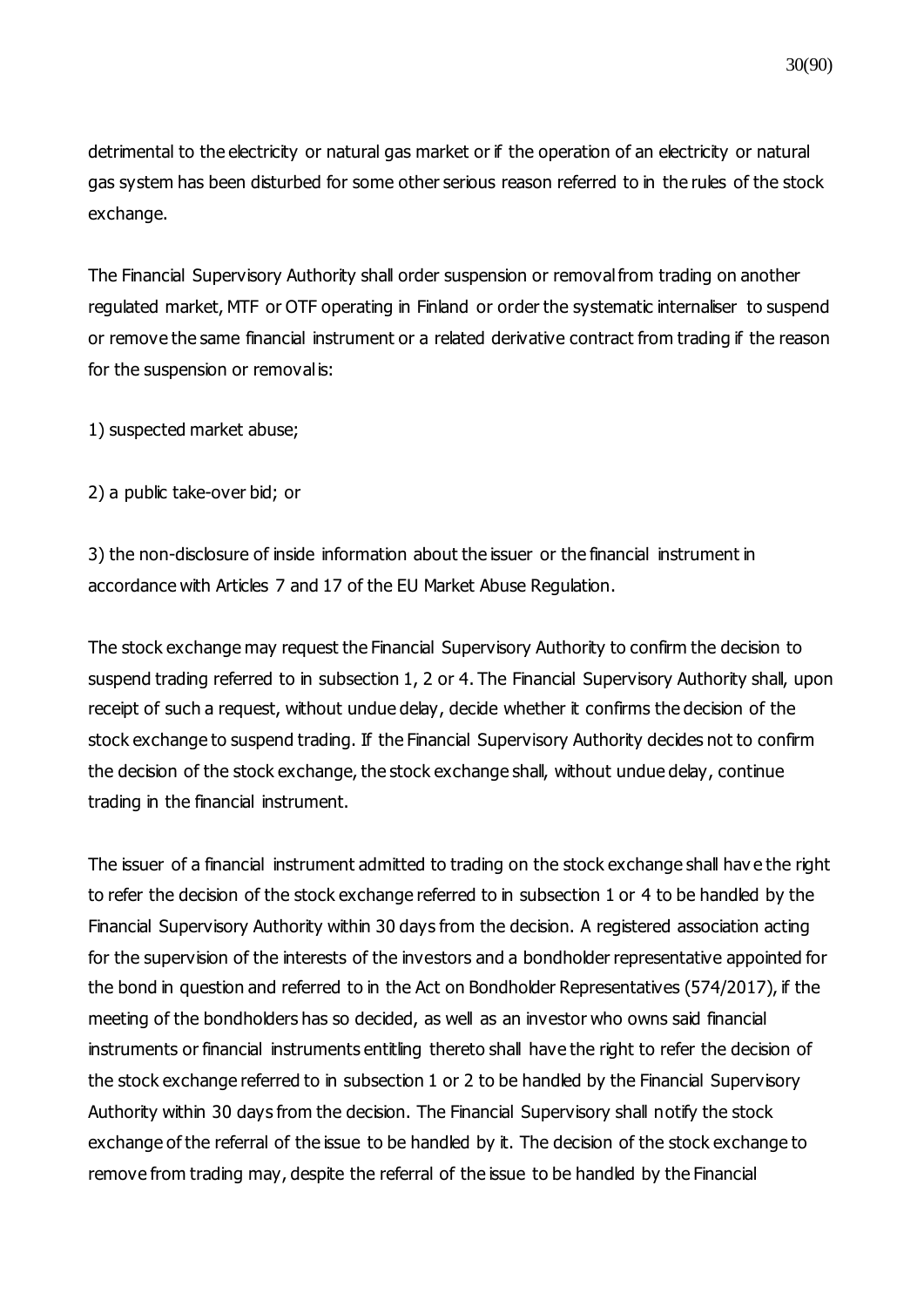Supervisory Authority, be enforced unless the Financial Supervisory Authority or an appeal authority otherwise decides.

The stock exchange shall immediately make public the decision on suspension or removal from trading or on the continuance of trading in a financial instrument. In addition, the stock exchange shall notify the Financial Supervisory Authority of the decision and, if the decision relates to a derivative contract referred to in the second sentence of subsection 4, the Energy Market Authority.

The obligation of the stock exchange to notify the Financial Supervisory Authority when a financial instrument ceases to be traded or to be admitted to trading shall be governed by Article 4 of the Market Abuse Regulation.

#### **Section 12**

### **Powers of the Financial Supervisory Authority to suspend or prohibit trading in a financial instrument or remove a financial instrument from trading**

Notwithstanding the provisions of section 11, the Financial Supervisory Authority may order a stock exchange to suspend trading in a financial instrument or remove a financial instrument from trading, or may prohibit a stock exchange from organising trading in a financial instrument, if the trading, the disclosure obligation relating to the financial instrument or the fulfilment of the disclosure obligation relating to the admission to trading are carried out materially in violation of this Act or the Securities Markets Act or the provisions and regulations issued under them, or the EU Markets in Financial Instruments Regulation or the EU Market Abuse Regulation or Commission regulations or decisions issued on the basis of these or of the Markets in Financial Instruments Directive, or the rules of the stock exchange, or if there is another very serious reason for doing so.

The prohibition cannot, however, be ordered if it causes significant damage to the investors or the orderly functioning of the financial market. The Financial Supervisory Authority shall, prior to making the decision, hear the stock exchange unless otherwise provided by the urgency of the matter or by another special reason.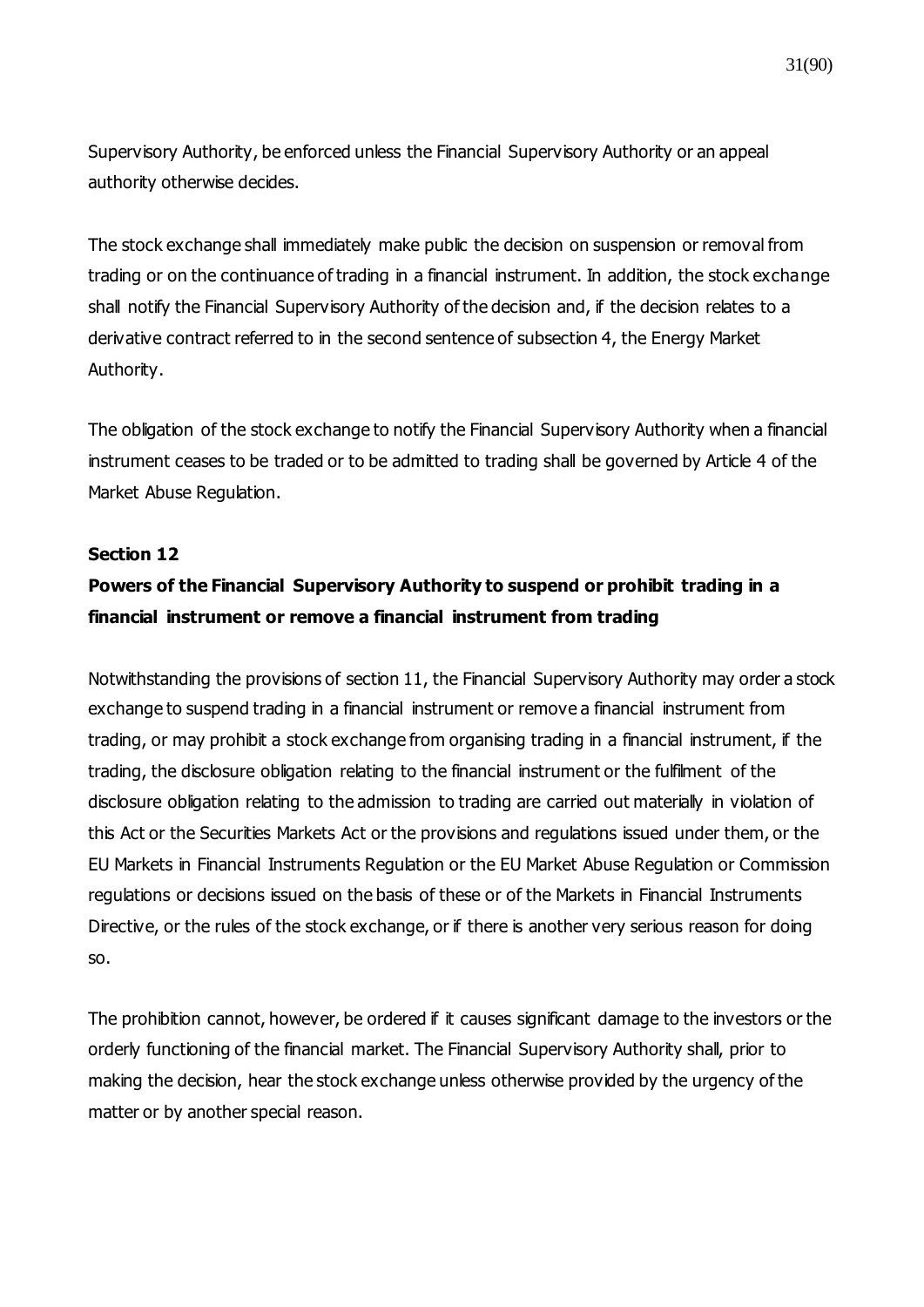### **Section 13**

## **Duties of the Financial Supervisory Authority and its disclosure obligation to the European Securities and Markets Authority**

The Financial Supervisory Authority shall make public its decisions based on sections 11 and 12.

The Financial Supervisory Authority shall notify the European Securities and Markets Authority and the competent authorities of other EEA Member States corresponding to the Financial Supervisory Authority of a decision based on section 11 or 12.

In case of a decision referred to in section 11, subsection 4, the Financial Supervisory Authority shall, where necessary, also notify the Energy Market Authority of the decision.

If a competent authority of an EEA Member State corresponding to the Financial Supervisory Authority has notified the Financial Supervisory Authority that it has suspended or removed a financial instrument from trading on a regulated market and the same financial instrument or a derivative contract related thereto is traded on the stock exchange or on an MTF or OTF or via a systematic internaliser in Finland, the Financial Supervisory Authority shall prohibit the trading for the duration of the suspension or order it removed. The prohibition cannot, however, be ordered if it causes significant damage to the investors or the orderly functioning of the financial market.

### **Section 14**

### **Removal of a security from stock exchange listing**

The removal of a security from stock exchange listing shall be governed by the provisions of section 11 on the removal from trading.

An issuer of a security shall have the right to refer the decision of the stock exchange on the removal from listing and the decision of the stock exchange made on the application by the issuer not to remove a security from stock exchange listing to be handled by the Financial Supervisory Authority within 30 days from the decision. A registered association acting for the supervision of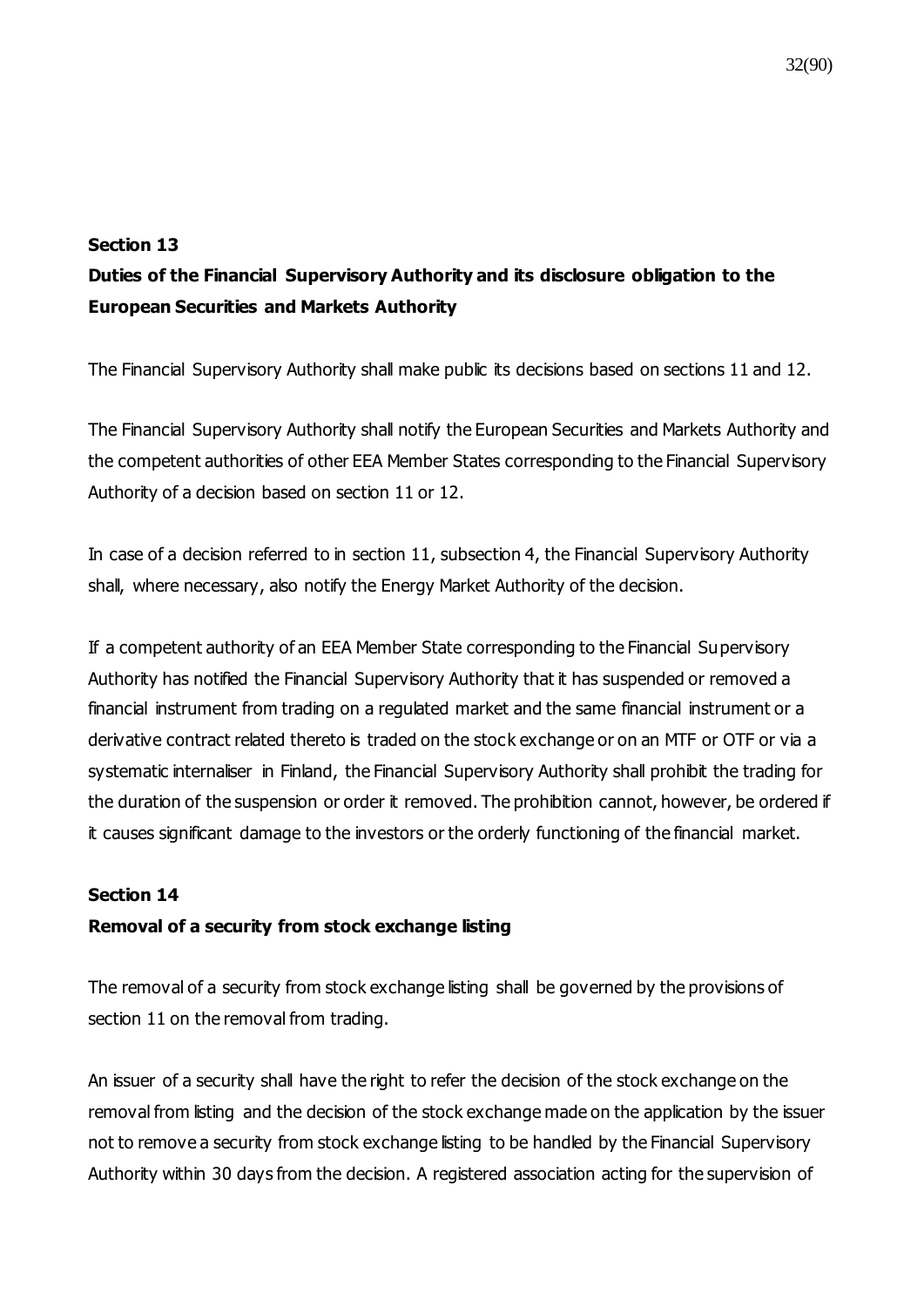the interests of investors and a bondholder representative appointed for the bond in question, if the meeting of the bondholders has so decided, as well as an investor who owns said securities or securities entitling thereto shall have the right to refer the decision of the stock exchange on the removal from listing to be handled by the Financial Supervisory Authority within 30 days from the decision. The Financial Supervisory shall notify the stock exchange of the referral of the issue to be handled by it.

## **Section 15 Rights of a trading party**

A stock exchange shall grant the rights of a trading party to a Finnish investment service provider and an investment service provider authorised correspondingly in another EEA Member State which fulfills the requirements laid down in the law and in the stock exchange rules.

The rights of a trading party shall be granted to another person whose domicile is in an EEA Member State if the person fulfils the requirements laid down in the stock exchange rules and if, on the basis of an account received on the reliability, good repute, experience and other suitability of the person as well as on the arrangement of activities or otherwise, it is likely that the participation of the person in trading does not endanger the reliability of trading. The person shall, in addition, have adequate financial and other resources for fulfilling the obligations arising from transactions in financial instruments.

The stock exchange may grant the rights of a trading party also to a party other than the foreign investment service provider or another person referred to in subsections 1 and 2 if the applicant fulfils the requirements laid down in the law, the regulations of the Financial Supervisory Authority and the stock exchange rules.

In addition to the provisions of the stock exchange rules referred to in section 6 on the withdrawal of the rights of a trading party, the stock exchange shall withdraw the rights of a trading party for a set period or until further notice if the Financial Supervisory Authority, by its decision, so requires on serious grounds. The Financial Supervisory Authority shall, prior to making the decision, hear the stock exchange and the trading party unless otherwise provided by the urgency of the matter or for other special reasons.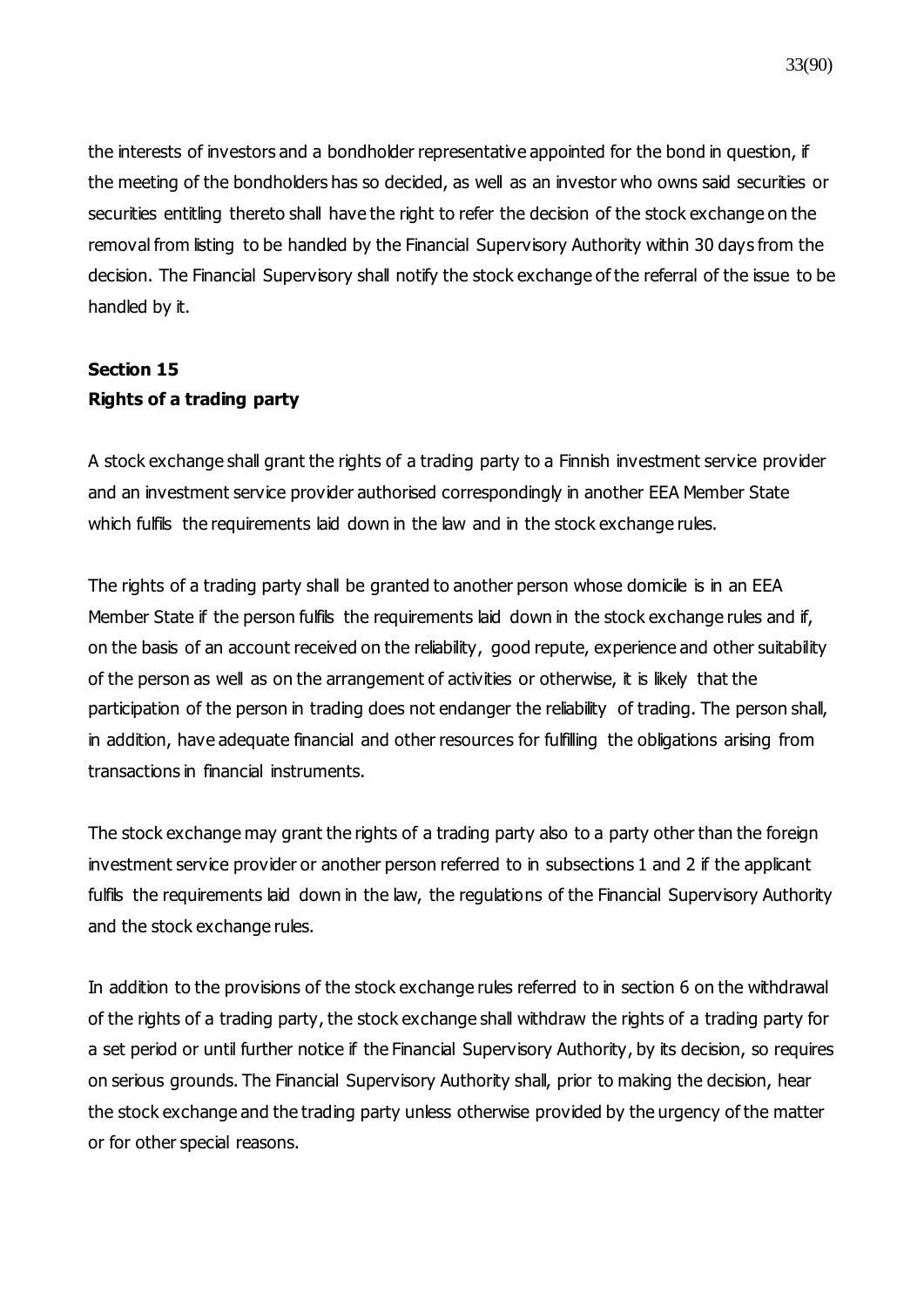The stock exchange shall notify the Financial Supervisory Authority of the granting and withdrawal of the rights of a trading party as well as annually provide a list of trading parties.

A person referred to in subsections 1−3 whose rights of a trading party have been withdrawn shall have the right to refer the decision of the stock exchange to withdraw the rights of a trading party referred to in section 6, subsection 1, paragraph 4 to be handled by the Financial Supervisory Authority within 30 days from the decision. The Financial Supervisory shall notify the stock exchange of the referral of the issue to be handled by it. The decision of the stock exchange to withdraw the rights of a trading party may, despite the referral of the issue to be handled by the Financial Supervisory Authority, be enforced unless otherwise decided by the Financial Supervisory Authority or an appeal authority.

### **Section 16 Restriction on short selling**

The right of the Financial Supervisory Authority to impose temporary restrictions on the short selling of a financial instrument in the case of a significant decline in its price shall be governed by Article 23 of the short selling regulation.

### **Section 17**

### **Agreement on market making**

A stock exchange shall draw up a written agreement on market making with a trading party pursuing a market making strategy on a regulated market. The stock exchange shall ensure that a sufficient number of trading parties can participate in the agreement where this is appropriate taking into account the nature and scale of the trading.

The agreement referred to in subsection 1 shall agree at least on:

1) firm quotes;

2) the provision of liquidity and the other obligations relating to the participation in the scheme of the stock exchange;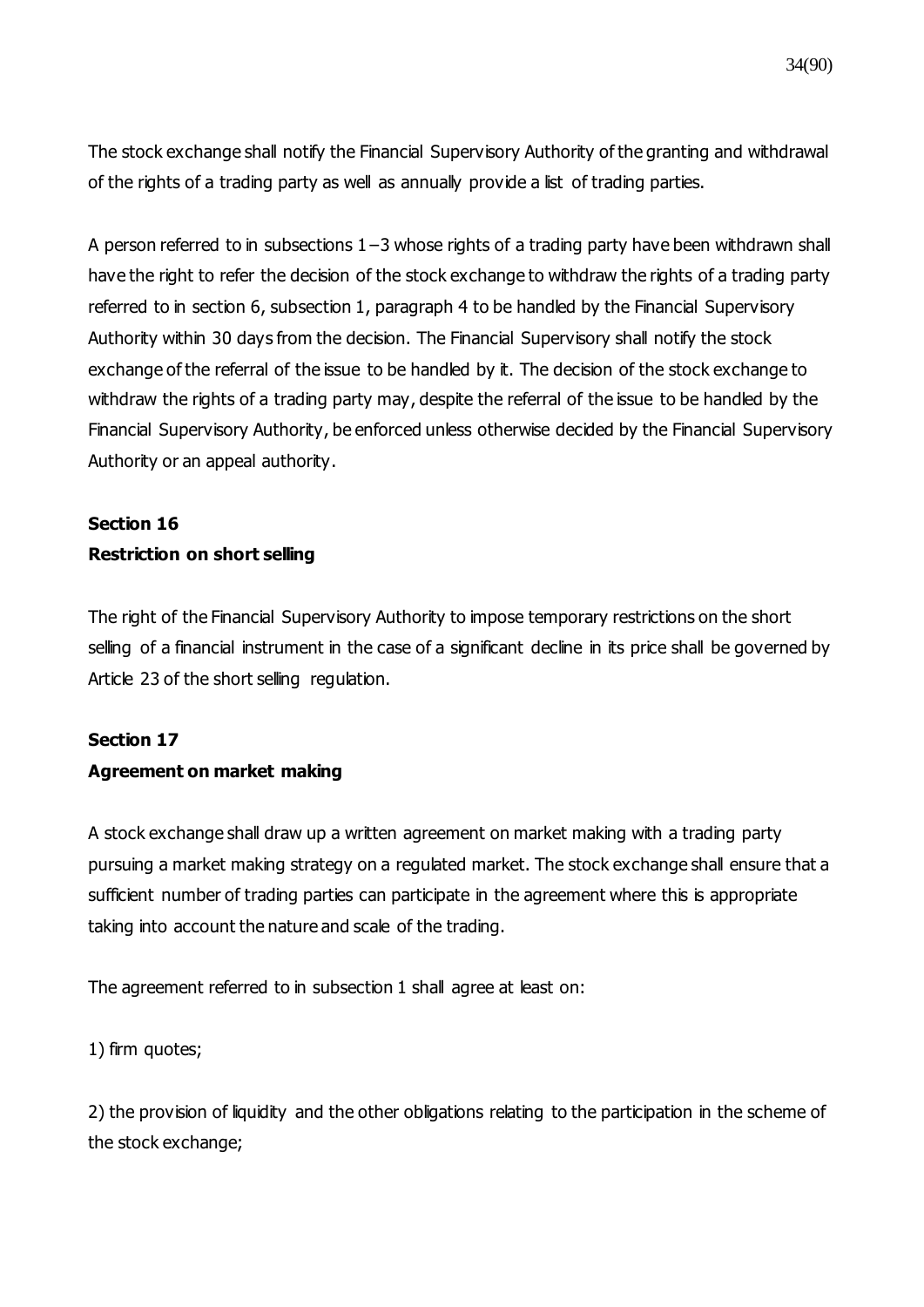3) any rebates or other incentives for providing liquidity as well as on other rights accruing as a result of participation in the scheme of the stock exchange.

The stock exchange shall enforce compliance by the investment firm with the agreement referred to in this section.

The stock exchange shall inform the Financial Supervisory Authority about the content of the agreement and provide it with the other necessary information without undue delay.

## **Section 18 Algorithmic trading**

A stock exchange shall have in place effective systems and internal procedures:

1) to ensure that algorithmic trading is tested by the trading parties of the stock exchange;

2) to prevent and manage disorderly trading arising from algorithmic trading systems.

The stock exchange shall ensure that the rules on its co-location services are transparent, fair and non-discriminatory.

The stock exchange shall ensure that it can identify orders of a trading party generated by algorithmic trading, the algorithms used for their creation and the relevant persons responsible for the orders. The stock exchange shall, on request, submit the information to the Financial Supervisory Authority without undue delay.

### **Section 19**

### **Direct electronic access to the market**

A stock exchange may allow that an investment firm or a credit institution that participates in trading may provide direct electronic access to a client. Direct electronic access to the market means an arrangement where a trading party permits a client to use its trading code so that the client can electronically transmit orders relating to a financial instrument directly to the trading venue.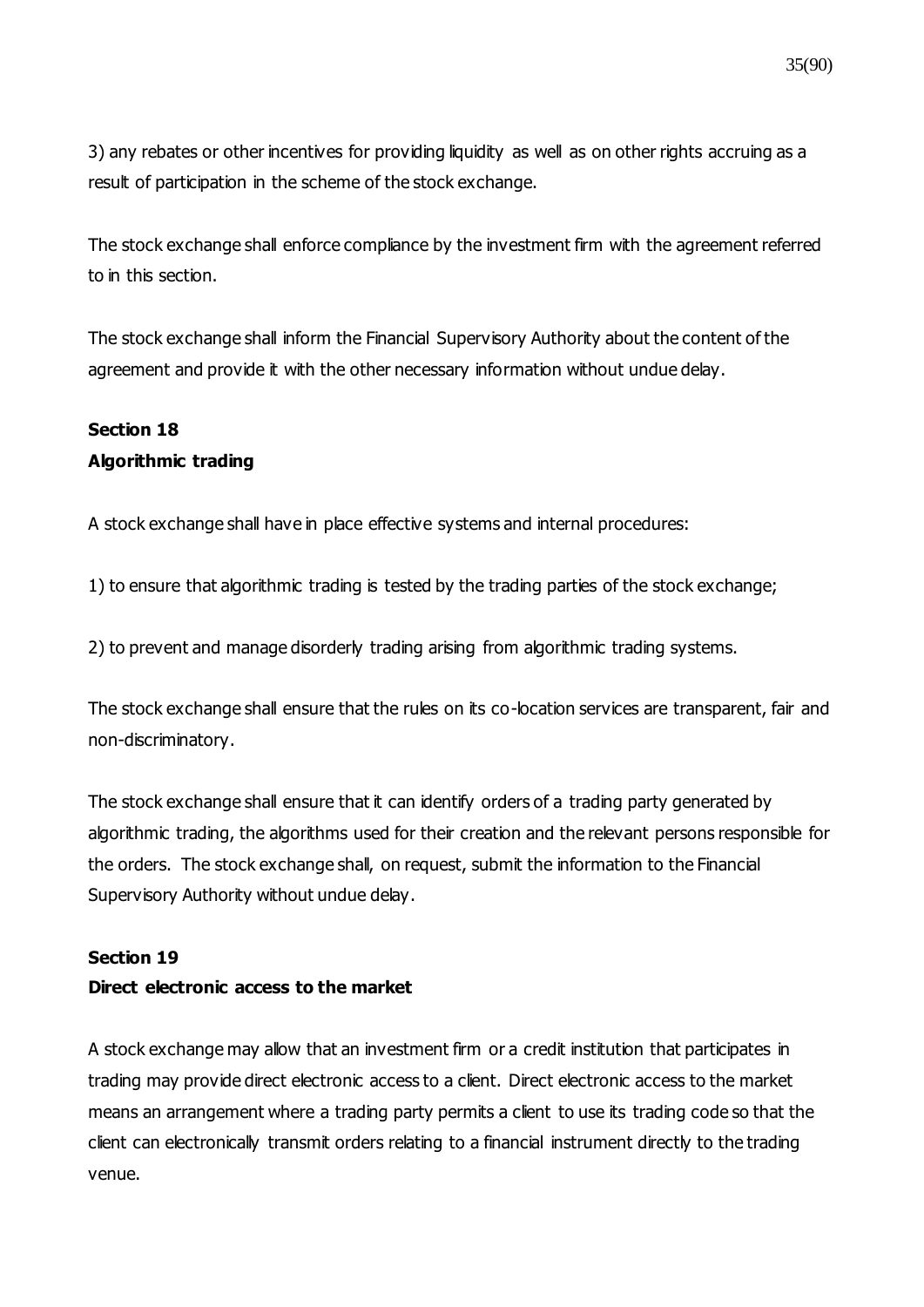The stock exchange shall ensure that appropriate criteria are applied to clients who have direct electronic access to its systems.

The trading party of the stock exchange shall retain responsibility for the order and trade executed using the direct electronic access.

The stock exchange shall have a system and internal procedures with which it is able to distinguish and, if necessary, to stop orders or trading by a person using direct electronic access and to suspend or terminate the provision of direct electronic access by a trading party in the case of non-compliance with the provisions of this section by the trading party or its client.

# **Section 20**

### **Tick sizes**

A stock exchange shall adopt appropriate tick size regimes in financial instruments. In the regime, the stock exchange shall take into account the liquidity profile of the financial instrument in different markets and the average bid-ask spread as well as adapt the tick size for each financial instrument.

### **Section 21**

### **Synchronisation of business clocks**

All trading venues and their trading parties shall synchronise their business clocks used to record the date and time of any reportable event.

## **Section 22**

### **Short-term suspension of trading**

A stock exchange shall have a system and internal procedures to avoid significant disruptions to trading and which are sufficient to:

1) temporarily halt or constrain trading if there is a significant price movement in the financial instrument on the regulated market or a related market during a short period;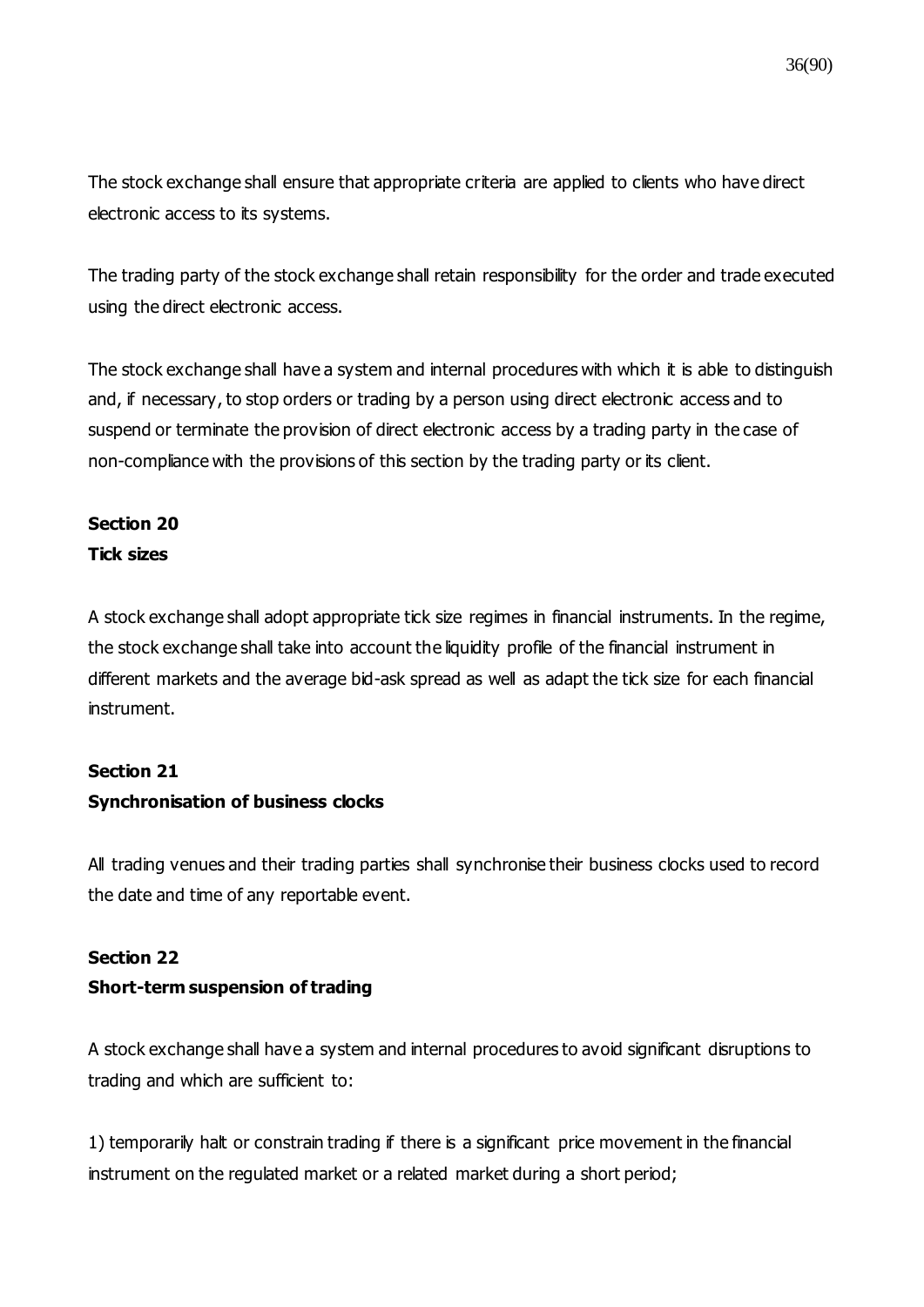2) cancel, vary or correct trading or another transaction.

The stock exchange shall ensure that the parameters for halting trading are calibrated in a way that takes into account:

1) the liquidity of different asset classes;

2) the nature of the market model;

3) the types of the users of the market model.

The stock exchange shall inform the Financial Supervisory Authority of the parameters for halting and any material changes therein without undue delay. The Financial Supervisory Authority shall forward the information to the European Securities and Markets Authority.

The stock exchange shall notify the Financial Supervisory Authority of the suspension of trading if, in terms of liquidity, the stock exchange is a material regulated market for said financial instrument. The Financial Supervisory Authority shall notify the competent authorities of the suspension.

## **Section 23 Rejection of orders**

A stock exchange shall have systems and procedures to reject an order that exceeds the predetermined volume and price thresholds or is clearly erroneous.

# **Section 24 Settlement of transactions**

The stock exchange shall arrange the clearing and settlement of transactions executed on a regulated market in an appropriate manner. The parties to the stock exchange shall have direct and non-discriminatory access to the settlement systems of transactions.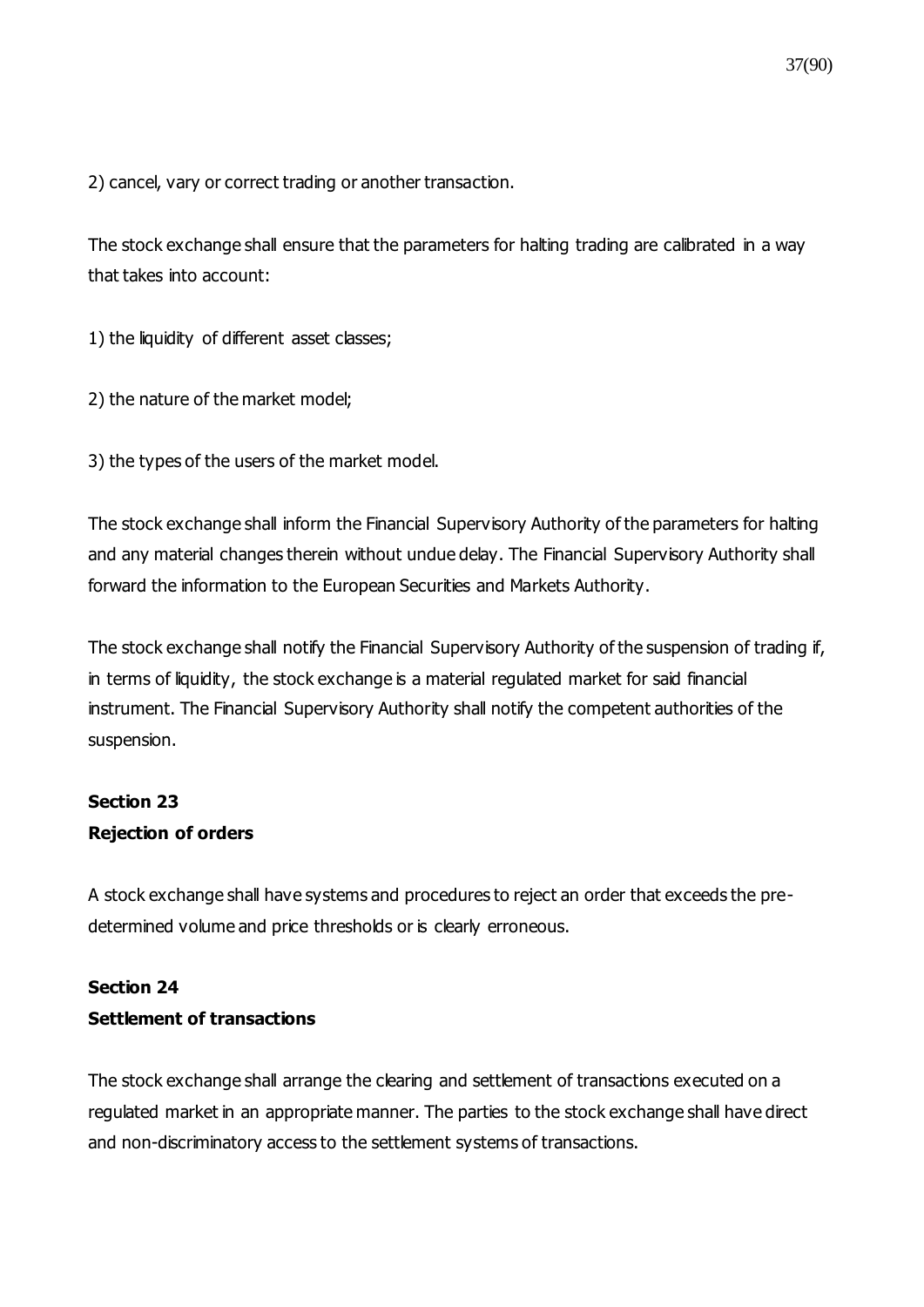If the stock exchange uses a central counterparty referred to in the Act on the Book-Entry System and Settlement Activities for the settlement of transactions, the stock exchange, the central securities depository referred to in said Act and the central counterparty shall arrange their cooperation so that the integrity of trading or the stability of the financial market is not endangered.

The stock exchange shall notify the Ministry of Finance, the Bank of Finland and the Financial Supervisory Authority well in advance of any changes in the arrangements relating to the settlement of transactions. The Financial Supervisory Authority may forbid the stock exchange from using a central counterparty or central securities depository in another EEA Member State for the settlement of transactions if its use is likely to endanger the integrity of trading or the stability of the financial markets.

The obligation of the stock exchange to use a central counterparty for the settlement of derivative trades is laid down in Article 29 of the EU Markets in Financial Instruments Regulation.

### **Section 25**

## **Right of a trading party to designate a central securities depository**

For the settlement of transactions, a trading party shall have the right to use also a central securities depository other than the central securities depository used by the stock exchange to realise the obligations arising from transactions executed on a regulated market if the cooperation between the stock exchange and said central securities depositories is arranged so that the integrity of trading or the stability of the financial markets is not endangered.

If a trading party intends to exercise the right in accordance with subsection 1, the stock exchange in question, the Bank of Finland and the Financial Supervisory Authority shall be notified thereof in advance. The notification shall present an account of the co-operation agreements ensuring the integrity of trading and the stability of the financial markets.

The Financial Supervisory Authority may forbid a trading party from using another central securities depository referred to in subsection 1 for the settlement of transactions if its use is likely to endanger the integrity of trading or the stability of the financial markets.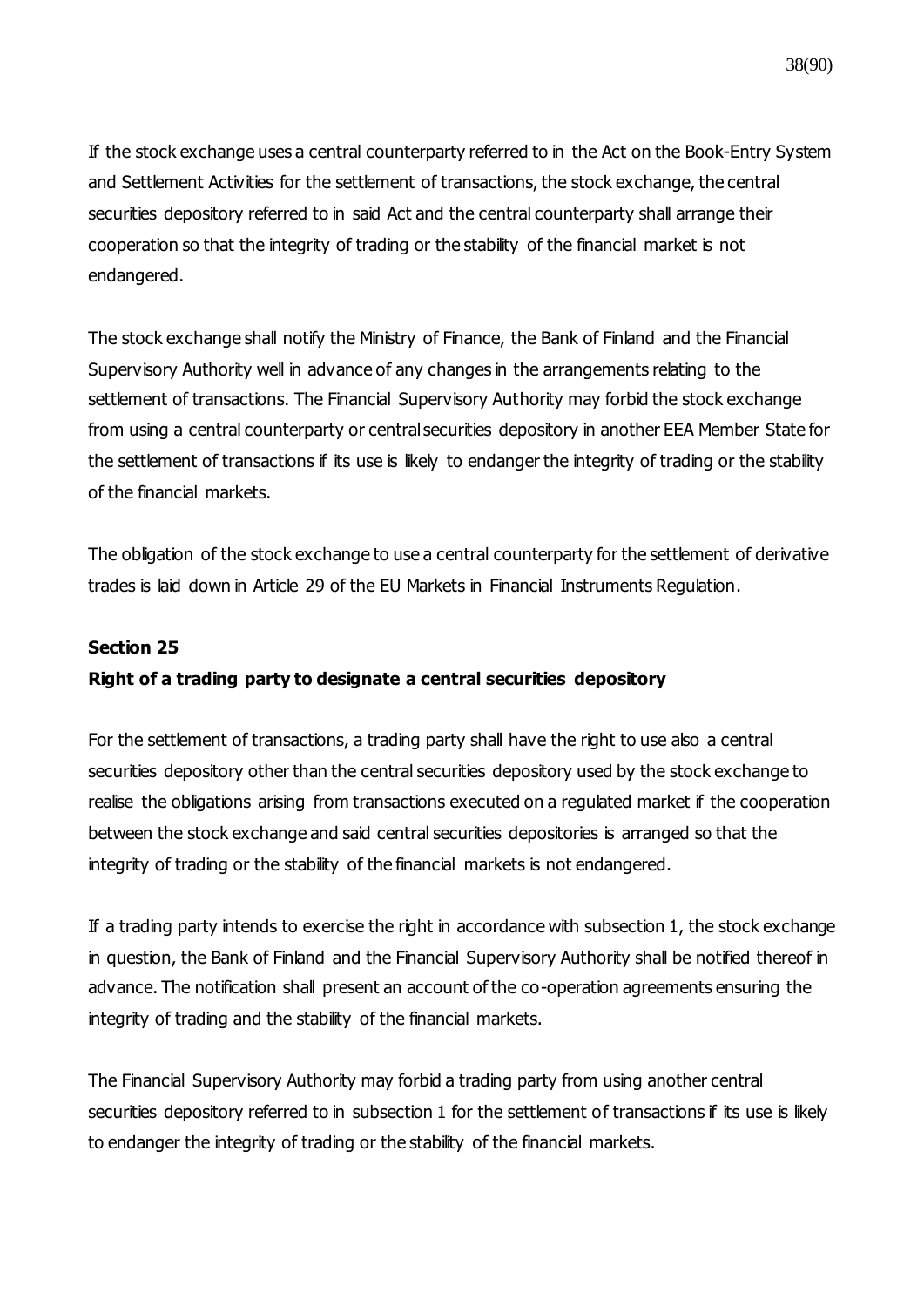### **Section 26**

## **Position limits and position management control in commodity derivatives**

A stock exchange shall have appropriate systems and procedures that enable the constraint of trading in commodity derivatives as well as in emission allowances and their derivatives and access to information on such trading from the trading parties as well as the trading management control on transparent and non-discriminatory grounds.

The stock exchange may require a trading party to reduce a position in a financial instrument traded on a temporary or permanent basis as well as terminate positions in financial instruments or sell financial instruments at an agreed price and volume to increase liquidity in the market.

If the trading party fails to comply with the requirement of the stock exchange referred to in subsection 2, the stock exchange may take the necessary action referred to in the subsection on behalf of the trading party.

The stock exchange shall submit to the Financial Supervisory Authority adequate information on the systems and procedures referred to in subsection 1.

## **Section 27**

## **Access of the Financial Supervisory Authority to the information in the order book**

The stock exchange shall make available to the Financial Supervisory Authority, on its request, the information in the order book without undue delay.

# **Section 28 Trading fees**

The fees imposed by a stock exchange shall be fair and non-discriminatory. The stock exchange shall ensure that information on the fee structures are available to the public.

The stock exchange may impose higher fees: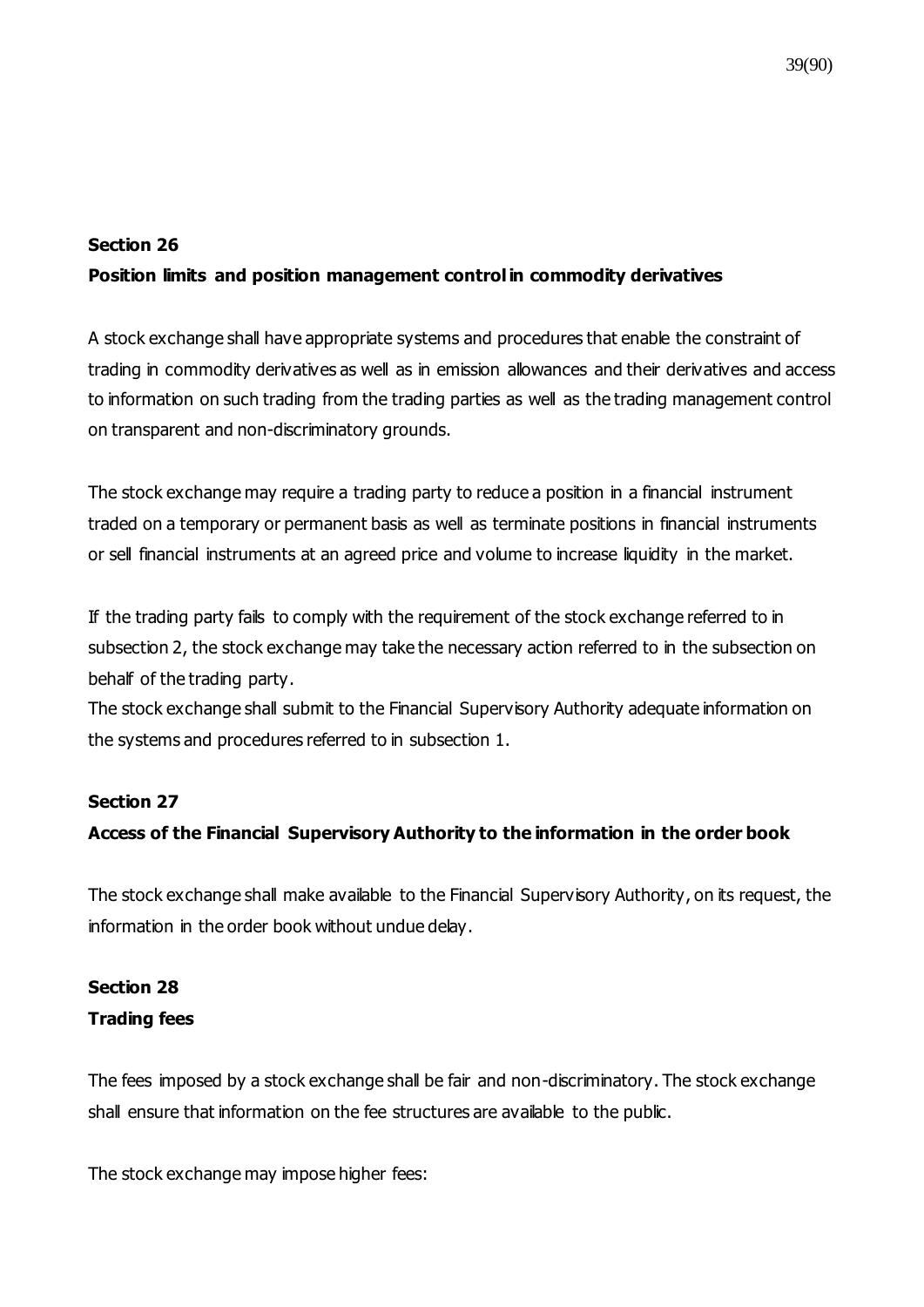1) for orders that are subsequently cancelled;

2) on trading parties placing a high ratio of cancelled orders;

3) on trading parties operating a high-frequency algorithmic trading technique.

If the stock exchange grants trading rebates, it shall, in exchange, impose market making obligations on the individual share or a suitable basket of shares.

The fees may not create incentives for the execution of orders or transactions so that this contributes to disorderly trading conditions or preconditions for market abuse.

### **Section 29**

## **Obligation to file an insider notification**

An insider of a stock exchange shall declare the information on shares and financial instruments, the value of which is determined on the basis of said shares, admitted to trading on a regulated market or on an MTF in Finland, to the insider register of a stock exchange referred to in section 31 as provided in section 30, hereinafter an insider notification.

### An *insider of a stock exchange* means:

1) a member or deputy member of the Board of Director or the Supervisory Board, the Managing Director and Deputy Managing Director of a stock exchange as well as an auditor, deputy auditor or an employee of an audit firm with main responsibility for the audit of the company;

2) another person employed by a stock exchange who, as part of his or her position or duties, has regular access to insider information relating to the shares or financial instruments referred to in subsection 1.

**Section 30 Insider notification**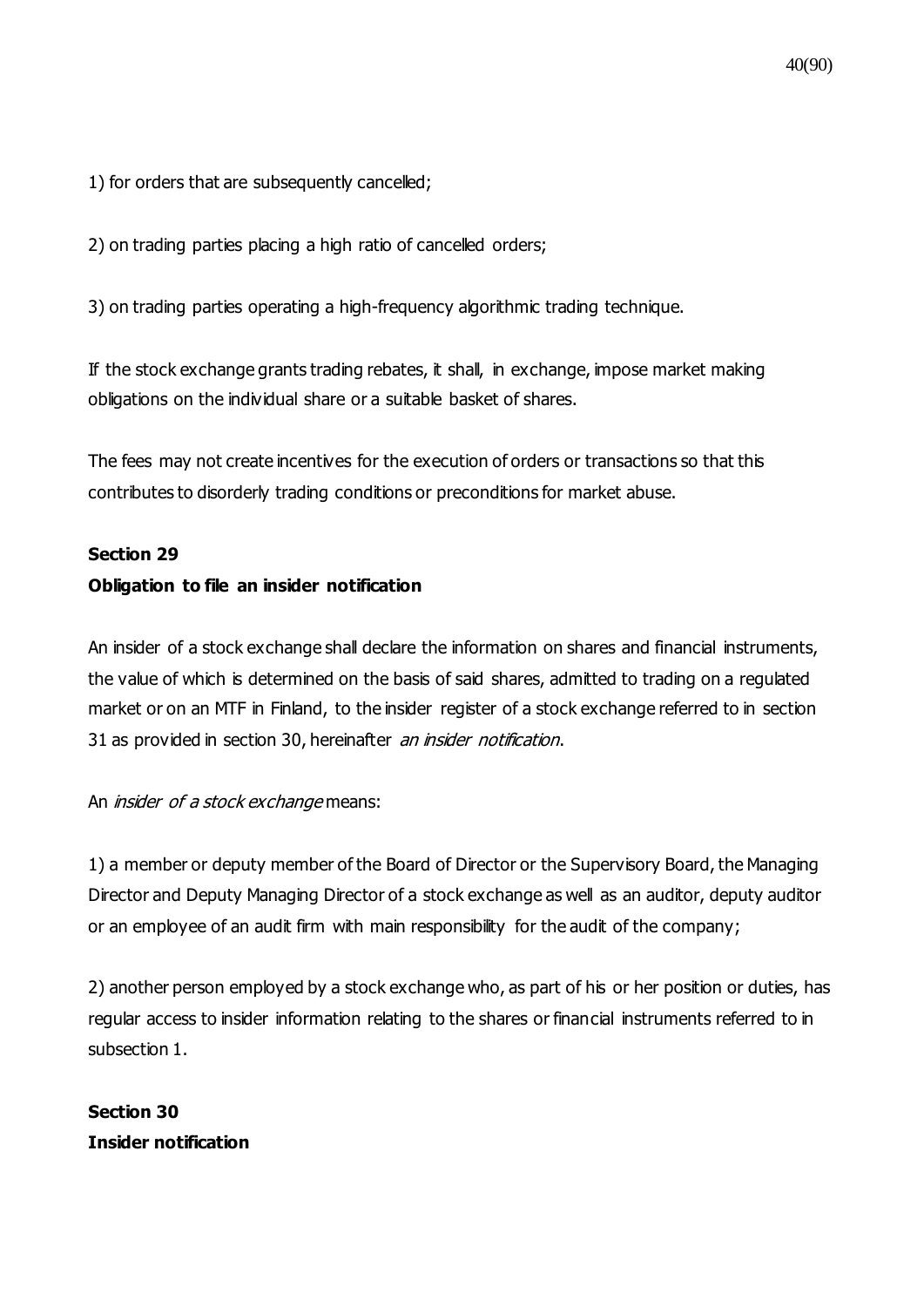An insider of a stock exchange shall submit an insider notification within fourteen days from the date on which he or she was appointed to the duty referred to in section 29, subsection 2.

The insider notification shall state:

1) any person without legal capacity for whom the insider is guardian;

2) any organisation or foundation in which the insider or the person without legal capacity referred to in subsection 1 exercises direct or indirect control;

3) the shares admitted to trading on a regulated market or on an MTF in Finland held by the insider himself or herself as well as by the person without legal capacity referred to in subsection 2 and the organisation or foundation referred to in subsection 2 and financial instruments, the value of which is determined on the basis of said shares.

An insider shall, while performing his or her duties, within seven days, declare to the stock exchange:

1) acquisitions and disposals of shares and financial instruments referred to in subsection 2, paragraph 3 when the change in the holding is at least EUR 5,000;

2) other changes in the information referred to in this section.

The information referred to in subsection 2, paragraphs 2 and 3 need not be declared insofar as they relate to a limited liability housing company, a limited liability joint-stock property company referred to in chapter 28, section 2 of the Limited Liability Housing Companies Act (1599/2009), a voluntary association or an economic association or a non-profit association. If an association trades in financial instruments on a regular basis, information relating thereto shall, however, be declared.

The declaration shall contain the information necessary to individualise the person, organisation or foundation in question as well as information relating to the shares and other financial instruments.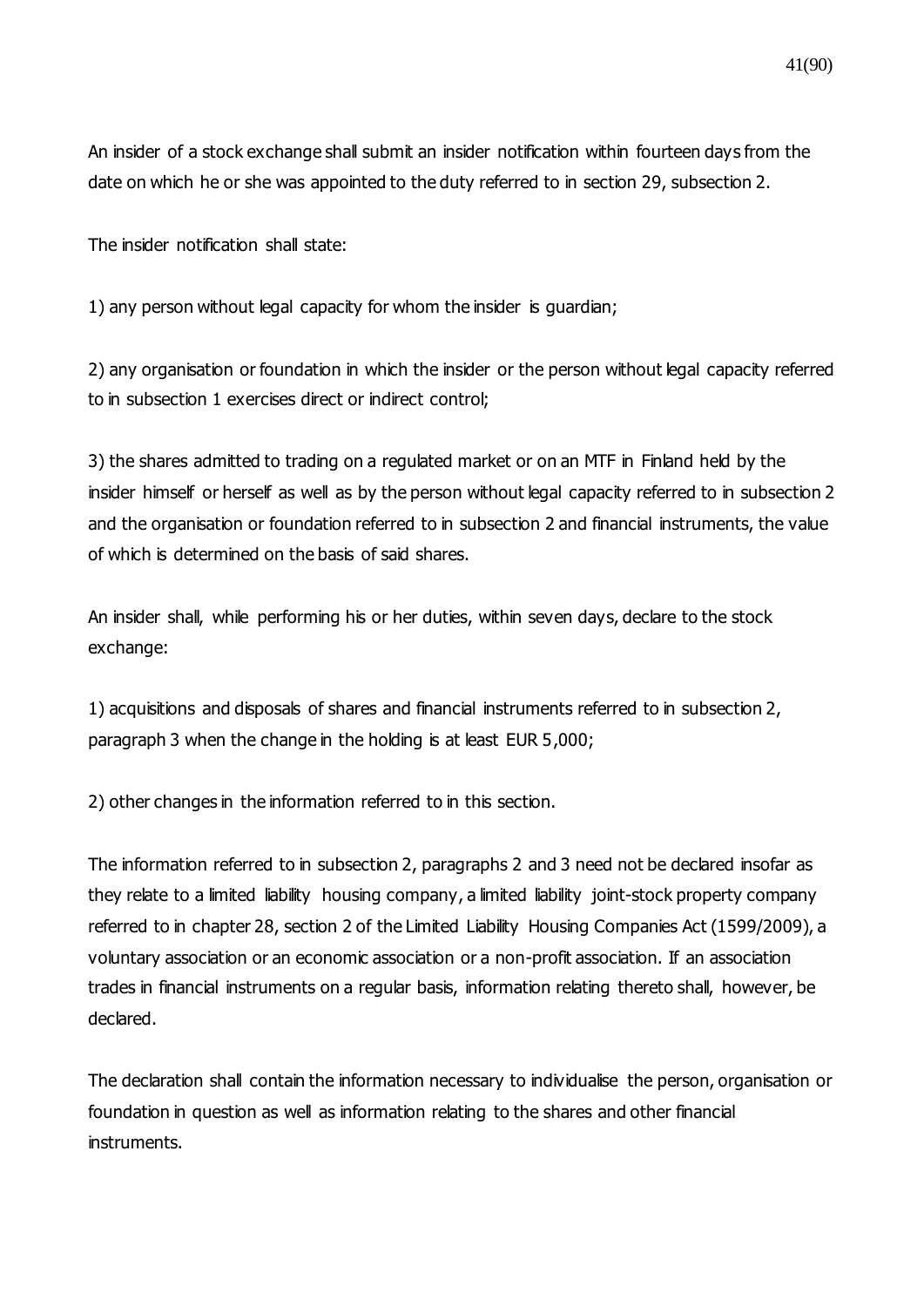If the shares or financial instruments referred to in subsection 2, paragraph 3 have been incorporated in the book-entry system, the stock exchange may make an arrangement through which the information is available from the book-entry system. In that case, no separate declarations need be submitted.

#### **Section 31**

#### **Insider register of a stock exchange**

A stock exchange shall keep a register of the insider notifications referred to in section 30 (an insider register of a stock exchange), indicating, with regard to each insider, the shares and financial instruments referred to in section 29, subsection 2 held by the insider, the minor referred to in paragraph 1 and the organisation or foundation referred to in paragraph 2 as well as an itemization of the acquisitions and disposals.

If the declarations are submitted in accordance with section 30, subsection 6, the insider register of a stock exchange may, for that part, be formed from the information available from the bookentry system.

The maintenance of the insider register of a stock exchange shall be arranged in a reliable manner. Information entered in the register shall be kept for five years from the making of the entry. Anyone shall have the right to get extracts and copies of the information in the register against costs. The personal identity code and address of a natural person as well as the name of a natural person other than an insider shall, however, not be public.

#### **Section 32**

### **Activities of a stock exchange in another EEA Member State**

A stock exchange which intends to provide an investment service provider or another person established in another EEA Member State with a direct possibility to trade on a regulated market, shall notify the Financial Supervisory Authority thereof well in advance. The notification shall contain further information on the place and the manner in which the possibility to trade is intended to be provided.

The Financial Supervisory Authority shall, within one month from receipt of the notification, communicate the information it has received to the competent authority corresponding to the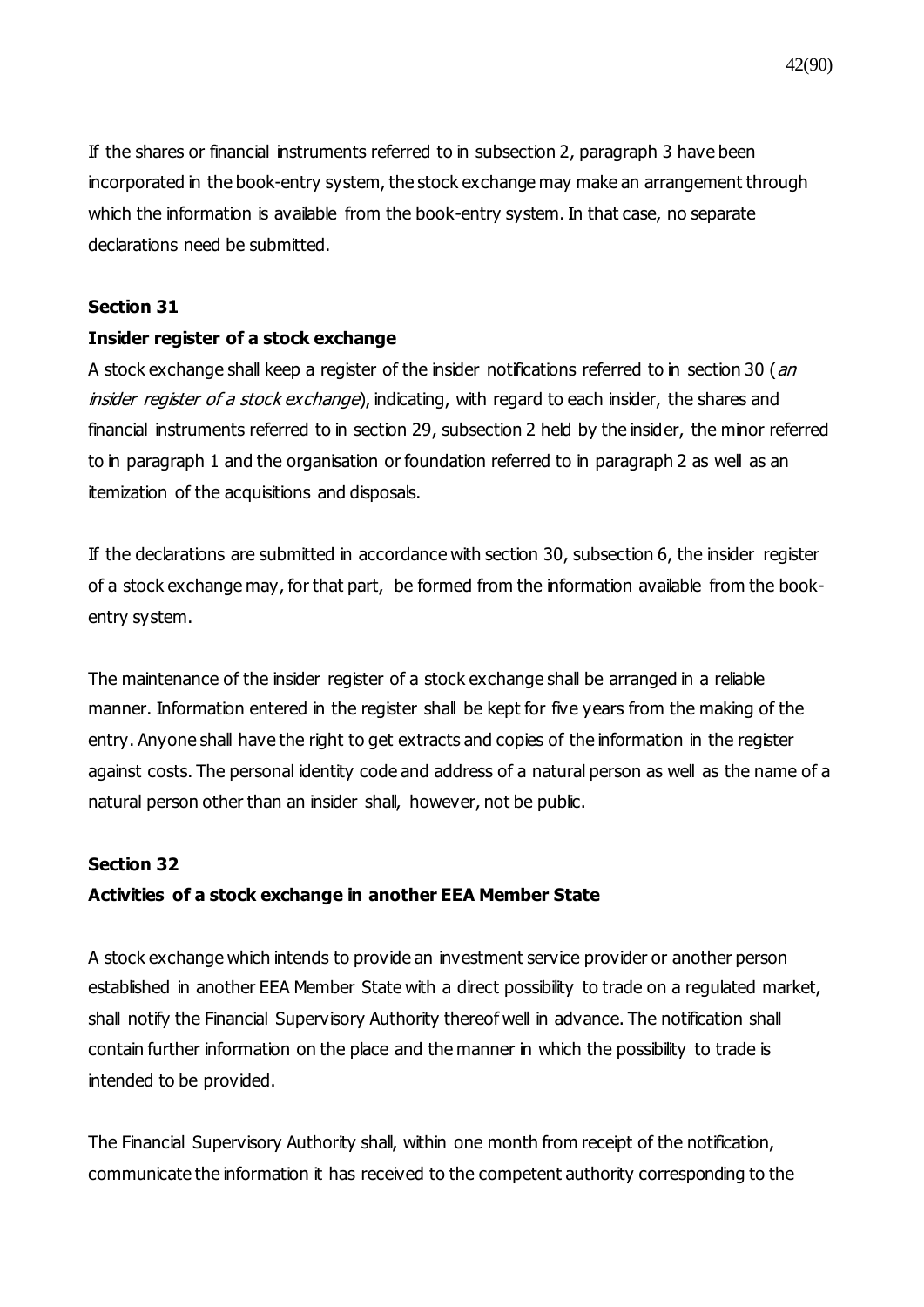43(90)

Financial Supervisory Authority of the EEA Member State in which the investment service provider or other persons to whom the stock exchange intends to provide the direct possibility to trade are established.

The Financial Supervisory Authority shall, on request of the competent authority of an EEA Member State corresponding to the Financial Supervisory Authority, notify this authority of the investment service provider or other person to whom the stock exchange has granted the rights of a trading party.

The provisions of subsections 1–3 shall correspondingly apply to an MTF and an OTF operated by a stock exchange.

### **Section 33**

# **Notifications to other EEA Member States and the European Securities and Markets Authority**

The Ministry of Finance shall, in accordance with the Markets in Financial Instruments Directive, keep a list of all regulated markets for which rules have been confirmed in accordance with this Act. The Ministry of Finance shall notify the other EEA Member States and the European Securities and Markets Authority of the list if, upon confirmation of the rules, it has been possible to ensure that trading on the regulated market meets the requirements laid down for the notification. Any changes made in the list shall be notified in the same manner.

The Financial Supervisory Authority shall at least one time annually submit calculations and information relating to shares admitted to trading on a regulated market to the European Securities and Markets Authority in compliance with the Markets in Financial Instruments Directive.

## **Section 34 Marketing**

A regulated market may not be marketed by issuing untruthful or misleading information or by using a practice that is contrary to good practice or otherwise unfair.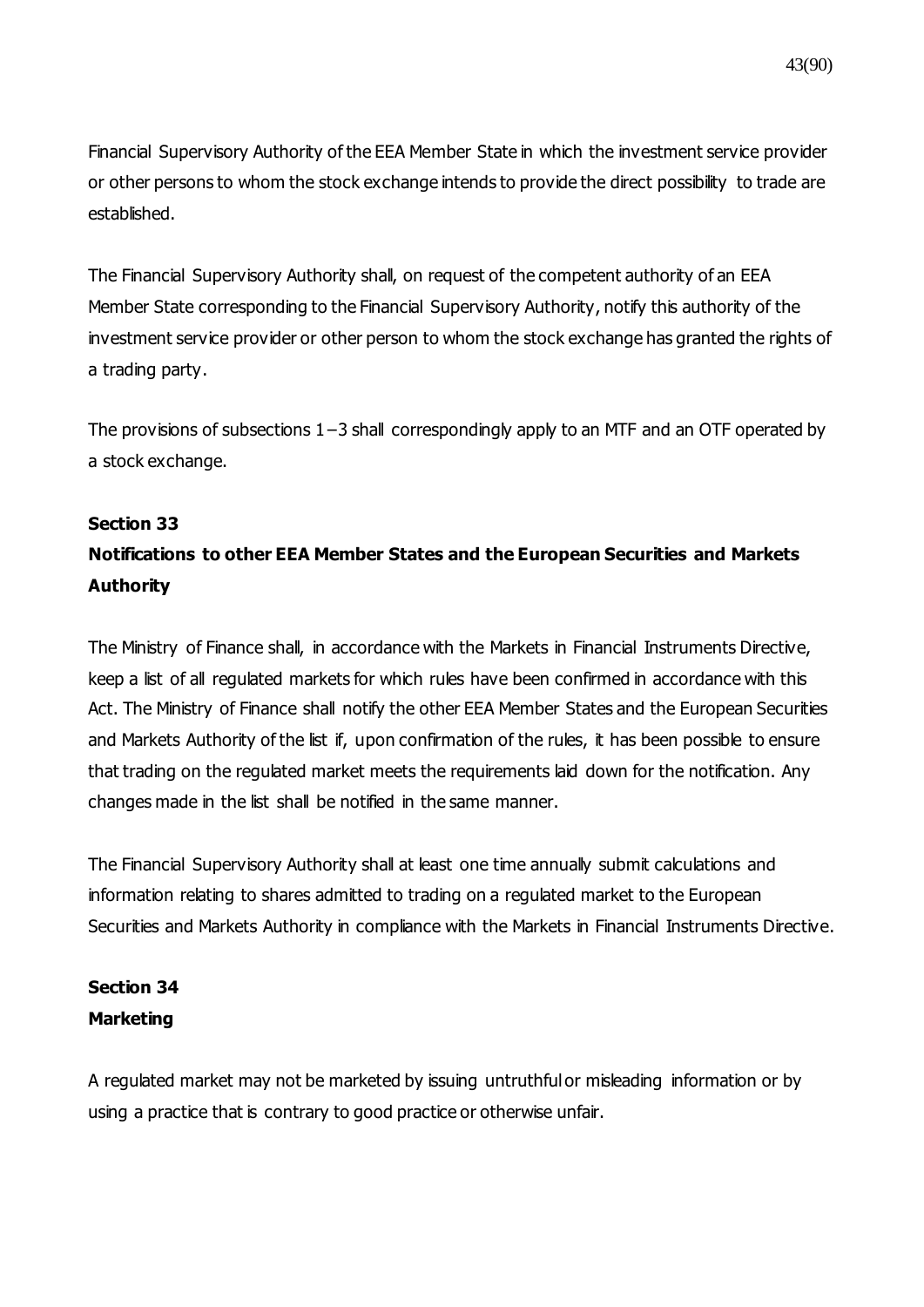Any information, the untruthful or misleading nature of which is indicated after its presentation and which may be of material significance to the investor, shall, without delay, be corrected and supplemented in an adequate manner.

## **Section 35 Trading calendar**

The Financial Supervisory Authority shall, on its internet website, publish a calendar of the trading days of the regulated market operated by the stock exchange.

### **Section 36**

### **Financial Supervisory Authority's power to issue regulations**

The Finnish Supervisory Authority may issue more detailed regulations on:

1) the risk management referred to in section 1 in regard to the operating risks of a stock exchange;

2) the prerequisites under section 4 for outsourcing a function of a stock exchange and on the content of the notification referred to in section 5;

3) the contents and the manner of filing of the insider notification referred to in section 30;

4) the contents of and the manner of entering information in the insider register referred to in section 31.

The Financial Supervisory Authority shall issue more detailed regulations on the preconditions under which a stock exchange may grant a foreign investment-service provider or another person referred to in section 15, subsection 3 the rights of a trading party. The regulations shall ensure the Financial Supervisory Authority adequate access to information on the clients of the trading party.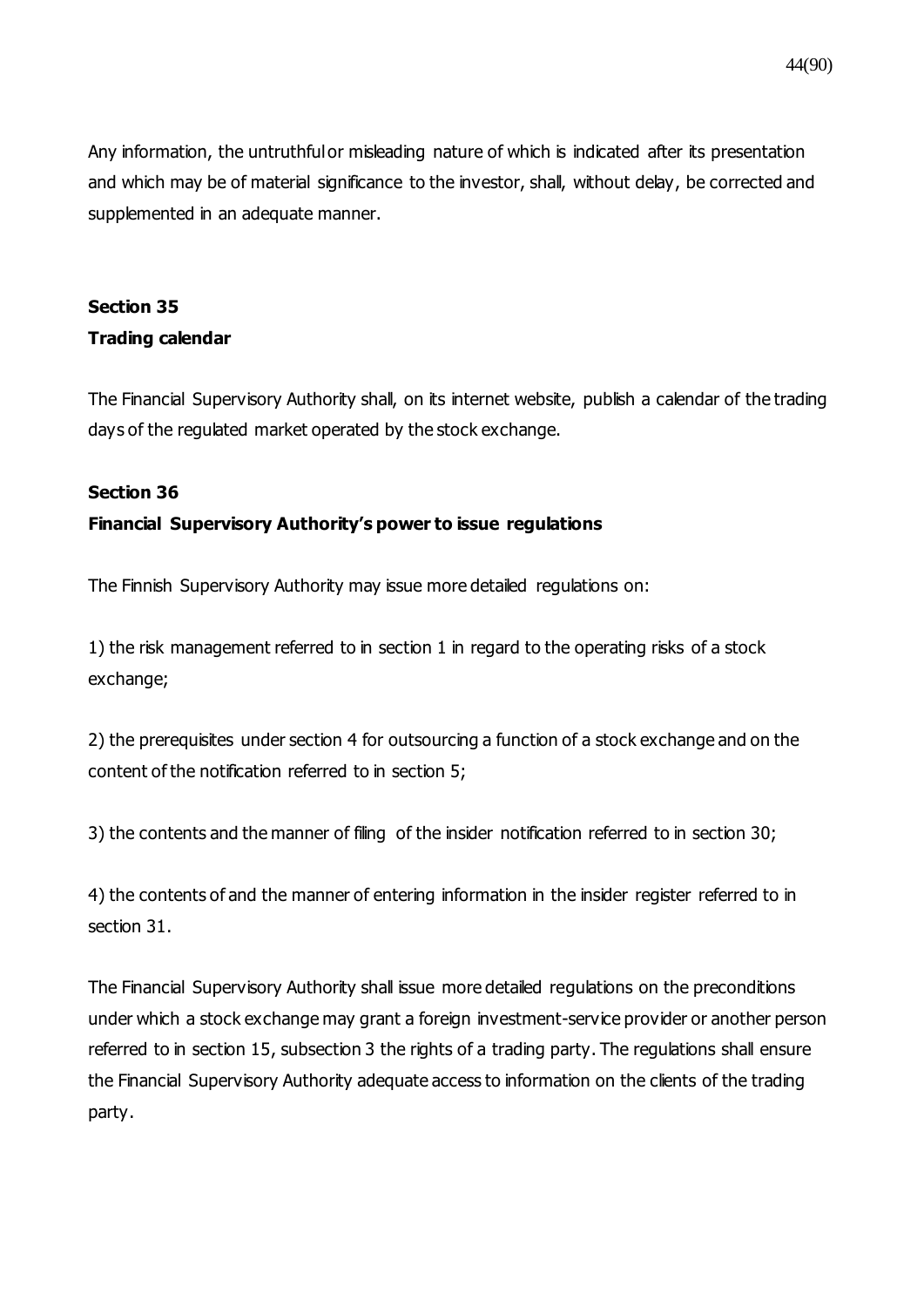## **Chapter 4 Operation of a foreign stock exchange in Finland**

### **Section 1**

## **Stock exchange of another EEA Member State**

Before an operator of a market corresponding to a stock exchange and authorised in another EEA Member State may provide an investment service provider or another person established in Finland a direct possibility to trade on a regulated market, the competent authority of the State that has granted its authorisation shall notify the Financial Supervisory Authority thereof.

The provisions of subsection 1 shall correspondingly apply to an MTF and an OTF operated by an operator of trading.

# **Section 2 Third-country stock exchange**

An operator of a market corresponding to a stock exchange and authorised in a third country may, by permission of the Ministry of Finance, provide an investment service provider or another person established in Finland a direct possibility to participate in trading corresponding to a regulated market.

## **Section 3**

## **Permit application of a third-country stock exchange**

The permit application referred to in section 2 shall be appended with a business plan and adequate accounts regarding the third-country stock exchange on its:

1) ownership;

2) management and auditors;

3) internal control and risk management;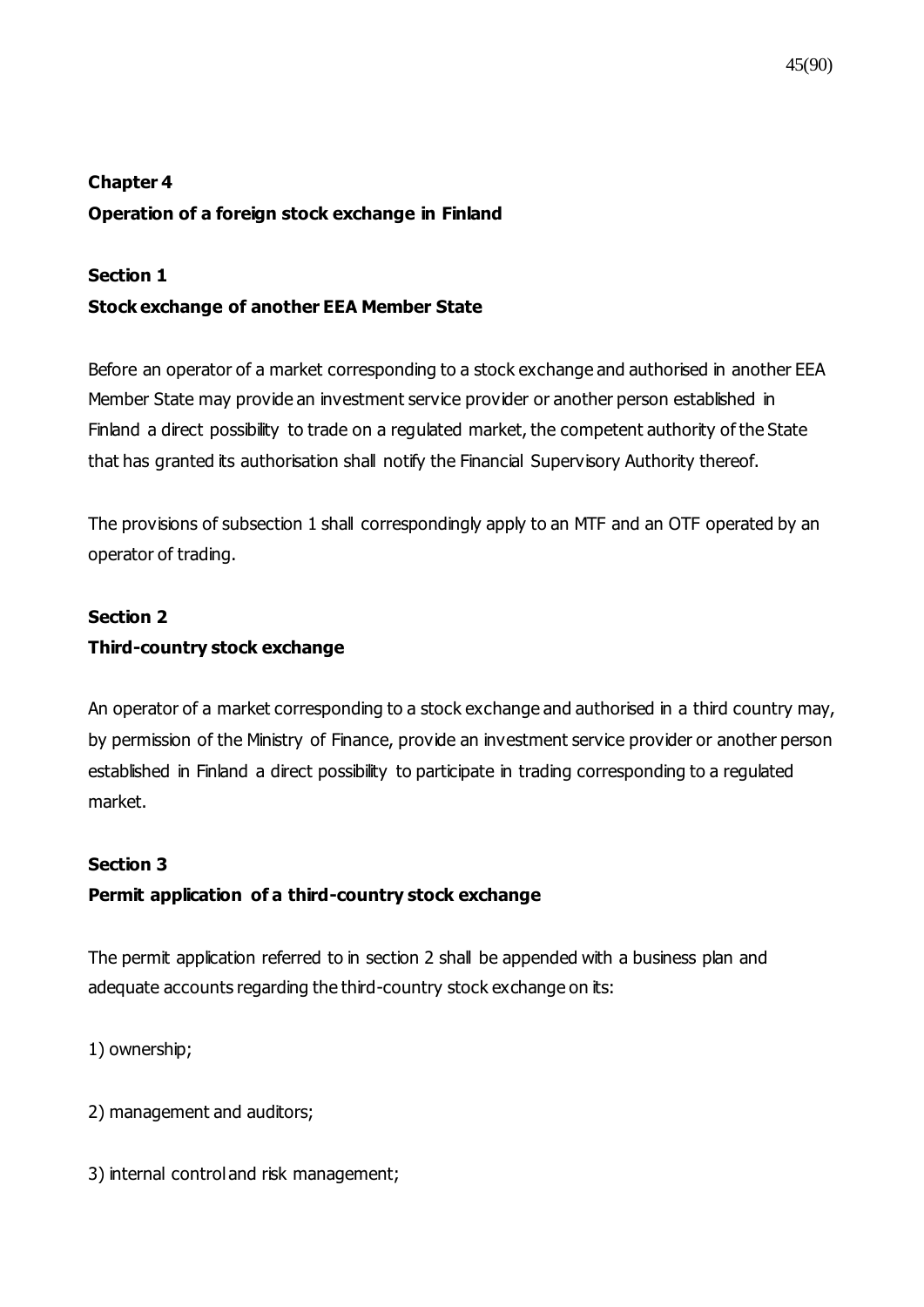4) handling of possible conflicts of interest and close links;

5) financial operating conditions;

6) the legislation and supervision of the securities markets of the home State.

### **Section 4**

## **Granting a permit to a third-country stock exchange**

The Ministry of Finance may grant the permit referred to in section 2 to a third-country stock exchange, if:

1) the legislation applicable to the third-country stock exchange in its home State corresponds to internationally accepted recommendations on the supervision of the securities markets and the prevention of criminal abuse of the financial system;

2) the financial operating conditions, internal control and risk management, their handling of possible conflicts of interest and close links as well as the suitability and reliability of the owners and the management of the third-country stock exchange do not materially derogate from the requirements of this Act;

3) the third-country stock exchange is subject to adequate supervision in its home State;

4) the activities carried out do not endanger the interests of investors in Finland.

Prior to granting the permit, the third-country authority liable for the supervision of the activities of the stock exchange in its home State and the Financial Supervisory Authority shall sign a supervision record referred to in section 66 of the Act on the Financial Supervisory Authority on the supervision of the third-country stock exchange.

When granting the permit, the Ministry of Finance may, after hearing the permit applicant, set restrictions and conditions relating to the activity that are necessary with regard to the reliability of trading or the stability of the financial markets.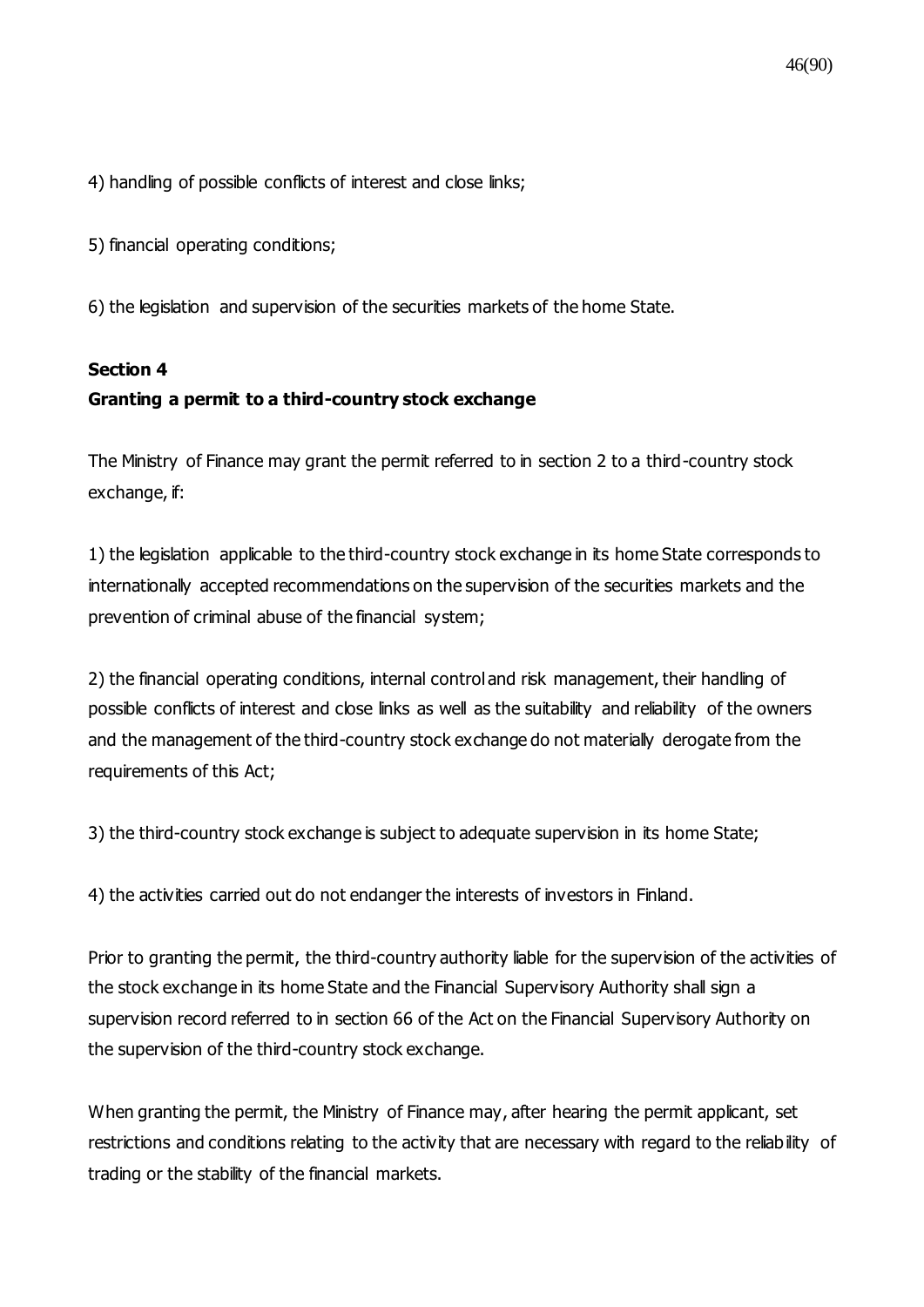The Ministry of Finance shall, prior to deciding the issue, request an opinion of the authority supervising the activities of the third-country stock exchange in its home State, the Bank of Finland and the Financial Supervisory Authority.

#### **Section 5**

### **Withdrawal of the permit as well as suspension of activities**

The withdrawal of a permit granted to a third-country stock exchange and the suspension of activities carried out in Finland of said stock exchange shall correspondingly be governed by the provisions of chapter 2, section 14 on the withdrawal of the authorisation of a stock exchange and of chapter 2, section 15 on the suspension of stock exchange activity.

In addition to the provisions of chapter 2, section 14, subsection 2 and chapter 2, section 15, subsection 2, the Ministry of Finance shall, prior to making the decision referred to in subsection 1, reserve the authority supervising the activities of the third-country stock exchange in its home State a possibility to be heard unless otherwise required by the urgency of the matter.

### **Section 6**

# **Trading operator maintaining trading corresponding to an MTF or an OTF in a third country**

The provisions of sections 2−5 on a third-country stock exchange, the permit application of a third-country stock exchange, the granting of a permit to a third-country stock exchange as well as on the withdrawal of the permit and suspension of activities shall correspondingly apply to an operator of trading maintaining trading corresponding to an MTF or an OTF in a third country.

### **Chapter 5**

**Requirements applicable to a multilateral trading facility and an organised trading facility**

General requirements applicable to an MTF and an OTF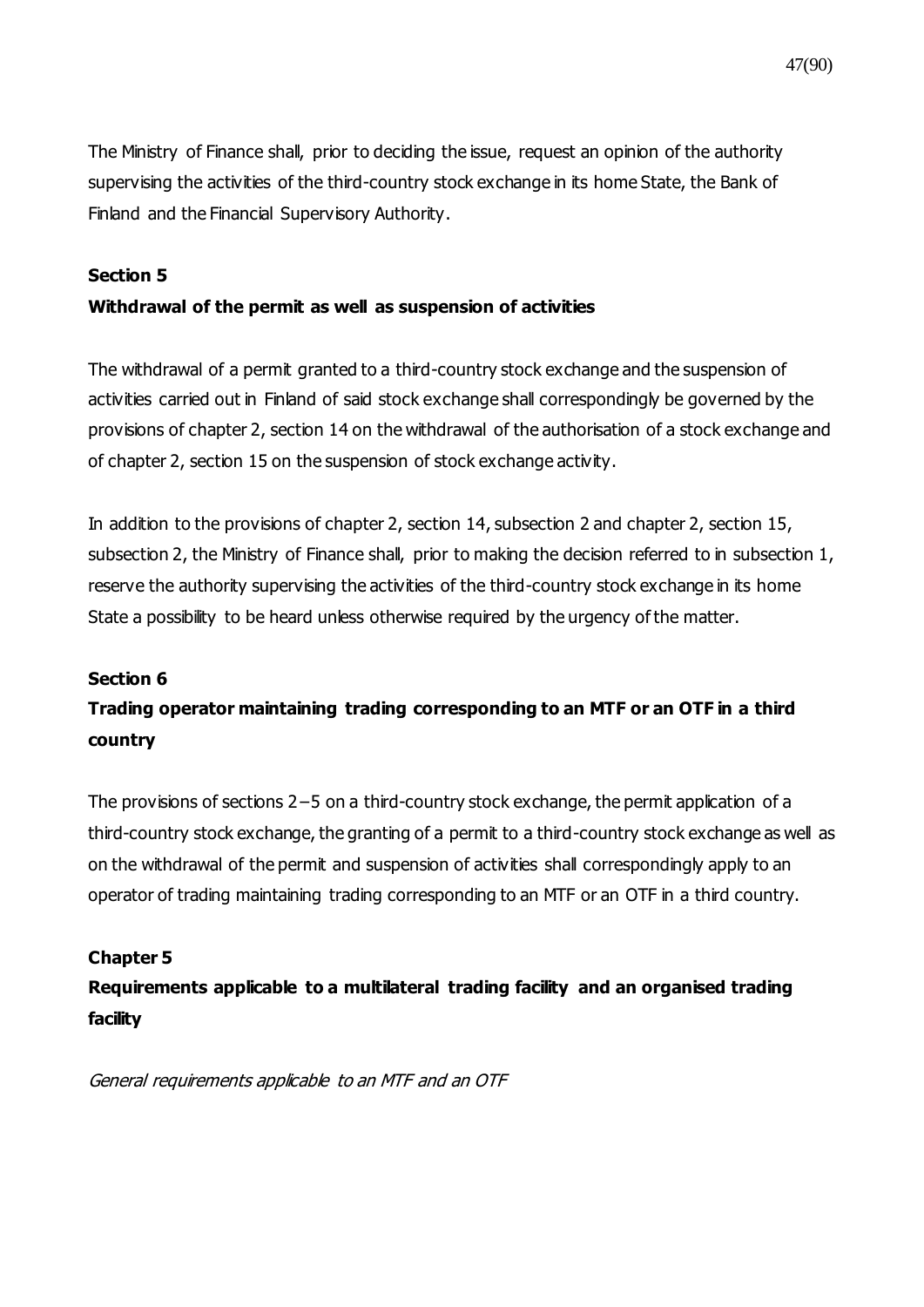# **Section 1 Right to operate an MTF and an OTF**

In accordance with this chapter, only a stock exchange, an investment firm and a branch of a third-country undertaking referred to in the act on investment services as well as a credit institution and a branch of a third-country credit institution which operates an MTF in Finland may operate an MTF and an OTF.

The provisions of chapter 3, sections 12−14, 16, 22, 26 and 27 on a stock exchange or a regulated market shall also apply to an MTF and an OTF as well as to their operators.

The provisions of chapter 2, sections 15−18 on a stock exchange and a member of its management body and its employee shall correspondingly apply to an operator of multilateral trading as well as a member of its management body and its employee when the operator of a multilateral trading carries out the duties provided therefor in this Act.

The provisions of chapter 3, section 3 on reporting on infringements shall also apply to an operator of multilateral and organised trading.

In addition to the provisions of chapter 7, section 2, subsections 2−5, section 5, subsection 1, section 7, subsections 1, 3 and 4, section 10, subsection 3, chapter 7a, chapter 9, sections 1 and 4, section 4a, subsection 3 as well as of chapter 10, sections 11 and 12 on the arrangement of the activities of an investment firm shall also apply to an operator of multilateral and organised trading.

In the operations of an MTF and when operating on an MTF, it is prohibited to act contrary to good practice in the securities markets as provided for in chapter 1, section 2 of the Securities Markets Act.

## **Section 2 Rules of an MTF or an OTF**

Transparent rules shall be drawn up for multilateral and organised trading facilities regarding the criteria for determining the financial instruments that can be traded under their systems and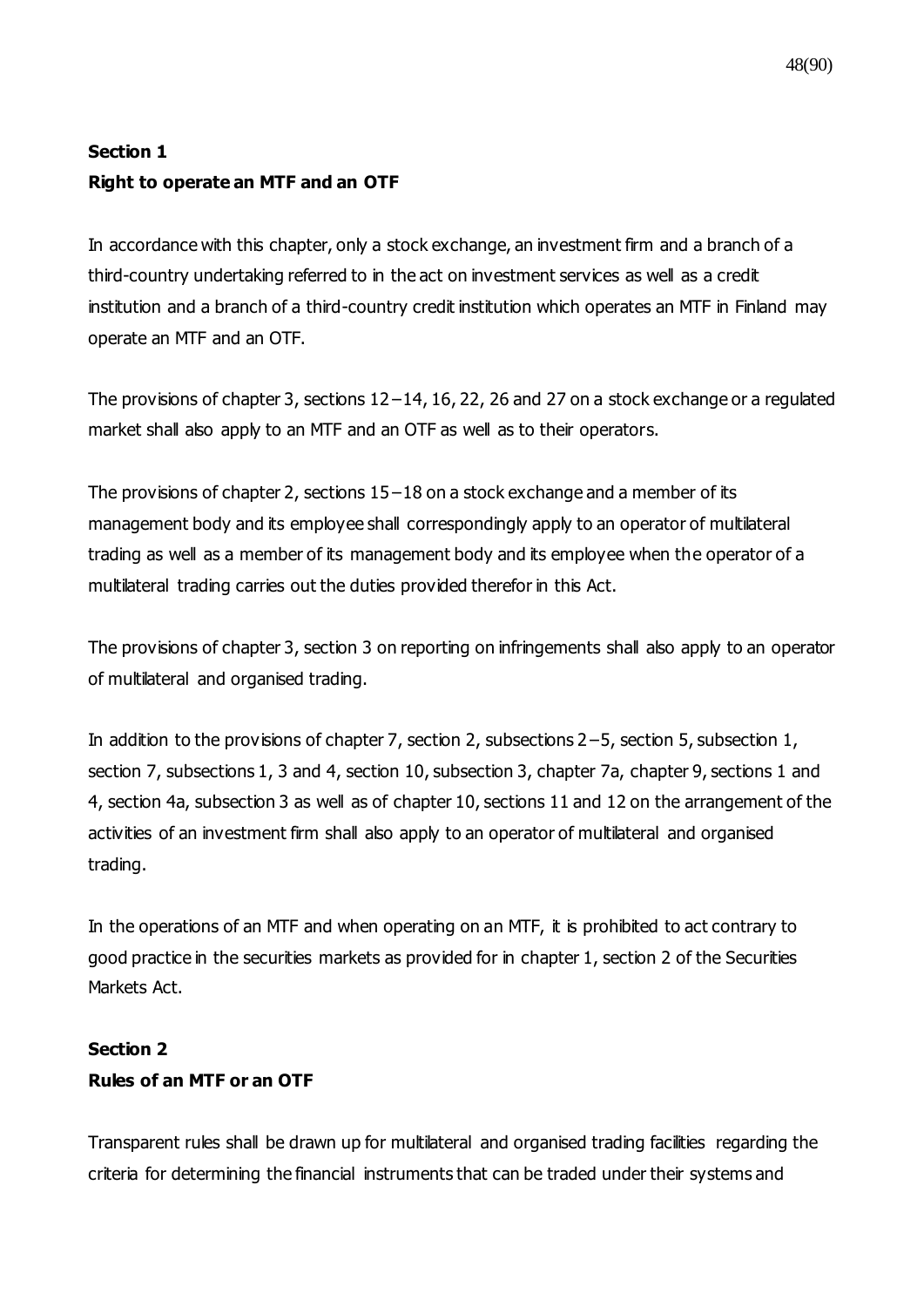procedures to ensure fair and orderly trading. Objective criteria shall be complied with in the trading system for the efficient execution of orders. The sound management of the technical operations of the facility shall have to be ensured and the facility shall have effective contingency arrangements to cope with the risks of system disruption.

An operator of multilateral or organised trading shall draw up and keep available to the public rules which contain regulations at least on the following:

1) the manner and grounds for the admission of a financial instrument to trading;

2) the trading procedure;

3) the manner and grounds for the granting and withdrawal of the rights of a trading party;

4) the rights and obligations imposed on the trading parties;

5) the sanctions that may be imposed on trading parties for breach of the rules and the manner of their imposition.

If the operator of multilateral or organised trading maintains a multilateral or organised trading facility where a security is admitted to trading on application by the issuer of the security, the rules shall, in addition to the provisions of subsection 1, provide for:

1) the obligations, rights and duties imposed on issuers of securities and their management for the fulfilment of the duties based on this Act and the provisions and regulations issued thereunder as well as the rules of the MTF or otherwise;

2) the manner and procedure for the publication of the information on a security and its issuer;

3) the manner for drawing up and publication of the information on the security and its issuer if the prospectus referred to in chapters 3−5 of the Securities Markets Act need not be published on the security;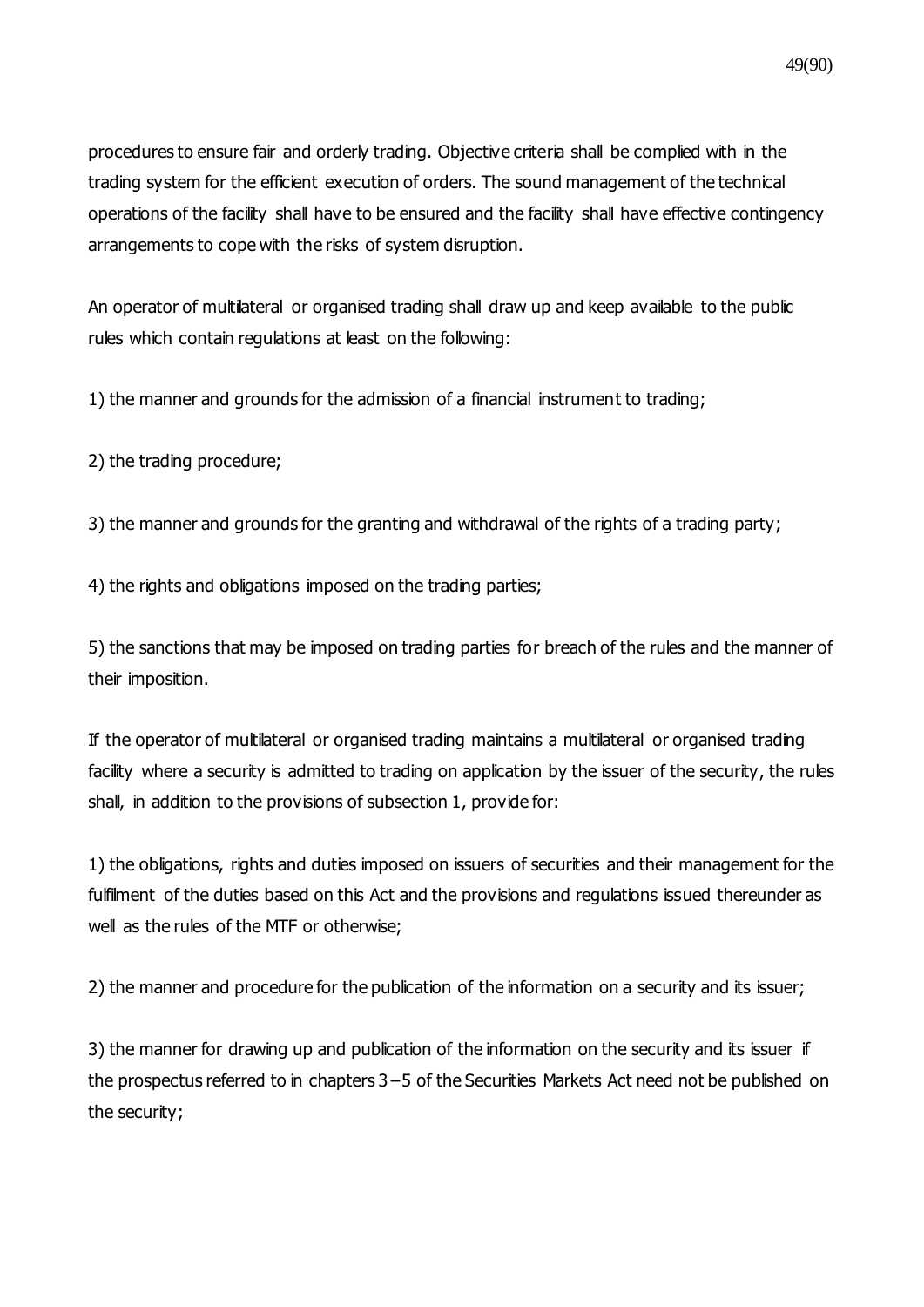50(90)

4) the sanctions that may be imposed on issuers of securities for breach of the rules and the manner of their imposition.

The operator of multilateral or organised trading shall submit the rules and any amendments thereto to the Financial Supervisory Authority well in advance of their entry into force. The Financial Supervisory Authority shall supervise that the rules meet the requirements provided in subsections 1 and 2.

### **Section 3**

### **Disclosure obligation of an operator of trading**

The operator of multilateral and organised trading shall disclose adequate information on a financial instrument admitted to trading or otherwise ensure the availability of information to the public so that the trading parties can make an informed assessment of the financial instrument. In the disclosure of information, the users of the information and the particularities of the financial instrument shall be taken into account.

### **Section 4**

### **Management of conflicts of interest and reliability of systems**

The operators of multilateral or organised trading shall have adequate systems and procedures to identify and manage conflicts of interest that may have adverse consequences for the orderly operation of the trading facility, the trading parties and the users, and may endanger the continuity of the facility.

The operator of multilateral or organised trading shall comply with the provisions of chapter 3, section 1, subsection 4 as well as of sections 11, 17−20, 23 and 29 of this Act on arrangement of operation, systems resilience, circuit breakers and electronic trading, and it shall have in place all the necessary effective systems, procedures and arrangements to do so.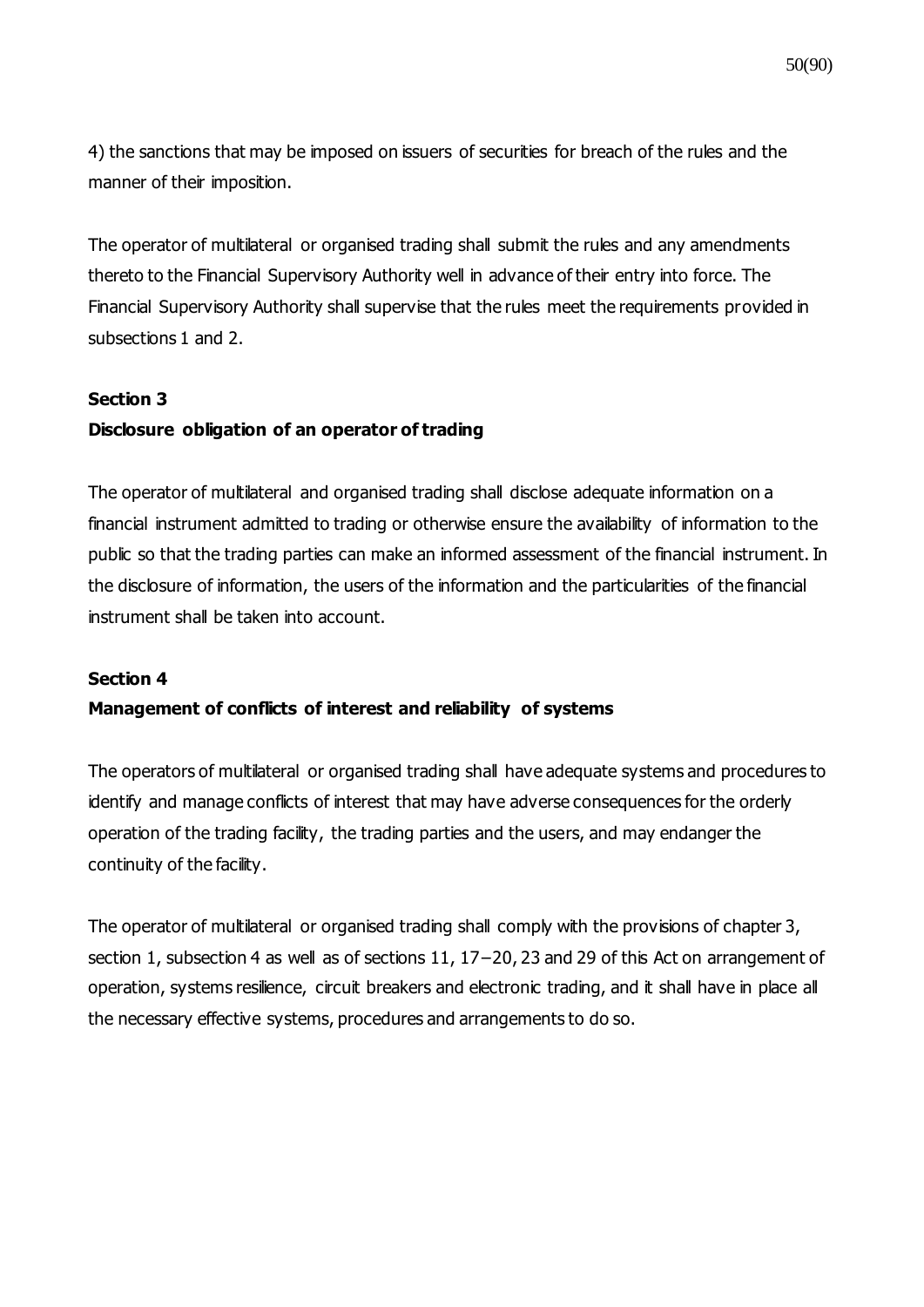### **Section 5**

### **Admission of a financial instrument to trading**

An operator of multilateral or organised trading may admit a financial instrument to trading, the availability of information relating to which may be safeguarded in the manner referred to in section 3. A security may not be admitted to trading on application by the issuer unless there is sufficient information available on the security and its issuer for the arrangement of reliable trading.

A security admitted to trading on a regulated market may be admitted to trading on another market on application by the issuer or without the consent of the issuer.

An issuer of a security shall conclude a written agreement with the operator of multilateral or organised trading on the admission to trading of a security where the issuer undertakes to comply with the rules referred to in section 2, subsection 2.

If a security is admitted to trading without the consent of the issuer, the issuer may not be made subject to a disclosure obligation in the rules of the multilateral or organised trading facility. When a security admitted to trading on a regulated market is also traded on a multilateral or organised trading facility without the consent of the issuer, the issuer shall not be under an obligation to publish financial information thereon in the primary market or on a continuous or ad hoc basis on the multilateral or organised trading facility.

The obligation of an operator of multilateral or organised trading to notify the Financial Supervisory Authority of any financial instrument for which a request for admission to trading on their trading venue is made or which is admitted to trading or which is traded for the first time, shall be governed by Article 4 of the Market Abuse Regulation.

### **Section 6**

## **Access as a trading party**

Operators of multilateral and organised trading shall establish, publish and maintain as well as implement transparent and non-discriminatory rules, based on objective criteria, governing access to their facilities.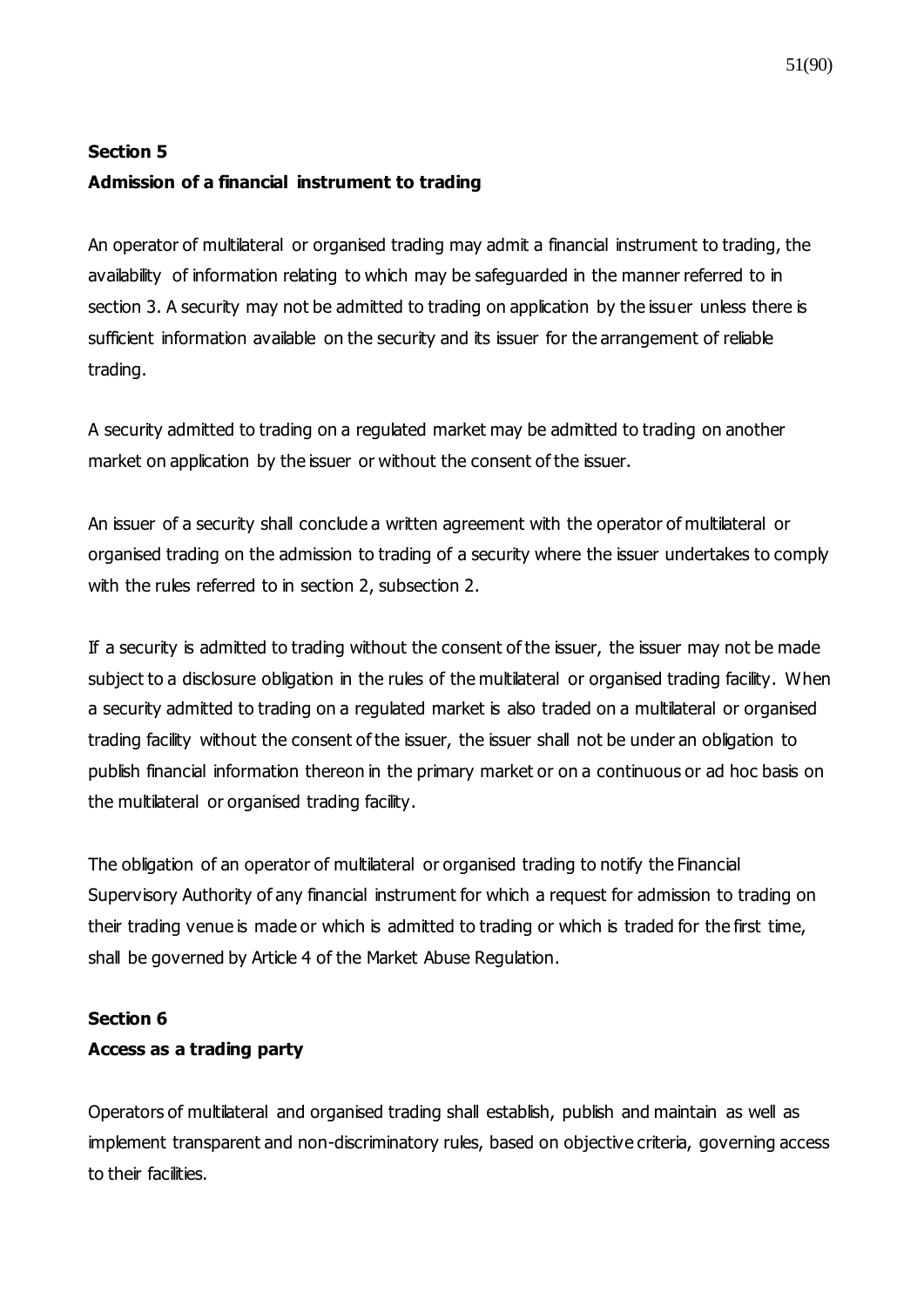#### **Section 7**

### **Ensuring the soundness and continuity of the operation of a trading facility**

Adequate arrangements shall be maintained for a multilateral or organised trading facility to ensure the sound operation of the trading facility as well as effective contingency arrangements to ensure the continuity of the trading facility and cope with risks of systems disruption.

### **Section 8**

### **Settlement of transactions**

The operator of multilateral and organised trading shall make proper arrangements for the settlement of transactions concluded on the multilateral and organised trading facility and inform the trading parties of their responsibilities for the settlement of the transactions executed in the trading facility.

If the operator of multilateral trading uses a central counterparty referred to in the Act on the Book-Entry System and Clearing Operations for the settlement of transactions, the operator of trading, the central securities depository and the central counterparty referred to in said Act shall arrange their cooperation so that the integrity of trading or the stability of the financial markets is not endangered.

The operator of multilateral trading shall notify the Ministry of Finance, the Bank of Finland and the Financial Supervisory Authority well in advance of any changes in the arrangements relating to the settlement of transactions. The Financial Supervisory Authority may forbid the operator of multilateral trading from using a central counterparty, another clearing house or a central securities depository in another EEA Member State for the settlement of transactions if its use is likely to endanger the integrity of trading or the stability of the financial markets.

#### **Section 9**

#### **Minimum number of trading parties**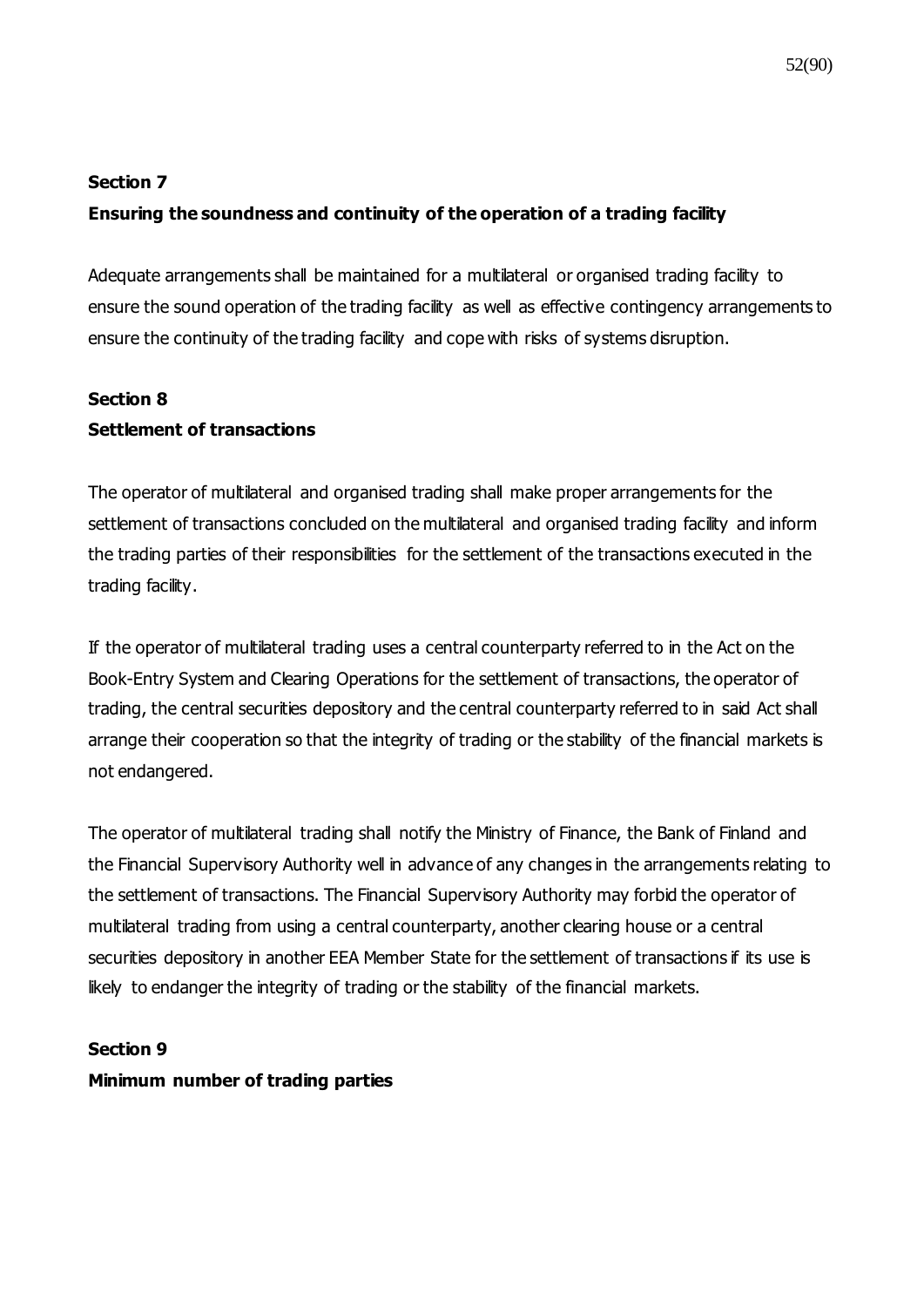Multilateral and organised trading facilities shall have at least three materially active trading parties, each having the opportunity to interact with the others in respect to price formation of the financial instrument.

#### **Section 10**

### **Position limits and position management control in commodity derivatives**

The provisions of chapter 3, section 26 on position limits and the position management control in commodity derivatives shall also apply to an operator of a multilateral or organised trading.

### **Section 11**

### **Suspension, removal and prohibition of trading**

The provisions of chapter 3, sections 11−13 on the suspension, removal and prohibition of trading on a regulated market shall also apply to multilateral and organised trading facilities.

An investment firm operating an MTF or an OTF and a market operator shall, without delay, comply with the instructions issued by the Financial Supervisory Authority issued in accordance with chapter 3, section 13 of this Act on the suspension or removal of a financial instrument from trading.

## **Section 12 Restriction on short selling**

The right of the Financial Supervisory Authority to impose temporary restrictions on the short selling of a financial instrument in case of a significant decline in its price shall be governed by Article 23 of the short selling regulation.

### **Section 13**

### **Supervisory duties of an operator of trading**

Operators of multilateral and organised trading facilities shall arrange, with adequate resources, reliable supervision to ensure compliance in trading with this Act, the Securities Markets Act and the provisions and regulations issued under these acts, with the EU Markets in Financial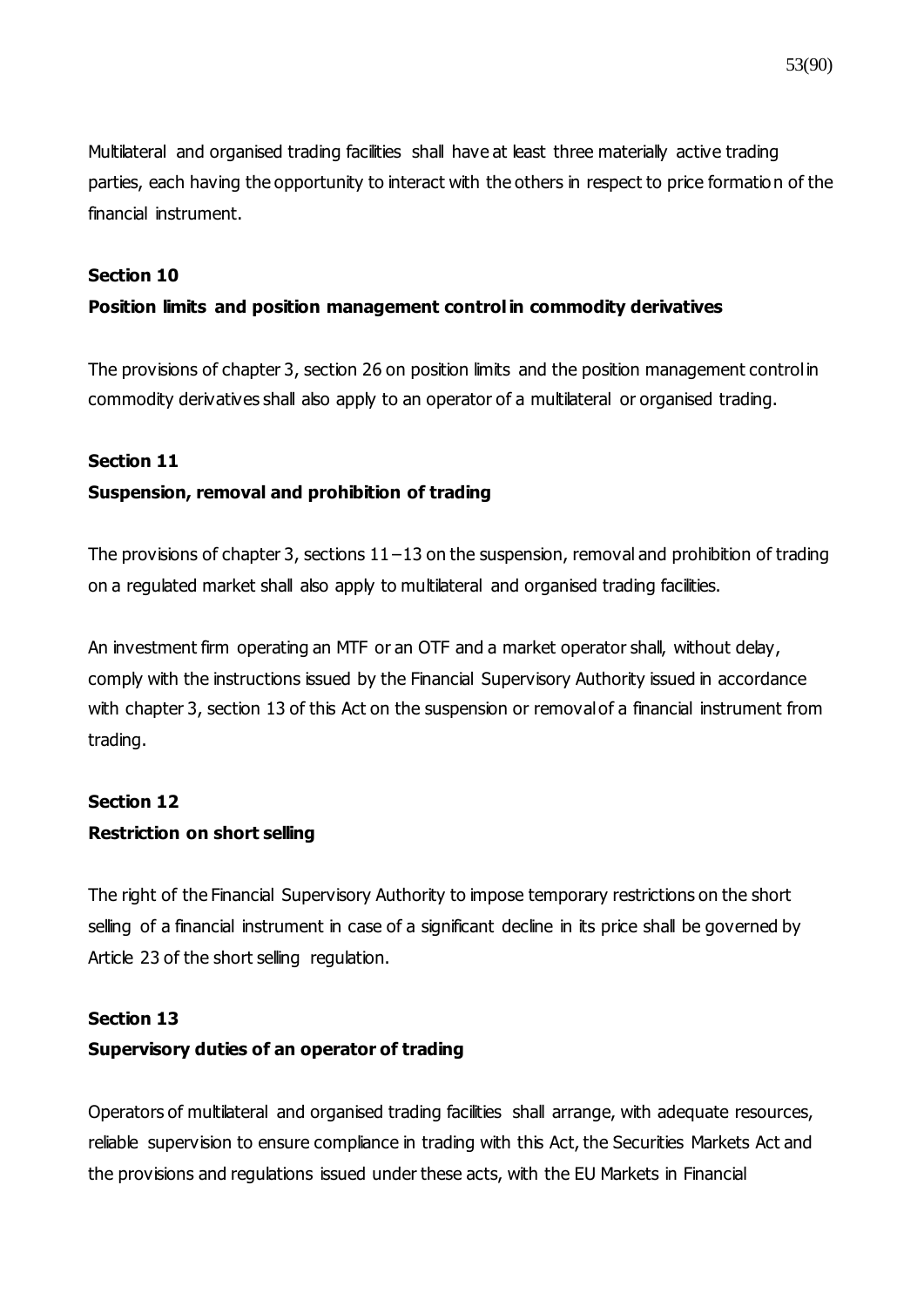Instruments Regulation, the EU Market Abuse Regulation and Commission regulations or decisions issued on the basis of these or of the Markets in Financial Instruments Directive, and the rules of the multilateral trading facility. It shall, with adequate efficiency, monitor the orders sent, cancelled and undertaken.

Operators of multilateral and organised trading shall inform the Financial Supervisory Authority without delay of any procedure entailing a significant infringement of the provisions referred to in subsection 1 or of the rules of the multilateral or organised trading facility, concerning disorderly trading conditions, system disruptions relating to a financial instrument or conduct that may be suspected of being in violation of the EU Market Abuse Regulation or causing disruptions in relation to a financial instrument or to the entire market.

The Financial Supervisory Authority shall communicate the information obtained under subsection 2 to the European Securities and Markets Authority and the competent authorities of other EEA Member States. Conduct that may involve procedures in violation of the Market Abuse Regulation shall, however, be notified only if the Financial Supervisory Authority is convinced that the conduct violates the provisions of the EU Market Abuse Regulation.

Prevention and detection of market abuse shall be governed by Article 16, paragraph 1 of the EU Market Abuse Regulation.

### **Section 14**

## **Obligation to disclose to the Financial Supervisory Authority**

An operator of a multilateral or organised trading facility shall disclose to the Financial Supervisory Authority adequate information on the functioning of the trading facility, any links to another multilateral system or to a systematic internaliser owned by the same operator as well as information on the owners, parties and users of the trading facility.

### **Section 15**

**Obligation of the Financial Supervisory Authority to disclose to the European Securities and Markets Authority**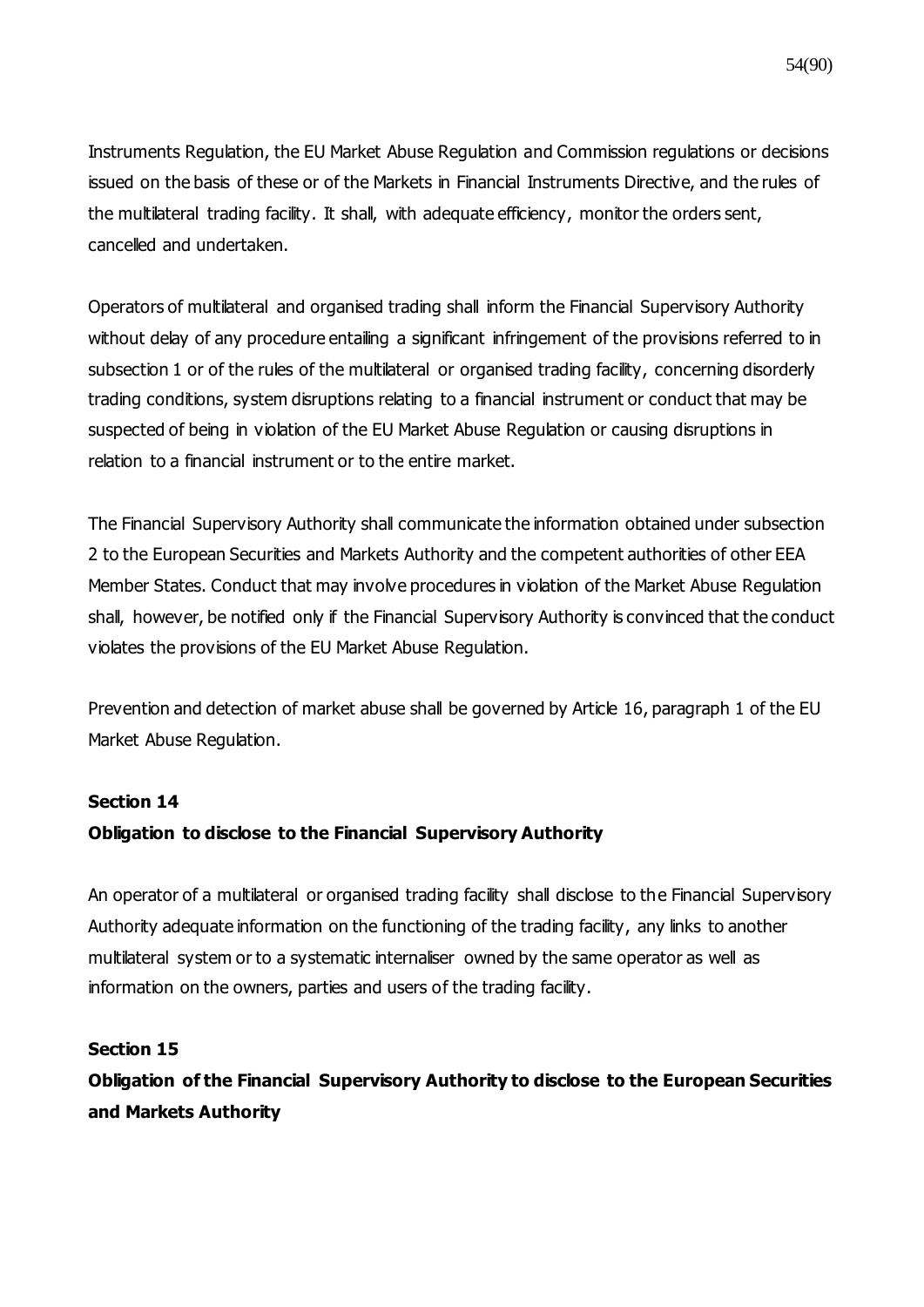The Financial Supervisory Authority shall disclose to the European Securities and Markets Authority the authorisation granted to an operator of a multilateral or organised trading facility and, on request of the European Securities and Markets Authority, the information obtained under chapter 3, section 3 on the basis of its supervision.

## **Section 16**

### **Suspension of activities**

The Ministry of Finance may order the operator of multilateral or organised trading to suspend the activities of an MTF or an OTF for a specific period if incompetence or carelessness has been found in the activities of the operator of multilateral or organised trading or if the exchange of financial instruments admitted to trading has been disturbed and if it is likely that the continuing of the activities may seriously endanger the reliability and stability of the financial markets or the position of the investors.

The Ministry of Finance shall, prior to making the decision referred to in subsection 1, hear the operator of multilateral or organised trading as well as request an opinion of the Bank of Finland and the Financial Supervisory Authority unless otherwise required by the urgency of the matter.

## **Section 17 Marketing**

A multilateral or organised trading facility may not be marketed by issuing untruthful or misleading information or by using a practice that is contrary to good practice or otherwise unfair.

Any information, the untruthful or misleading nature of which is indicated after its presentation and which may be of material significance to the investor, shall, without delay, be corrected and supplemented in an adequate manner.

## **Section 18**

## **Authority to issue regulations of the Financial Supervisory Authority**

The Financial Supervisory Authority shall issue more detailed regulations on the preconditions under which an operator of multilateral or organised trading may grant a person referred to in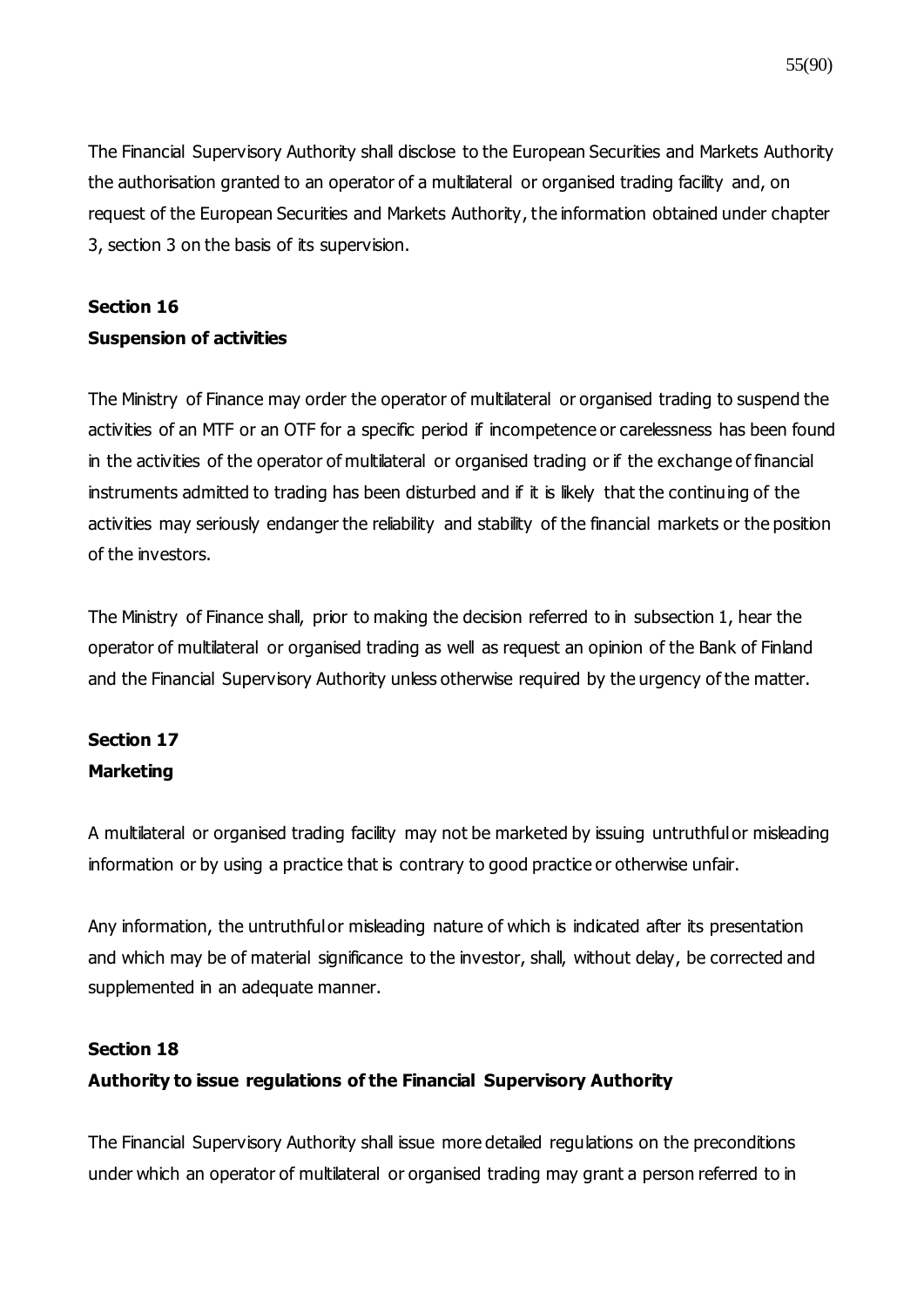chapter 3, section 6, subsection 2 the rights of a trading party. The regulations shall ensure the Financial Supervisory Authority adequate access to information on the clients of the trading party.

Specific requirements applicable to an MTF

# **Section 19 Operation of multilateral trading**

An investment firm and a market operator operating multilateral trading shall, in addition to complying with the provisions of chapter 7, section 2, subsections 2−5, section 5, subsection 1, section 7, subsections 1, 3 and 4, section 10, subsection 3, chapter 7a and of chapter 9, sections 1 and 4 and section 4a, subsection 3 as well as of chapter 10, sections 11 and 12 and fulfilling the requirements set in this Act, establish and implement non-discretionary rules for the execution of orders in the system.

The rules governing access to an MTF shall fulfil the requirements set in chapter 3, section 15 of this Act.

# **Section 20 Reliability of functions**

An investment firm and a market operator operating an MTF shall ensure that it has:

1) sufficient capacities to manage the risks to which it is exposed, to implement appropriate arrangements and systems to identify all significant risks to its operation, and to put in place effective measures to mitigate those risks;

2) functional arrangements to facilitate the efficient and timely finalisation of the transactions executed under its systems, and

3) at the time of the authorisation and on an ongoing basis, sufficient financial resources to facilitate its orderly functioning, having regard to the nature and extent of the transactions concluded on the market and the range and degree of the risks to which it is exposed.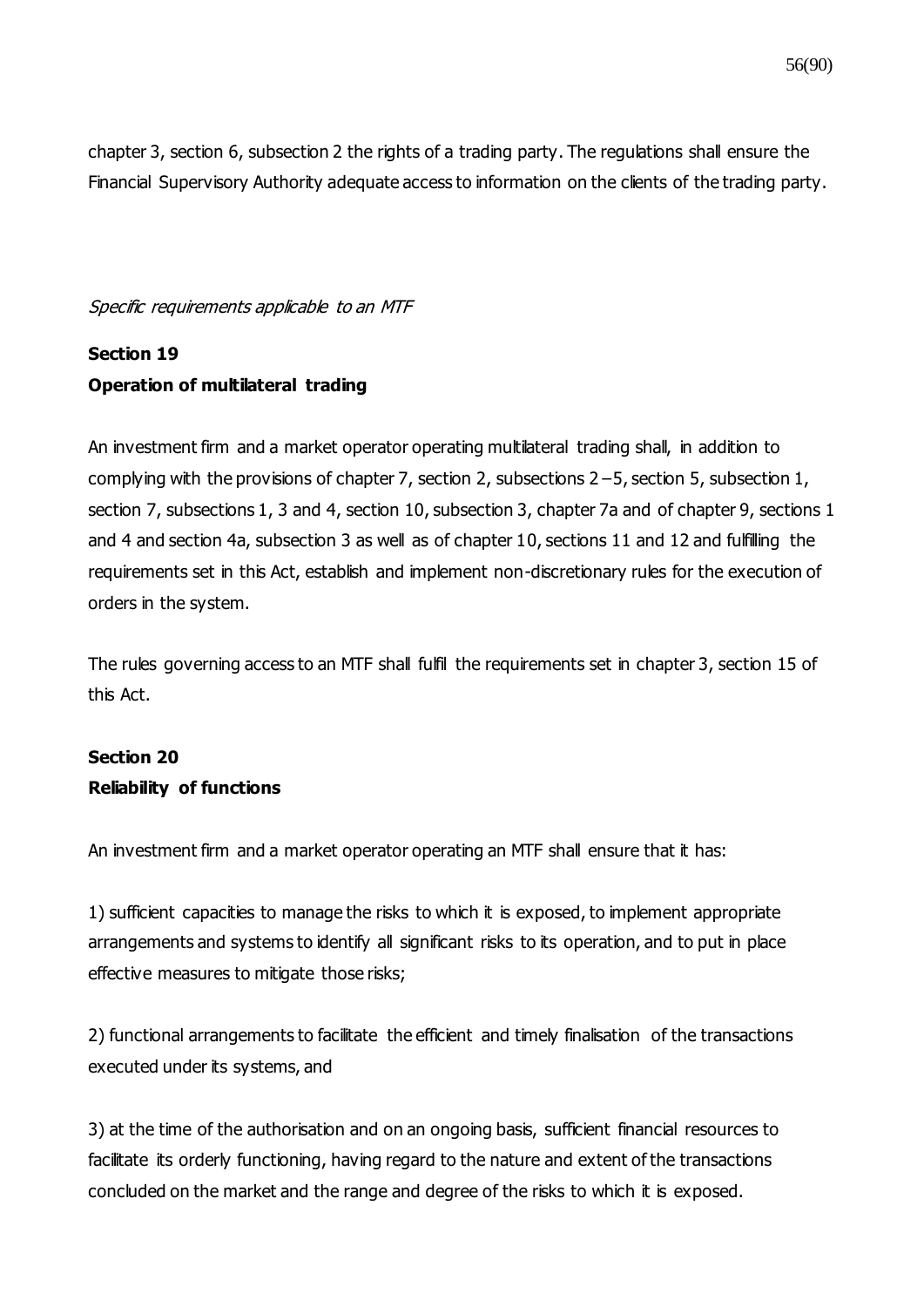Procedures in accordance with chapter 10, sections 2 and 4−9 of the Act on Investment Services shall not be applied to transactions concluded under the rules of an MTF between its members or parties or transactions concluded between the multilateral trading facility and its members or parties. The members or parties of an MTF shall, however, comply with the obligations provided in chapter 10, sections 2 and 4−9 of the Act on Investment Services with respect to their clients when they execute client orders on their behalf through the systems of an MTF.

## **Section 21 Client orders**

An investment firm or a market operator operating an MTF may not execute client orders against proprietary capital or to engage in matched principal trading.

## Specific requirements relating to an OTF

### **Section 22**

# **Prohibition to execute trades on own account or on account of an entity that is part of the same group**

An operator of organised trading shall prevent the execution of client orders in an OTF on the own account of the operator or on account of an entity that is part of the same group or against its proprietary capital.

The provisions of subsection 1 shall, however, not apply to trading on its own account against client orders in matched principal trading if the client has consented thereto and the target of the trade is not a derivative that is subject to the clearing obligation referred to in Article 5 of Regulation (EU) No 648/2012 of the European Parliament and of the Council on OTC derivatives, central counterparties and trade repositories.

An operator of organised trading may otherwise execute a trade on its own account other than as matched principal trading referred to in subsection 2 only in bonds issued by the State for which there is not a liquid market.

### **Section 23**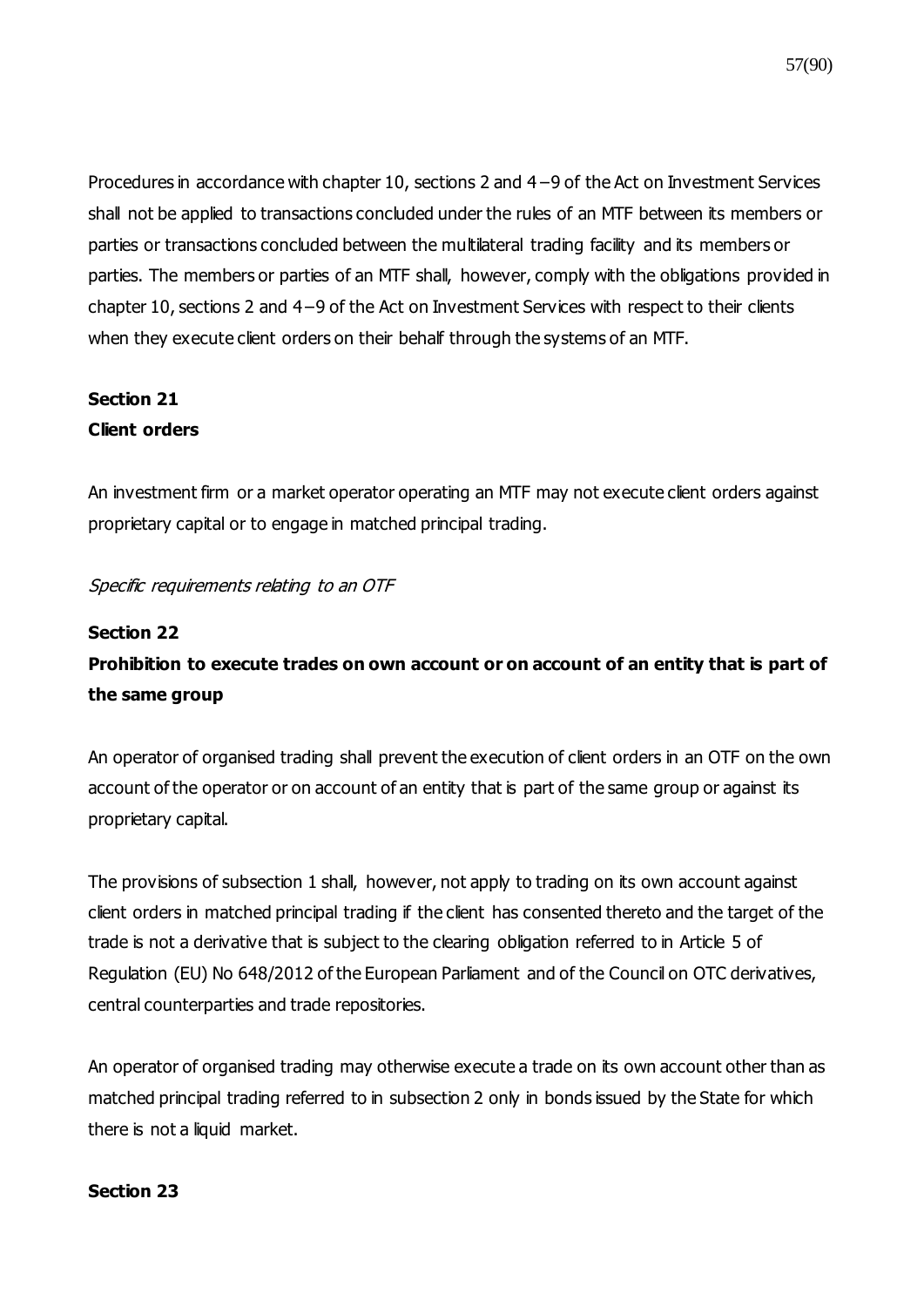### **Restriction on permitting matched principal trading**

An operator of an OTF may execute an order in matched principal trading only in financial instruments which, in accordance with the definition in chapter 1, section 2, subsection 1, paragraph 11 of the Act, can be traded on an OTF and only where the principal, who gave the order, has consented thereto.

## **Section 24 Separation of organised trading and a systematic internaliser**

The same legal person may not act both as an operator of an OTF and as a systematic internaliser. An OTF may not have a connection with a systematic internaliser which enables the orders on an OTF and orders or quotes in a systematic internaliser to interact. An OTF may not have a connection with another organised trading facility which enables the orders of the different organised trading facilities to interact.

### **Section 25**

### **Use of an independent market maker**

An operator of organised trading may engage another investment service provider as an independent market maker of a financial instrument subject to trading in the trading facility. An investment service provided shall not be deemed independent if it has close links with the operator of trading.

### **Section 26**

### **Execution of orders on a discretionary basis**

Taking into consideration the provisions of sections 1−18 and chapter 10, section 8 of the Act on Investment Services on trading in a multilateral system and the execution of trades with due diligence, the execution of orders in organised trading shall be carried out on a discretionary basis. The operator of organised trading may exercise discretion in either or both of the following circumstances:

1) when deciding to place or retract an order on the organised trading facility it operates;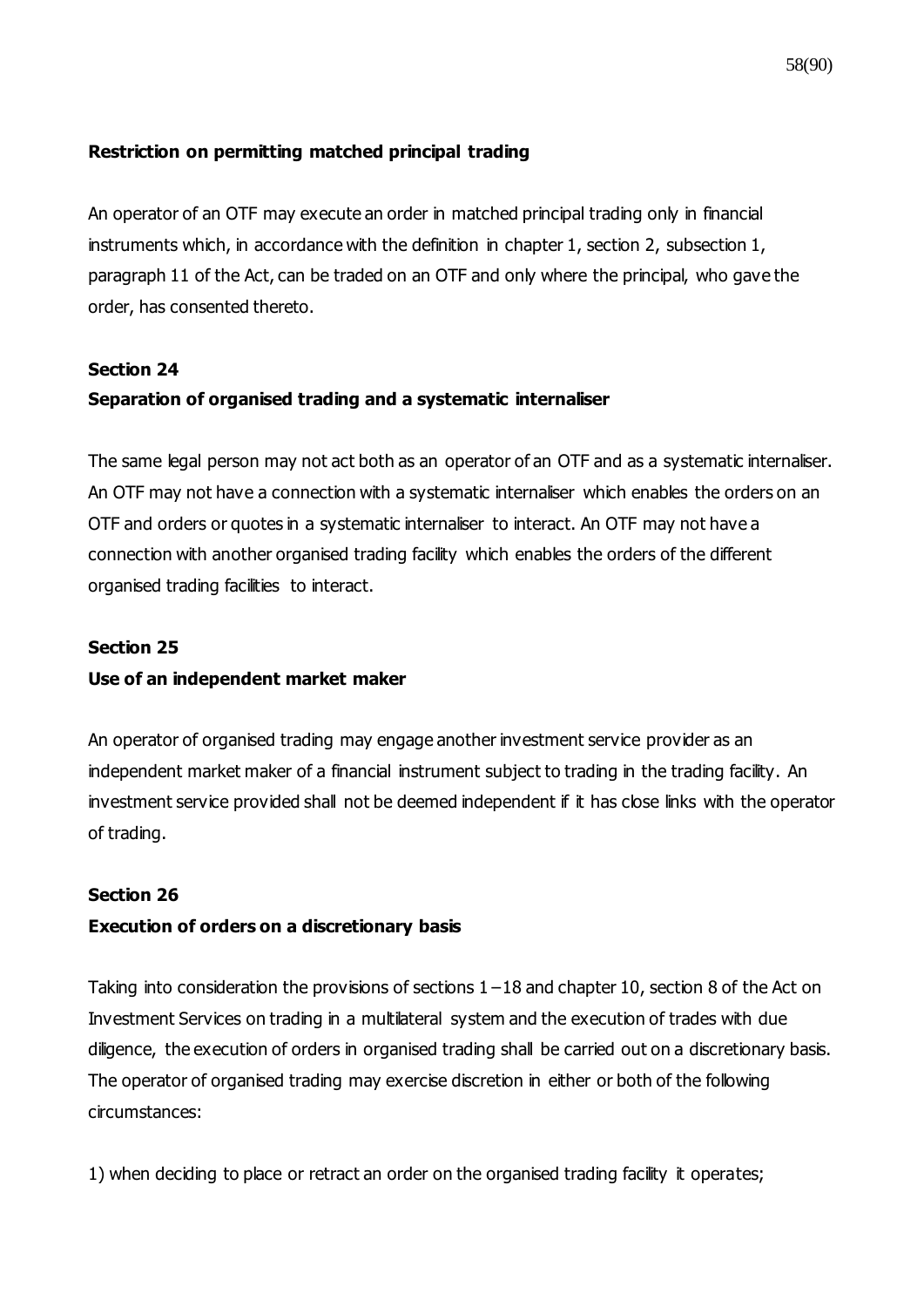59(90)

2) when deciding not to match a specific client order with other orders in the systems at a given time, provided it is in compliance with specific instructions from a client and the obligations in accordance with chapter 10, section 8 of the Act on Investment Services. An investment firm or market operator operating an OTF may, with regard to the system that matches client orders, decide whether it wants to match at least two orders in the system and when and how many it matches. In accordance with the provisions of sections 22−25, an investment firm or a market operator operating an OTF may, with regard to a system that arranges transactions in non-equities, facilitate negotiation between clients so as to bring together at least two potentially compatible trading interests in a transaction, without prejudice to the application of section 22, subsection 3.

# **Section 27 Obligation to disclose to the Financial Supervisory Authority**

An operator of organised trading shall disclose to the Financial Supervisory Authority adequate information on the exercise of discretion in the execution of orders and on the manner in which most orders are matched in trading.

The competent authority may, either when an investment firm or market operator requests to be authorised for the operation of an OTF or on an ad hoc basis, require a detailed explanation for why the system does not correspond to and cannot operate as a regulated market, an MTF or systematic internaliser, as well as a detailed description as to how discretion will be exercised, in particular when an order to the organised trading facility may be retracted and when and how two or more client orders will be matched within the organised trading facility. In addition, the investment firm or market operator operating an OTF shall provide the competent authority with information explaining its use of matched principal trading. The competent authority shall monitor an investment firm's and market operator's engagement in matched principal trading to ensure that it continues to fall within the definition of such trading and that its engagement in matched principal trading does not give rise to conflicts of interest between the investment firm or market operator and its client.

### **Section 28**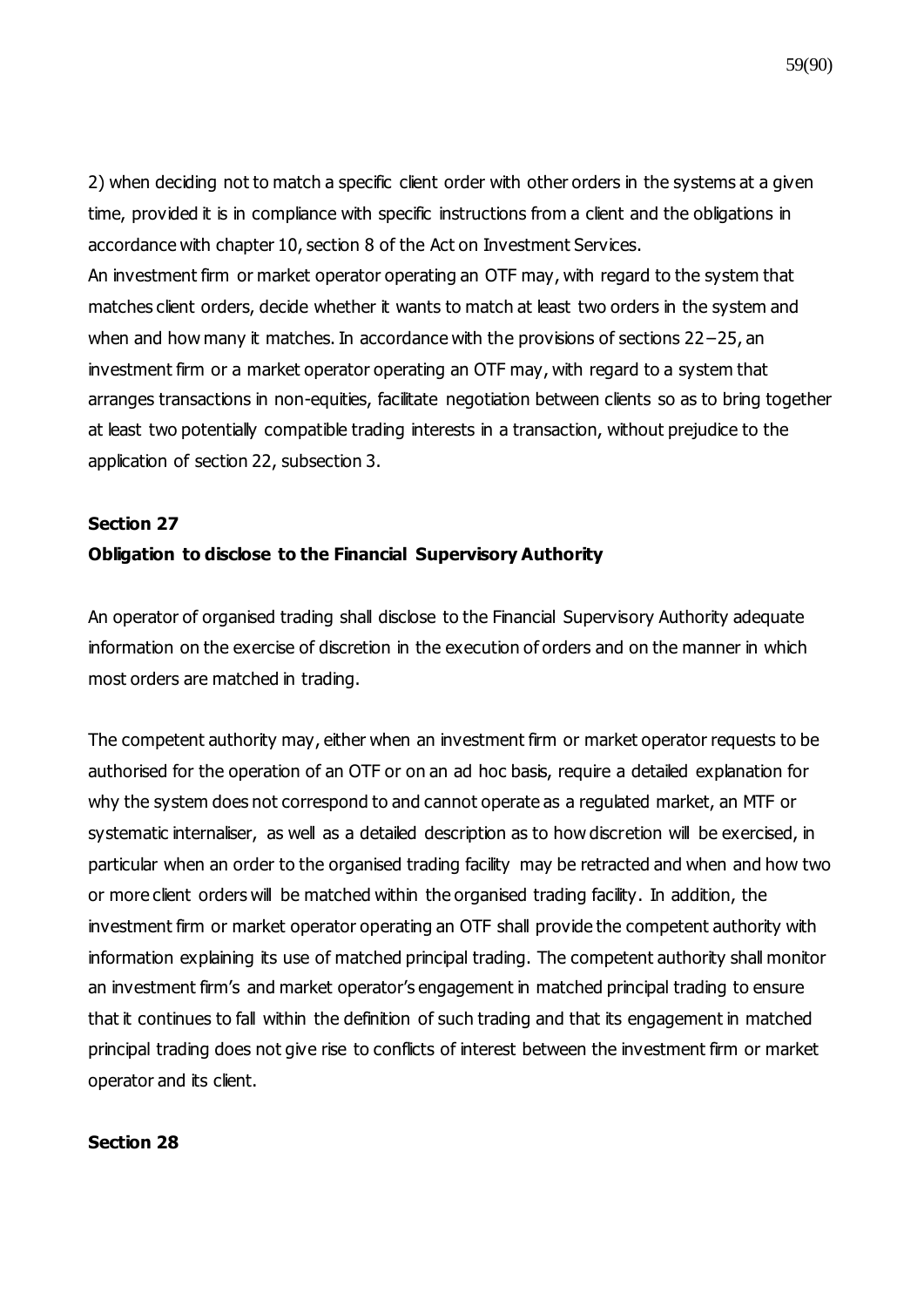# **Application of the provisions on client protection of the Act on Investment Services to organised trading**

An operator of organised trading shall ensure that the transactions executed in the trading facility are governed by the provisions of chapter 10, sections 2 and 4−9.

# **Chapter 6 SME growth markets**

### **Section 1**

## **Registration of an SME growth market**

The operator of an MTF may apply for the registration of an MTF as an SME growth market from the Financial Supervisory Authority.

The Financial Supervisory Authority shall accede to the request if the Financial Supervisory Authority is satisfied that the application complies with the requirements set in this chapter.

### **Section 2**

### **Requirements set on an SME growth market**

The operator of an SME growth market shall have adequate and effective systems and rules which ensure that the following requirements are met:

1) at least 50 % of the issuers whose securities are admitted to trading on the SME are SMEs. The share shall be met at the time of the application and annually thereafter at the end of each calendar year;

2) adequate and appropriate criteria apply to the initial and ongoing admission to trading of a financial instrument;

3) on initial admission to trading of a financial instrument, sufficient information is published thereon to enable investors to make an informed judgment about whether or not to invest in the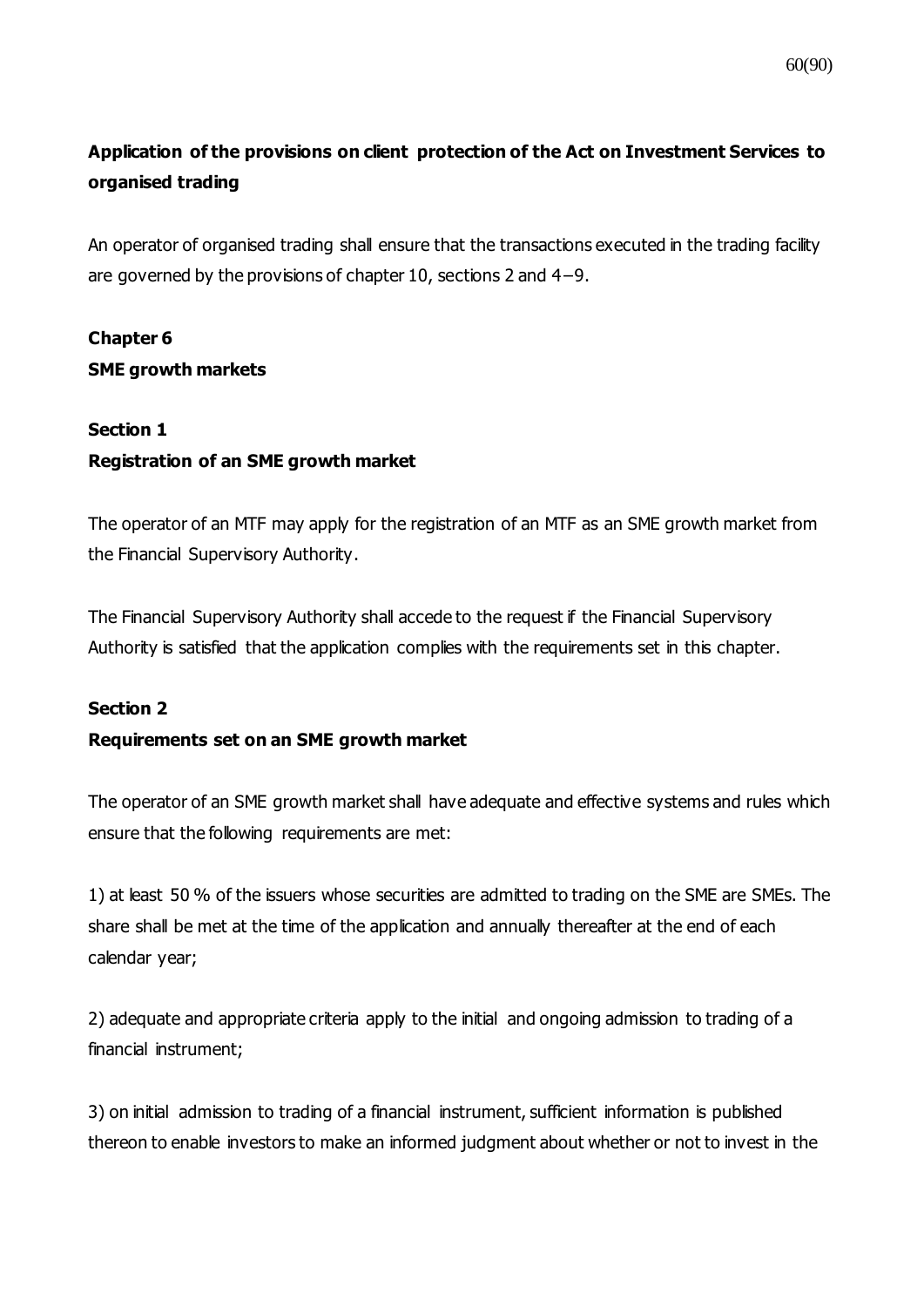financial instrument; notwithstanding the provisions of chapters 3−5 of the Securities Markets Act or elsewhere in the law, a prospectus shall be published of the financial instruments;

4) the issuer is subject to an adequate and appropriate ongoing disclosure obligation and an obligation to publish information;

5) the issuer, its management and persons closely associated with them are governed by the EU Market Abuse Regulation;

6) the information published under the periodic or other statutory disclosure obligation or disclosure obligation based on the rules of the trading facility of the issuer shall be stored;

7) the trading facility shall maintain adequate and effective controls aiming to detect and prevent market abuse referred to in the EU Market Abuse Regulation on the trading facility.

The operation of an SME growth market shall otherwise be governed by the provisions of this Act on the operation of an MTF.

### **Section 3**

## **Obligation of the Financial Supervisory Authority to deregister an SME growth market**

The Financial Supervisory Authority shall deregister an SME growth market on application of the operator of the trading facility or if the operator or the SME growth market no longer fulfils the requirements of section 2.

### **Section 4**

# **Obligation of the Financial Supervisory Authority to disclose to the European Securities and Markets Authority**

The Financial Supervisory Authority shall, without delay, notify the European Securities and Markets Authority of the decision to register an SME growth market as well as of its deregistration.

# **Section 5 Trading on another SME growth market**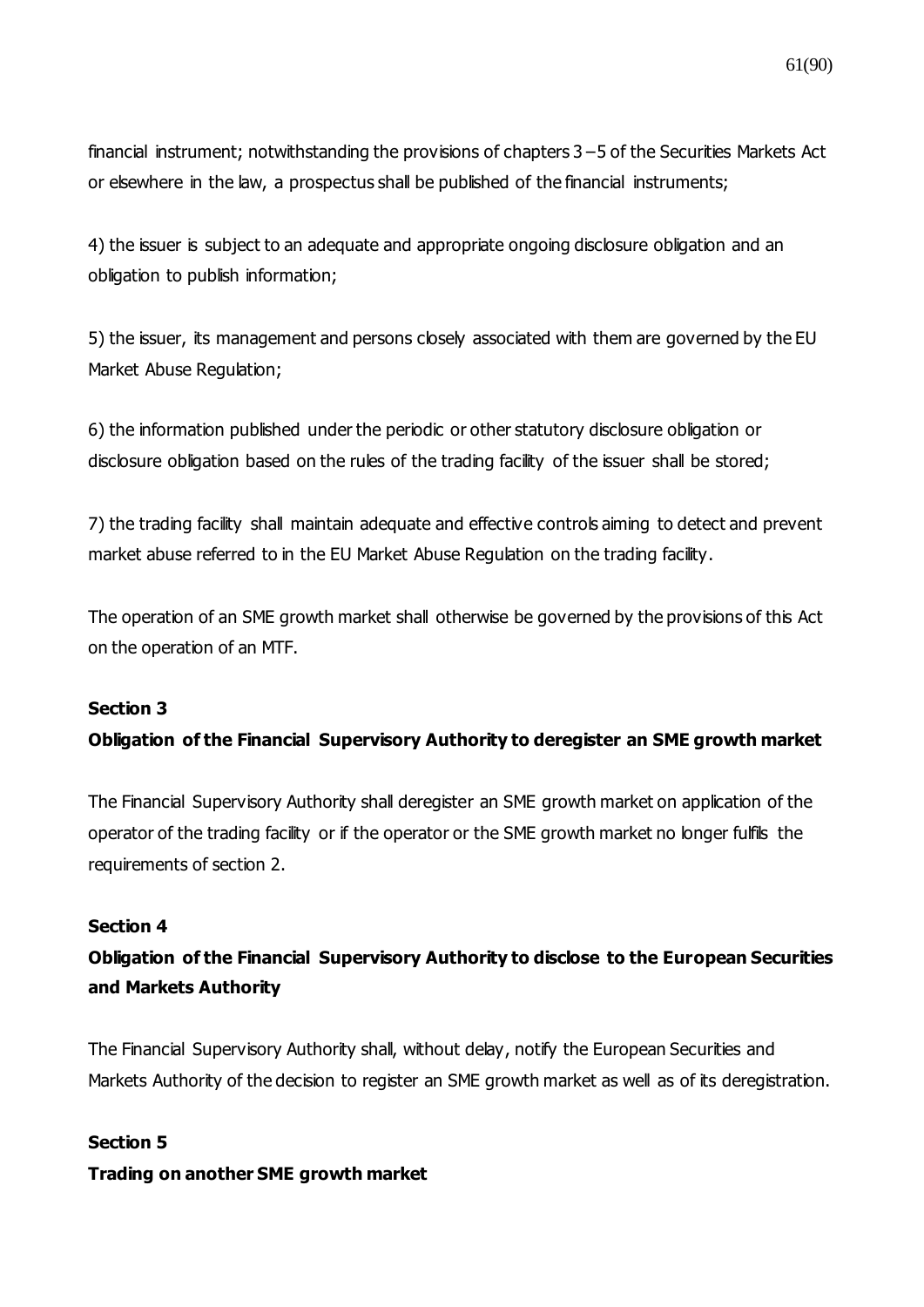A financial instrument traded on one SME growth market may be admitted to trading on another SME growth market if the issuer has been informed thereof and it has not objected. The issuer shall not be subject to any disclosure or corporate governance obligations with regard to the latter.

# **TITLE III TRANSPARENCY OF TRADING AND DATA REPORTING SERVICES**

#### **Chapter 7**

### **Transparency requirements in respect of financial instruments**

#### **Section 1**

#### **The EU Markets in Financial Instruments Regulation**

In addition to the provisions of this chapter, the transparency requirements in respect of financial instruments are laid down in Titles II−IV of the EU Markets in Financial Instruments Regulation.

#### **Section 2**

#### **Obligation to disclose of a systematic internaliser**

An investment service provider who intends to commence or terminate activities as a systematic internaliser in a financial instrument admitted to trading on a trading venue shall notify the Financial Supervisory Authority thereof in writing well in advance.

The provisions of subsection 1 on an investment service provider shall also be applied to a foreign EEA branch.

#### **Section 3**

#### **Suspension and prohibition of systematic internalisation**

The Financial Supervisory Authority may order a systematic internaliser to suspend internalisation in a financial instrument for a maximum of ten consecutive banking days at a time. A suspension may be ordered if the Financial Supervisory Authority has reasonable grounds to suspect that the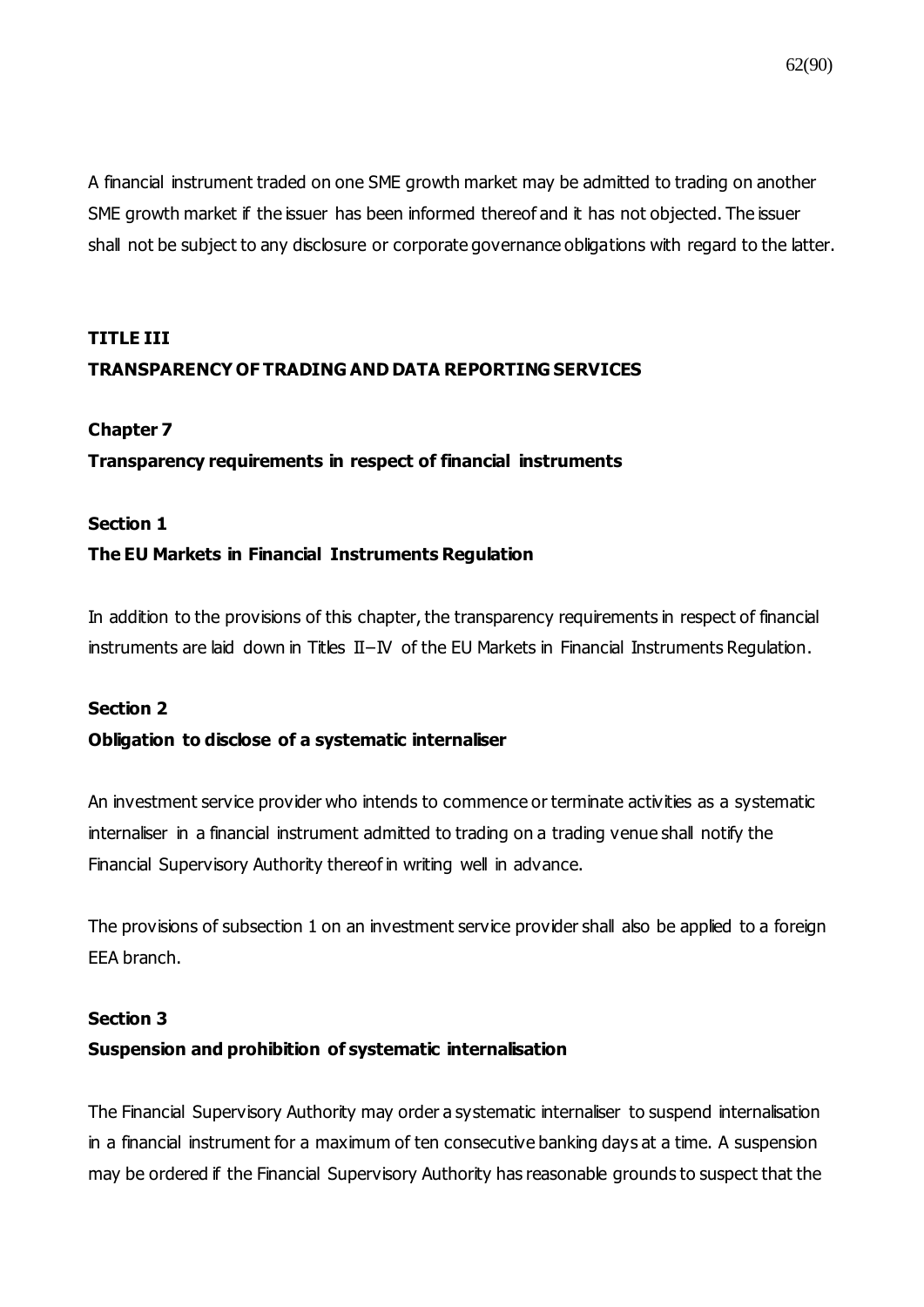trading or compliance with the disclosure obligation relating to the financial instrument is carried out materially in violation of this Act, the Securities Markets Act or the provisions or regulations issued thereunder or if there are other very serious grounds thereto.

The Financial Supervisory Authority may forbid the systematic internaliser from operating systematic internalising in a financial instrument if the trading or compliance with the disclosure obligation relating to the financial instrument is carried out materially in violation of this Act, the Securities Markets Act or the provisions or regulations issued thereunder or if there are other very serious grounds thereto.

If the Financial Supervisory Authority has, in accordance with chapter 2, section 31, subsection 4, confirmed the decision of the stock exchange to suspend trading in a financial instrument or, in accordance with chapter 3, section 11, subsection 6, ordered the stock exchange to suspend trading in the financial instrument and the financial instrument is subject to systematic internalisation, the systematic internaliser shall suspend systematic internalisation in said financial instrument.

The provisions of this section on suspension and removal of a financial instrument from trading shall also apply to a derivative contract relating to the financial instrument where this is necessary to support the goals of the suspension or removal from trading of the financial instrument referred to in subsection 1.

#### **Section 4**

### **Obligation to disclose limit orders**

An investment service provider who, under prevailing market conditions, cannot immediately execute an order of a client to buy or sell a share admitted to trading on a regulated market at a price limit set by a client or at a better price shall, in order to have the order executed as soon as possible, immediately publish the order in a manner whereby it is easily accessible to other market participants. The investment service provider shall, however, not be under an obligation to disclose if the client expressly instructs otherwise.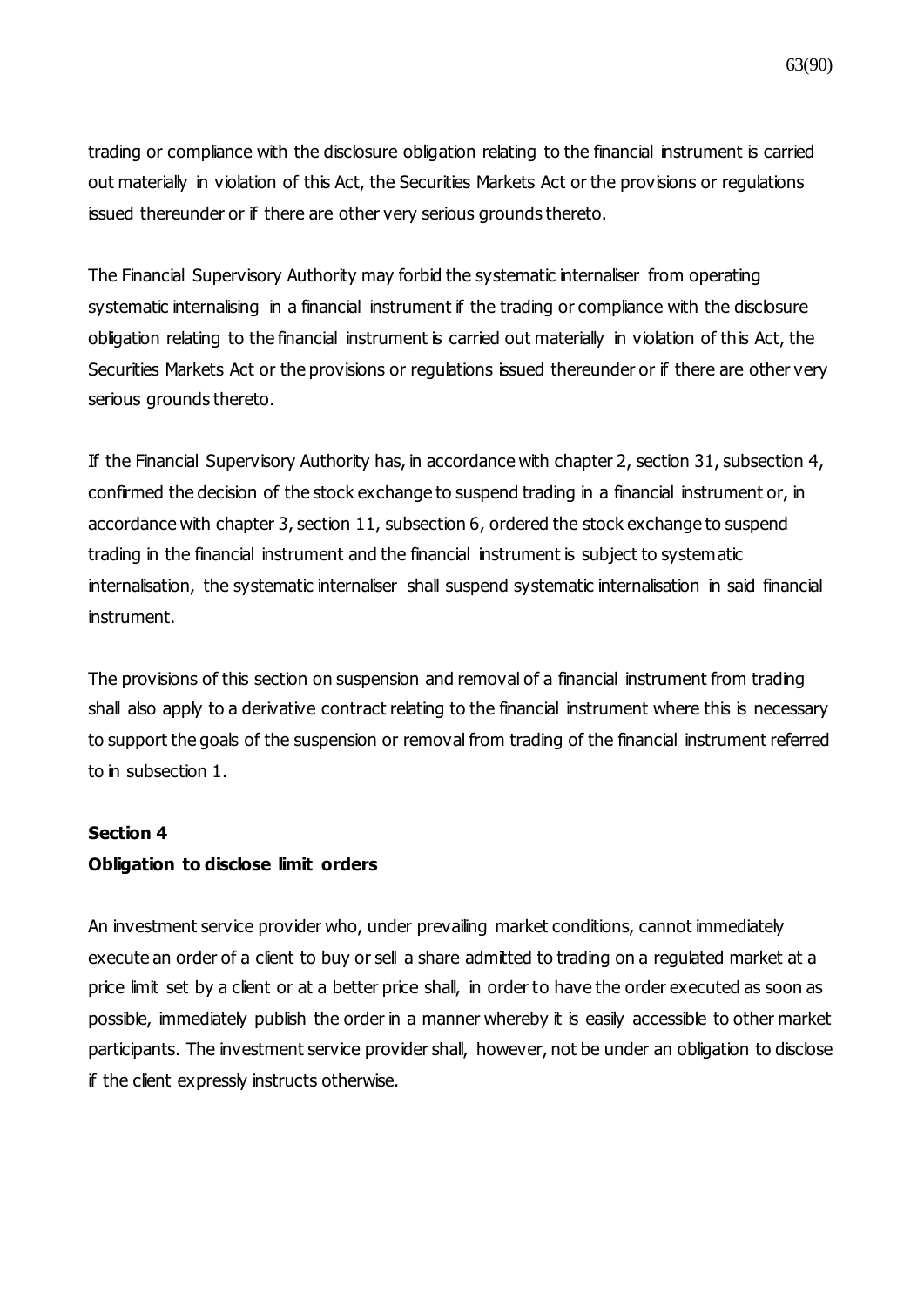The investment service provided shall be deemed to have disclosed the order in the manner referred to in subsection 1 at least if the investment service provider has transmitted it to be published on a trading venue.

The Financial Supervisory Authority shall have the right to grant a permission to derogate from the obligation to disclose a limit order when it is large in scale compared with normal market size as determined under Article 4 of the EU Markets in Financial Instruments Regulation.

This section shall not be applied to transactions between trading parties of a stock exchange when the transaction is executed on a regulated market. Nor shall this section be applied to transactions between the trading parties of an MTF nor between the operator of multilateral trading and the trading parties when the transaction is executed on an MTF.

### **Section 5**

### **Execution of an order on a trading venue**

With regard to financial instruments subject to the trading obligation laid down in Articles 23 and 28 of the EU Markets in Financial Instruments Regulation, trading venues and systematic internalisers shall make available to the public, without any charge, data relating to the quality of the execution of transactions on the venue in question on at least an annual basis.

The provisions of subsection 1 on a trading venue shall be applied to the execution venue of transactions with regard to financial instruments other than those referred to in subsection 1.

After the execution of an order on behalf of a client, the investment firm shall inform the client where the order was executed. The periodic reports shall include details about the price, costs, speed and likelihood of execution for individual financial instruments.

#### **Section 6**

### **Information on commodity derivatives and emission allowances**

A stock exchange, an operator of multilateral trading and an operator of organised trading shall, in accordance with the categorisation provided in section 7, weekly make public information on the aggregate positions for the commodity derivatives or emission allowances and their derivatives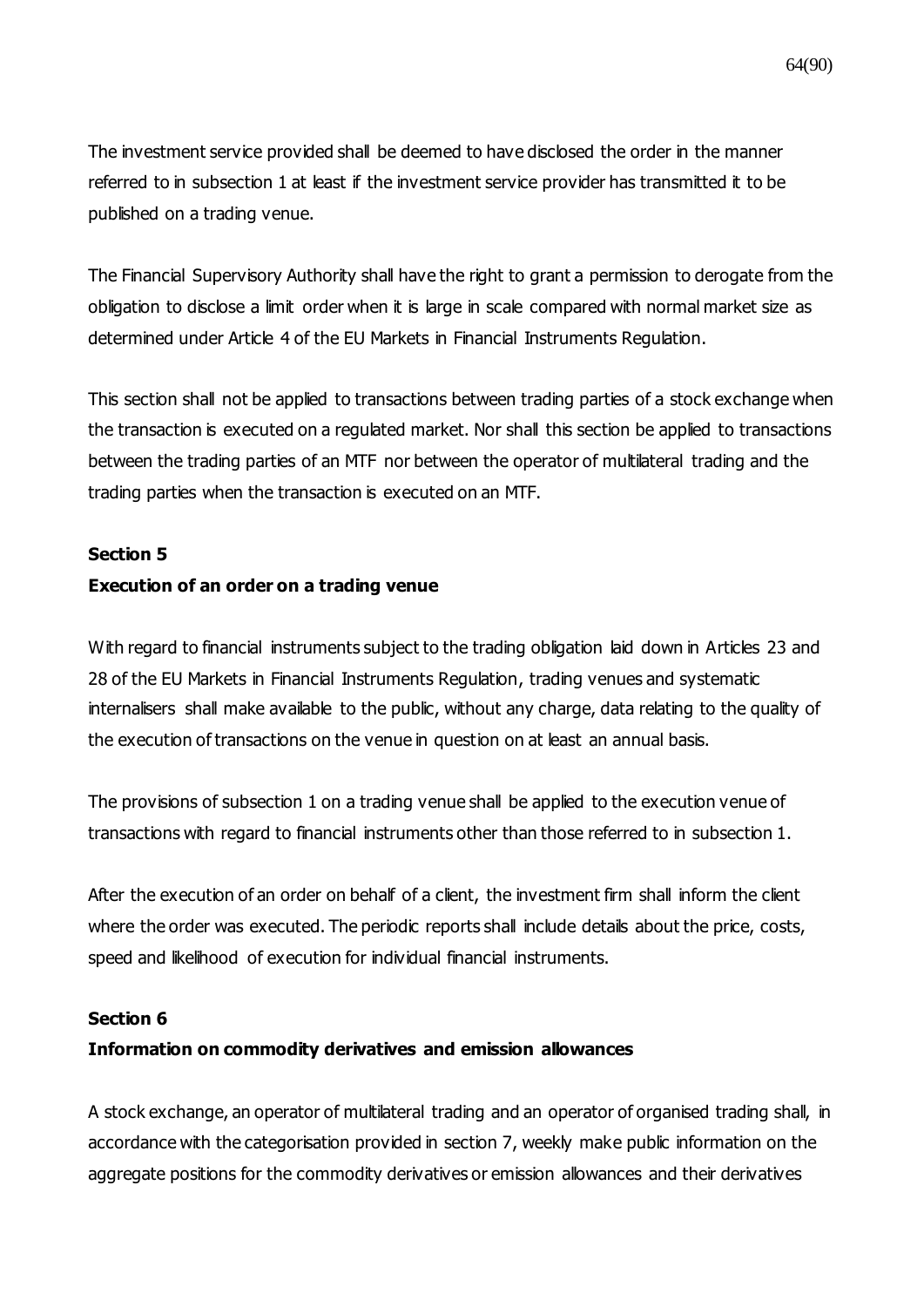admitted to trading on the trading venue operated by it. The information referred to in this subsection shall also be communicated to the Financial Supervisory Authority and to ESMA.

The information listed in subsection 1 shall be made public and communicated to the authorities only if both the number of persons and their open positions exceed the minimum thresholds laid down in the Commission Delegated Regulation

A stock exchange, an operator of multilateral trading and an operator of organised trading shall daily submit to the Financial Supervisory Authority a complete breakdown of the positions for the commodity derivatives, emission allowances and their derivatives admitted to trading on the trading venue operated by it held by each member, trading party, client or their client on that trading venue.

The members or trading parties of regulated markets and MTFs and the clients of OTFs shall, at least on a daily basis, report to the investment firm or market operator operating the trading venue the details of their own positions held through contracts traded on that trading venue as well as those of their clients and the clients of those clients until the end client is reached.

An investment firm trading in commodity derivatives, emission allowances or their derivatives outside a trading venue shall, on a daily basis, provide the competent authority of the trading venue or the central competent authority with a complete breakdown of its commodity positions, emission allowance positions as well as positions relating to derivatives thereof and to economically equivalent OTC contracts as well as those positions held by their clients and the clients of those clients until the end client is reached.

## **Section 7 Classification of parties**

A stock exchange, an operator of multilateral trading and an operator of organised trading shall classify those holding positions in a commodity derivative or emission allowance or a derivative thereof as follows:

1) an investment firm or a credit institution;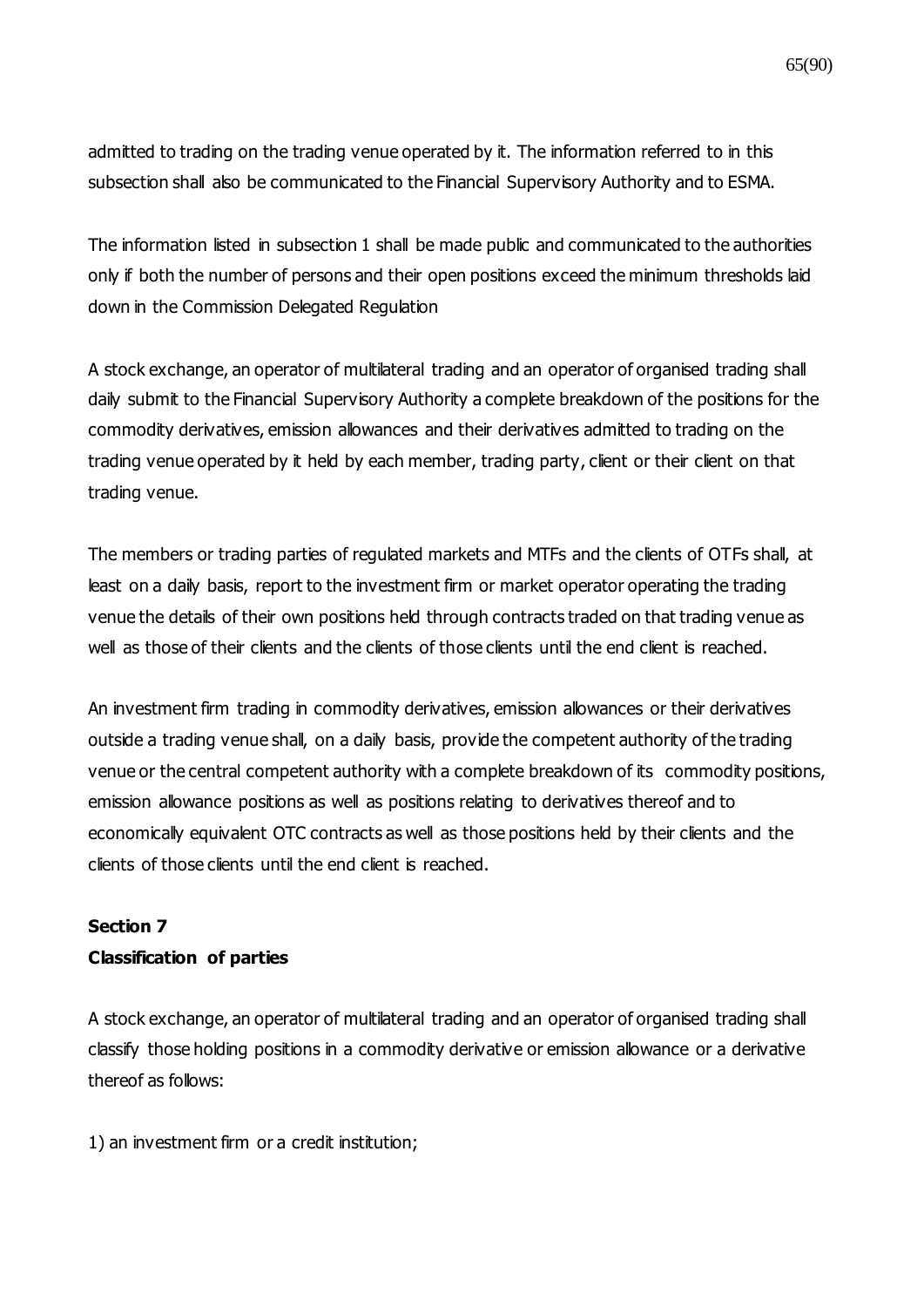2) an investment fund, either an undertaking for collective investments in transferable securities as defined in Directive 2009/65/EC of the European Parliament and of the Council on the coordination of laws regulations and administrative provisions relating to undertakings for collective investment in transferable securities (UCITS) or an alternative investment fund as defined in Directive 2011/61/EU of the European Parliament and of the Council on Alternative Investment Fund Managers and amending Directives 2003/41/EC and 2009/65/EC and Regulations (EC) No 1060/2009 and (EU) No 1095/2010.; 3) another financial institution;

4) another commercial undertaking;

5) an operator in accordance with the Emissions Trading Act (311/2011).

### **Section 8**

## **Authority of the Financial Supervisory Authority to issue regulations**

The Financial Supervisory Authority may issue further regulations on the contents of the notification referred to in section 2 as well as on the quality, scope and manner of publication as well as the availability of the information on commodity derivatives, emission allowances and of their derivatives referred to in section 6.

## **Chapter 8**

## **Right to provide data reporting services**

### **Section 1**

## **Requirement for authorisation of the provision of data reporting services**

Only an undertaking authorised in accordance with this chapter as well as a foreign EEA data reporting services provider may act as a data reporting services provider.

### **Section 2**

**Provision of data reporting services under another authorisation**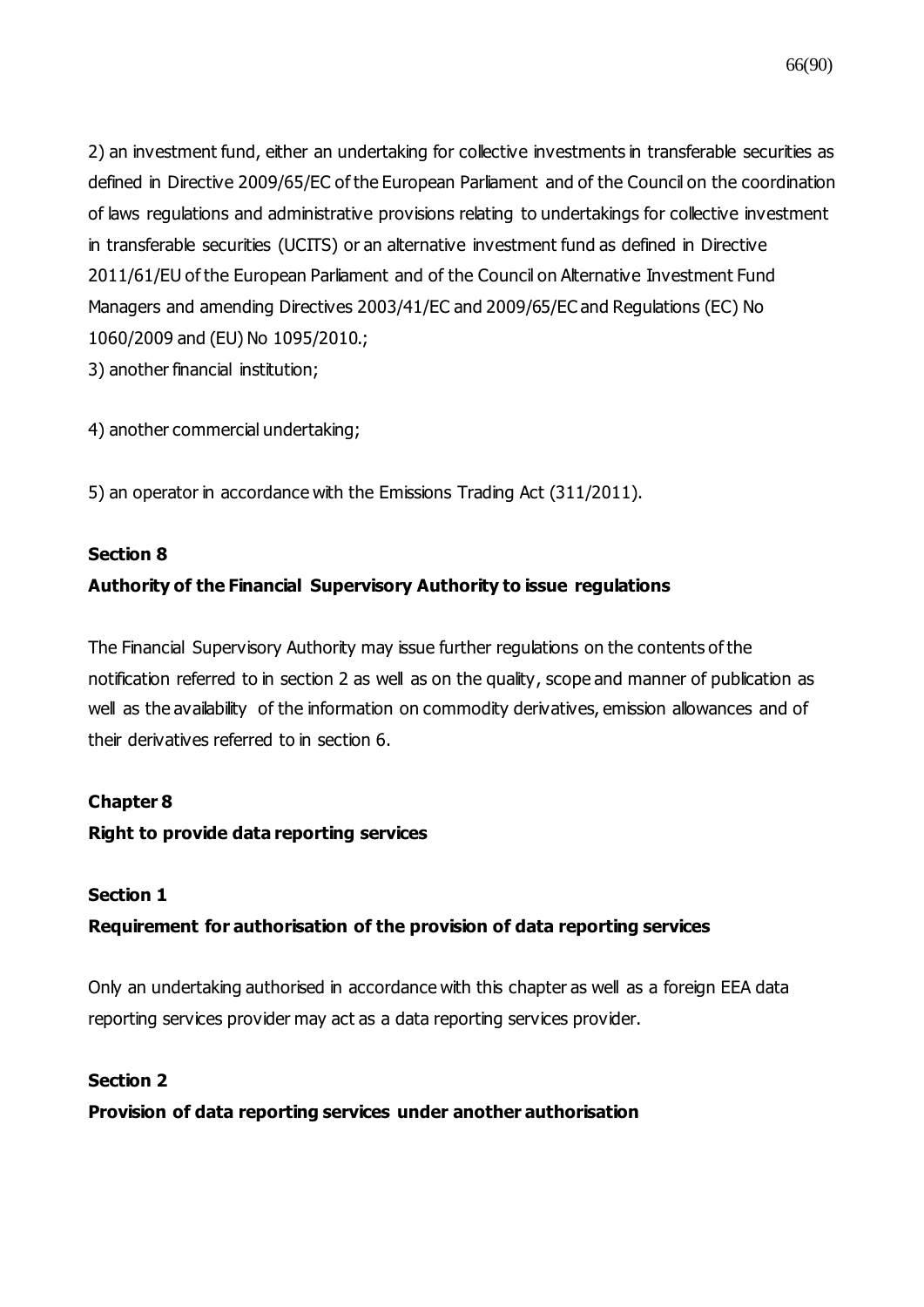Notwithstanding the provisions of section 1, data reporting services may be provided by a stock exchange as well as by an investment firm operating a trading venue as provided in chapter 2, section 3 provided that the service provider meets the requirements provided in section 14−16 and chapter 9 on the operation of such activity.

Prior to the commencement of the service provision referred to in subsection 1, the Financial Supervisory Authority shall ensure that the service provider meets the requirements set in subsection 1 on the service provision. The right to the provision of data reporting services shall be included in the authorisation of the service provider.

## **Section 3**

## **Application for an authorisation**

The Financial Supervisory Authority shall grant the authorisation for the provision of data reporting services on application.

The application shall be appended with the contact information of the data reporting services provider as well as with:

1) information on the applicant and the ownership of the data reporting services provider;

2) information on the management and auditors;

3) a description of the internal control and risk management;

4) information on the financial operating conditions;

5) information on compliance with the requirements relating to the arrangement of operations provided in this Act as well as a programme of operations setting out at least the types of services planned and the organisation structure.

# **Section 4 Decision on the authorisation**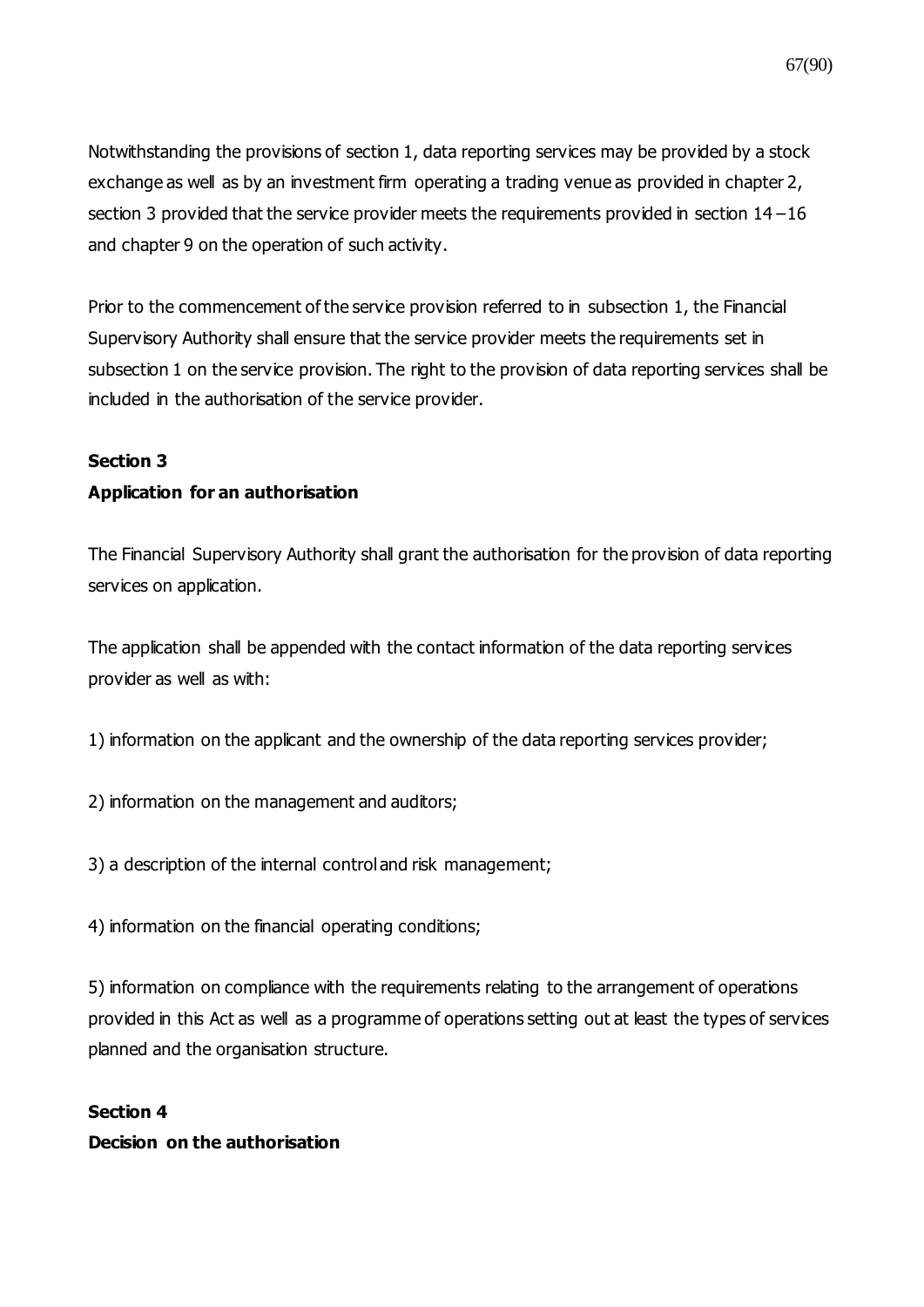68(90)

The decision on the authorisation and the appeal relating thereto shall be governed by the provisions of chapter 3, section 2, subsection 1 of the Act on Investment Services on the decision on the authorisation of an investment firm.

The authorisation shall state the data reporting services for which the data reporting services provider is authorised. After the granting of the authorisation, the Financial Supervisory Authority may, on application by the data reporting services provider, amend the authorisation with regard to the services referred to therein.

The Financial Supervisory Authority shall, after hearing the applicant for the authorisation, have the right to include in the authorisation restrictions and conditions relating to the provision of data reporting services and necessary for the supervision.

#### **Section 5**

### **Preconditions for the granting of an authorisation**

An authorisation for the provision of data reporting services shall be granted to a Finnish limited liability company if, on the basis of an account received, it is possible to ensure that the owners of the company meet the requirements provided in section 6 and if the company meets the requirements on the operations provided in sections 13−16 and chapter 9.

The authorisation for the provision of data reporting services may also be granted to a company being established before its registration.

#### **Section 6**

### **Reliability of the relevant owners of the data reporting services provider**

Anyone who directly or indirectly holds at least ten per cent of the share capital of a data reporting service provider or a portion that produces at least 10 per cent of the votes carried by its shares shall be reliable.

A person shall not be deemed reliable if he or she has: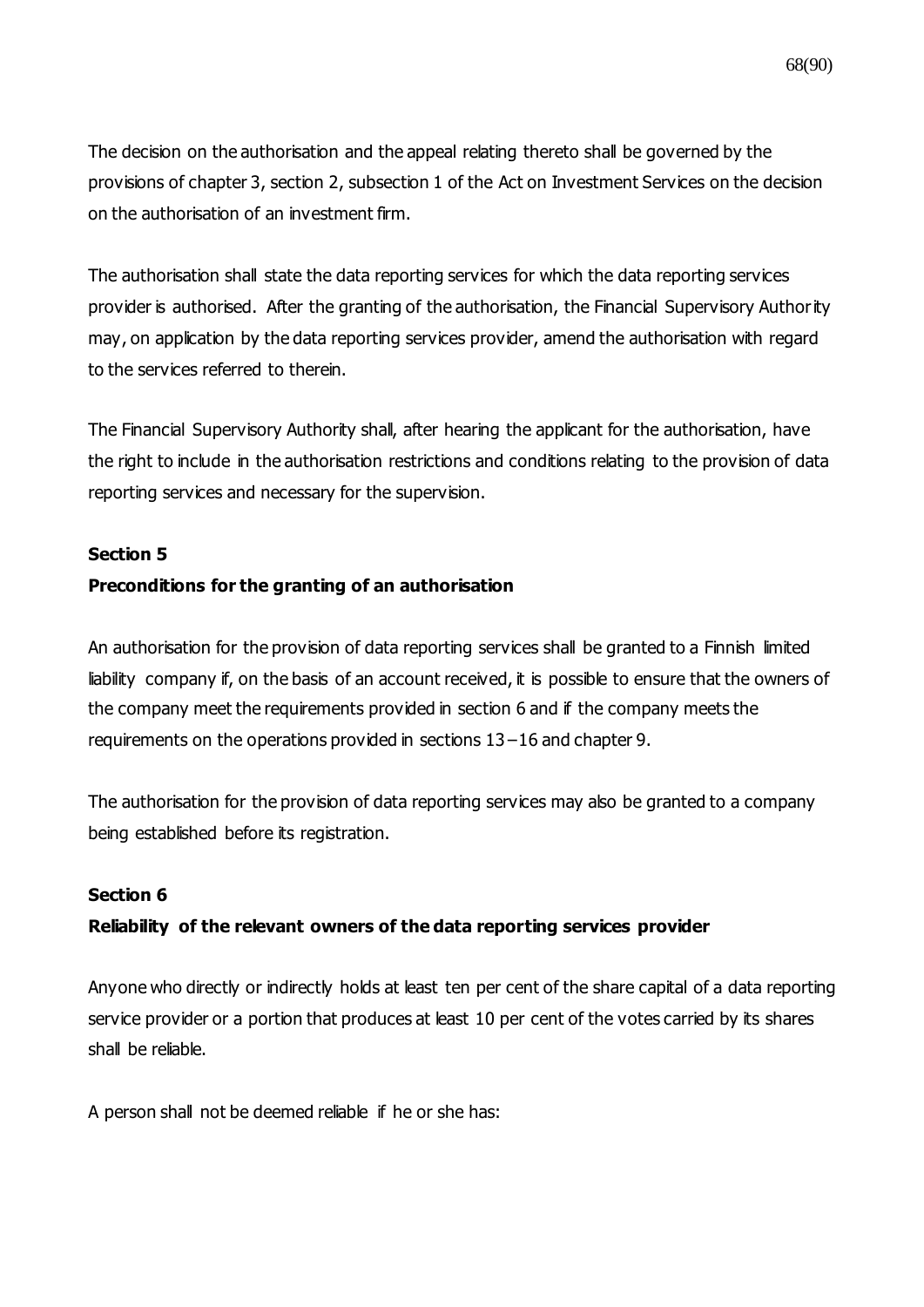1) been sentenced to imprisonment within the last five years prior to the assessment or to a fine within the last three years prior to the assessment for a crime that can be deemed to indicate that he or she is manifestly unsuitable to own a data reporting services provider; or

2) otherwise by his or her earlier activity indicated that he or she is manifestly unsuitable to own a data reporting services provider.

The time period referred to in subsection 2, paragraph 1 shall be calculated from the date on which the judgment became final until the acceptance of the task. If the judgment referred to in subsection 2, paragraph 1 has not become final, the sentenced person may, however, continue to exercise control in the services provider belonging to the owner of a data reporting services provider if this is deemed well-founded when assessing, as a whole, his or her earlier actions, the conditions leading to the judgment and any other factors significant to the matter.

# **Section 7 Notification on relevant changes**

The data reporting services provider shall notify the Financial Supervisory Authority of any relevant changes in the preconditions of the granting of an authorisation prior to their implementation.

### **Section 8**

## **Authorisation to a European company**

An authorisation shall also be granted to an SE referred to in the SE Regulation which has been granted a corresponding authorisation in another EEA Member State and which intends to transfer its registered office to Finland in accordance with Article 8 of the Regulation. The Financial Supervisory Authority shall request a statement on the application from the authority of the home State of the SE supervising the securities markets and corresponding to the Financial Supervisory Authority. The same shall apply to the establishment of an SE by merger so that the receiving company whose registered office is in another State shall be registered as an SE in Finland.

# **Section 9**

## **Registration of the authorisation**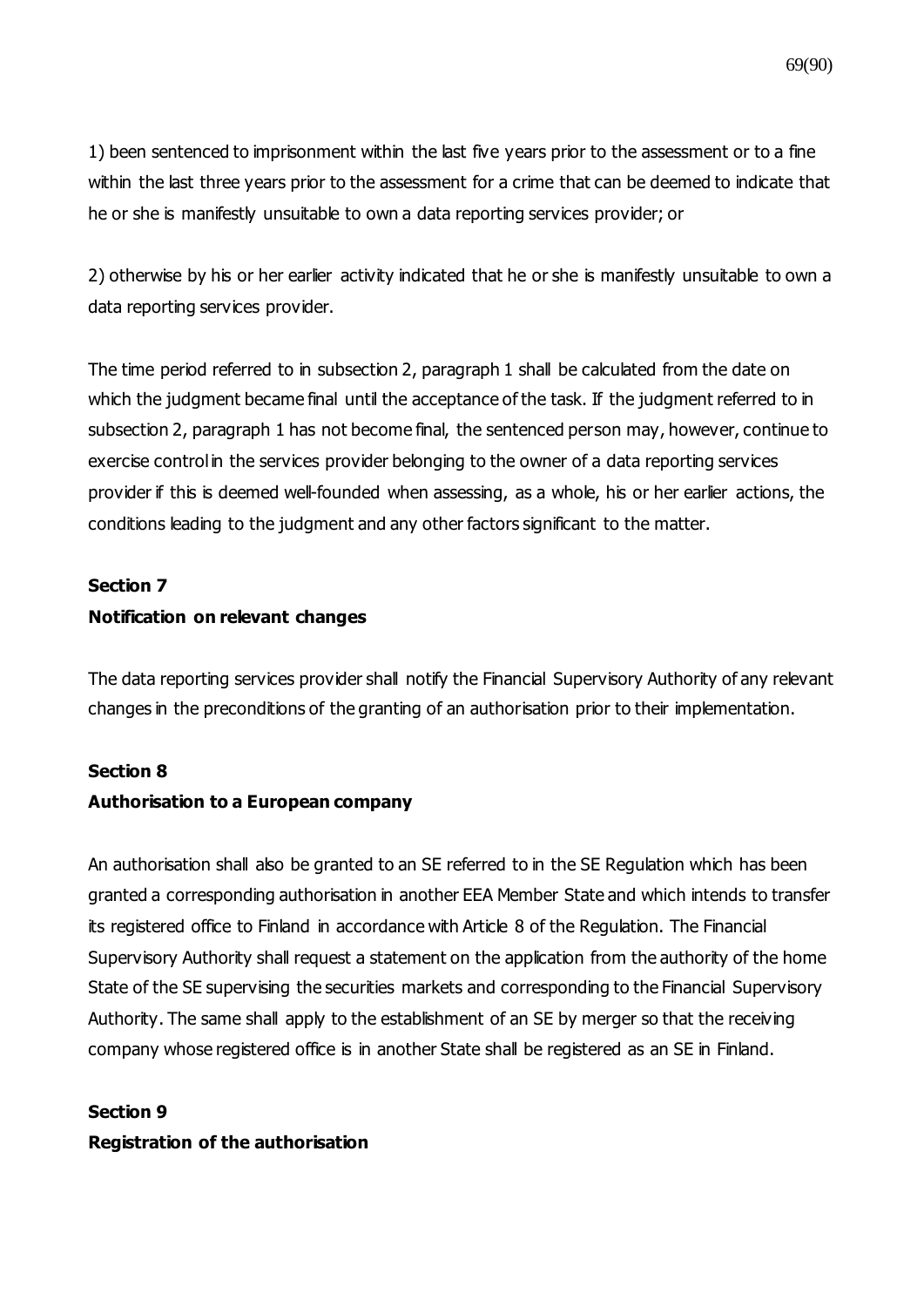The Financial Supervisory Authority shall report the authorisation of the data reporting services provider for registration in the Trade Register as well as notify ESMA thereof.

An authorisation granted to a data reporting services provider to be established and an SE transferring its registered office to Finland shall be registered simultaneously with the registration of the undertaking.

## **Section 10 Reporting service register**

The Financial Supervisory Authority shall keep a public register of data reporting services providers containing information on the services for which the data reporting services provider is authorised.

## **Section 11 Commencement of activities**

Unless otherwise provided by the conditions of the authorisation, a data reporting services provider may commence its activities immediately after the authorisation has been granted or, if the authorisation was granted to a company to be established, after the data reporting services provider has been registered.

## **Section 12**

## **Withdrawal of authorisation and restriction on operations**

The withdrawal of an authorisation and the restriction of activities shall be provided in sections 26 and 27 of the Act on the Financial Supervisory Authority. The Financial Supervisory Authority shall notify the withdrawal of authorisation for registration as well as for information to ESMA.

## **Section 13 Minimum capital**

A data reporting services provider shall have:

1) a share capital of at least EUR 50,000;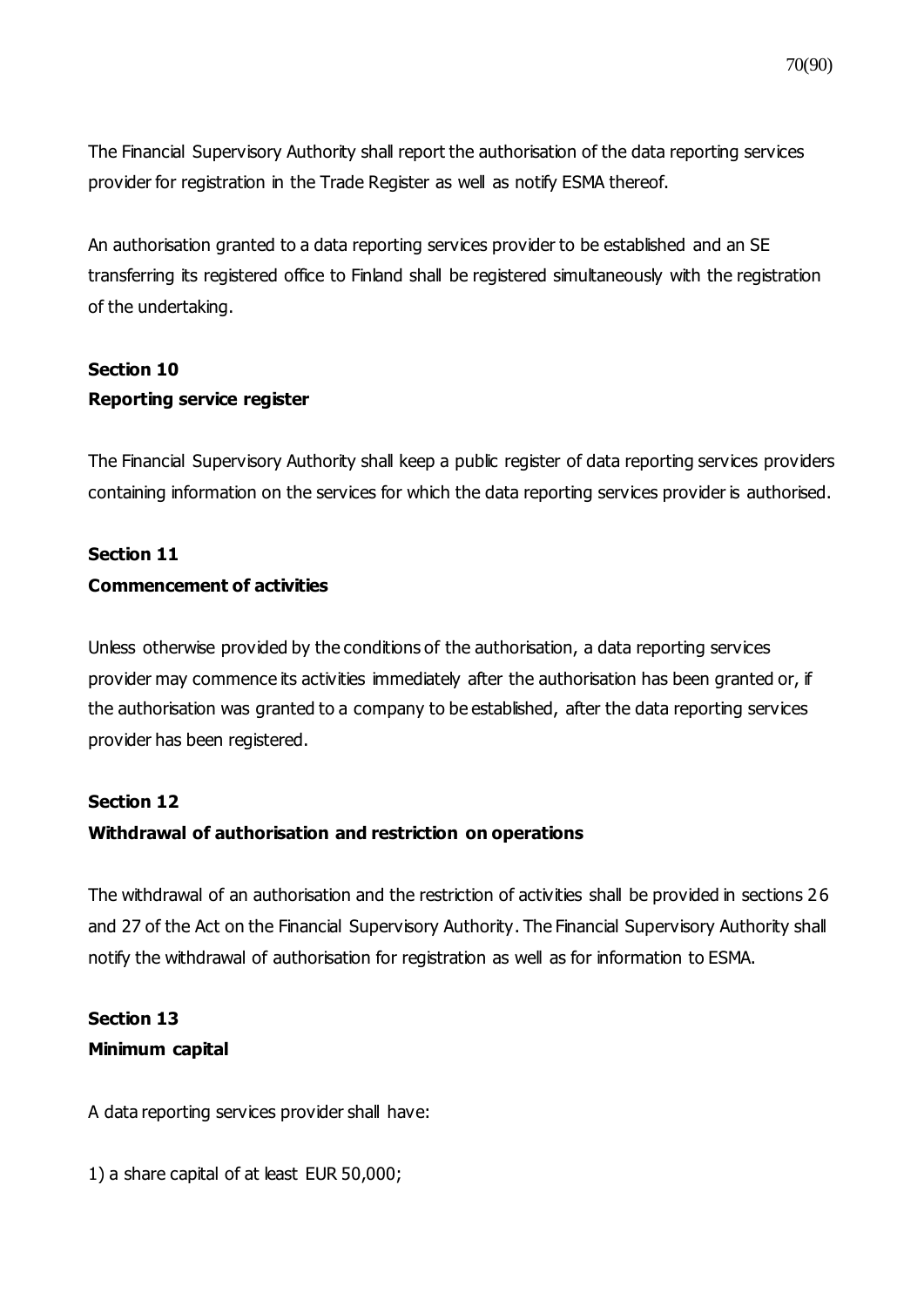2) indemnity insurance in force in all EEA Member States to compensate the claims for which the data reporting services provider is liable under this Act, in which case the amount of the insurance shall be at least EUR 1,000,000 for a claim and in aggregate EUR 1,500,000 per year for all claims; or

3) a combination of the share capital referred to in paragraph 1 and the indemnity insurance referred to in paragraph 2 so that it covers the level of liability required in paragraph 1 or 2.

The share capital shall be fully subscribed upon granting the authorisation.

### **Section 14**

# **Reliability and competence requirements of the management of the data reporting services provider and its holding company**

Members of the management body of a data reporting services provider shall be reliable persons of good repute who are not bankrupt or subject to a ban on business operations and whose capacity has not been otherwise restricted.

The provisions of section 6, subsections 2 and 3 on the reliability of relevant owners shall correspondingly be applied to a member of the management body of the data reporting services provider.

The management of a data reporting services provider shall possess sufficient and diverse knowledge and experience. The board of directors shall possess collective knowledge, skills and experience of the business activities of the data reporting services provider.

If a stock exchange wants to provide data reporting services and if a member of the board of directors of the data reporting services provider is also a member of the board of directors of the stock exchange who meets the requirements provided in chapter 2, section 16, said member shall be deemed to meet the requirements provided in subsection 1.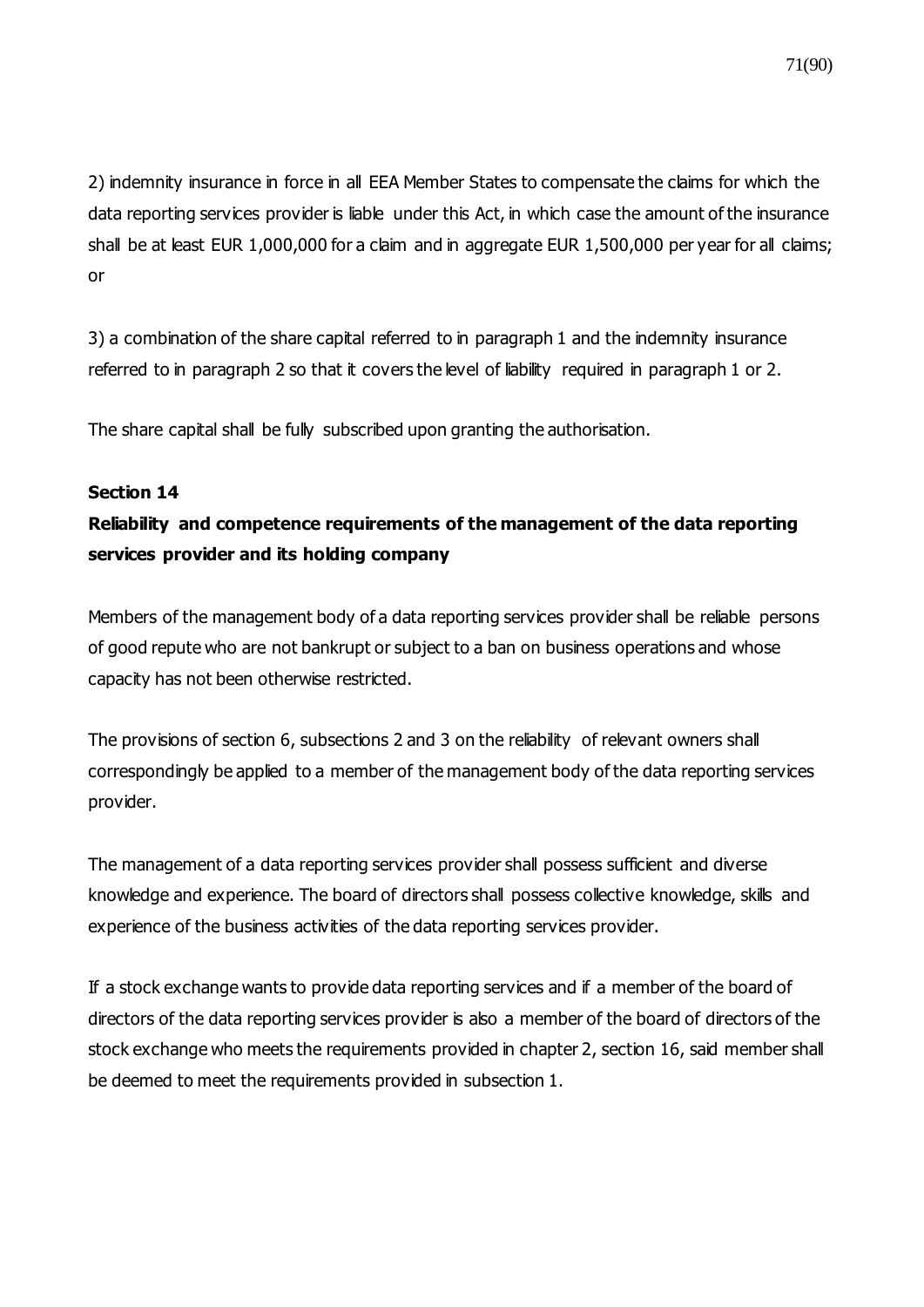The data reporting services provider shall notify the Financial Supervisory Authority, without delay, of any changes in the persons referred to in subsection 1 and relating to the requirements set thereon.

The provisions of this section on a data reporting services provider shall correspondingly apply to its holding company.

### **Section 15**

# **Requirements relating to the work of the board of directors of a data reporting services provider**

A member of the board of directors and the managing director shall commit sufficient time to perform the functions provided in this Act and otherwise belonging to them.

A member of the board of directors shall act with independence of mind so that the board of directors can effectively challenge the decisions of the senior management as well as oversee and monitor its decision-making.

The board of directors shall define for the data reporting services provider corporate governance arrangements, such as the segregation of duties in the organisation and the prevention of conflicts in a manner that they ensure effective and prudent management of the undertaking in a manner that reinforces confidence in the markets and the interests of the clients. The board of directors shall oversee compliance with the corporate governance arrangements.

#### **Section 16**

#### **Close links of a data reporting services provider**

A close link between a data reporting services provider and another legal or natural person may not prevent the effective supervision of the data reporting services provider. Nor may efficient supervision be prevented by the provisions and administrative provisions of a third country applicable to a natural or a legal person with such a link.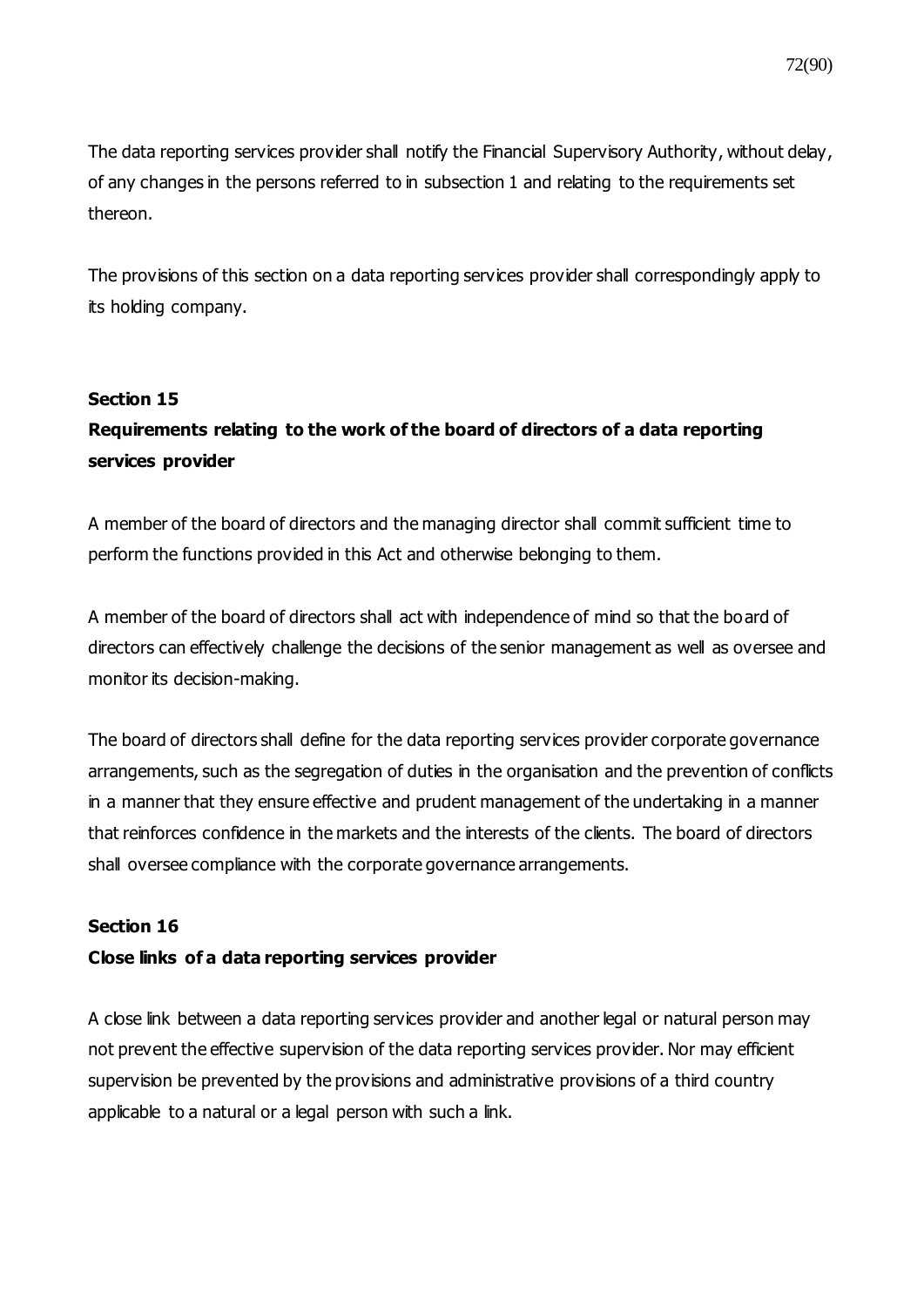After the granting of the authorisation, the Financial Supervisory Authority shall immediately be notified of any changes in the information relating to close links declared in the application for authorisation.

A close link referred to in subsection 1 shall mean that provided in chapter 7 section 4 of the Act on Investment Services.

### **Section 17 Audit**

In addition to the provisions elsewhere in the law, a data reporting services provider shall be governed by the provisions of chapter 12, section 13, subsections 1, 3 and 4, section 14 and section 15, subsection 1 of the Act on Credit Institutions on the audit and auditors of a credit institution as well as on the ordering of a special audit and the appointment of a special auditor.

Correspondingly, the provisions of section 31 of the Act on the Financial Supervisory Authority on the duty to report of authorised supervised entities shall also apply to the auditors of the data reporting services provider.

## **Section 18 Notification of acquisition of shares**

Anyone who intends to acquire, directly or indirectly, shares of a data reporting services provider shall notify the Financial Supervisory Authority of this in advance if, as a result of the acquisition, his or her holding:

1) would be equal to at least ten per cent of the share capital of the data reporting services provider;

2) would be such that it would correspond to at least ten per cent of the voting rights carried by all the shares; or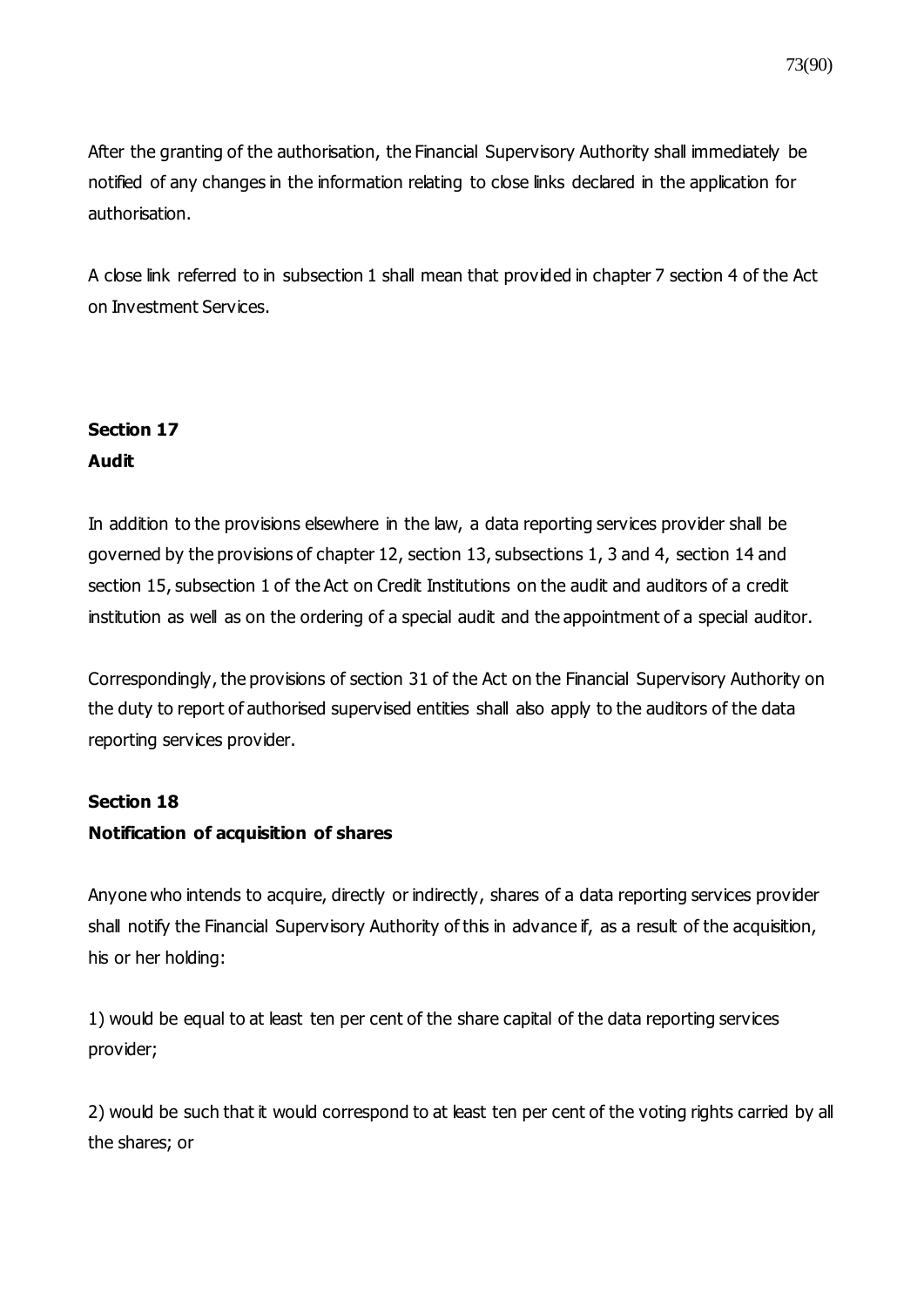3) would otherwise entitle him or her to exercise influence comparable to a holding referred to in paragraph 2, or otherwise significant influence, over the management of the data reporting services provider.

If the intention is to increase the holding to at least 20, 30 or 50 per cent of the share capital of the data reporting services provider or of the voting rights carried by the shares, the Financial Supervisory Authority shall also be notified in advance of this acquisition. A corresponding notification shall also be submitted if the holding would fall below the threshold referred to in this subsection or in subsection 1.

In calculating the portion of the holding and voting rights referred to in subsections 1 and 2, the provisions of chapter 2, section 4 and chapter 9, sections 4–6, 6a, 6b and 7 of the Securities Markets Act will apply.

A data reporting services provider shall notify the Financial Supervisory Authority at least once annually of the holders of the holdings referred to in subsections 1 and 2 and their portions of the share capital of the data reporting services provider and of the voting rights carried by its shares, if they are known to the data reporting services provider. A data reporting services provider shall immediately notify the Financial Supervisory Authority of any changes that have come to its attention regarding the ownership of holdings. The notification shall include sufficient information on the size of a holding and on its holder as well as other information determined by the Financial Supervisory Authority.

The notification referred to in subsections 1 and 2 shall indicate the necessary information and documentation on:

1) the party liable to notify as well as his or her credibility and financial situation;

2) the holdings and other interests in the data reporting services provider of the party liable to notify;

3) the acquisition contracts, the financing of the acquisition and, in a case referred to in subsection 2 above, the purpose of the holding.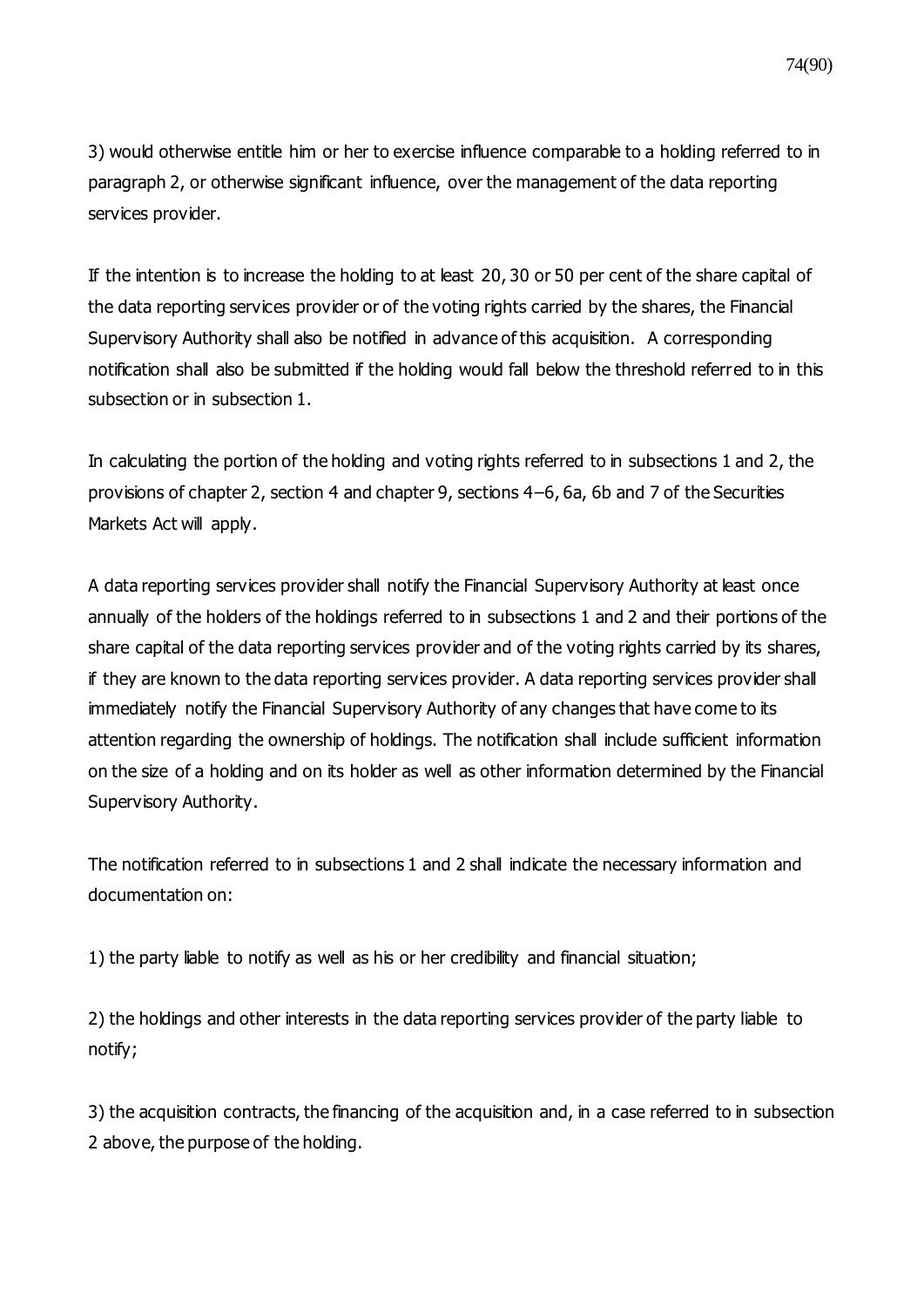The provisions of this section on the notification of acquisition of a holding in a data reporting services provider also apply to an organisation which exercises control in the data reporting services provider in the manner referred to in chapter 2, section 4 of the Securities Markets Act (data reporting services provider holding company).

### **Section 19**

### **Prohibition of an acquisition of shares**

Provisions on the right of the Financial Supervisory Authority to prohibit the acquisition of a holding as referred to in section 18 are laid down in section 32a of the Act on the Financial Supervisory Authority.

The Financial Supervisory Authority shall make the decision referred to in subsection 1 within three months from receipt of the notification referred to in section 11.

Prior to the termination of the period laid down in subsection 2, the party liable to notify may acquire the shares referred to in section 11 only if the Financial Supervisory Authority has given its consent to this.

### **Chapter 9**

### **Organisational requirements of a data reporting services provider**

### **Section 1**

### **Arrangement of operations of an APA provider**

An APA provider shall arrange its operations so that it can make public the information referred to in Articles 20 and 21 of the EU Markets in Financial Instruments Regulation on a reasonable commercial basis as close to real time as is technically possible. The information shall be made available free of charge 15 minutes after its publication. The information shall be disseminated in a way that ensures fast access to the information on a non-discriminatory basis and the consolidation of the information with similar data from other providers shall be possible.

An APA provider shall make public at least: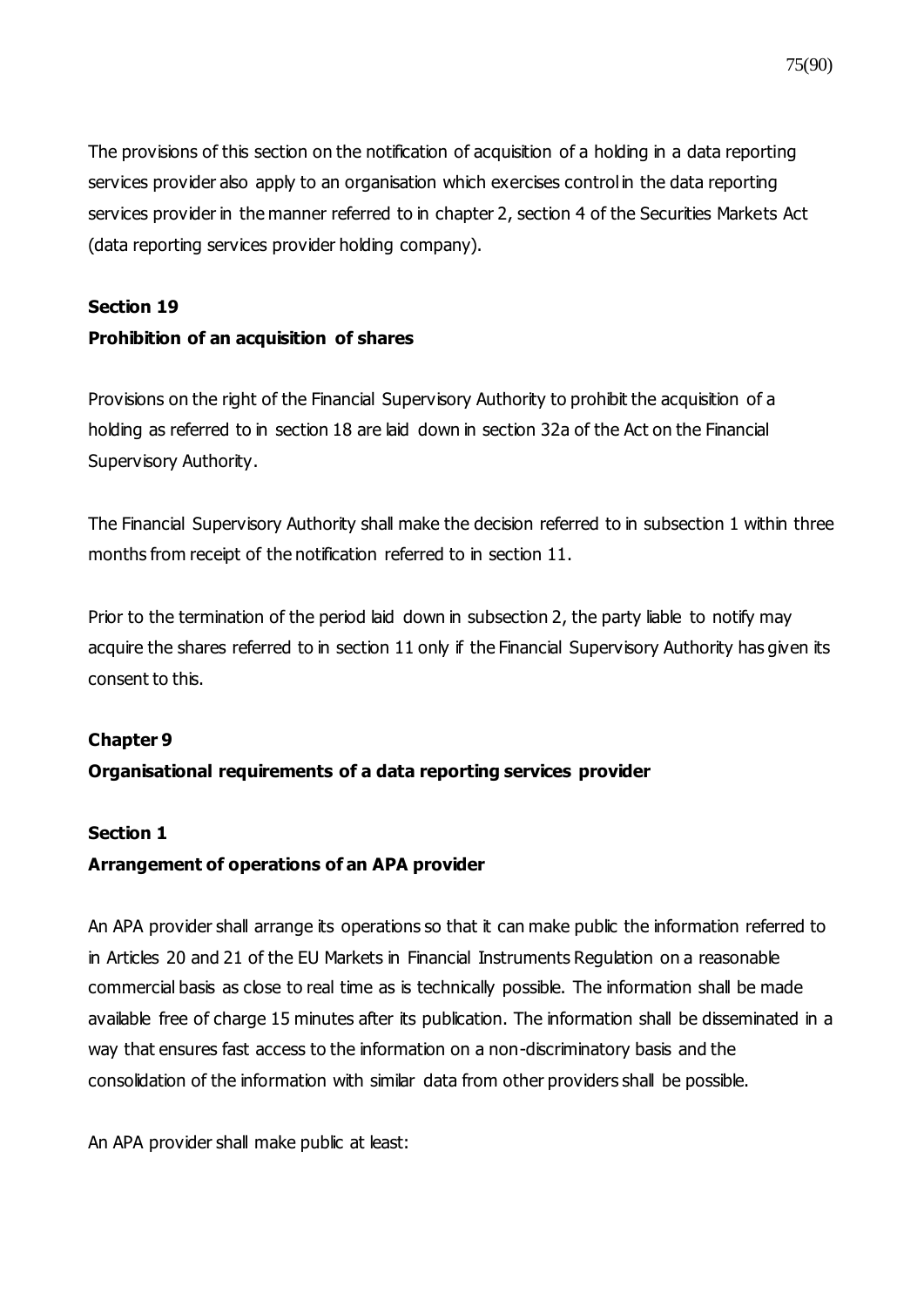1) the identifier of the financial instrument;

2) the price at which the transaction was concluded;

3) the volume of the transaction;

4) the time of the transaction;

5) the time the transaction was reported;

6) the price notation of the transaction;

7) the code for the trading venue or the code of the systematic internaliser ("SI") or otherwise the code ("OTC"); and

8) if applicable, an indicator that the transaction was subject to special conditions. The APA provider shall have systems in place so that it can effectively check trade reports for completeness, identify omissions and obvious errors as well as request the re-transmission of any such erroneous reports.

### **Section 2**

### **Arrangements to prevent conflicts of interest in APA provision**

An APA provider shall have administrative arrangements designed to prevent conflicts of interest with its clients. If the APA provider is an investment firm or a stock exchange, it shall treat all information on trading collected in a non-discriminatory fashion as well as separate different business functions.

### **Section 3 Security mechanisms in APA**

An APA provider shall have in place mechanisms designed to guarantee the security of the means of transfer of information and prevent the corruption and unauthorised access to information to be published as well as prevent information leakage before publication. An APA provider shall also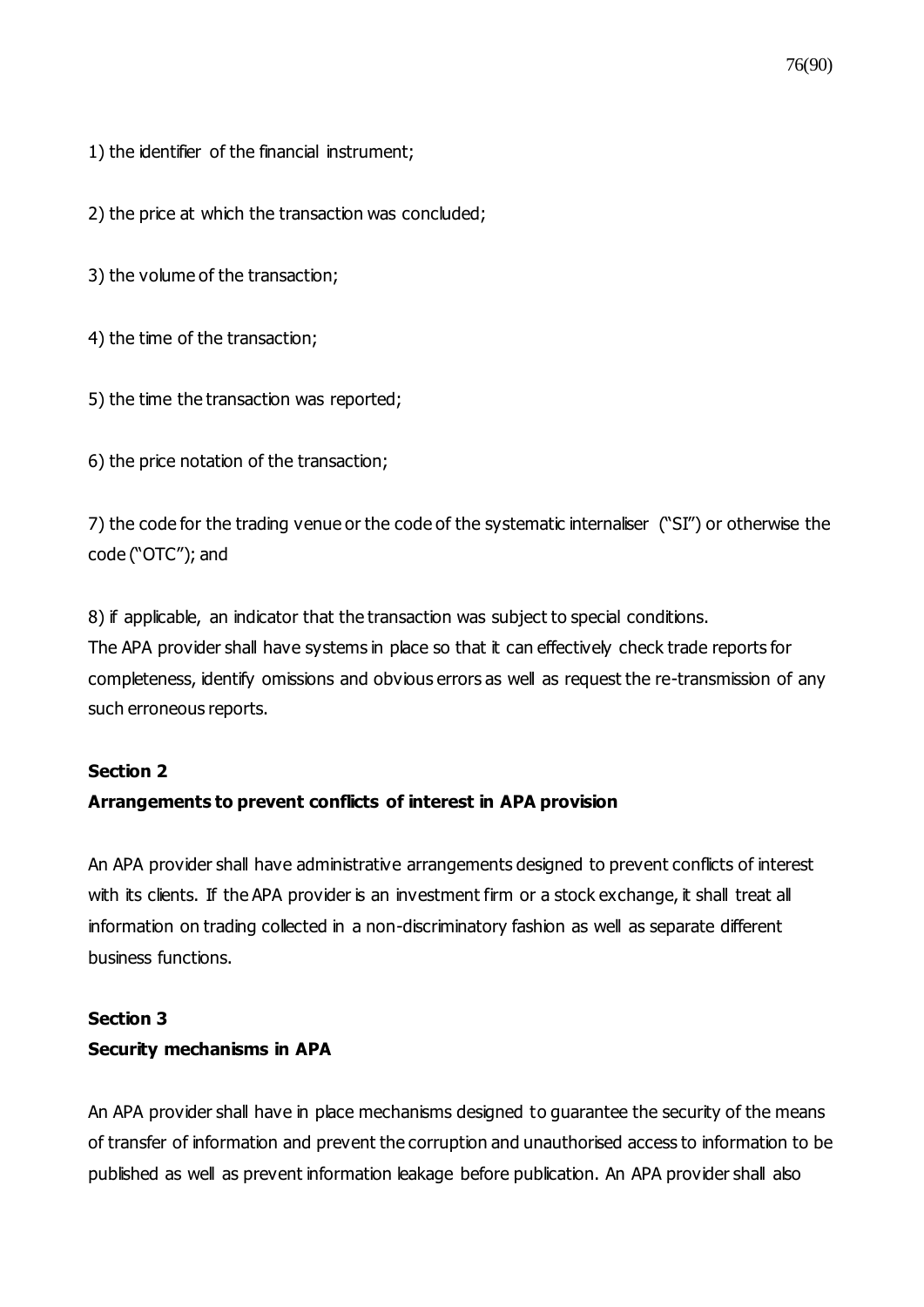have adequate resources and back-up facilities in place in order to ensure the continuity of its operations.

# **Section 4 Arrangement of operations of a CTP**

A CTP shall arrange its operations so that it can collect information referred to in Articles 6 and 20 of the EU Markets in Financial Instruments Regulation and consolidate it into a continuous electronic stream as well as make it available to the public on a reasonable commercial basis as close to real time as is technically possible. The information shall be made available free of charge 15 minutes after its publication. The information shall be disseminated in a way that ensures fast access to the information on a non-discriminatory basis and in a format that is easily utilisable for market participants.

The CTP referred to in subsection 1 shall make public at least:

- 1) the identifier of the financial instrument;
- 2) the price at which the transaction was concluded;
- 3) the volume of the transaction;
- 4) the time of the transaction;
- 5) the time the transaction was reported;
- 6) the price notation of the transaction;

7) the code for the trading venue or the code of the systematic internaliser ("SI") or otherwise the code ("OTC");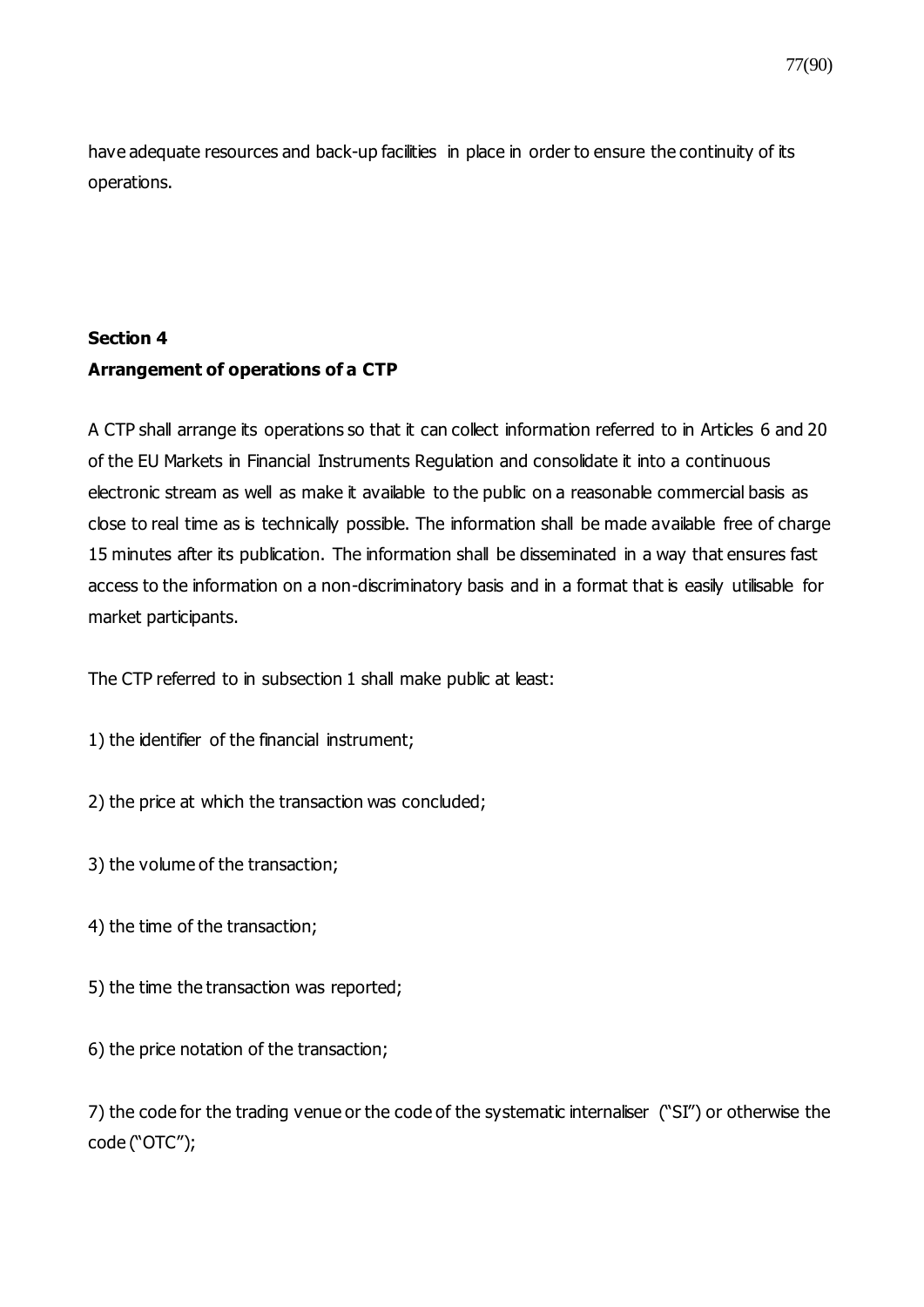8) if applicable, an indicator that a computer algorithm executed the investment decision and transaction in the investment firm;

9) if applicable, an indicator that the trade was subject to special conditions; and

10) if applicable, an indicator to show a waiver referred to in Article 4, paragraph 1, subparagraphs a and b of the EU Markets in Financial Instruments Regulation to the obligation to make public the information referred to in Article 3, paragraph 1.

A CTP shall arrange its operations so that it can collect information referred to in Articles 10 and 21 of the EU Markets in Financial Instruments Regulation and consolidate it into a continuous electronic stream as well as make it available to the public on a reasonable commercial basis as close to real time as is technically possible. The information shall be made available free of charge 15 minutes after its publication. The information shall be disseminated in a way that ensures fast access to the information on a non-discriminatory basis. The information shall be interoperable and in a format that it is easily utilisable for market participants.

The CTP referred to in subsection 3 shall publish at least the information referred to in subsection 2, paragraphs 1−7 as well as, if applicable, an indicator that the trade was subject to special conditions.

The CTP shall collect the information from trading venues as well as from APA providers. The information shall be collected of financial instruments defined in the technical standards referred to in Article 65, paragraph 3 of the Markets in Financial Instruments Directive issued by a regulation or decision of the European Commission.

### **Section 5**

### **Arrangements to prevent conflicts of interest in CTP**

A CTP shall have administrative arrangements designed to prevent conflicts of interest. If a market operator or an APA provider provides also consolidated tape, it shall treat all information collected in a non-discriminatory fashion as well as separate different business functions.

### **Section 6**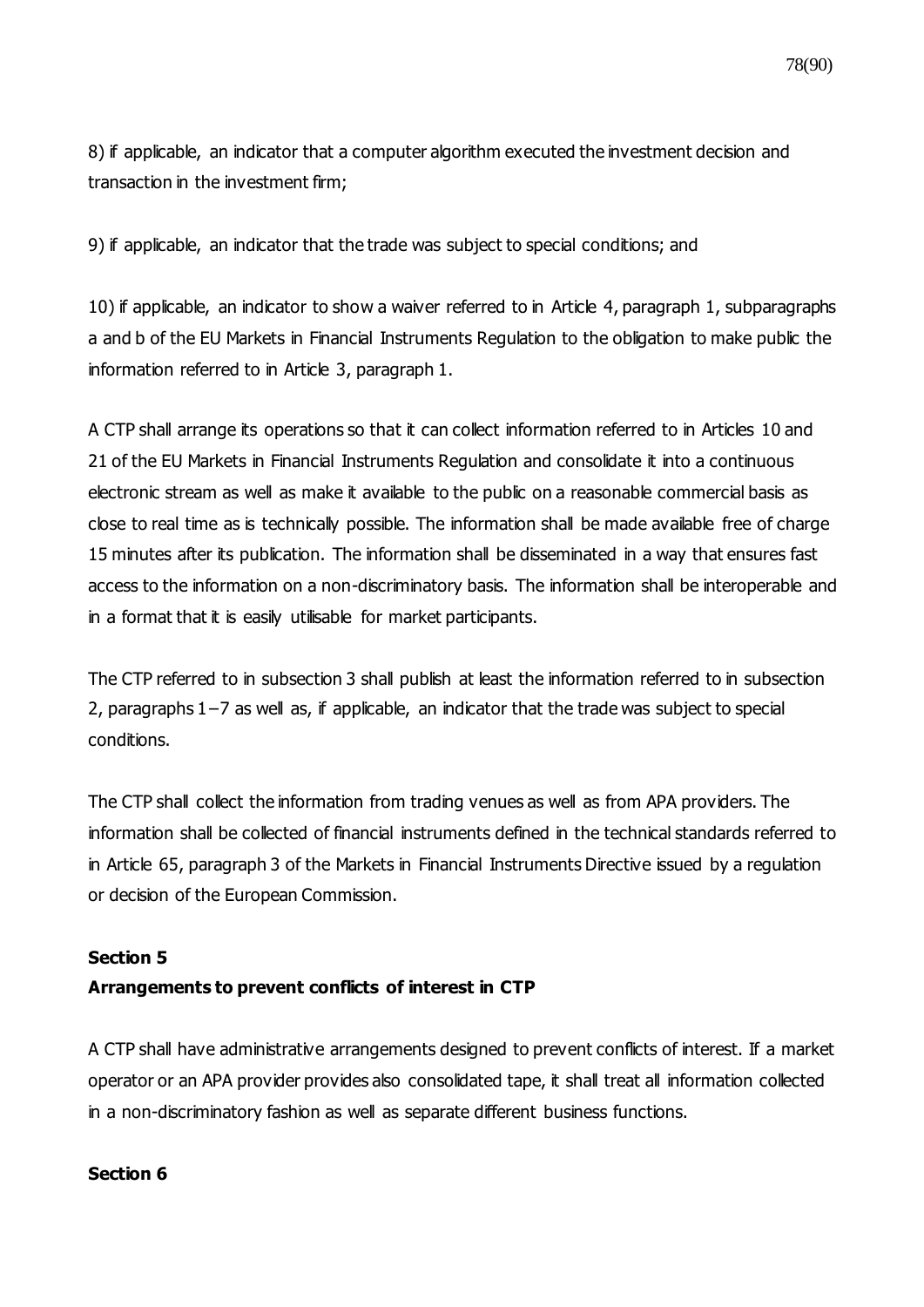### **Security mechanisms of consolidated tape**

A CTP shall have in place mechanisms designed to guarantee the security of the means of transfer of information and prevent the corruption and unauthorised access to the information to be published. A CTP shall also have adequate resources and back-up facilities in place in order to ensure the continuity of its operations.

### **Section 7**

### **Arrangement of operations of an ARM provider**

An ARM provider shall arrange its operations so that the information referred to in Article 26 of the EU Markets in Financial Instruments Regulation can be reported as quickly as possible and no later than the close of the working day following the day of the execution of the transaction.

An ARM provider shall have adequate arrangements in place to effectively check transaction reports for completeness, identify omissions and obvious errors caused by an investment firm and where such error or omission occurs, to communicate details thereof to the investment firm as well as request re-transmission of any erroneous reports.

An ARM shall also have systems in place to detect and correct any errors or omissions caused by itself and to communicate correct and complete transaction reports to the Financial Supervisory Authority.

### **Section 8**

### **Arrangements to prevent conflicts of interest in ARM provision**

An ARM provider shall have administrative arrangements designed to prevent conflicts of interest with its clients. If the ARM provider is an investment firm or a market operator, it shall treat all information on transactions collected in a non-discriminatory fashion as well as separate different business functions.

**Section 9 Security mechanisms in ARM**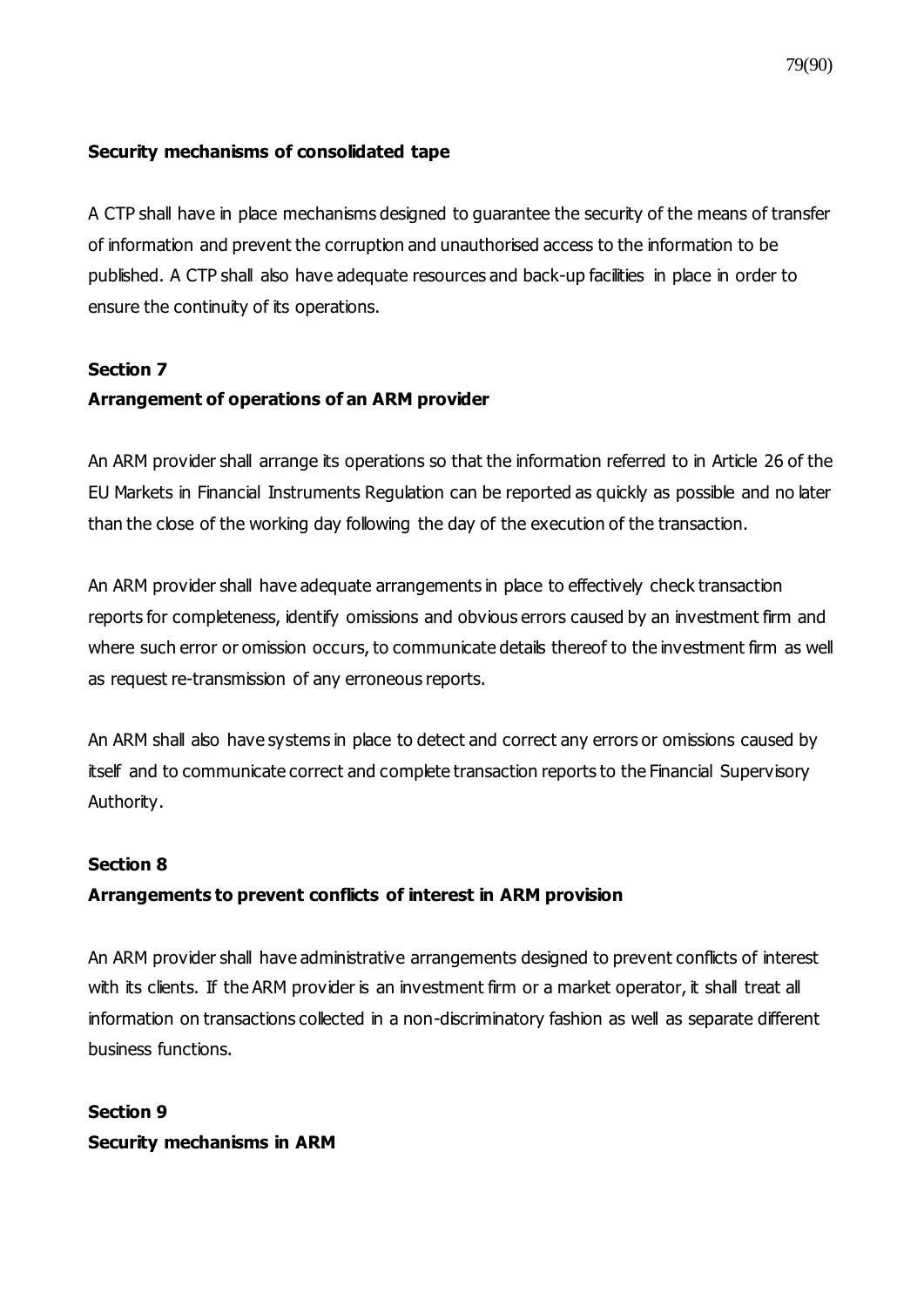An ARM provider shall have in place mechanisms designed to guarantee the security and authentication of the means of transfer of information and to prevent the corruption and unauthorised access to the information to be published as well as to prevent information leakage before publication. An ARM provider shall also have adequate resources and back-up facilities in place in order to ensure the continuity of its operations.

## **Section 10 Reporting of infringements**

The provisions of chapter 3, section 3 on the reporting of infringements shall correspondingly apply to an ARM provider.

# **TITLE IV MISCELLANEOUS PROVISIONS**

## **Chapter 10 Supervision, secrecy obligation and special powers**

### **Section 1 Supervision**

Compliance with this Act, the provisions and regulations issued thereunder as well as with the rules of a stock exchange confirmed under this Act shall be supervised by the Financial Supervisory Authority.

## **Section 2 Secrecy obligation**

Anyone who in attending to the tasks referred to in this Act or as a member or a deputy member of a body or a functionary of a stock exchange has obtained information on an unpublished fact concerning the financial position or private circumstance of an issuer of a security or of another person or a business secret may not reveal or otherwise disclose it or make use thereof unless the disclosure is stipulated by law or otherwise in due order or unless the party in whose favour the confidentiality obligation has been provided consents to the disclosure. (709/2018)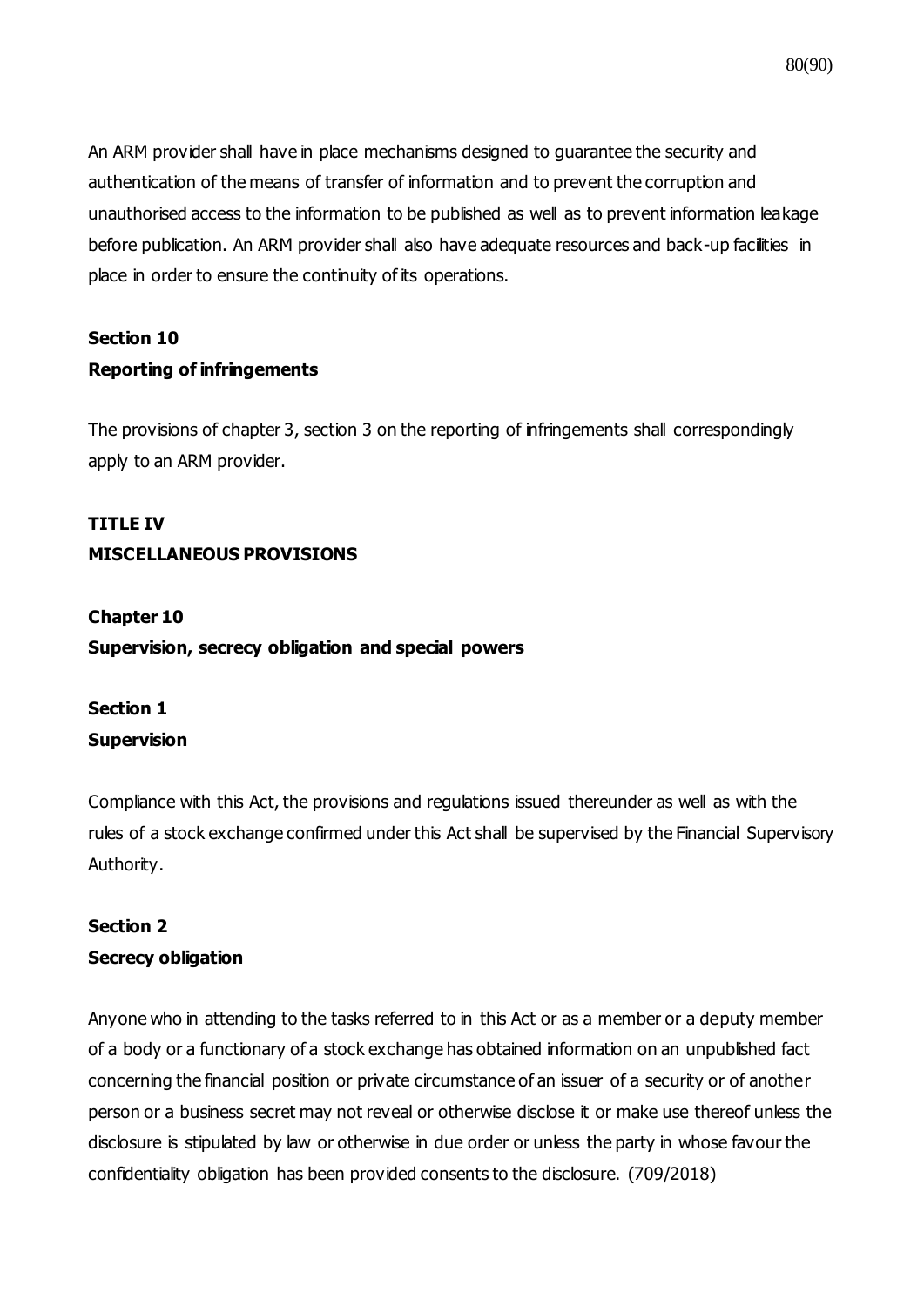Notwithstanding the provisions of subsection 1, a member or deputy member of a body or a functionary of a stock exchange may disclose a fact referred to in the provision to a person who is employed by or a member of a body of an organisation operating trading in another State corresponding to a stock exchange and subject to supervision by the authorities if the disclosure of the fact is necessary in order to safeguard the efficient supervision of the securities markets. A further precondition shall be that the person is subject to a confidentiality obligation corresponding to subsection 1.

The right of the Financial Supervisory Authority to submit information shall be governed by the Act on the Financial Supervisory Authority.

#### **Section 3**

#### **Special powers relating to commodity derivatives**

The Financial Supervisory Authority shall set position limits (thresholds) for commodity derivatives traded on a regulated market, on an MTF or on an OTF or to derivatives that are economically equivalent to such commodity derivatives and it may require that a supervised entity referred to in section 4 of the Act on the Financial Supervisory Authority, another operator on the financial markets referred to in section 5 of said act and another person applies the position limit, reduces his or her holding or the size of the position in the financial instruments referred to in this section as well as forbids their acquisition.

The position limit referred to in subsection 1 shall be set on each commodity derivatives position at the highest net value allowed in accordance with the methodology for calculation established in Commission Delegated Regulation (EU) 2017/591 supplementing Directive 2014/65/EU of the European Parliament and of the Council with regard to regulatory standards for the application of position limits to commodity derivatives. The Financial Supervisory Authority shall review position limits on a regular basis and it shall, where necessary, set a new position limit which takes into account the market development.

The provisions of this section on position limits shall not be applied to the positions of a nonfinancial entity or to positions held on behalf of that entity defined in the regulation referred to in subsection 2 which reduce the risks directly relating to the commercial activity of the entity.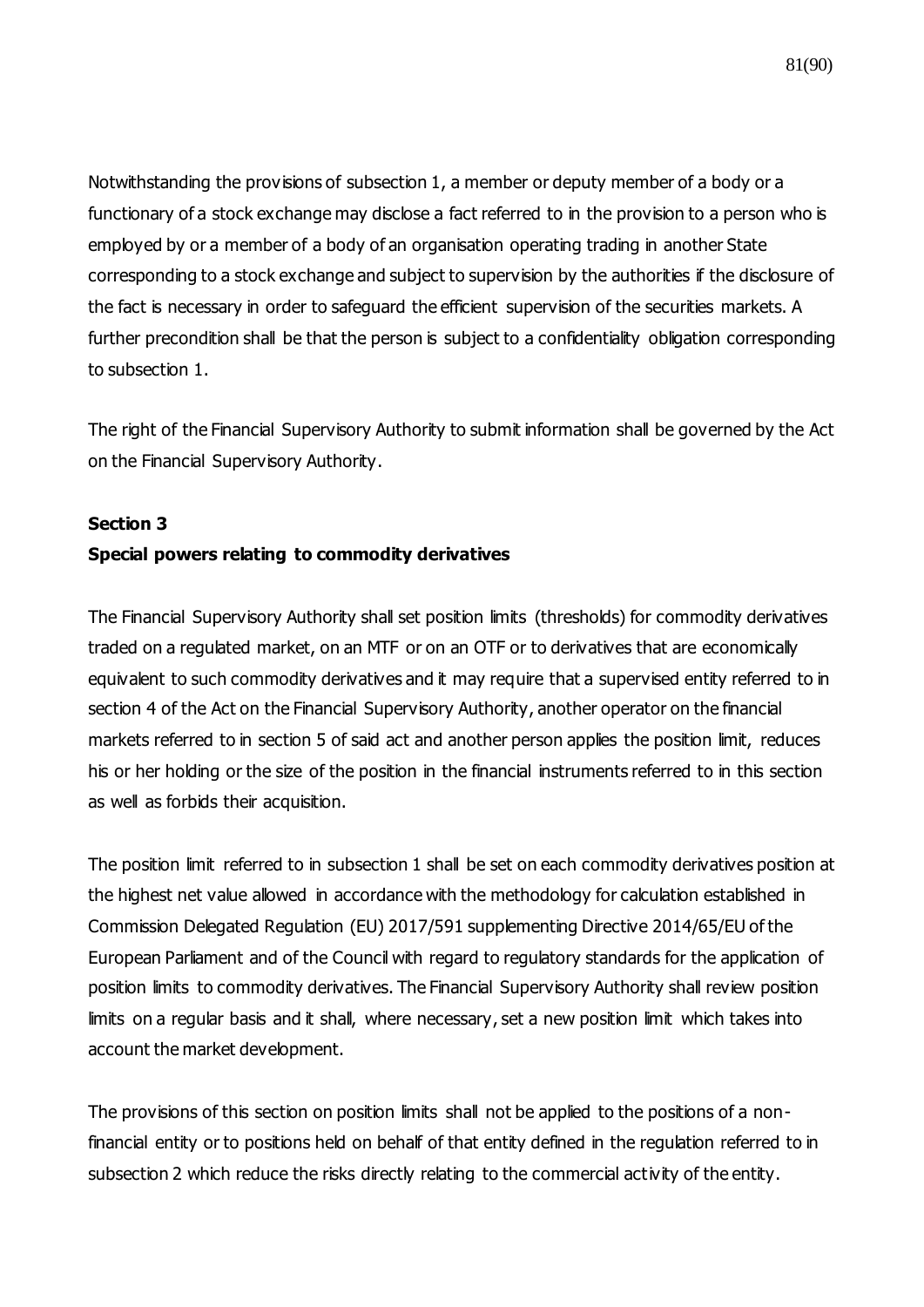The Financial Supervisory Authority shall submit to ESMA and other competent authorities sufficient information relating to the position limits set under this section and any changes therein as well as to the orders and limitations issued under subsection 1. If ESMA, after being notified of the setting of a position limit, requires that the position limit be modified, the Financial Supervisory Authority shall comply with the instruction of ESMA unless the Financial Supervisory Authority deems it unfounded.

If a financial instrument referred to in subsection 1 is traded in more than one EEA State and in significant volumes in Finland, the Financial Supervisory Authority shall set a single position limit to be applied to all trading in the financial instrument. Before making the decision referred to in this subsection, the Financial Supervisory Authority shall hear and act in cooperation with the competent authorities of the States having powers over the markets on which the financial instruments referred to in the subsection are traded.

ESMA shall settle any disputes arising from the setting of a single position limit referred to in subsection 5 between competent authorities in accordance with its powers under Article 19 of Regulation (EU) No 1095/2010 of the European Parliament and of the Council establishing a European Supervisory Authority (European Securities and Markets Authority), amending Decision No 716/2009/EC and repealing Commission Decision 2009/77/EC.

### **Section 4**

### **Special powers of ESMA**

The right of ESMA to obtain information on commodity derivatives as well as its power to limit trading in them shall be provided in Article 45 of the EU Markets in Financial Instruments Regulation.

**Chapter 11 Appeal**

**Section 1 Appeal against a decision of the Ministry of Finance**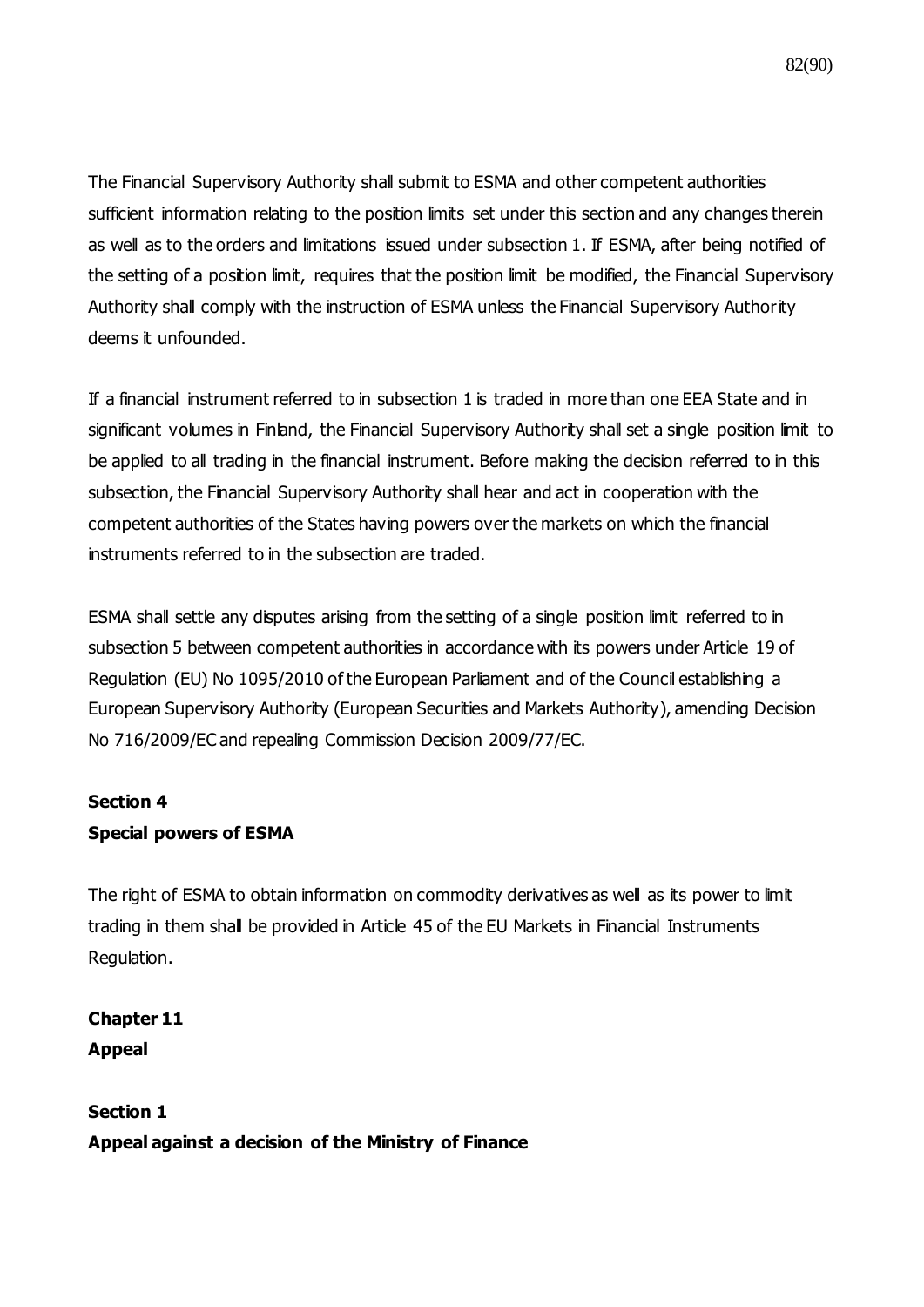83(90)

Appeal against a decision made by the Ministry of Finance under this Act may be lodged with Helsinki Administrative Court. Appeal against a decision of the Administrative Court shall be governed by the provisions of the Administrative Judicial Procedure Act (586/1996).

If a decision referred to in chapter 2, section 4 on the granting of an authorisation entitling to carry out stock exchange activity or the decision referred to in chapter 3, section 7, subsection 1 on the confirmation of stock exchange rules or their amendments is not issued within the period laid down, the applicant may lodge an appeal. The appeal shall, in that case, be deemed to concern a decision rejecting the application. Such appeal may be filed until the decision has been issued. The Ministry of Finance shall notify the appeal authority of the issuing of the decision if the decision is issued after the lodging of the appeal. In other respects, the lodging of an appeal and its handling shall be governed by the Administrative Judicial Procedure Act.

#### **Section 2**

#### **Appeal against a decision of the Financial Supervisory Authority**

Appeal against a decision made by the Financial Supervisory Authority under this Act shall be governed by the provisions of the Administrative Judicial Procedure Act and section 73 of the Act on the Financial Supervisory Authority. The Administrative Court shall handle a matter referred to in chapter 3, sections 8, 9 and 11−15, chapter 5, sections 11 and 19 as well as in chapter 7, section 3 as an urgent matter.

An issuer of a financial instrument and a stock exchange may lodge an appeal against a decision of the Financial Supervisory Authority in a matter referred to in chapter 3, section 9, subsection 7, section 11, subsections 6 and 7, section 12, subsection 1, section 13, subsection 4 and section 14, subsection 2. The issuer of a financial instrument, an operator of multilateral trading and an operator of organised trading may lodge an appeal against a decision of the Financial Supervisory Authority in a matter referred to in chapter 5, section 11. A registered association supervising the interests of the investors as well as an investor who owns financial instruments subject to the decision of the Financial Supervisory Authority or financial instruments entitling thereto may lodge an appeal against a decision of the Financial Supervisory Authority in a matter referred to in chapter 3, section 11, subsection 7 and section 14, subsection 2. A trading party whose rights have been withdrawn may lodge an appeal against a decision of the Financial Supervisory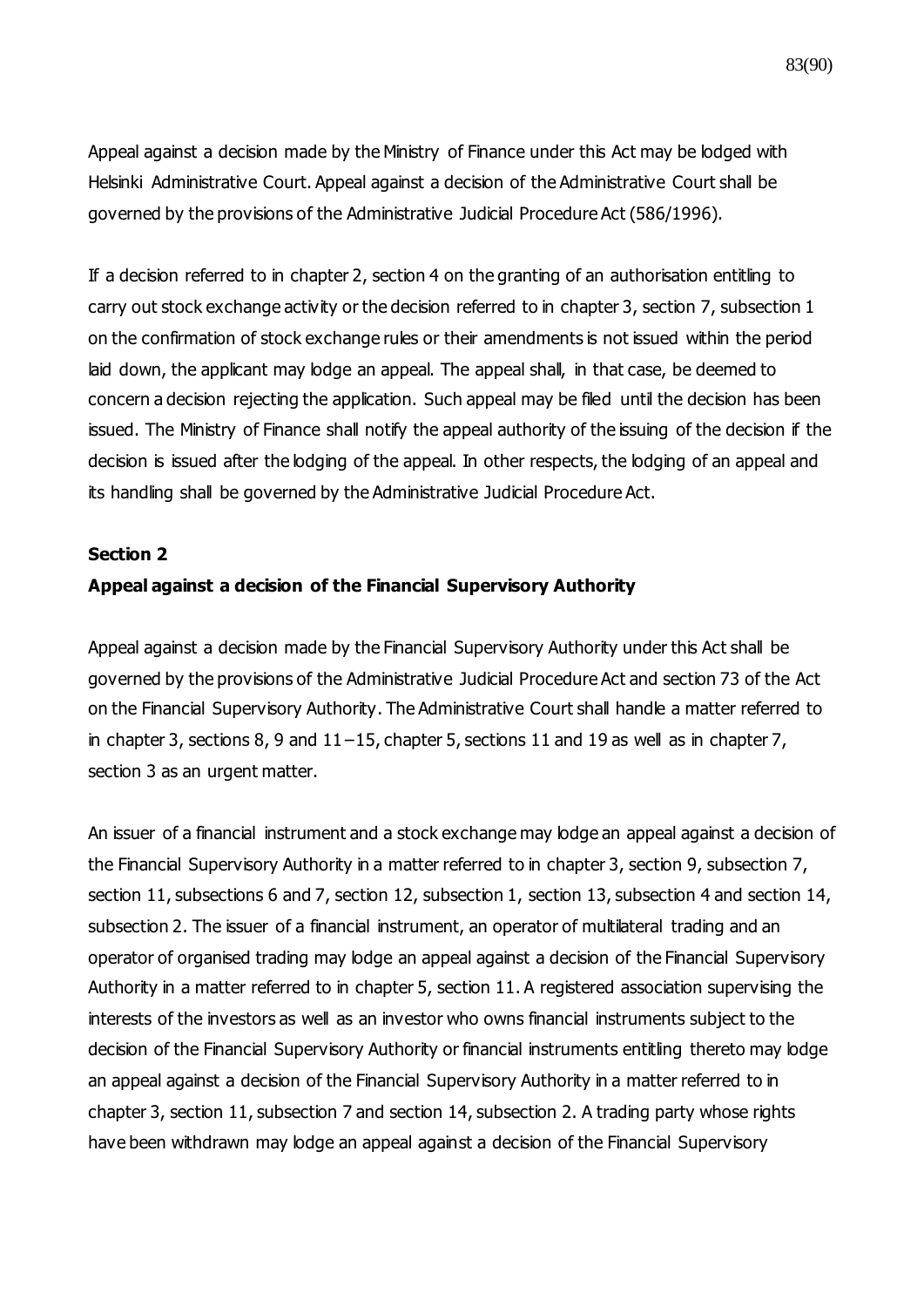Authority in a matter referred to in chapter 3, section 15, subsection 6 and chapter 5, section 19, subsection 2.

## **Chapter 12 Administrative sanctions**

### **Section 1 Administrative fine**

The provisions referred to in section 38, subsection 1, paragraph 2 of the Act on the Financial Supervisory Authority for the neglect or violation of which an administrative fine shall be imposed shall be:

1) the provisions of chapter 3, sections 29−31 on the insider notification and the insider register;

2) the provisions of chapter 7, section 4 on the obligation to disclose limit orders.

In addition to the provisions of subsection 1, the provisions referred to in section 38, subsection 1, paragraph 2 of the Act on the Financial Supervisory Authority shall also comprise the further provisions and regulations relating to the provisions referred to in paragraphs 1 and 2.

# **Section 2**

### **Penalty payment**

The provisions referred to in section 40, subsection 1 of the Act on the Financial Supervisory Authority for the neglect or violation of which a penalty payment shall be imposed shall be:

1) the provisions of chapter 3, section 24 and chapter 5, section 8 on the settlement of transactions;

2) the provisions of chapter 3, section 34 and chapter 5, section 17 on the forbidden marketing of a regulated market as well as of an MTF and an OTF.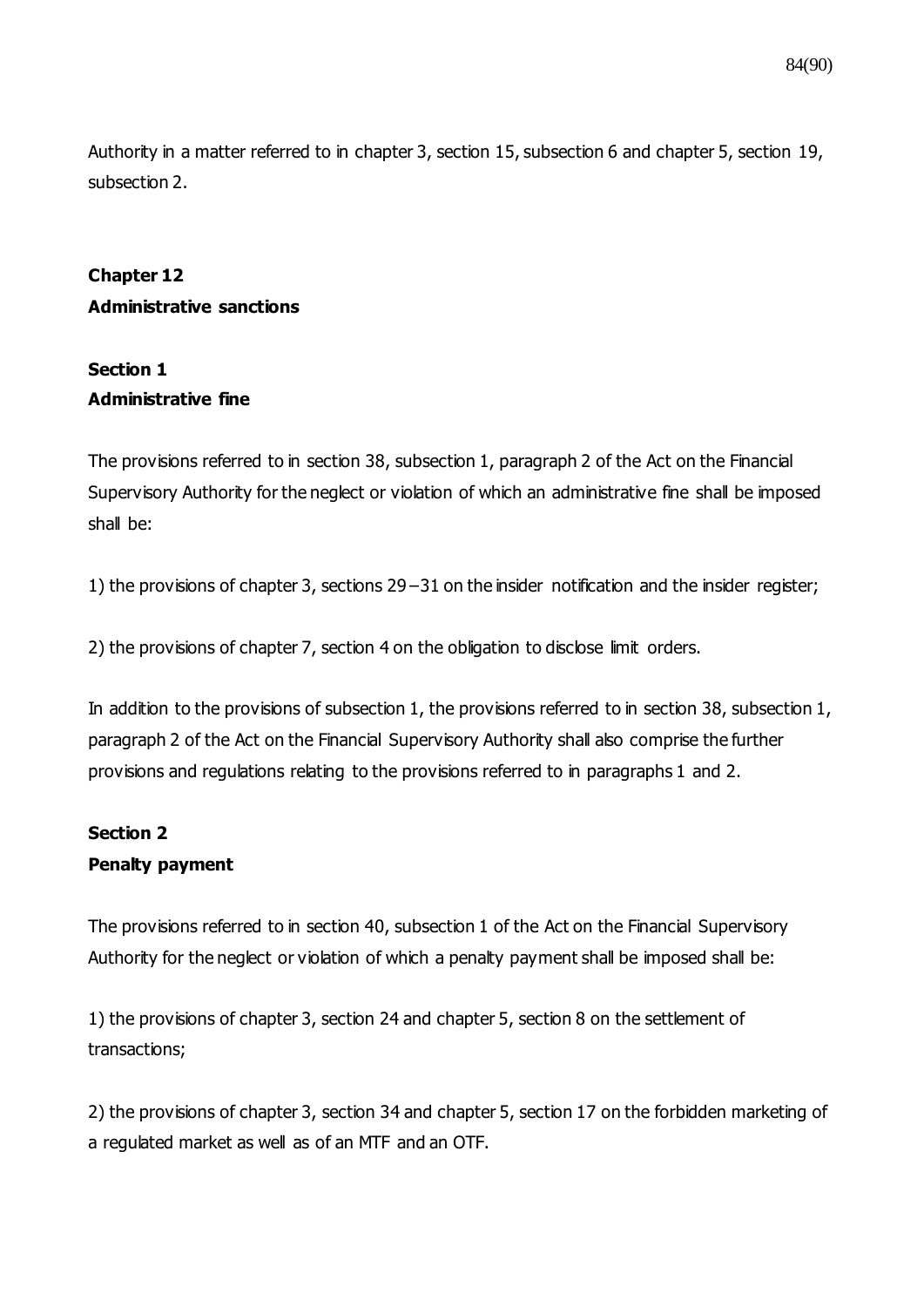In addition to the provisions of subsection 1, the provisions and decisions referred to in section 40, subsection 1 of the Act on the Financial Supervisory Authority would be a violation or neglect of the following provisions or decisions:

1) the provisions of chapter 2, sections 1 and 4, section 14, subsection 1, paragraph 5 and sections 16−18 on the operation of a regular market as well as a decision by the Ministry of Finance on the withdrawal of an authorisation and the suspension of the activities of a stock exchange under chapter 2, sections 14 and 15;

2) the provisions of chapter 2, section 11 and section 12, subsection 3 on the notification and prohibition of acquisition of shares as well as a decision made under section 32a of the Act on the Financial Supervisory Authority on the prohibition of acquisition of a holding and a decision made under section 32c on the restriction of rights arising from shares;

3) the provisions of chapter 3, sections 1 and 2, section 3, subsection 1, sections 8, 11, 15, 17−23, 25, 27 and 28 and section 34, subsection 1 on the arrangement of the operation of a regulated market;

4) the provisions of chapter 5, sections 1−7, 9−14 and 19−28 on the requirements and special requirements applied to an MTF and an OTF;

5) the provision of chapter 6, section 2, subsection 1 on requirements applicable to an SME growth market;

6) the provisions of chapter 7, sections 6 and 7 on the obligation of a stock exchange and an MTF to publish information on commodity derivatives and emission allowances as well as on the classification of parties;

7) the provisions of chapter 8, sections 1, 14 and 15 on the right to provide data reporting services;

8) the provisions of chapter 9, sections 1–10 on the organisation requirements of a data reporting services provider;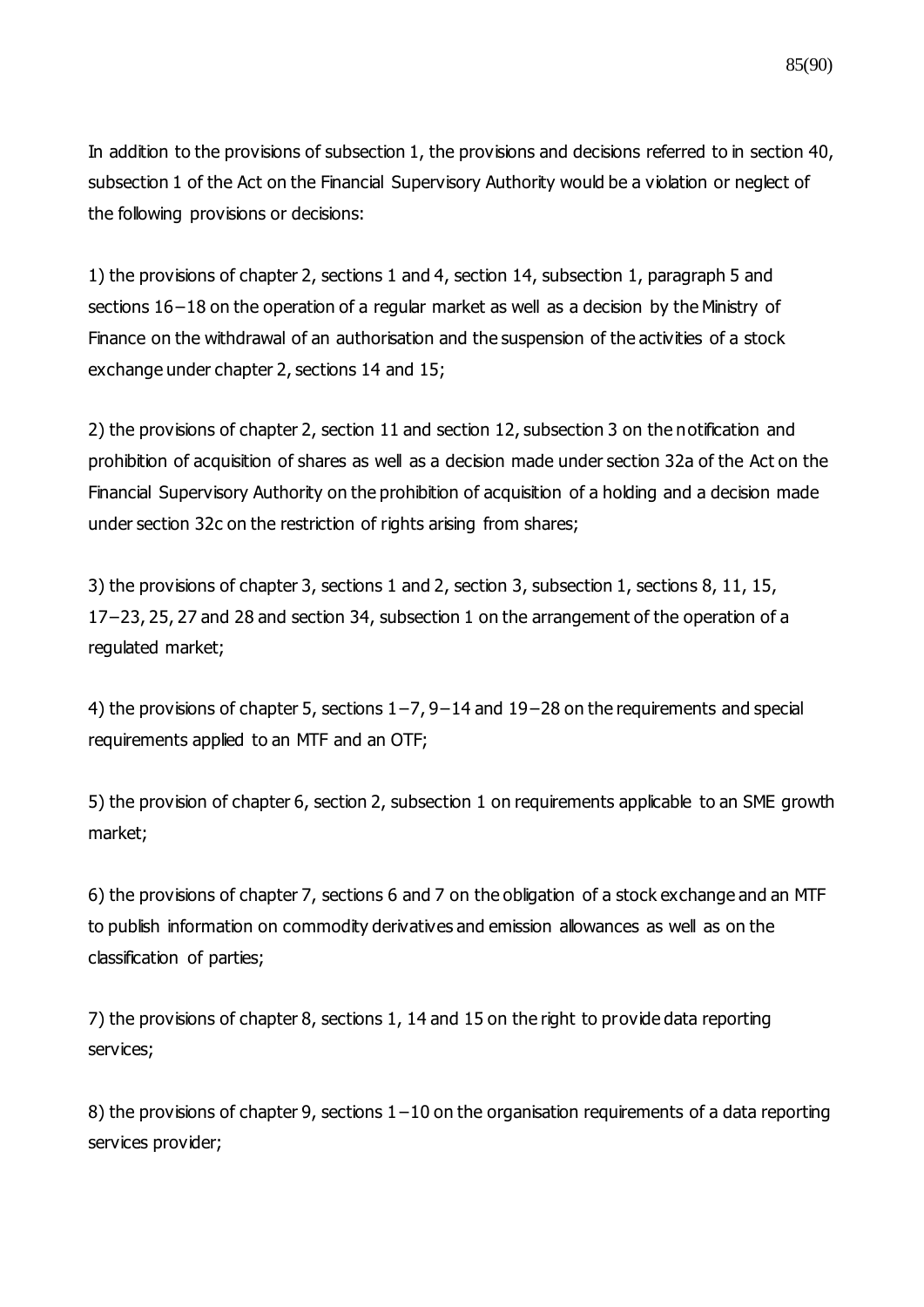9) the provisions of section 18, subsection 1, section 19, subsections 1 and 3 and sections 23 and 24 of the Act on the Financial Supervisory Authority on the right to obtain information and the right of inspection of the Financial Supervisory Authority.

In addition to the provisions of subsections 1 and 2, the provisions referred to in chapter 40, subsection 1 of the Act on the Financial Supervisory Authority would be a violation or neglect of the following provisions of the EU Markets in Financial Instruments Regulation:

1) the provisions of Article 3, paragraphs 1 and 3; Article 4, paragraph 3, subparagraph 1; Article 6; Article 7, paragraph 1, the first sentence of subparagraph 3; Article 8, paragraphs 1, 3 and 4; Article 10; and Article 11, paragraph 1, the first sentence of subparagraph 3 and paragraph 3, subparagraph 3, on transparency for financial instruments;

2) the provisions of Article 7, paragraph 1 and Article 11, paragraph 1 on authorisation of deferred publication;

3) the provisions of Article 12, paragraph 1 and Article 13, paragraph 1 on obligation to offer trade data on a separate and reasonable commercial basis;

4) the provisions of Article 14, paragraph 1, the first sentence of paragraph 2 and the second, third and fourth sentences of paragraph 3; Article 15, paragraph 1, subparagraph 1, the first sentence of subparagraph 2 and subparagraph 3, paragraph 2 and the second sentence of paragraph 4; Article 17, the second sentence of paragraph 1; Article 18, paragraphs 1 and 2, the first sentence of paragraph 4, the first sentence of paragraph 5, paragraph 6, subparagraph 1 as well as paragraphs 8 and 9; Article 20, paragraph 1, the first sentence of paragraph 2; Article 21, paragraphs 1, 2 and 3; Article 22, paragraph 2; as well as Article 23, paragraphs 1 and 2, on transparency for systematic internalisers and investment firms trading OTC;

5) the provisions of Article 25, paragraphs 1 and 2; Article 26, paragraph 1, subparagraph 1, paragraphs 2−5, paragraph 6, subparagraph 1 as well as paragraph 7, subparagraphs 1−5 and 8; and Article 27, paragraph 1, on transaction reporting;

6) the provisions of Article 28, paragraph 1 and paragraph 2, subparagraph 1; Article 29, paragraphs 1 and 2; Article 30, paragraph 1; and Article 31, paragraphs 2 and 3, on derivatives;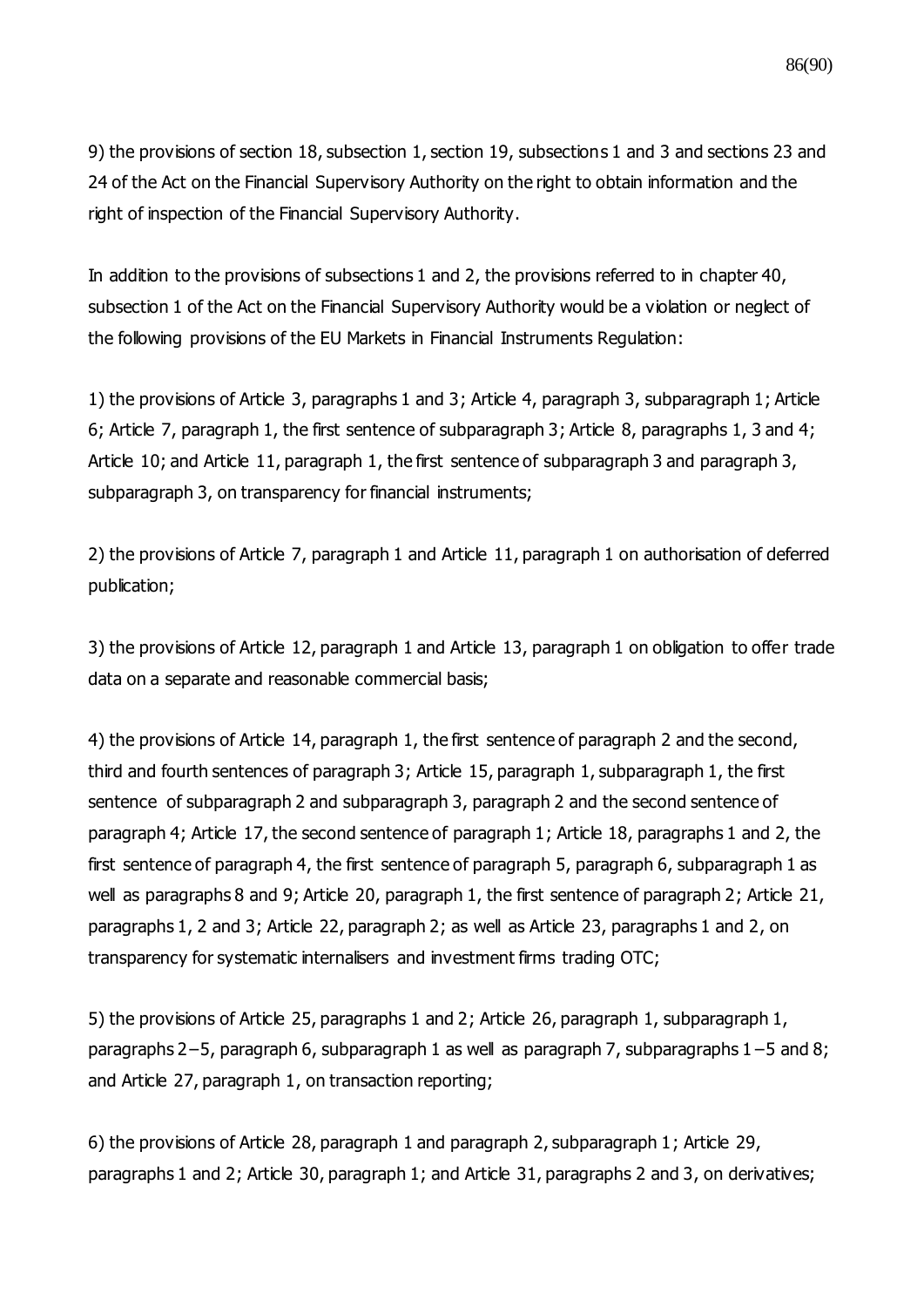7) the provisions of Article 35, paragraphs 1−3, Article 36; paragraphs 1−3; and Article 37, paragraphs 1 and 3, on non-discriminatory clearing access for financial instruments;

8) the provisions of Articles 40−42 on supervisory measures on product intervention.

In addition to the provisions of subsections 1−3, the provisions referred to in section 40 of the Act on the Financial Supervisory Authority shall also be the further provisions and regulations as well as the provisions of Commission regulations and decisions issued under the Markets in Financial Instruments Directive and the EU Markets in Financial Instruments Regulation issued under said subsections.

Under the provisions of subsection 2, paragraph 9, a penalty payment may not be imposed on a party other than a supervised entity of the Financial Supervisory Authority or on another person who is liable to comply with this Act or the EU Markets in Financial Instruments Regulation. A penalty payment may not be imposed on a natural person for the violation of the provisions of subsection 2, paragraph 9 when there is reason to suspect the person for an offence and the information relates to the matter under suspicion.

#### **Section 3**

### **Imposition and enforcement of administrative sanctions**

The imposition, notification and enforcement of administrative sanctions shall be governed by chapter 4 of the Act on the Financial Supervisory Authority.

# **Chapter 13 Provisions on liability for damages and punishment**

## **Section 1 Damages**

Anyone who wilfully or through negligence caused damage to another person through conduct in violation of this Act, the provisions or regulations issued thereunder, the EU Markets in Financial Instruments Regulation or the Markets in Financial Instruments Directive or the Commission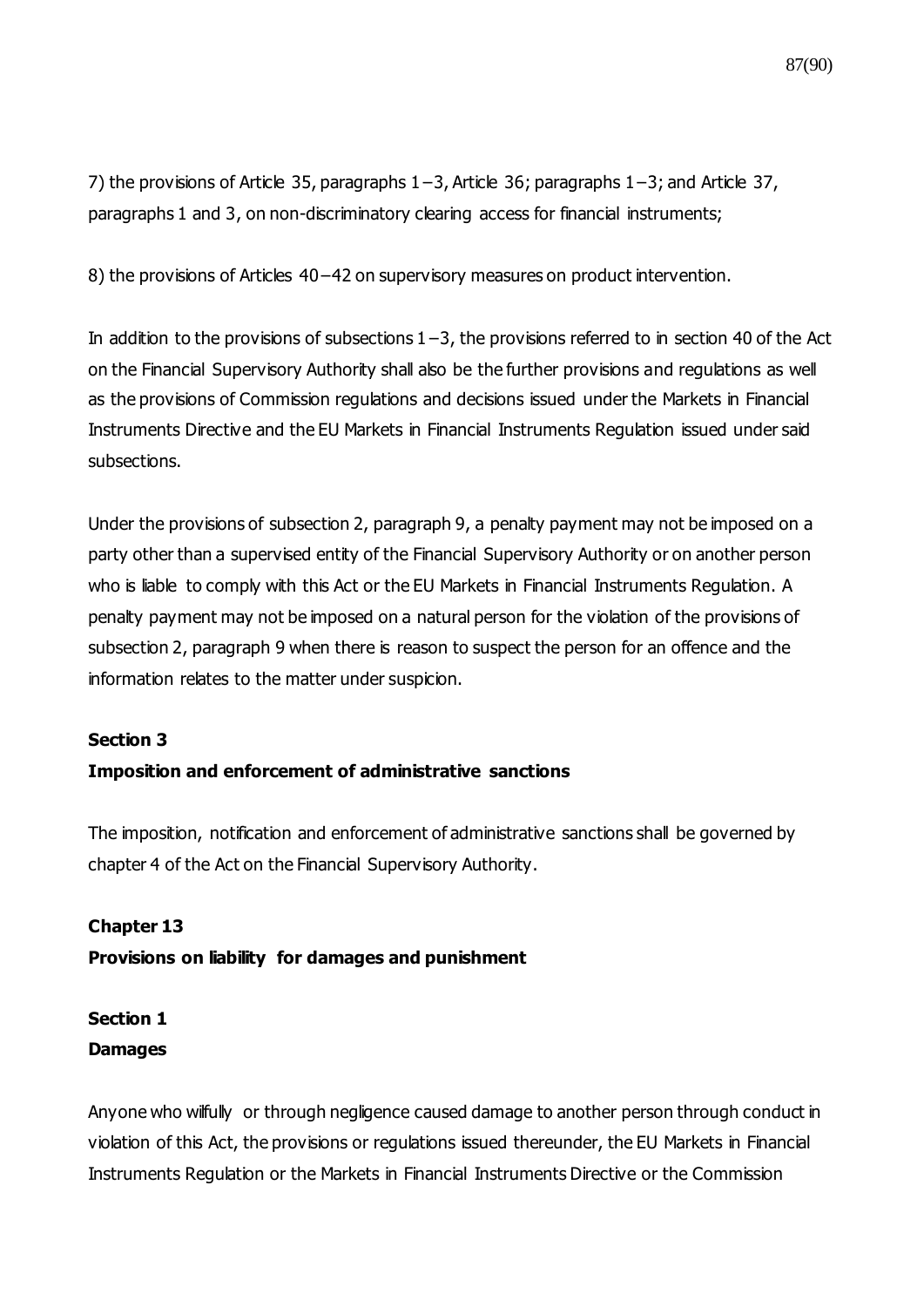regulations and decisions issued under the EU Markets in Financial Instruments Regulation shall be liable to compensate the damage he or she has caused.

The adjustment of damages as well as the division of liability among two or more persons liable for the damages shall be governed by the provisions of chapters 2 and 6 of the Tort Liability Act (412/1974).

### **Section 2**

# **Unauthorised arrangement of trading in financial instruments, unauthorised operation of an OTF as well as unauthorised provision of data reporting services in financial instruments**

Anyone who wilfully or through gross negligence carries out stock exchange activities in violation of chapter 2, section 1 or operates an MTF or an OTF in violation of chapter 5, section 1, subsection 1 or provides data reporting services in violation of chapter 8, section 1 or 2 shall, unless the act is minor or subject to a more severe punishment elsewhere in the law, be sentenced for *unauthorised arrangement of trading in a financial instrument* to a fine or to imprisonment not exceeding one year.

#### **Section 3**

### **Breach of the secrecy obligation**

Punishment for breach of the secrecy obligation provided in chapter 10, section 2 shall be sentenced in accordance with chapter 38, section 1 or 2 of the Criminal Code of Finland (39/1889) unless the act is subject to a more severe punishment elsewhere in the law.

**Chapter 14 Entry into force**

**Section 1 Entry into force**

This Act enters into force on 3 January 2018.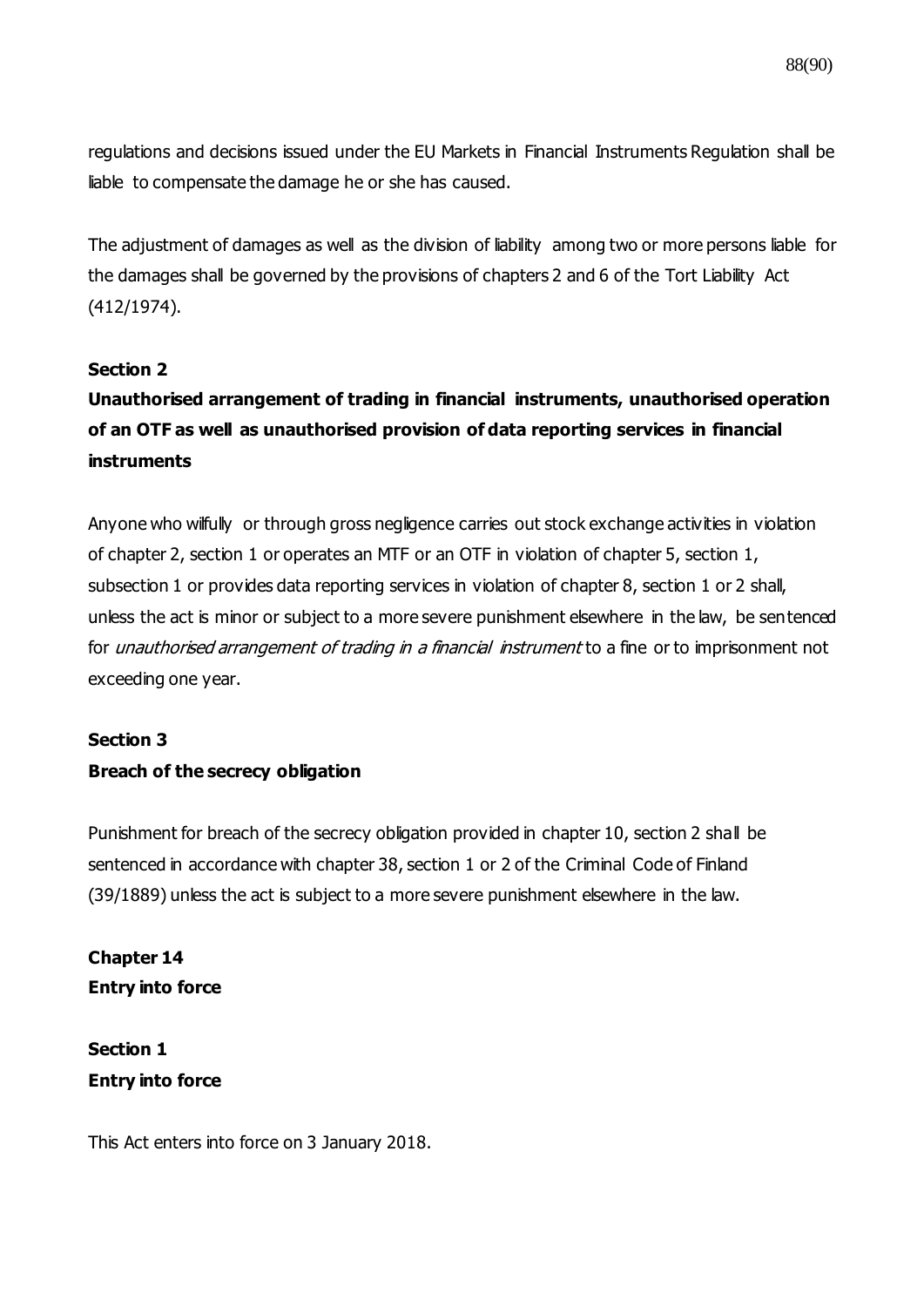89(90)

This Act repeals the Act on Trading in Financial Instruments (478/2012), hereinafter the Act to be repealed.

If a reference is made elsewhere in the law to the Act to be repealed or a provision of the Act to be repealed is otherwise referred to, a provision of this Act, replacing it, shall be applied in its stead.

### **Section 2 Transitional provisions**

A stock exchange that has been granted an authorisation prior to the entry into force of this Act need not apply for a new authorisation.

The stock exchange shall bring its rules to correspond to the requirements of this Act and apply for a confirmation of the Ministry of Finance for the amendments within six months from the entry into force of this Act.

An operator of multilateral trading shall bring its rules to correspond to the requirements of this Act within six months from the entry into force of this Act.

The data reporting service operators referred to in chapters 8 and 9 above shall apply for authorisation or ensure that their activities correspond to the requirements of chapters 8 and 9 within six months from the entry into force of this Act. A data reporting service operator that was engaged in providing a data reporting service referred to in chapters 8 and 9 of this Act upon the entry into force of this Act may nevertheless continue its activities if it has submitted an application for authorisation within the stated deadline, until the Financial Supervisory Authority issues its decision on authorisation.

The CTP referred to in chapter 9, section 4 shall comply with the requirements on the arrangement of operations referred to in subsections 3 and 4 of said section from 3 September 2019.

An annual account in accordance with chapter 2, section 21, subsection 2 and section 43, subsection 4 of the Act to be repealed need not be submitted to the Financial Supervisory Authority of the year 2017.